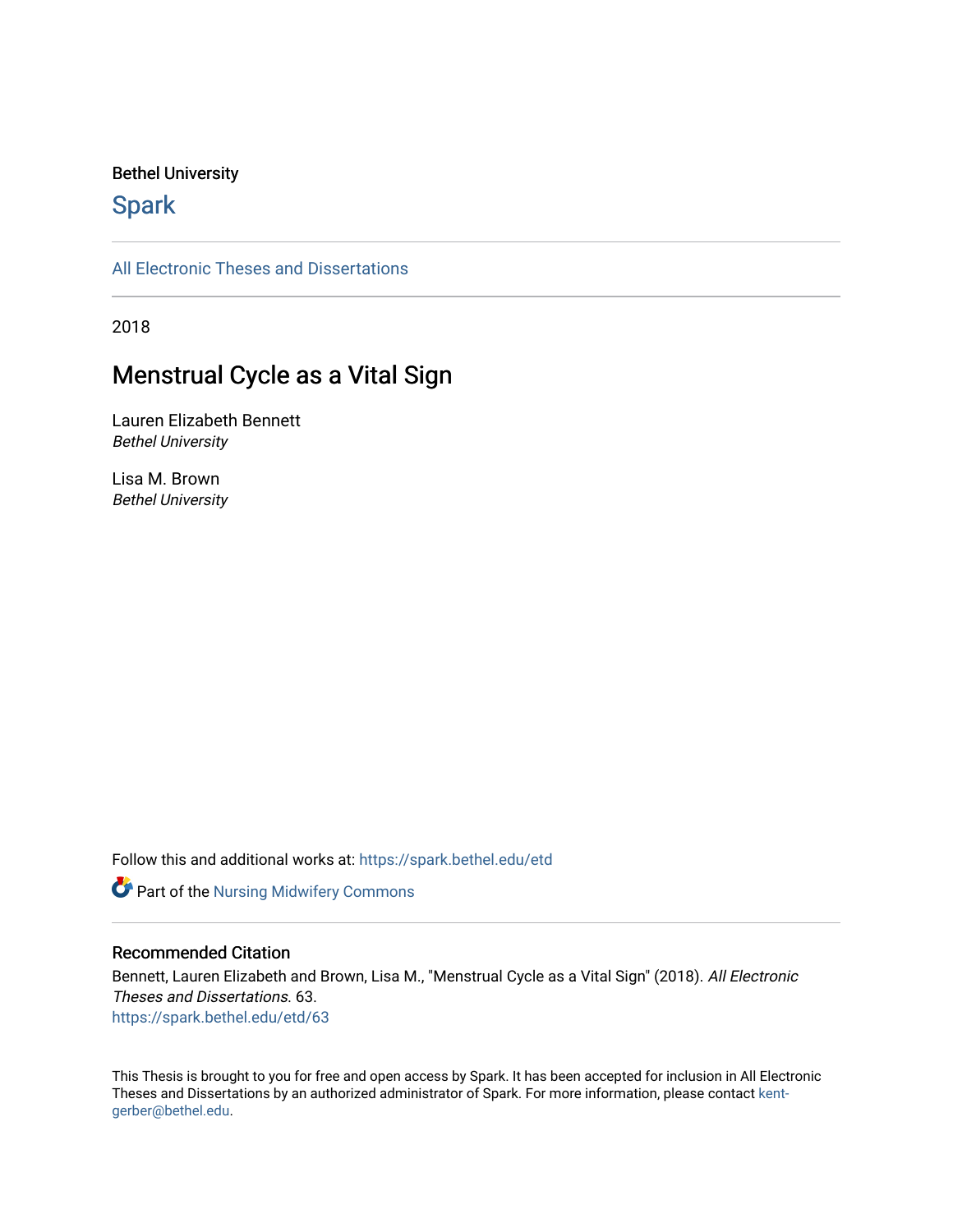# MASTER'S CAPSTONE PROJECT

# BETHEL UNIVERSITY

BY

# LAUREN E BENNETT & LISA M BROWN

# IN PARTIAL FULFILLMENT OF THE REQUIREMENTS

# FOR THE DEGREE OF

# MASTER OF SCIENCE IN NURSE-MIDWIFERY

MAY 2018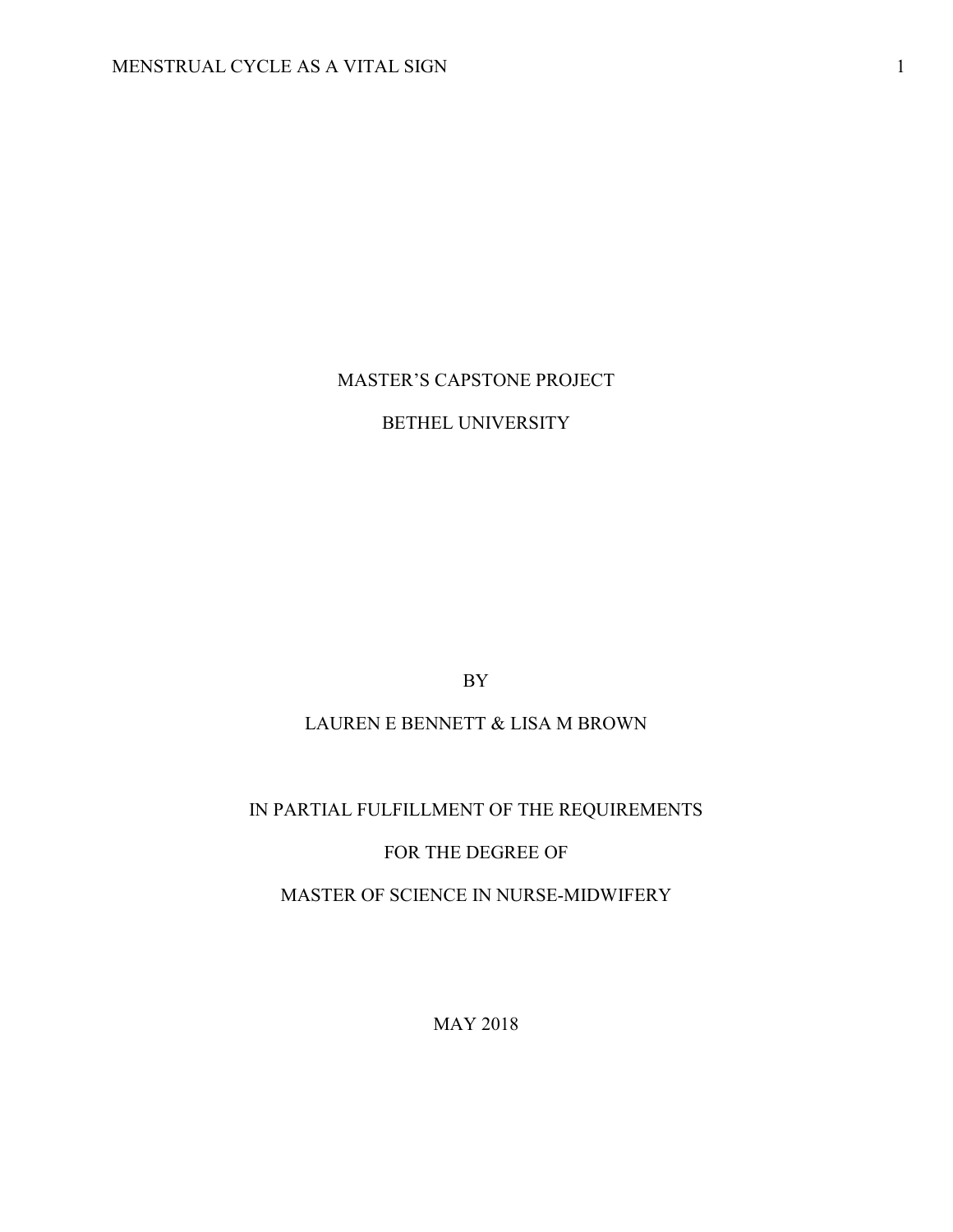BETHEL UNIVERSITY

Menstrual Cycle as a Vital Sign

# LAUREN E BENNETT & LISA M BROWN

May 2018

Approvals:

Project Advisor Name: Dr. Jane Wrede, PhD, APRN, CNM

Project Advisor Signature: Cane Wuole

Second Reader Name: Katrina Wu, MSN, APRN, CNM

Second Reader Signature: KetuShh

Director of Graduate Nursing Program: Dr. Jane Wrede, PhD, APRN, CNM

Director of Graduate Nursing Program Signature:  $\frac{\sqrt{a_{\text{ML}}\omega a_{\text{ML}}}}{\sqrt{a_{\text{ML}}\omega a_{\text{ML}}}}$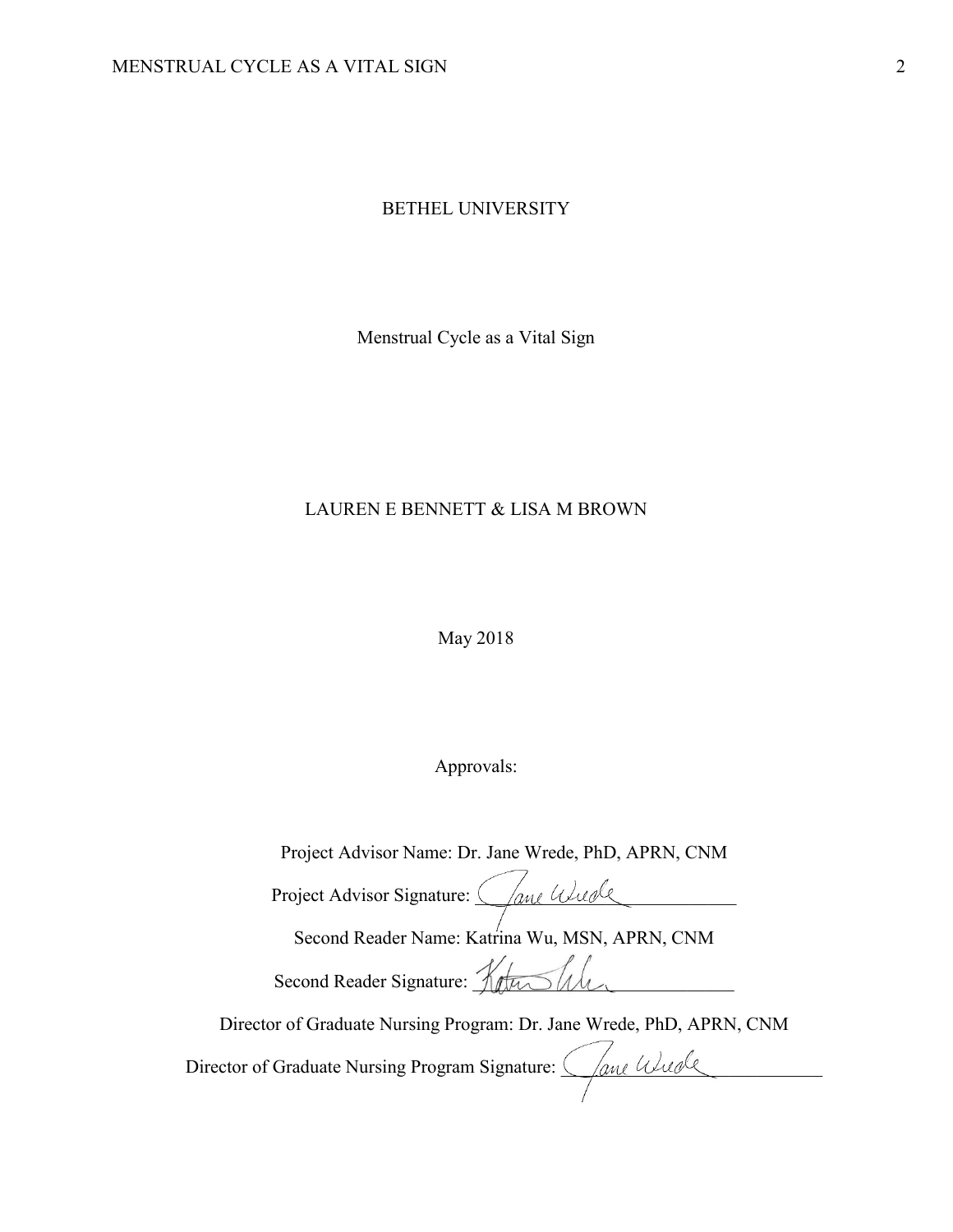#### Acknowledgments

There are so many people we would like to thank who helped us get through this capstone project, as well as through this journey of becoming certified nurse-midwives. To start off, we want to praise God for His miraculous works. He created us uniquely in His image, and He has paved this path for us to care for women. We feel so blessed that He picked us to take this journey in our lives. We have felt so many emotions over the past three years of midwifery school, and God was always our constant strength.

 We would like to express our sweet thanks to our family members and loved ones. You watched us spend endless hours of time dedicated to school. There were times we know you have felt ignored, abandoned, or unimportant, but you gave us so much grace. You listened to us cry out in fear, stress, and anxiety, but you never gave up on us. You provided us with love, encouragement, food, fuel, and good laughs. You pushed us to work harder, knowing we had already given every ounce we had.

 We would like to thank our capstone advisor and program director, Dr. Jane Wrede for her endless support and continual reading of this capstone. She probably has read this more times than any person ever will! She believed in our abilities on this topic, even when we felt completely discouraged. She pushed us to dig deeper, and keep pressing on. We are so grateful for her constant pursuit for us to really find why we are so passionate about this topic. We would also like to acknowledge Katrina Wu, faculty member at Bethel University Nurse-Midwifery program, who is the second reader of this capstone. Thank you very much for allowing us to share our wisdom, and our hearts with you. You provided us with invaluable advice and insight on our project.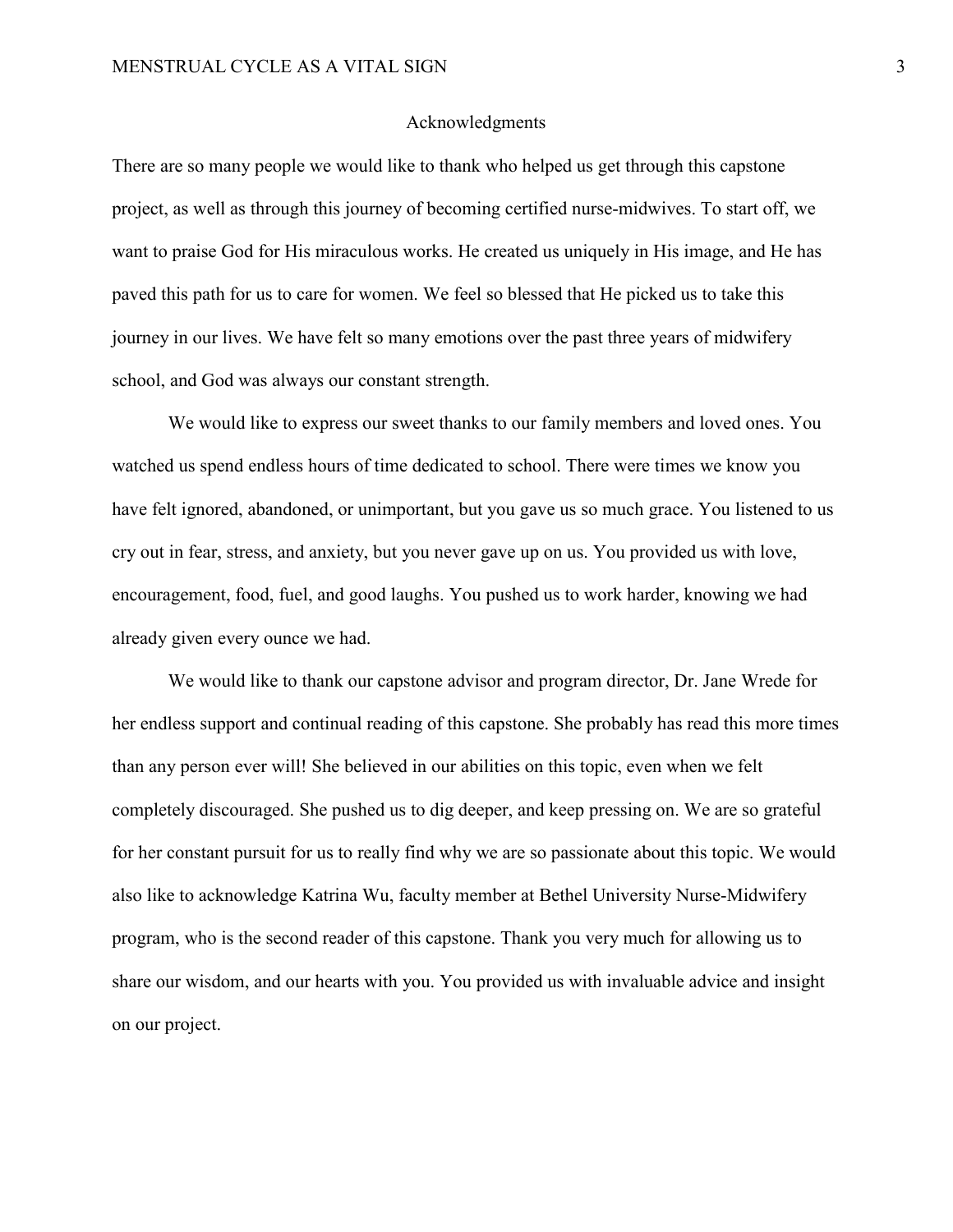We would like to express sincere gratitude to Ali and Becky for their thorough editing of this paper. It is a tedious job, spending hours reading a graduate school capstone project. Your wisdom in editing has made us better students.

 Finally, we would like to thank our classmates. These girls are what got us through this capstone project, and this program. No matter what each day held, we always had someone to call or text. We are thankful that this program has brought us to know one another. We are better midwives because of the positive support from such strong women in this program!

Lauren Bennett and Lisa Brown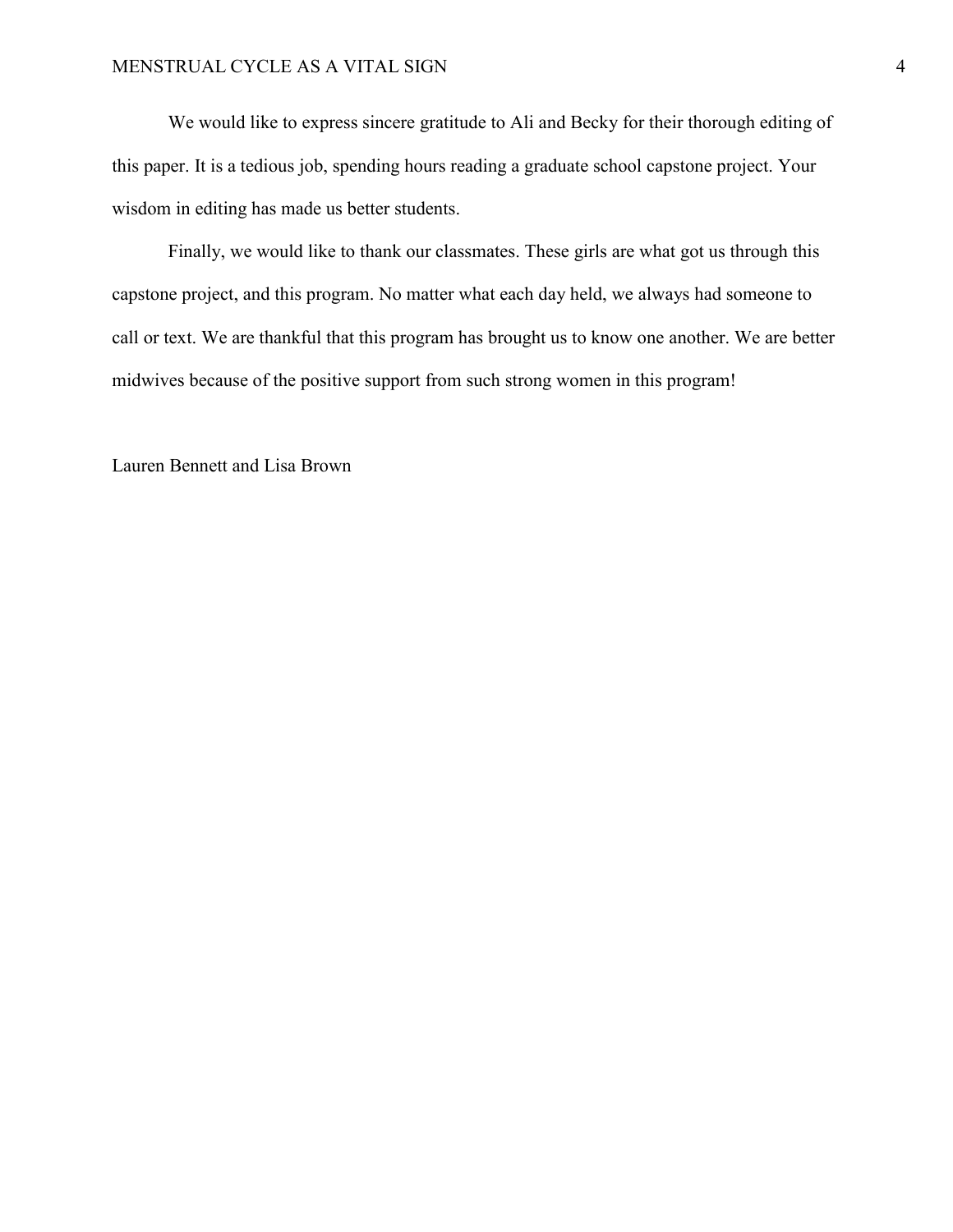#### Abstract

#### Purpose:

The purpose of this paper is to examine and explore which factors affect the menstrual cycle and how the menstrual cycle has a significant health impact on women's lives.

Theoretical framework:

Dorothea Orem, with the Orem Model of Nursing is patient driven. Orem's beliefs are based on promoting life processes, modes of functioning within health and disease, growth and development, and movement within space. Learning about menstrual cycles and fertility, achieving or preventing pregnancy, delivering a baby, and becoming a mother are all comprised of multiple journeys that are intertwined within one another in women's health.

Research articles:

Twenty-two research articles were studied for their purpose and significance in relationship to what affect they have on menstrual cycles and women's health.

Results & Findings:

Ovulation, menstrual cycle irregularity, infertility, birth control, stress, illness, and disease all play an important role into affecting a women's menstrual cycle.

Conclusion:

Fertility awareness is a key nursing intervention to identify health deviations, identify and implement self-care methods and actions that promote optimal health and wellbeing. Fertility awareness is an integral aspect of reproductive health that provides a visual picture into reproductive function and health.

Key Words: key words used for the search included: (a) menstrual cycle; (b) fertility; (c)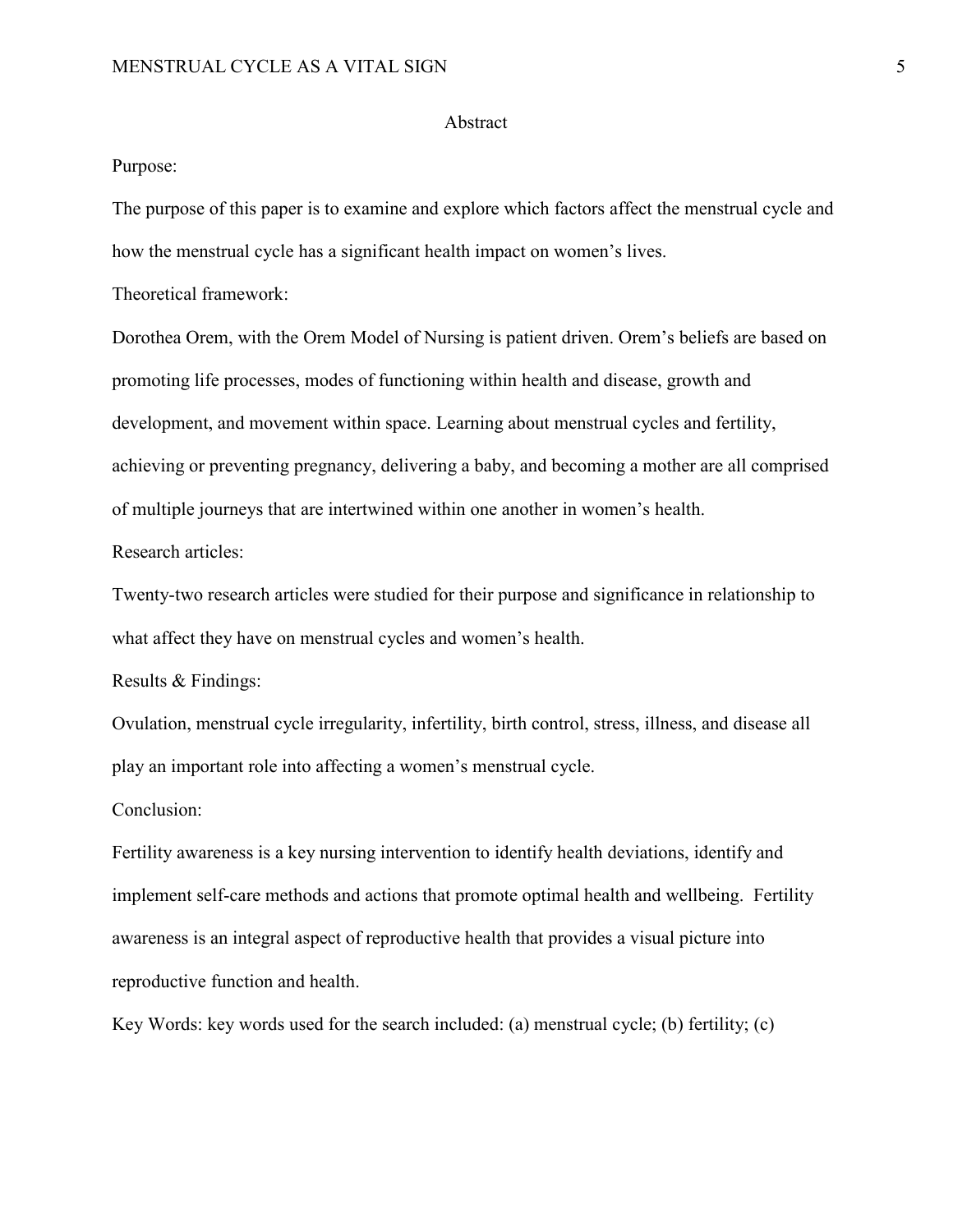ovulation; (d) anovulation; (e) dysfunction; (f) menses; (g) menstrual cycle perceptions; (h) menstrual cycle culture; (i) menstrual cycle dysfunction; (j) luteal phase disorders; (k) abnormal uterine bleeding; (l) natural family planning; (m) normal menstrual cycle; (n) menstrual cycle homeopathy; (o) infertility; (p) amenorrhea; (q) menstrual complications; (r) uterine bleeding; (s) menses; and (t) menarche education.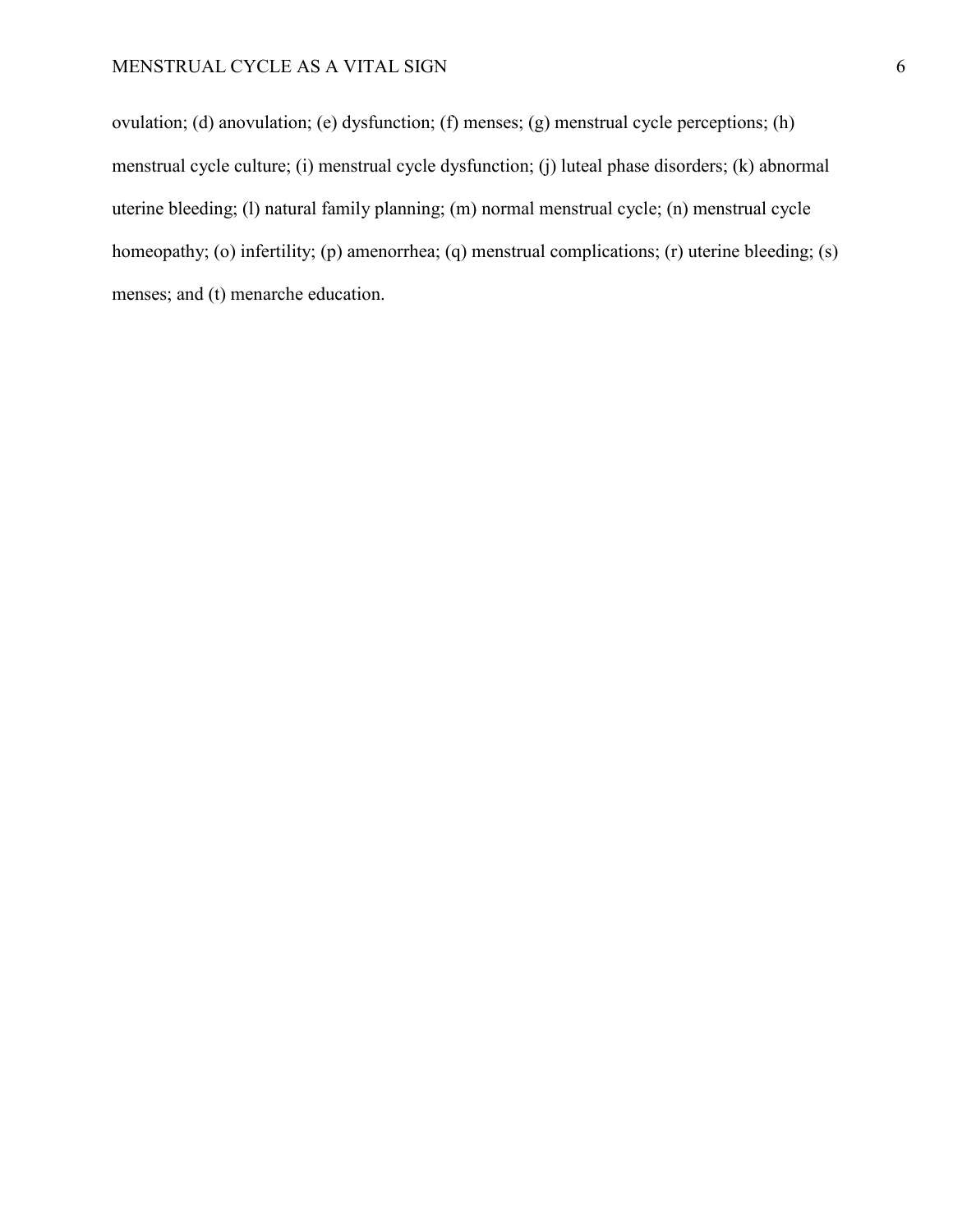# **Table of Contents**

|  | Signs of Ovulation34 |
|--|----------------------|
|  | Perimenopause38      |
|  | Technology38         |
|  |                      |
|  |                      |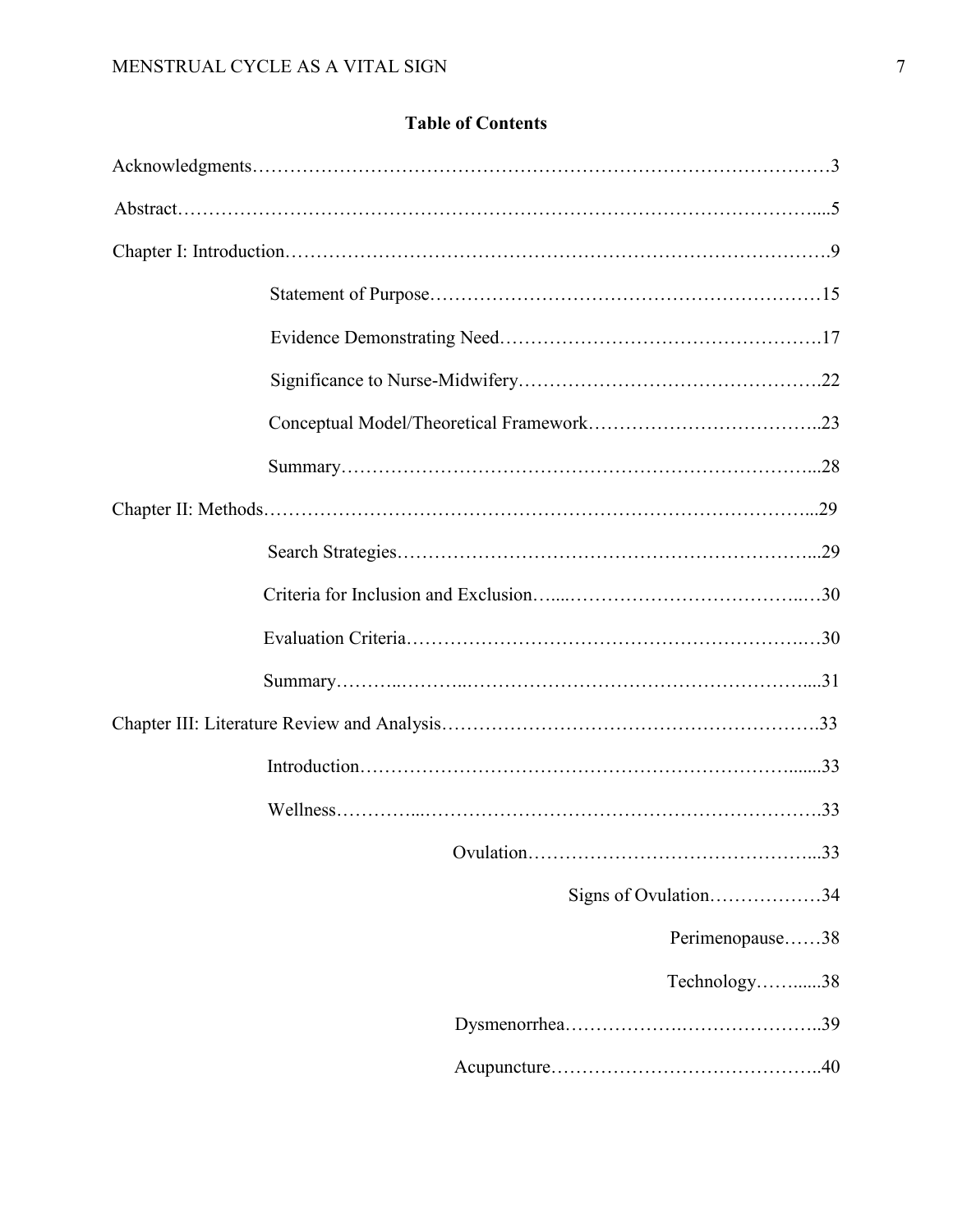| Abnormal Menstrual Patterns42      |  |
|------------------------------------|--|
| Social and Environmental Factors42 |  |
|                                    |  |
|                                    |  |
|                                    |  |
| Abnormal Uterine Bleeding47        |  |
|                                    |  |
|                                    |  |
|                                    |  |
|                                    |  |
|                                    |  |
|                                    |  |
|                                    |  |
|                                    |  |
|                                    |  |
|                                    |  |
|                                    |  |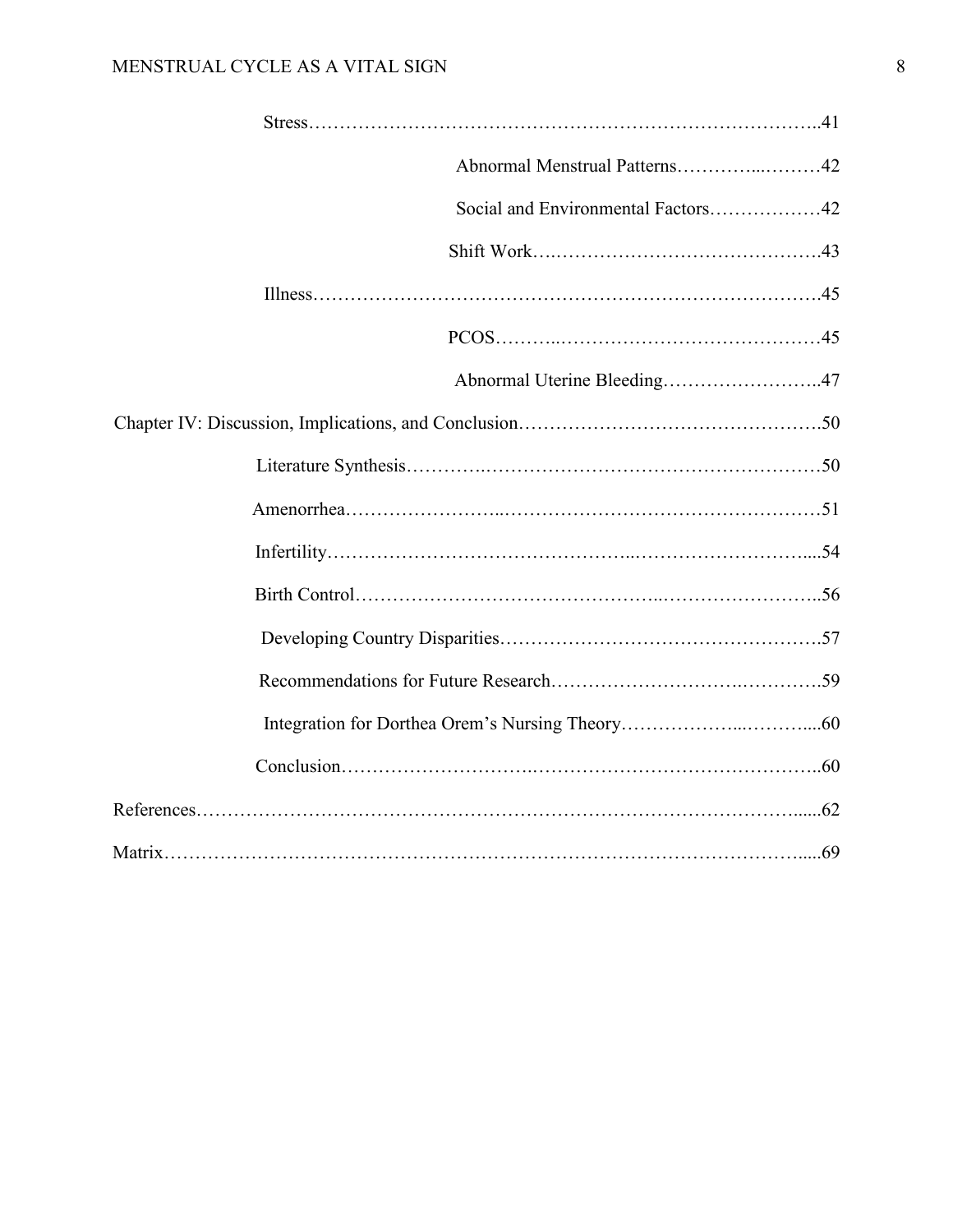#### **Chapter I: Introduction**

The menstrual cycle is an exquisite and intricate series of events that take place in a woman's body. The physiology of ovulation is a continuous process that begins during fetal development in intrauterine life. The female fetus has one to two million immature eggs present during the intrauterine period. Many of the eggs are lost during ovarian follicle atresia and about 300,000 to 400,000 are left by the time the female reaches puberty (Vigil et al., 2017). The process of ovulation becomes evident to young women during puberty when menarche begins with the activation of the feedback loop system of the hypothalamus-pituitary-ovarian axis. This creates the fertility cycle that occurs repeatedly throughout the span of a woman's childbearing years. The American College of Obstetricians and Gynecologist (ACOG) declares childbearing years to be from menarche to menopause (2017), however, ACOG also state the majority of women have children between the ages of 20-35 years. Conception after age 35 can be marked with early perimenopause symptoms which include irregular menses and menorrhagia as well as the potential for decreased fertility (ACOG, 2017). Therefore, for the purpose of this paper, we will refer to childbearing years related to menses as a vital sign to the health of women between ages 20-35 years.

During a woman's lifetime, she will cycle monthly with a cascade of events that make up her menstrual cycle and fertility. The hormones and bodily mechanisms involved in the fertility cycle are intricate, complex and often affected by the health of the woman. In the production of an adequate and healthy fertility cycle, these mechanisms function collectively to produce optimal reproductive health.

Two of the most prevalent methods of natural family planning are the Ovulation Method and the Creighton Model Method. The Ovulation Method was developed by John Billings and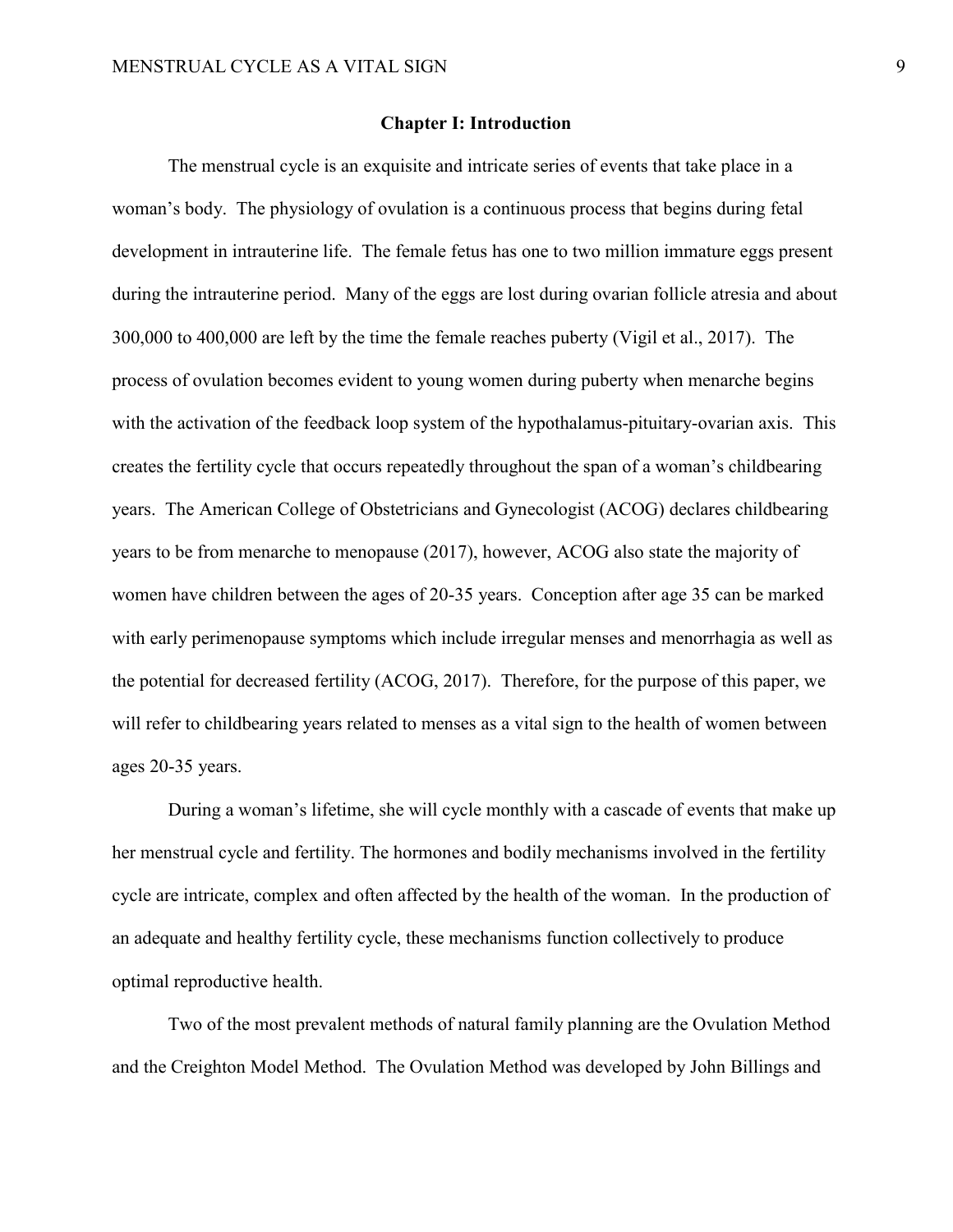#### MENSTRUAL CYCLE AS A VITAL SIGN 10

his wife, Evelyn. The Billings couple were Australian physicians who based the signs of ovulation, known as the Ovulation Method, now into the Billings Ovulation Method. Their original research laid the foundation for what has become "The single most studied observation of natural fertility regulation (Hilgers, p. 183, 2004)". They showed that ovulation can be recognized by women and used as a biomarker of health. Based on this foundational research, the Billings Ovulation method was further developed in 1966 (Billings & Westmore, 2000; Hilgers, 2004). The Creighton Model Method is a highly scientific fertility awareness method developed by Dr. Thomas Hilgers. It is based on a woman's ability to discern the qualities of external cervical mucus observation to determine ovulation and the window of fertility.

The menstrual cycle has multiple types of cells, hormones and organs all working synergistically. The majority of women have cycles that are between 28-32 days in length however, the accepted normal range of menstrual cycles is 21-36 days (Billings & Westmore, 2000; Hilgers, 2004). Women on a monthly basis, tend to have a variation of only 3-4 days' in their cycle length (Hilgers, 2004).

The menstrual cycle is a complex, multi-organ system which includes the hypothalamus, thyroid, pituitary and adrenal glands, uterus and ovaries that all working simultaneously, each with their own roles in the process (AAP, 2006; Blackwell et al., 2013; Billings & Westmore, 2000; Gonzalez, 2017; Hilgers, 2010; King et al., 2015; Popat, Prodanov, Calis & Nelson., 2008; Vigil et al., 2017). The uterus and ovaries are two distinct organs involved in the menstrual cycle. The uterus and ovaries progress through three phases that mark the process of the fertility cycle.

The endometrial phases depict the changes to the uterus during a normal cycle. These include the menstrual, proliferative and secretory phases. The menstrual phase is marked with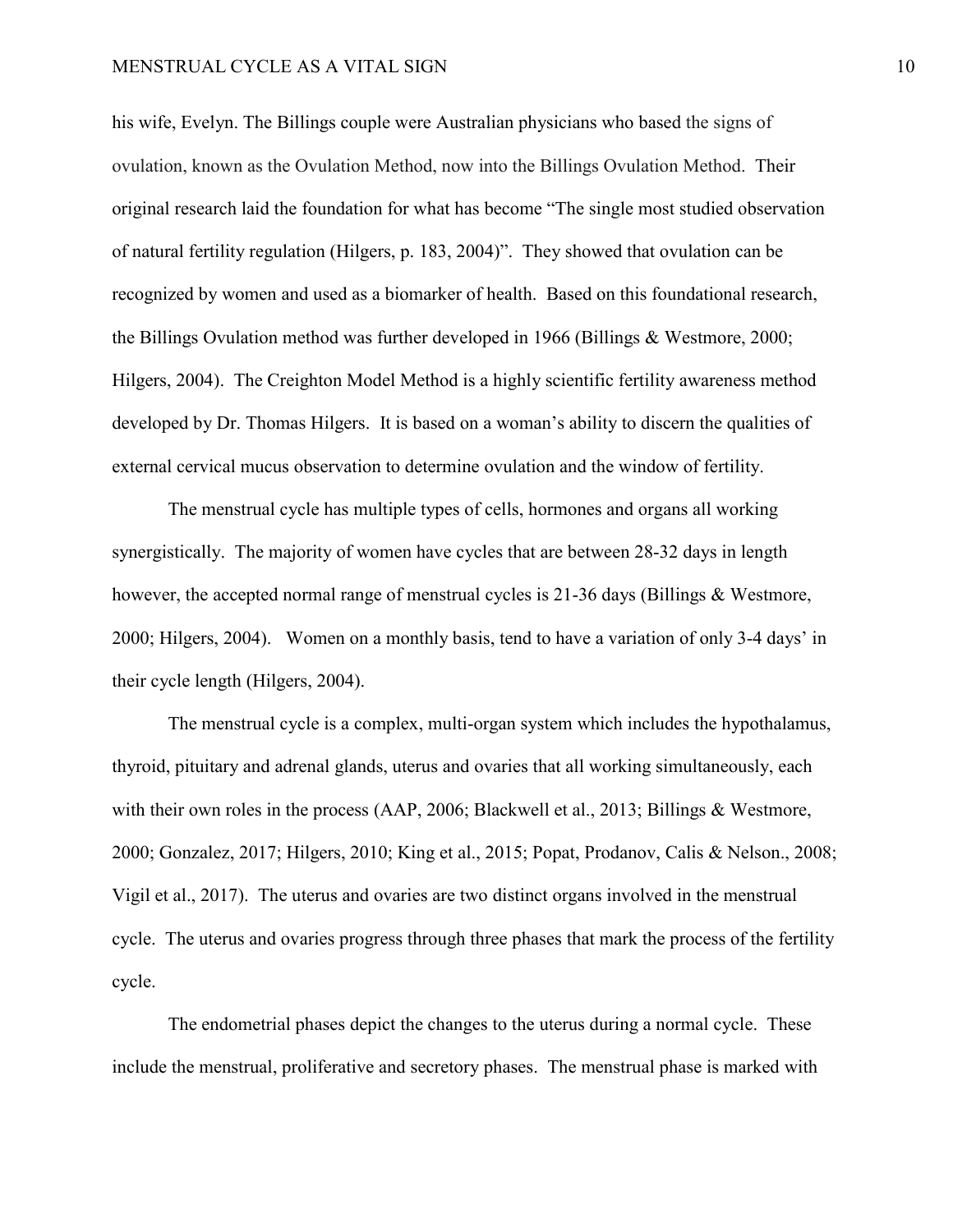bleeding that sheds the endometrial lining. The proliferative phase follows the bleeding and ends when ovulation occurs. During the proliferative phase, the endometrial lining begins to grow under the influence of estrogen. Last is the secretory phase where the endometrial lining continues to grow and develop in preparation to support a potential pregnancy.

The three phases of the ovaries are the follicular, ovulation and luteal phases. The follicular phase begins after menstrual bleeding and defines the period of time until ovulation occurs. It is highly influenced by estrogen, luteinizing hormone (LH) and follicle stimulating hormone (FSH). This phase of the cycle has the greatest degree of variation in number of days. A surge of FSH and LH hormones stimulate the release of a mature ovum from the ovary; this is ovulation. The ovum is viable for 12-24 hours; this is the only time conception can occur (Billings & Westmore, 2000; Hilgers, 2010, Vigil et al., 2013). The follicle that released the ovum turns into the corpus luteum which produces progesterone. The several days leading up to and following ovulation is referred to as the "window of fertility." The luteal phase immediately follows ovulation and is influenced by higher levels of progesterone. The luteal phase is considered an infertile time and is the most consistent phase of the ovarian cycle. The normal luteal phase lasts 9-14 days. If a woman is having an abnormally long or short cycle, it is most often the follicular phase of the cycle that changes in the number of days, not the luteal phase.

A normal cycle differs from one woman to another with variation in cycle length, timing of ovulation and bleeding. Normal and average are two different matters when speaking about menstruation. It is *normal* to have a cycle that lasts as few as 21 days or as long as 36 days, meaning there is not a medical concern with either end of that spectrum. The *majority* of women have cycle lengths that are 28-32 days long with the most common cycle length being approximately 27 days  $+/-$  (1) day (Billings & Westmore, 2000; Hilgers, 2010; Vigil et al.,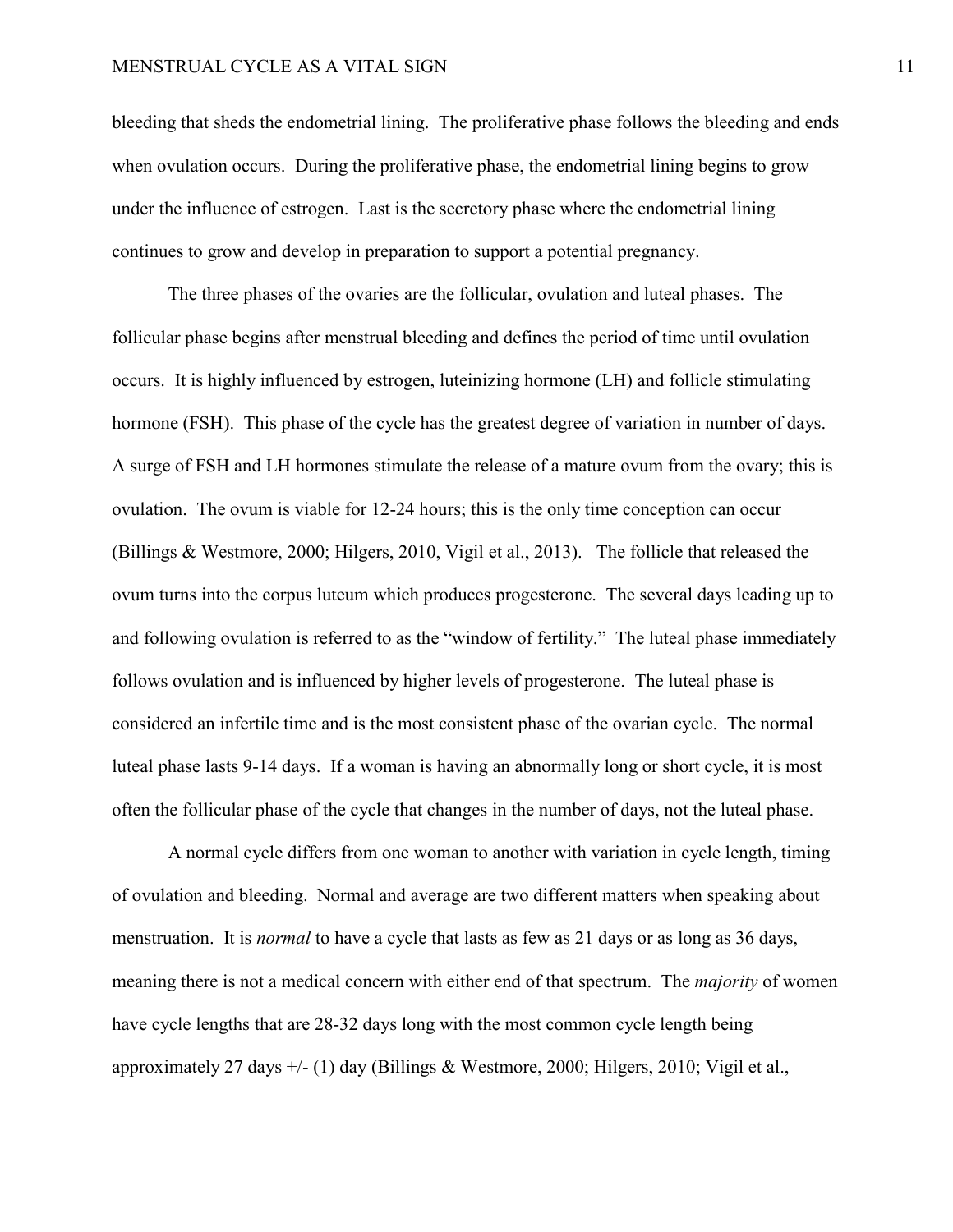2013). During adolescence, in the first years of menstruation, normal cycles range from 21-45 days in length (Gonzalez, 2017).

 The level of estrogen rises during the follicular phase and is at its highest peak just prior to ovulation. This rise in estrogen produces observable signs of the cervix during the time of ovulation (Hilgers, 2004). Dr. Billings (2000) and Dr. Hilgers (2004) demonstrated that there are visible and tangible changes during ovulation which represent reproductive health. These observable signs include both increased volume of cervical mucus and mucus with an extremely high water content (Hilgers, 2010).

Luteinizing hormone (LH) is a normal hormone produced in the female anterior pituitary gland and is associated with the reproductive and menstrual cycle. As estrogen and LH levels rise, mucus becomes clear, lubricative and stretchy (Billings & Westmore, 2000; Blackwell et al., 2017, Hilgers, 2010; Vigil et al., 2013). The pH of cervical mucus at this time is 7-14, much more alkaline, to allow for survival of sperm, whereas the pH of the vagina at other times during the cycle is about 4.5 (Hilgers, 2010). The cervical os visibly dilates slightly during ovulation and closes again after ovulation has occurred. A retrospective sign that ovulation has occurred is a rise in basal body temperature. In healthy women, the rise is at least .3 degrees Fahrenheit above preovulatory temperatures (Hilgers, 2004). This is caused by the rise in progesterone after ovulation has occurred. After ovulation has occurred, the endometrium transitions into the secretory phase while the ovaries begin the luteal phase of their cycle (Billings & Westmore, 2000; Blackwell, 2017; Hilgers, 2004). This phase of the fertility cycle has the most stability, essentially staying the same despite the length of that cycle for women (Billings & Westmore, 2000; Hilgers, 2004). According to work of Drs. Billings and Hilgers, almost every woman has a luteal phase somewhere between 9-14 days (2000; 2004). Individually, women from cycle to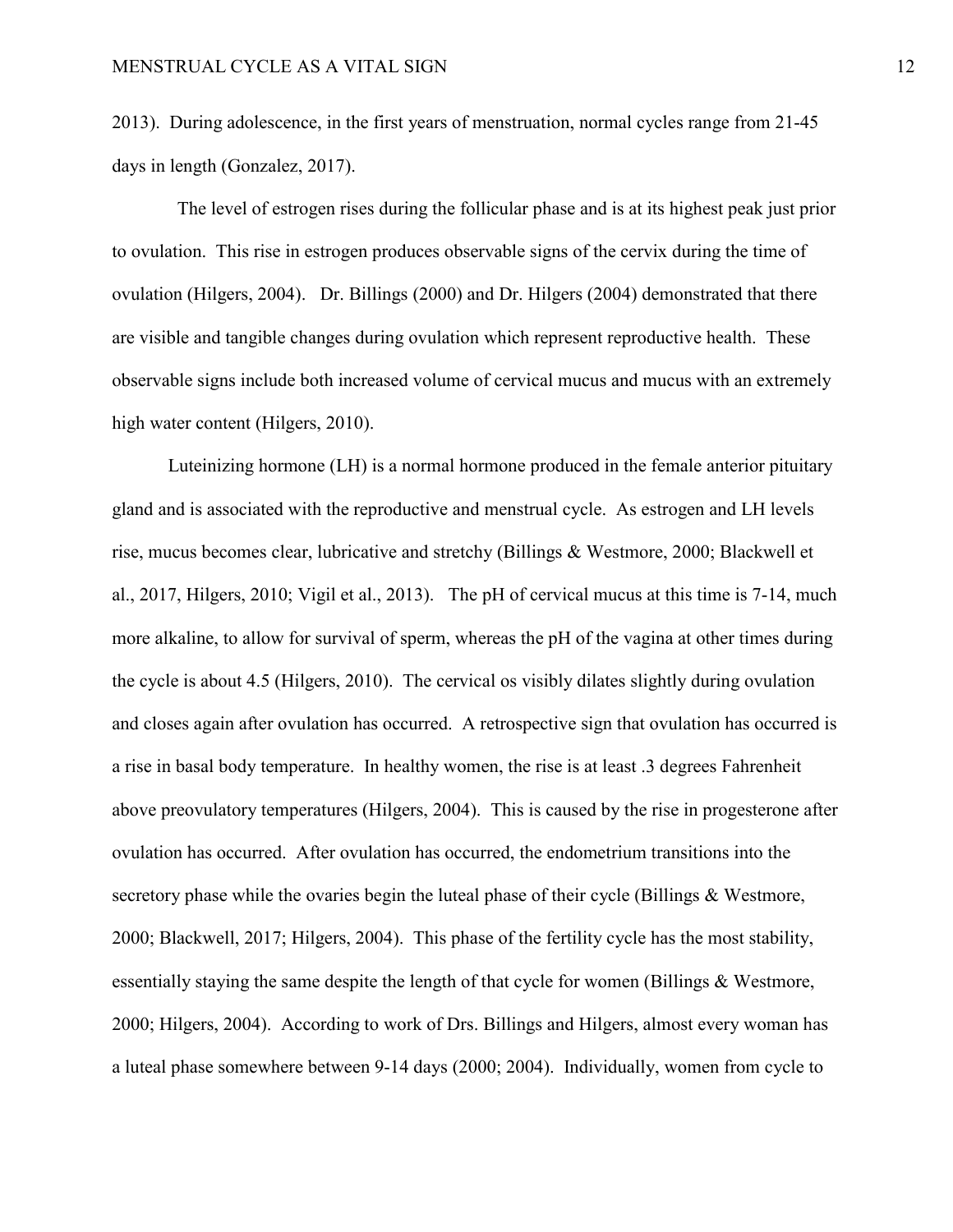cycle have an even smaller variation of only about 3 days (Billings & Westmore, 2000; Hilgers, 2004). The secretory phase and luteal phases of the cycle end when a new menstrual phase begins with bleeding. This signifies the beginning of the process all over again.

Identifying the biomarkers of the fertility cycle is a useful tool for women and medical professionals (Billings & Westmore, 2000; Blackwell et al., 2013; Hilgers, 2010; Gonzalez, 2017; Vigil et al., 2017). These biomarkers are changes in cervical mucus, changes in vaginal sensation, basal body temperature, condition of the skin, pain, mood, and changes in the cervical os (Billings & Westmore, 2000, Blackwell et al., 2013; Fehring, Schneider & Raviele, 2006; Gonzalez, 2017; Hilgers, 2010; Vigil et al. 2017). Each phase has specific biomarkers that take place during the menstrual cycle. Confident identification of the signs of fertility and ovulation are as follows: 1. Cervical mucus increases in amount as ovulation approaches, 2. Cervical mucus changes from cloudy to clear as ovulation approaches, 3. Cervical mucus becomes stretchy as ovulation approaches, 4. Cervical mucus can stretch as far as one inch or more during the peak day of ovulation, 5. The cervical os dilates slightly during ovulation, 6. There is an increasing vaginal sensation of lubrication while wiping as ovulation approaches, 7. The peak sensation of lubrication is on the day of ovulation, 8. Basal body temperature (BBT) shifts upward by .3-.5 degrees Fahrenheit once ovulation has occurred, 9. The position of the cervix in the vaginal canal moves slightly higher during ovulation. Some of these signs are tangible external signs while others are internal only. The changes in cervical mucus throughout the cycle and BBT are the most easily identifiable signs that a woman can chart. This serves as the basis and theory behind the menstrual cycle as a vital sign of optimal health.

When a woman charts these signs, it paints a picture of the inner workings and function of the female body. Using this visual picture, we get an inside look at when and if ovulation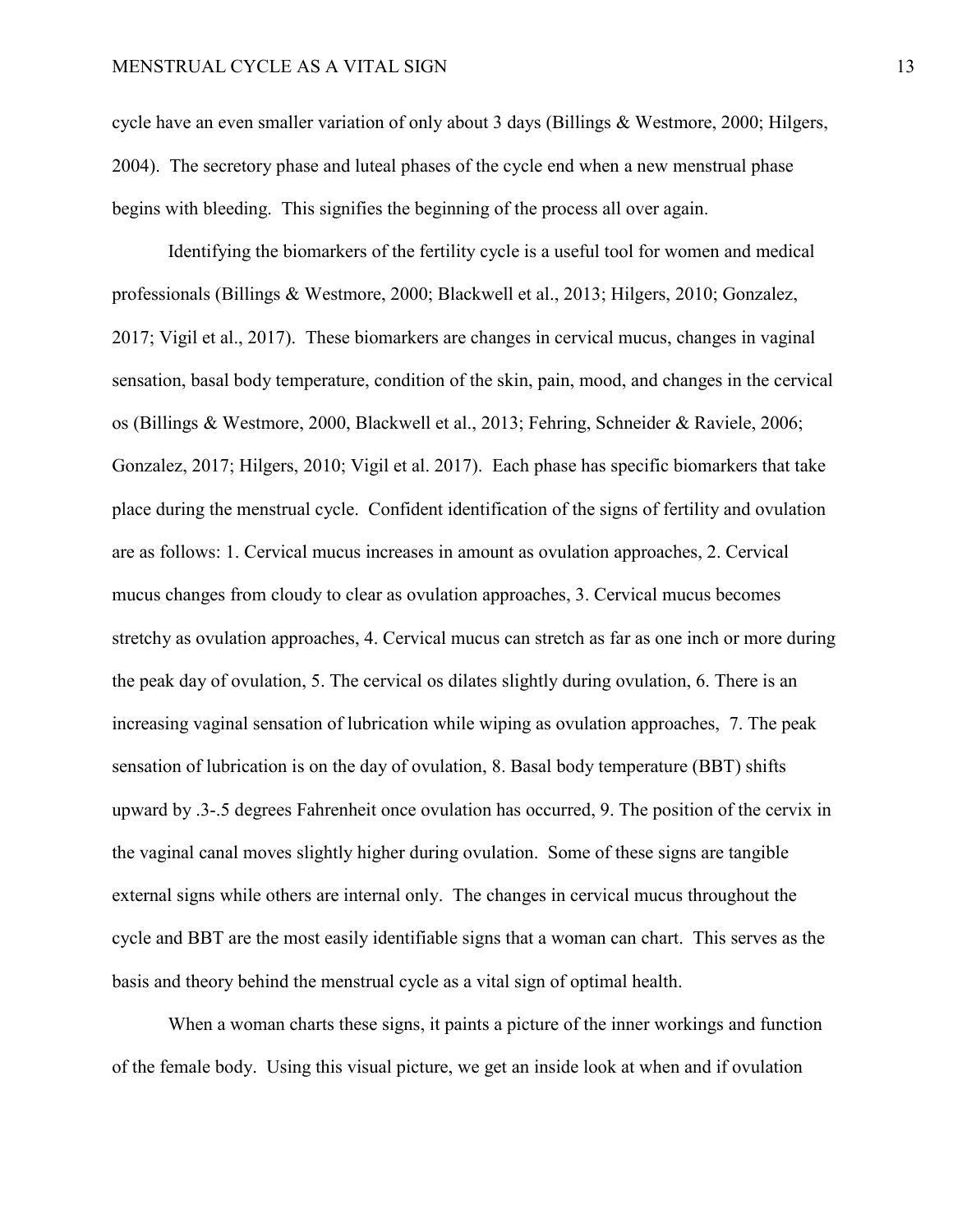#### MENSTRUAL CYCLE AS A VITAL SIGN 14

occurred, if bleeding is normal, or abnormal, if hormone levels are adequate, if endocrine function is normal, how lifestyle choices affect cycles and what disease processes may be developing. With the knowledge of how normal processes and disease processes present itself in the cycle, women and their health care providers are able to work towards optimal health.

The majority of women have what is considered a "normal and regular" menstrual cycle, consisting of ovulation and menstrual bleeding every 28-35 days (Billings & Wesmore, 2000; Hilgers, 2004). However, not all women have that experience. In our effort to discover the effects of health on fertility, we need to discover what is normal and what is outside of normal. Often, providers focus on bleeding as the benchmark of normalcy in fertility and center their efforts on normalizing bleeding. However, Vigil et al., (2013) states that regular ovulation is an even greater indicator of optimal health. Awareness of the signs of ovulation and recording these signs provide information that could easily aid providers in early detection of ongoing health issues that a woman may experience throughout her reproductive life (Billings & Westmore, 2000; Blackwell et al., 2013; Hilgers, 2010; Popat, Prodanov, Calis, & Nelson, 2008; Vigil et al., 2017). In addition, biomarkers of fertility enable women to recognize the ovarian continuum. Vigil et al. (2017) reports that normal ovulatory activity implies adequate endocrine and gonadal function.

While normal and average are different, according to Fehring, Schrider & Raviele (2006), a normal woman's cycle in the follicular phase ranges from 11-27 days and the luteal phase from 7-15 days. Follicular phase and luteal phase in this study were established with a basal body temperature (BBT) shift as the biomarker of ovulation. The BBT naturally shifts upward once ovulation has occurred.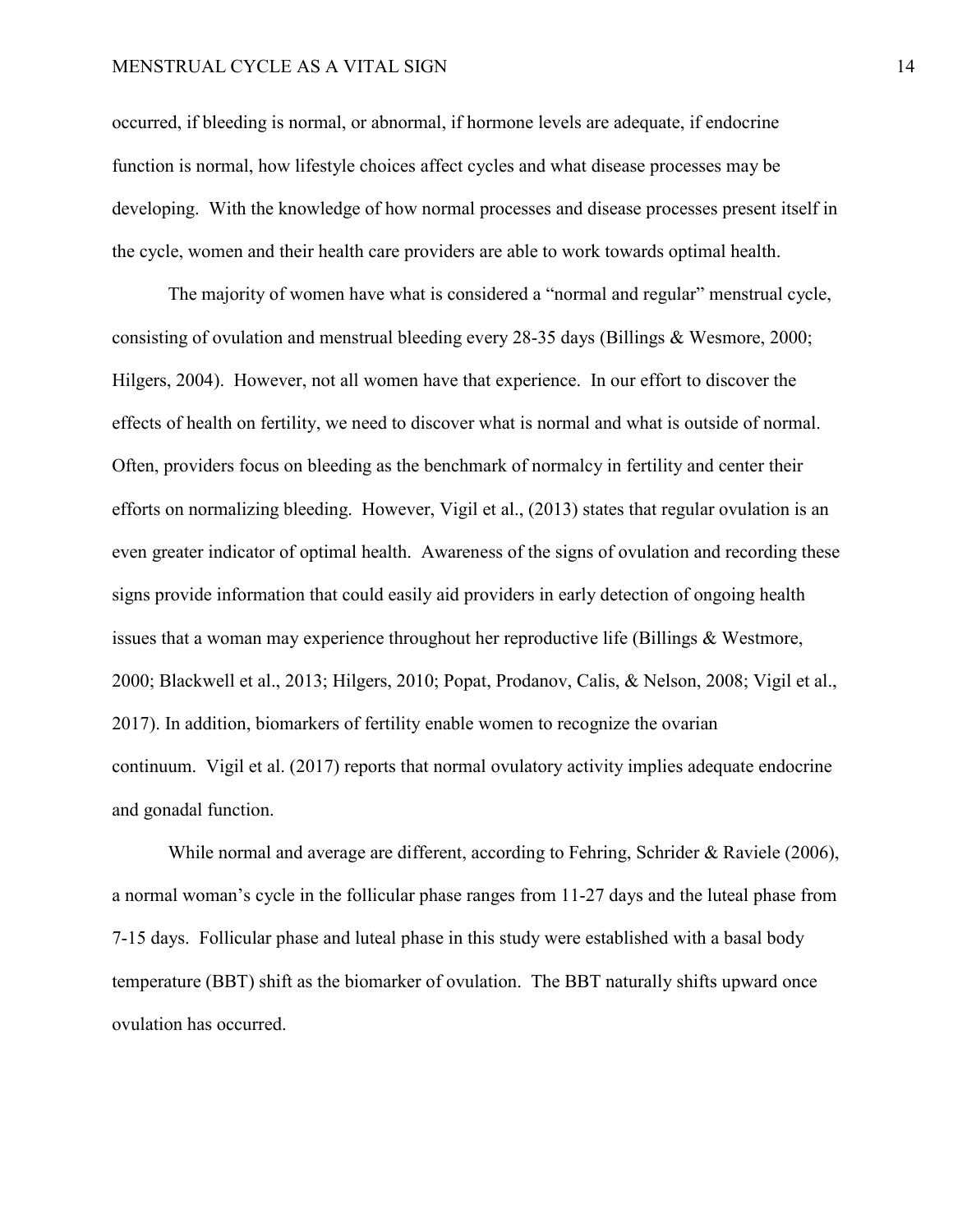As providers it is important to take the time to evaluate the menstrual cycle as a key vital sign with patients. According to Popat, Prodanov, Calis, & Nelson (2008), it is extremely common for providers to associate loss of menstrual cycle regularity to stress in a woman's life. In one study of 44 women with secondary amenorrhea, it took providers more than five years to diagnosis 25% of these women with primary ovarian insufficiency. Whether these providers related irregular menstruation to stress, or other issues, the fact that it took over five years to diagnosis  $25\%$  (n= 11) of these women is not acceptable.

 Popat et al. (2008) identified common reasons why menstrual cycle irregularity may occur. These include pregnancy, medications, chronic disease, eating disorders (anorexia and bulimia), stress, hypothalamic dysfunction, Polycystic Ovarian Syndrome (PCOS), ovarian tumors, exercise-induced amenorrhea, thyroid dysfunction, and more. This paper will provide an overview of literature to identify what factors affect menstruation and what the predictors look like for women to have optimal health in regards to their own health and fertility.

### **Statement of Purpose/Question to Address**

 The purpose of this paper is to explore scholarly literature that supports the evidence of our PICO question, "How is the menstrual cycle a vital sign and predictor for optimal health in reproductive age woman?" The focus will be on a variety of disease processes such as PCOS, obesity, and abnormal uterine bleeding, as well as lifestyle factors such as exercise, smoking, night shift work, and nutrition. These factors have all been shown to affect menstrual patterns, fertility, and overall health.

The importance of fertility awareness in terms of health status (and family planning) starting in adolescence is well documented in the American College of Obstetricians and Gynecologists (ACOG), the American Academy of Pediatrics (AAP) and the American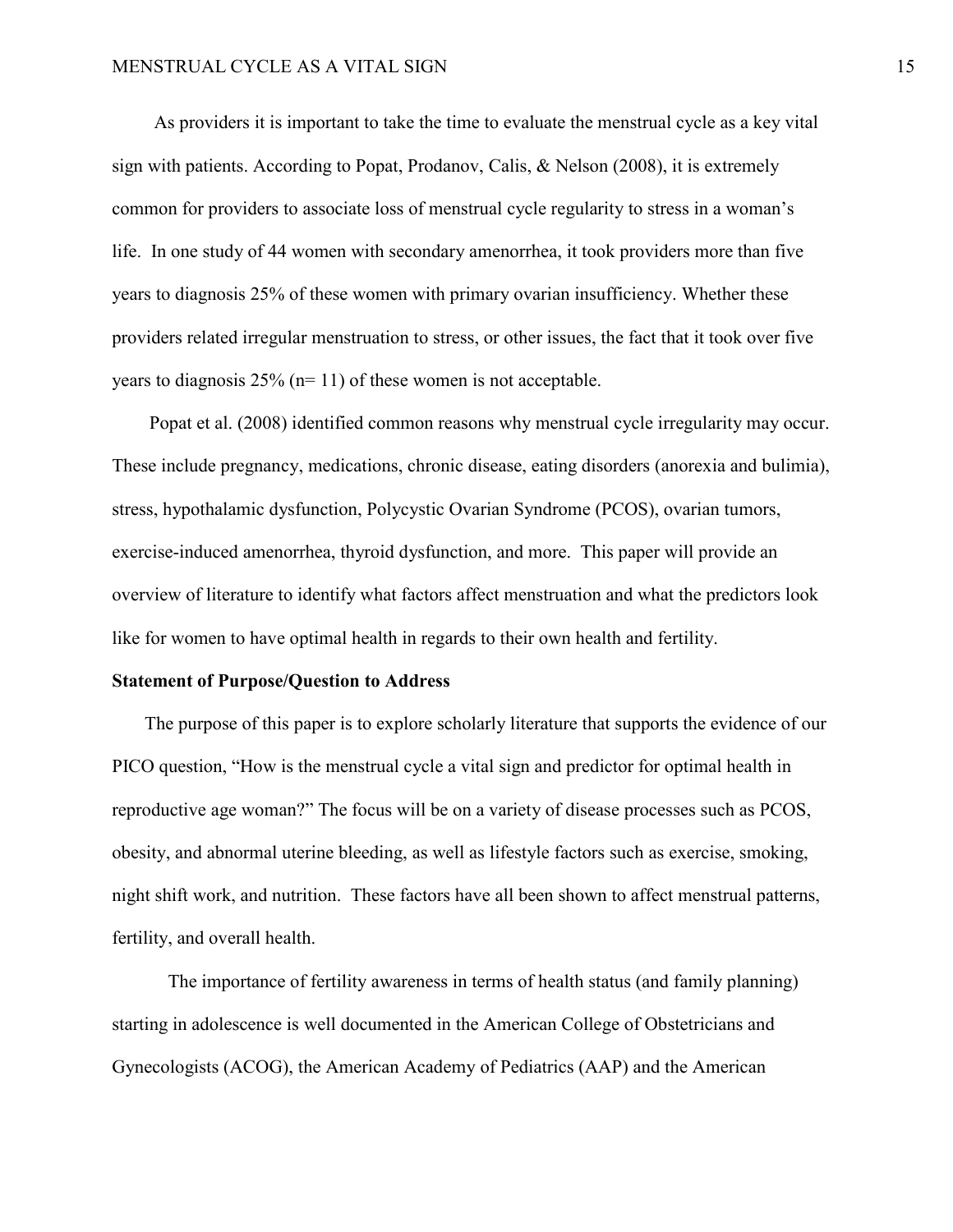Academy of Family Physicians (AAFP). The terms fertility awareness and Natural Family Planning (NFP) are used synonymously. NFP is fertility awareness with the added step of making an intentional decision to avoid or achieve pregnancy during times of fertility. The AAFP states that fertility awareness family planning (FAFP) is a unique option for couples with the advantage of observation of one's own body, knowledge of the biomarkers of fertility and the lack of adverse medical side effects (Smoley & Robinson, 2012). The added benefit of FAFP is that couples are able to space and time pregnancy. More couples use FAFP for achieving than avoiding pregnancy (Smoley & Robinson, 2012). AAFP states that motivation and commitment on behalf of the couple in adhering to the method is a significant determining factor in the typical use effectiveness success rate (Smoley & Robinson, 2012). However, typical use effectiveness of the particular fertility awareness method, Creighton model method of family planning is two to five unplanned pregnancies per 100 couples and perfect use of <1 unplanned pregnancy per 100 couples. This makes it an extremely reliable method of family planning (Hilgers, 2010; Smoley & Robinson, 2012).

An ACOG committee opinion (2015) asserts that the menstrual cycle does play an important part in women's health. This role will come in the form of education for women to recognize what is normal and expected during a menstrual cycle. Parents or caretakers may be unaware of what is considered to be "normal" for girls, especially dealing with the start of the menstrual cycle, or their very first period. ACOG outlined four main recommendations to guide clinicians on this path. These recommendations include:

1. Clinicians need to recognize that educating girls and their parents/guardians about what they can expect with menarche (including what is normal and what it looks like going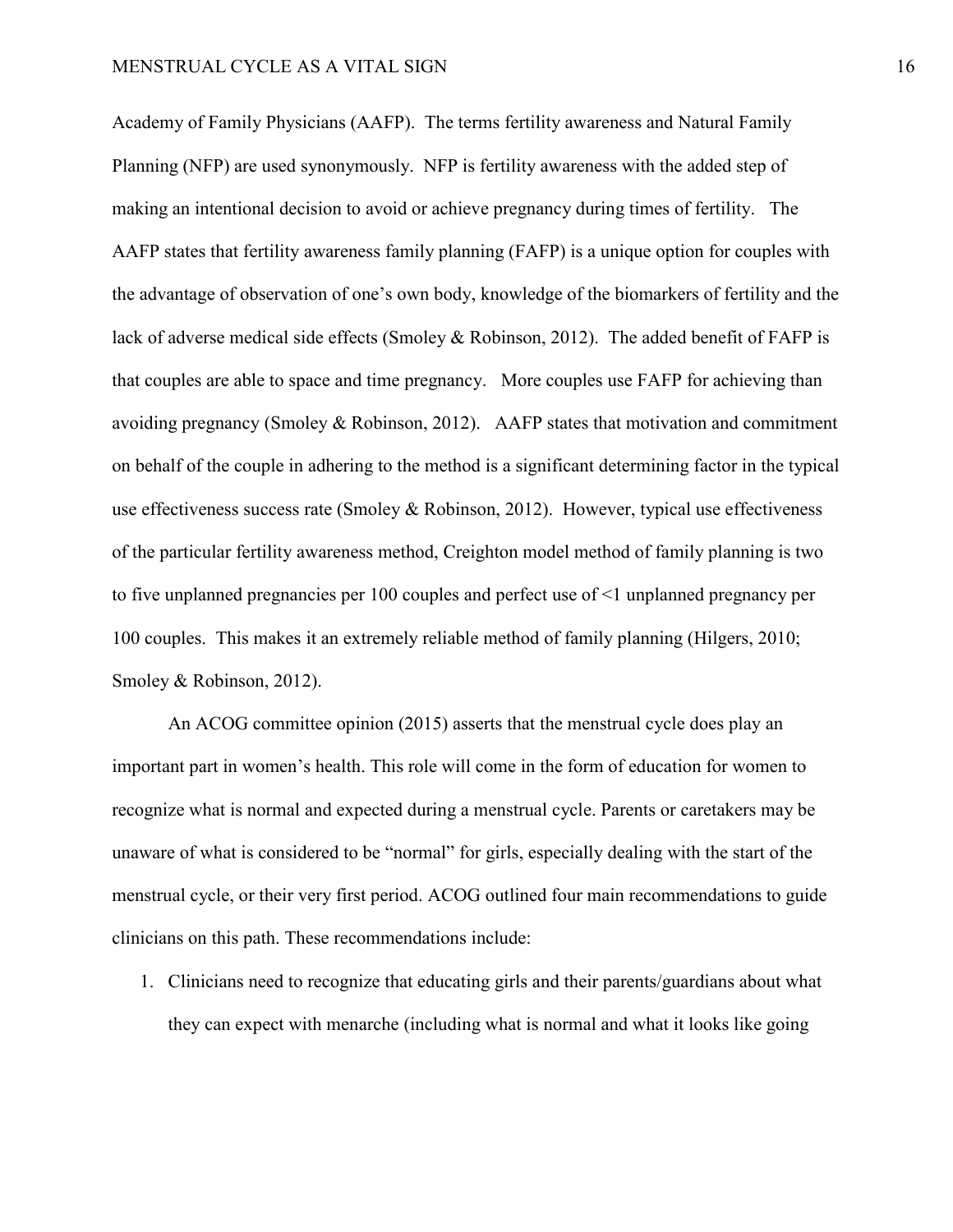forward). Clinicians should not assume that parents, guardians, family members, siblings, teachers at school, or friends are educating the girl on this topic.

- 2. Once a girl has started her menses, clinicians should be asking at every visit (wellwoman, physical exam, etc.) about the patients' menstrual cycle history, including the LMP.
- 3. Clinicians need to recognize that identifying abnormal menstrual cycles in the adolescent period may aid in early detection of potential health concerns for the patient.
- 4. Finally, it is crucial that clinicians understand the menstrual cycle patterns of adolescent girls. This includes being able to differentiate normal vs. abnormal cycles.

ACOG also has an anticipatory guidance section in their committee opinion that stresses the importance of clinicians talking to girls during their 7-8-year-old visits about menarche (ACOG, 2015). This could be significantly beneficial to encourage or allow young girls to ask questions and be more in tune with their bodies and the changes that will occur soon.

#### **Evidence Demonstrating Need**

A woman's knowledge of potential health conditions and the ability to recognize optimal health is needed for the adequate promotion of self-care behaviors. In the absence of optimal health, and/or in the event of pathological illness or the presence of disease processes, self-care can be prompted by fertility awareness.

Amenorrhea can be a sign of pregnancy, pathological illness, or disease. Amenorrhea is defined as three months without a menstrual cycle. Women who experience amenorrhea can have underlying pathologies. Dysfunction of the hypothalamic-pituitary-adrenal axis is the number one cause of amenorrhea. Other causes of amenorrhea are hyperprolactinemia, tumors, genetics and certain medications (Fourmen & Fazeli, 2015). When women are aware of their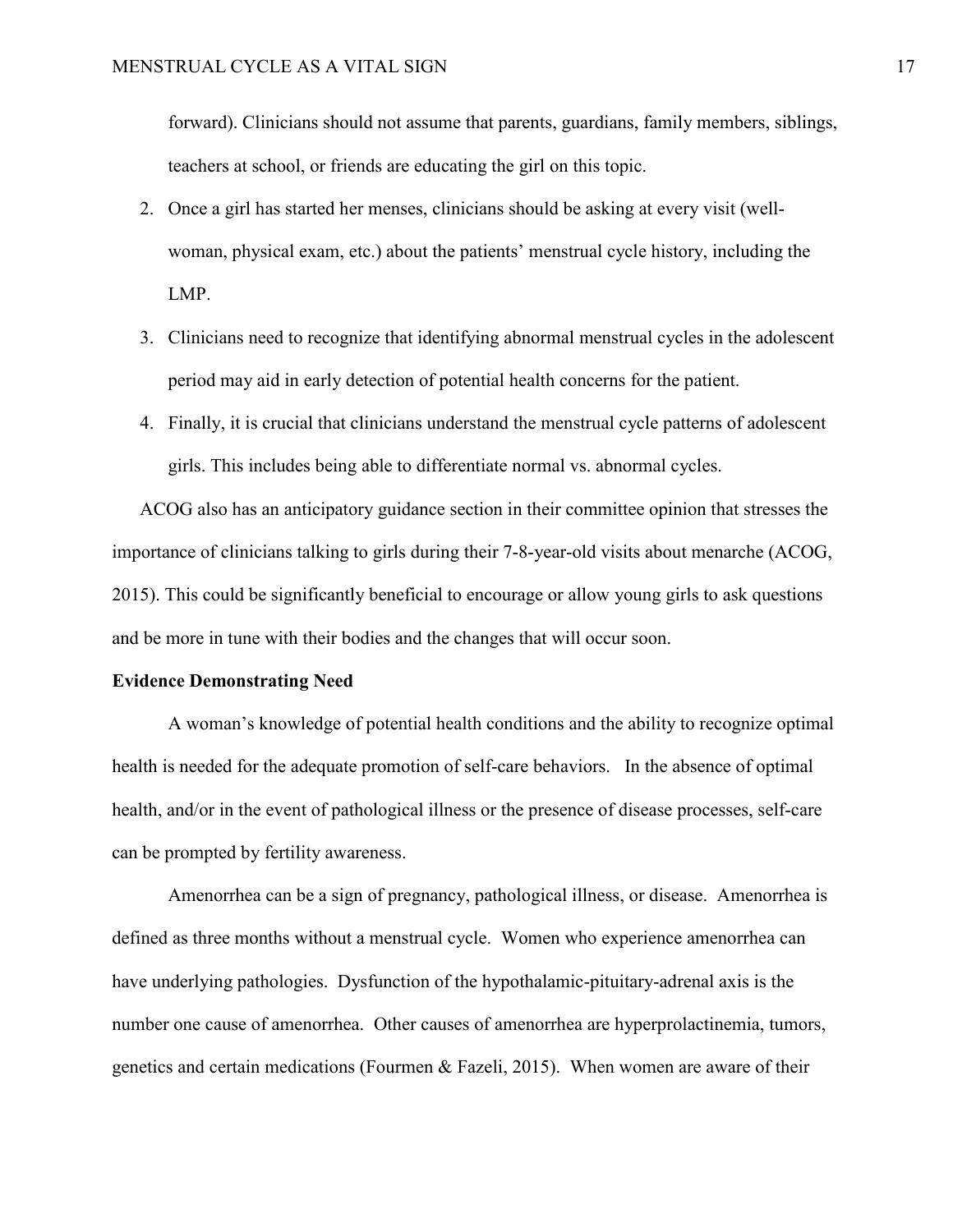fertility, they will also notice the presence or absence of mucus. Women who are experiencing amenorrhea will often have an abnormally, predominantly dry mucus pattern which is indicative of absent or decreased ovulation (Hilgers, 2010).

Irregular menses is another sign of potential illness or pathology. Goodman et al (2017) lists Polycystic Ovary Syndrome [PCOS] as the number one reason for cycle irregularity and dysfunction. PCOS can be easily identified by tracking the menstrual cycle and patterns. Using menstrual patterns as a standard question for childbearing women can screen for and even identify many pathologies that may otherwise go undiagnosed. These disorders can cause additional comorbidities such as insulin resistance, abnormal uterine bleeding, depression, infertility, and more if not treated promptly and properly. For this reason, it is important that menstrual patterns be discussed at every well-woman visit.

 The Center for Disease Control and Prevention (CDC, 2016) estimates that approximately 12.1% of women (ages 15-44) have impaired fertility, and 6.7% of married women (ages 15-44 years) are infertile. ACOG (2017) defines infertility as the inability to become pregnant after one year of having regular sexual intercourse with no use of birth control. When it comes to men and women, there are many factors that can cause fertility problems. In over 50% of women with infertility *and* regular cycles, ovulation is either absent or defective (Hilgers, 2010). The most common endocrine disease in women is PCOS, which causes anovulation, irregular ovulation and irregular cycle patterns (Goodman et al., 2015). Ovulation dysfunction is the most common cause of female infertility, while in men, varicocele of the testes, causing sperm dysfunction, is the most common cause of male infertility (Punab et al., 2017). Other common causes of infertility include thyroid disorders, hormone imbalances, sexually transmitted infections, endometriosis, and many other health conditions (ACOG, 2017). Other factors also affect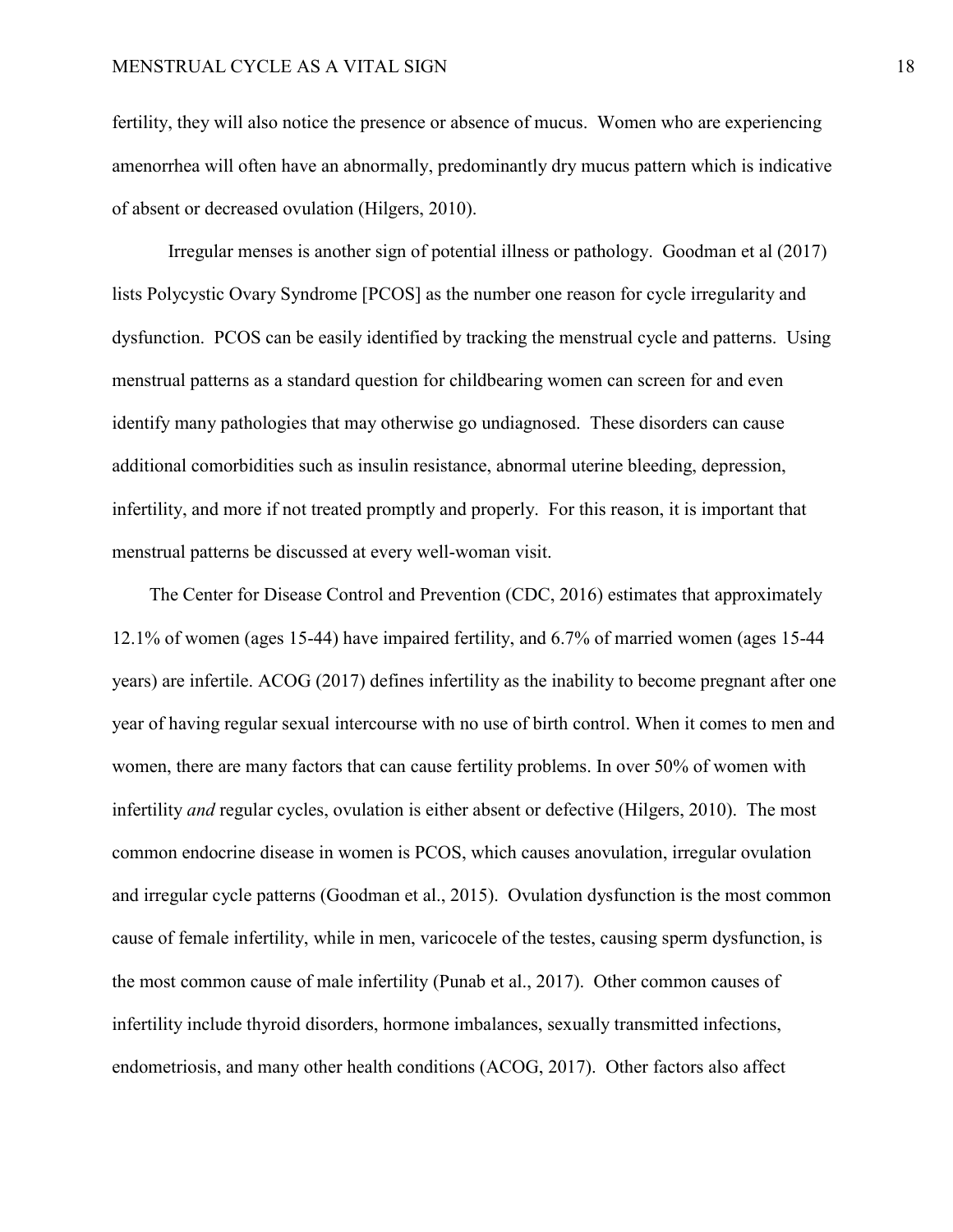### MENSTRUAL CYCLE AS A VITAL SIGN 19

fertility. Common factors would include age (chances of getting pregnant moderately decline after age 30, and greatly after age 37), lifestyle habits such as diet, exercise, smoking, alcohol intake, (and more) (ACOG, 2017). For a healthy couple in their 20s or 30s, the chance of getting pregnant is 25-30% in any single menstrual cycle (ACOG, 2017). It is encouraging to note that up to 25% of the time there is definite potential for conception to occur. However, after age 40, a woman's chance of conceiving in any cycle drops to less than 10%, which is a significant decrease in achieving pregnancy (ACOG, 2017).

Infertility can lead couples to consider in-vitro fertilization (IVF). IVF is a form of assisted reproductive technology (ART) that involves the process of fertilization by extracting eggs, retrieving a sperm sample, and then manually combining an egg and sperm in a laboratory dish. The American Pregnancy Association (APA) tracks IVF data: IVF is expensive, costing up to \$35,000 per round (American Pregnancy Association, 2017). Live birth rates for IVF cycles include the following: for women 34 years old and under, 41-43%; women 35-37, 33- 36%; women 38-40, 23-27%. Women age 40 and over, 13-18% need IVF to conceive (American Pregnancy Association, 2017). Besides the cost, it is not uncommon to have a multiple gestation pregnancy, increased chance of an ectopic pregnancy (a fertilized egg that implants outside the uterus), infection, premature delivery of baby, and others (American Pregnancy Association, 2017).

 In addition to health awareness and identification of underlying pathology, fertility awareness and menstrual cycle knowledge can help women delay, postpone, or avoid pregnancy. The CDC (2016) states that 15.9% of women (ages 15-44) are currently using the pill, while 8% of women (ages 15-44) are using long-acting reversible contraception devices such as an implant or device (like Mirena, Paragard, Kyleena, Nexplanon, etc.), 14.3% of women (ages 15-44) are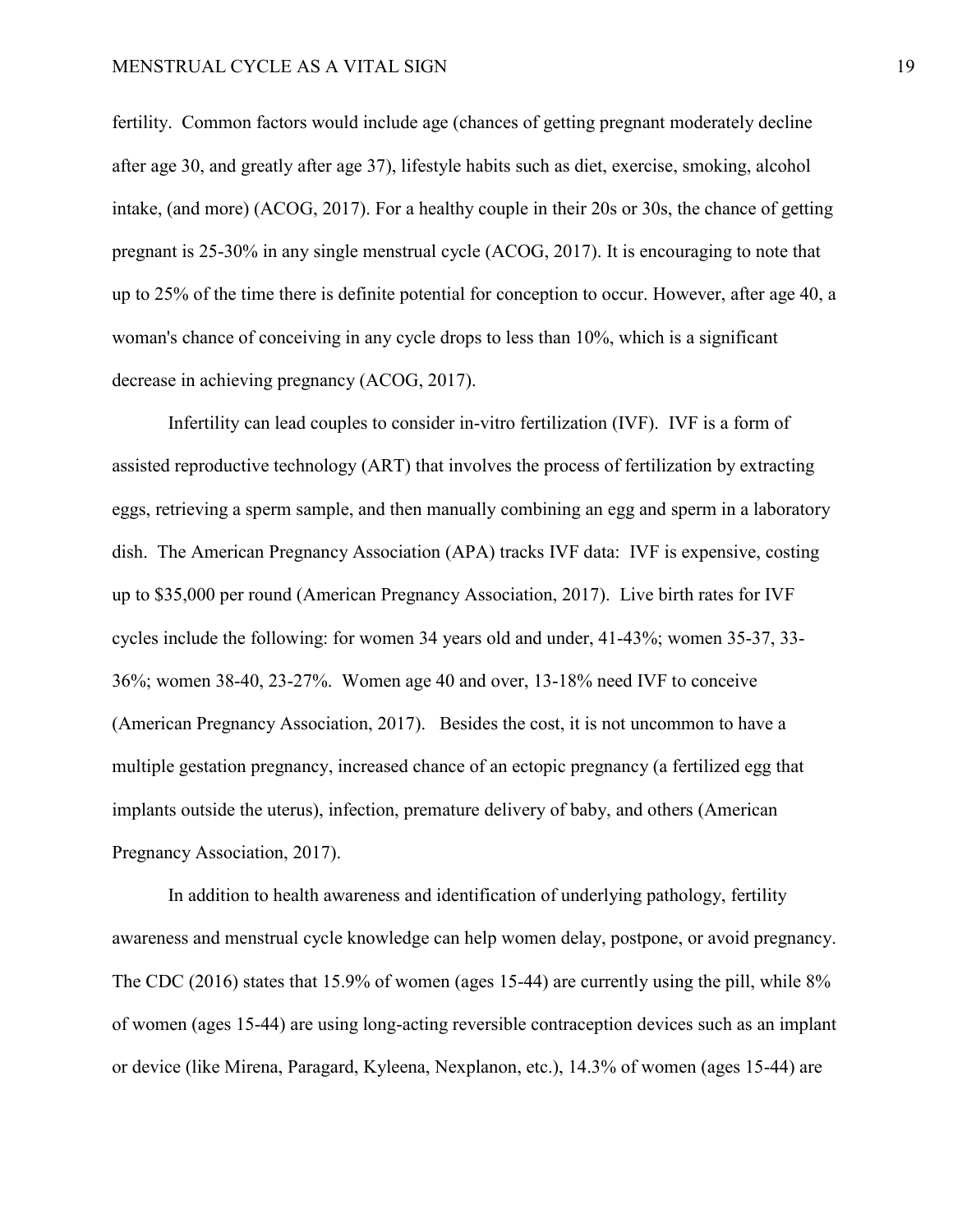using female sterilization, and 4.5% of women (ages 15-44) are using male sterilization as their form of birth control. Another birth control method is condom use, which is approximately 14.3% (NFPTA, 2017). Worldwide, 2.9% of women use Natural Family Planning (NFP). This is approximately 32 million couples worldwide. NFP has a long history. In 1971, Mother Teresa educated 20,000 very poor couples in Calcutta, India on NFP. The resulting pregnancy rate for these couples was 0.2%. Furthermore, in 2004, the China Project reported that there were 48,000 NFP teachers used in China, which resulted in 3,600,000 couples using this method (NFPTA, 2017). The pregnancy rate was 0.61%. Overall, this method shows to be extremely successful at postponing pregnancy all over the world, and can be taught to women, or couples from all walks of life (NFPTA, 2017).

The importance of fertility awareness in terms of health status (and family planning) starting in adolescence is well documented in the American College of Obstetricians and Gynecologists (ACOG), the American Academy of Pediatrics (AAP) and the American Academy of Family Physicians (AAFP). The terms fertility awareness and Natural Family Planning (NFP) are used synonymously. NFP is fertility awareness with the added step of making an intentional decision to avoid or achieve pregnancy during times of fertility. The AAFP states that fertility awareness family planning (FAFP) is a unique option for couples with the advantage of observation of one's own body, knowledge of the biomarkers of fertility and the lack of adverse medical side effects (Smoley & Robinson, 2012). The added benefit of FAFP is that couples are able to space and time pregnancy with more couples using FAFP for achieving than avoiding pregnancy (Smoley & Robinson, 2012). AAFP states that motivation and commitment on behalf of the couple in adhering to the method is a significant determining factor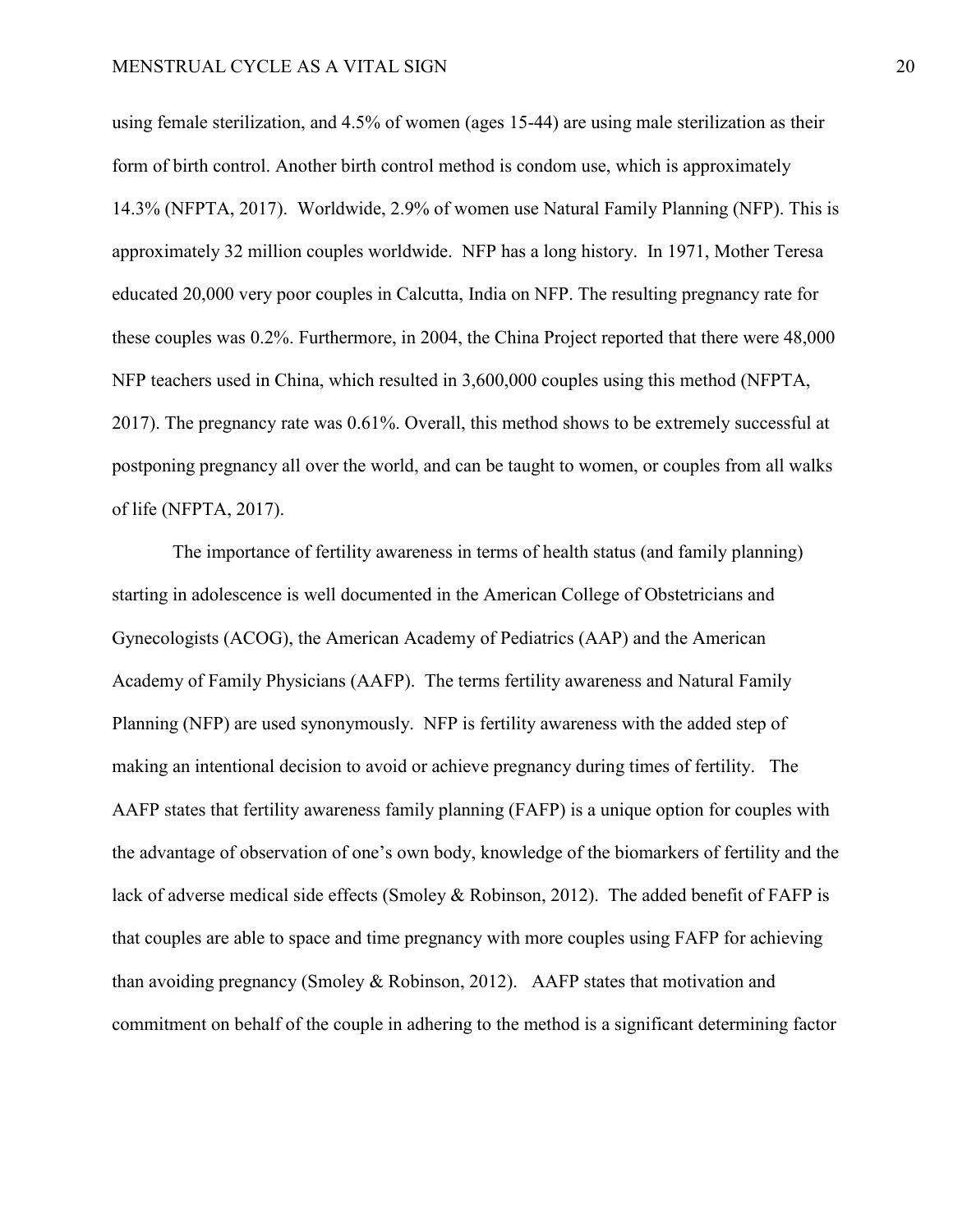in the typical use effectiveness success rate (Smoley & Robinson, 2012). As stated before, efficacy is very high for the Creighton Model Method, with a typical use effectiveness of 97%.

 About 25% of women in the US use hormonal contraception or birth control. It requires consistent use and does have a failure rate (Reproductive Health, 2017). It is also important to also consider that hormonal birth control has side effects such as nausea, vomiting, headache, vertigo, breast tenderness, irregular bleeding or spotting, blood clots, and death. Some ethical considerations to take into account is that birth control prevents pregnancy by thinning the endometrial lining in the uterus, which decreases the chance to hold or sustain a pregnancy, as well as inhibits ovulation (King et al., 2015). These ethical considerations affect each woman differently, as she is entitled to her own beliefs about what she thinks is right for her body. It is imperative to educate women on these topics, so they feel supported and empowered with their health decisions.

Pregnancy is a significant health risk for some women. Although maternal mortality rates continue to decline, countries like Haiti and Uganda still have maternal mortality rates of nearly 400 per 100,000 live births (World Health Organization, 2016). It is essential that these women avoid pregnancy. The World Health Organization (WHO) recognizes the need for and the health benefits of fertility awareness and family planning for women of all ages around the world. The cost and availability of barrier, hormonal or implantable birth control options for many makes using these methods unrealistic for women around the world and puts them at risk for an unplanned pregnancy. NFP is a low-cost, effective option for all women. In fact, the sympto-thermal method of NFP can have a typical use effectiveness rate of up to 98% for avoiding pregnancy (WHO.org, 2018). Both the WHO and FP2020 acknowledge the global health benefits of child spacing and the lack of contraceptive availability to many poor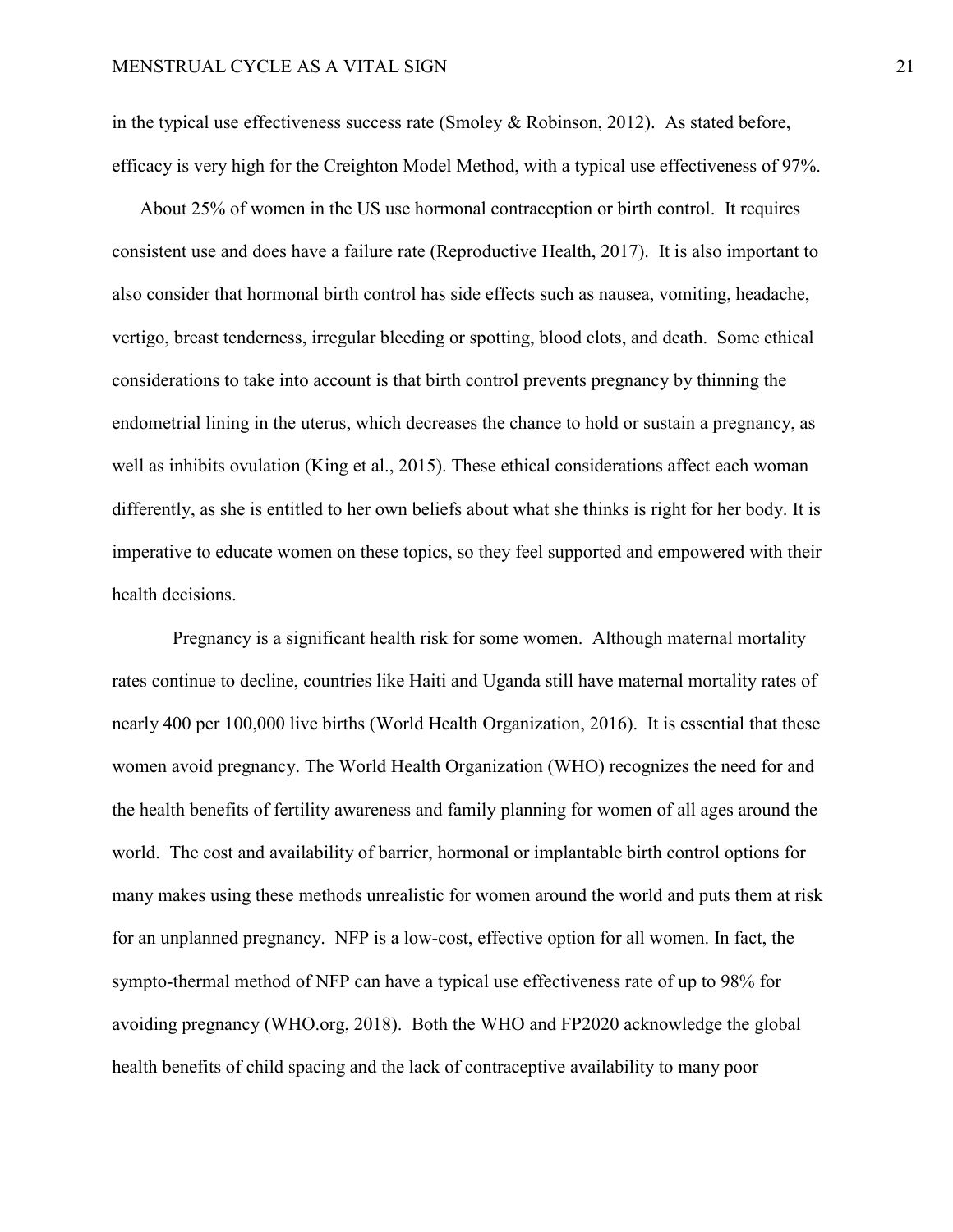nations. Although NFP does not protect against STIs and does not address the issues of cultural practices, gender based barriers, user bias, fertility awareness is a valuable tool for recognizing the biomarkers of fertility and reproductive health.

# **Significance to Nurse-Midwifery**

 Nurse-midwives are advanced practice nurses (APNs). Nurse-midwifery is recognized in all US states. As of August 2017, there are 11,826 certified nurse-midwives (CNM) in the United States (ACNM, 2017). CNMs are independent healthcare providers who practice and attend births in the hospital setting the majority of the time (92.4%, ACNM, 2016), but can also attend births at out-of-hospital birth centers and in the home. In addition to practice, nurse-midwives have prescriptive rights and abilities. The American College of Nurse-Midwifery has outlined characteristics of what they believe to be the art and science of midwifery (King et al., 2015). The first hallmark of midwifery recognizes that ovulation and menarche are normal physiological and developmental processes that women will experience throughout their lifetime. Nurse-midwifery celebrates that during intrauterine life, females develop nearly seven million primordial follicles in the ovaries and during her childbearing years, she will ovulate about 500 oocytes (Vigil et al., 2017). This is important because all women, starting at a young age, need to realize that menarche is an exquisite, normal and healthy process. Another hallmark of midwifery is health promotion and education. In relation to the PICO question, education on the fertility cycle will encourage women to ask their providers questions about their own health and give providers opportunities to educate women on health promotion. The final hallmark of midwifery includes empowering women as a partner in their health care. One of the most important hallmarks in relation to nurse-midwife is coming alongside of women and empowering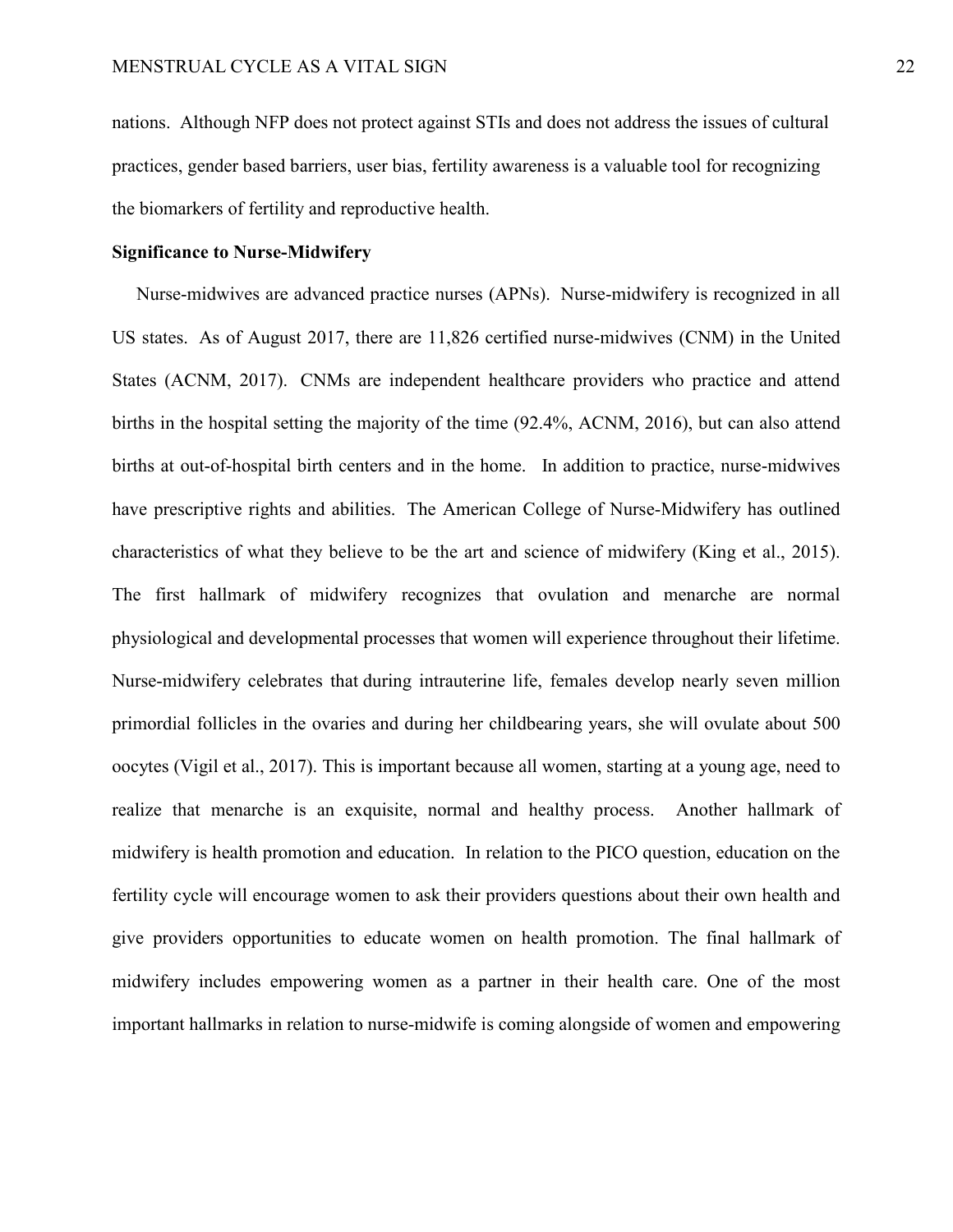them to learn their strength and educate themselves on their bodies, particularly their reproductive cycle.

The beauty and majesty of the female body, created in the image of God, is celebrated by midwives all over the world. "*I praise You because I am fearfully and wonderfully made; Your works are wonderful; I know that full well*" Psalm 139:14. The intricacies of the female body are astounding. The abilities to menstruate, procreate, gestate and lactate are nothing short of miraculous. It is in these processes that midwives base their entire career, for health promotion, disease prevention and health education (King et al., 2015). Midwives are perfectly positioned to use evidence-based research to skillfully guide and counsel women on their choices throughout their reproductive lives.

## **Conceptual Model/Theoretical Framework**

Dorothea E. Orem was born in Baltimore, Maryland in 1914. After she earned her nursing diploma, she was driven to continue her education. She was persistent and went on to complete her Bachelor of Science in Nursing, followed by her Master of Science in Nursing in 1945 from Catholic University of America in Washington, D. C. Orem earned many honors and awards in her nursing career through various universities across America. She wrote many scholarly articles and in 1959, Orem defined the "Self-care deficit nursing theory". She continued to develop her theory through many observations and studies and a selected collection of her scholarly work can be found in *Self-Care Theory in Nursing, selected papers of Dorothea Orem* which is referenced in this literature review (Orem, Renpenning & Taylor, 2003).

Dorothea Orem defined self-care as an action made to one's self or environmental inputs. These actions and inputs could be self-directed, self-permitted, deliberate or ego-processed. The term "self-care" was first used in 1956 as activities that contributed to health or recovery that an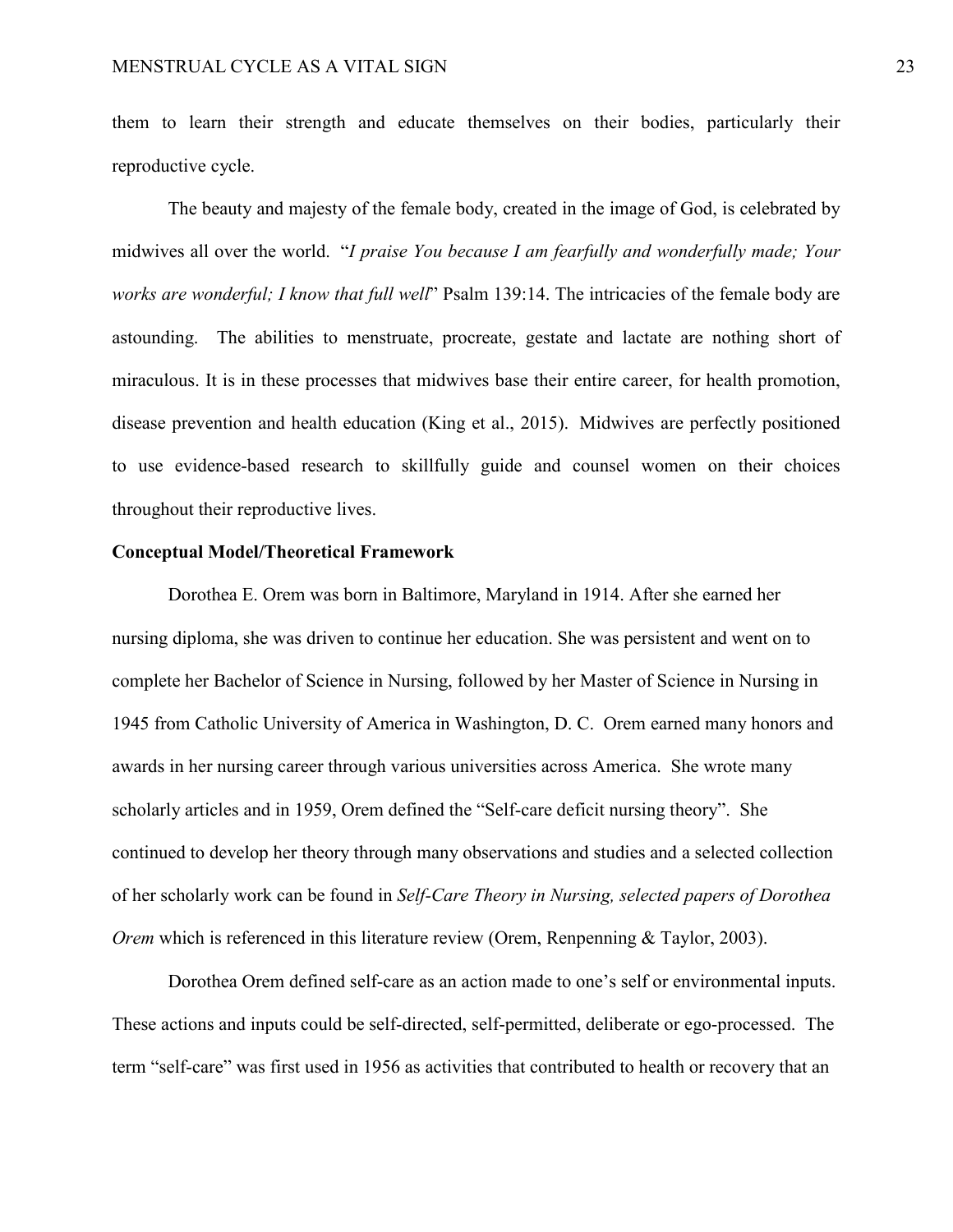#### MENSTRUAL CYCLE AS A VITAL SIGN 24

individual would perform if he or she had the necessary strength, will or knowledge. Self-care needs are both subjectively and objectively definable and universal to all humans. It is an essential input to an individual's environment in order to maintain or optimize human function. Self-care deficits arise in relation to health deviations and require a wide range of skills. Actions that contribute to the continuance of life, health and wellbeing are part of self-care (Orem, Renpenning & Taylor, 2003).

Orem found that the basic level of a self-care theory made it necessary to differentiate self-care deficits due to age and development from self-care deficits that necessitate nursing intervention. The nurse has a responsibility to fulfill a role in identifying self-care needs. A nurse is not able to fulfill the role responsibilities if they ignore this area of human endeavor. Doing so would contribute to the failure of the structuring and validation of knowledge about self-care and dependent care (Orem, Renpenning & Taylor, 2003). Thus came dependent-care deficit as a completely different situation and scenario from self-care deficit. Dependent-care deficits are those deficits that stem from developmental and age limitations and not in the form of a need for intervention.

One of the basic understandings of this theory was to differentiate existing limitations, developmental age and dependent-care deficits from a health situation, deficit for engaging in self-care or deficit that required nursing intervention (Orem, Renpenning & Taylor, 2003). Orem stated that self-care is not necessarily performance of the acts, but seeing the relationship among factors like diet, activity, day to day adjustment and care actions. This is the foundational application of this theory in relation to knowledge of the fertility cycle as a measurement of optimal health and an extension of self-care actions.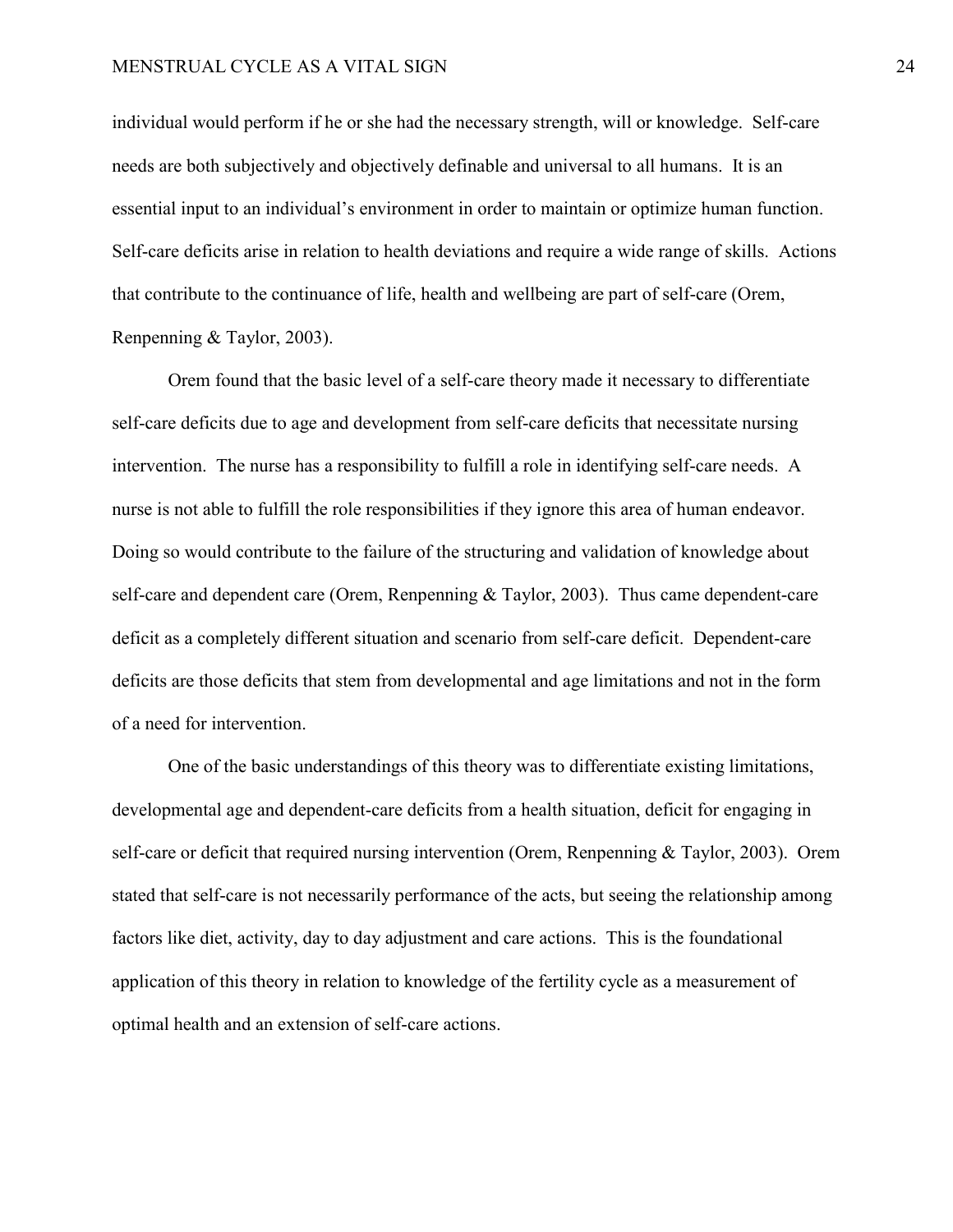The working framework for the self-care theory is 1. Identify the self-care requisites, 2. Identify self-care measures, methods and actions, 3. Identify self-care behaviors of individuals in reality situations, 4. Identify self-care systems of individuals in reality. When applying the theory of self-care and self-care requisites, basic knowledge related to one's own reproductive health is essential in the acquisition of optimal health and wellbeing. This theory is grounded in the nurse-midwifery model of care. By using the intervention of fertility awareness methods and actions, applied to individual behaviors and systems, women are able to meet their own reproductive care needs.

Orem developed three specific self-care concepts. Self-care requisites, therapeutic selfcare demand and self-care operations (Orem, Renpenning & Taylor, 2003). Self-care is selfinitiated and self-directed actions of a person to know their current state of health and the future requirements for regulation of their own function and development. Self-care is an integral part of regulating human function and human development. People care for themselves in many ways and by doing so, they are able to live in as optimal state of health as possible given their current condition. The Orem Model is particularly well suited for nurse-midwifery, maternal and women's health. Autonomy of health enables women to become aware of their own bodies and take responsibility for their health. By using the methods, means, and actions with which to meet the needed requirements of optimal health, they are able to sustain life and promote health and wellbeing.

Orem's beliefs are based on promoting life processes, modes of function within health, disease, growth, development and movement within space. Technology can be a useful tool in promoting self-care and can be implemented with Orem's theory. Technology is utilized as a complement to interpersonal and social processes that facilitates the roles of both nursing and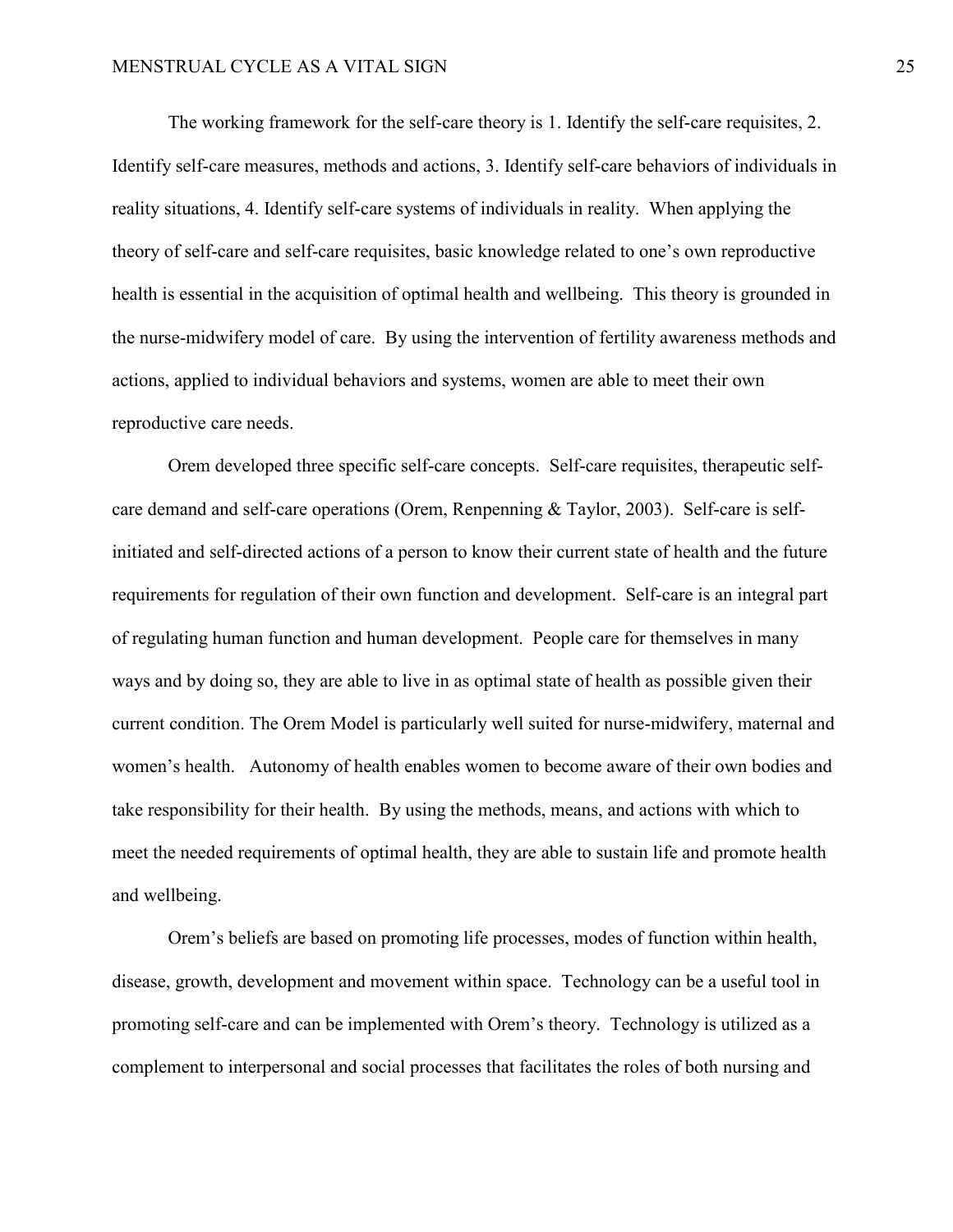#### MENSTRUAL CYCLE AS A VITAL SIGN 26

client (Nursing-theory, 2016). Another goal that could benefit from technology is that nursing should be effective and efficient in helping to compensate for deficits in self-care. In doing so, patients are working towards as much independence as possible (Nursing-theory, 2016). Meeting universal and developmental self-care requisites is an integral part of primary care for prevention, identification and treatment of disease processes.

Orem felt that people are distinct in their own way and that nursing was a form of action and interaction between two or more people. In every situation there are two roles, that of the client and that of the nurse. The nurse must be clear about her role and take care to broaden narrow conceptualizations. By replacing narrow conceptualizations with a more comprehensive realist role, the action capacities and action demands can be helped through nursing intervention (Orem, Renpenning & Taylor, 2003). By incorporating the woman's perception, and the provider's perception of health, in addition to the requirements of care needed, health goals can be established in the context of lifestyle, health status and capacity to perform self-care.

Nursing intervention is necessary when health deviations and deficits in self-care occur. It is also necessary in the promotion of optimal health by closing the gap of knowledge and methods of action. One of the health deviations of self-care is awareness of optimal health, disease processes, pathological conditions, and its effects on general health and well-being. Teaching fertility awareness to women enhances the knowledge of women and differentiates the roles providing clarity for the intent of the intervention.

The Orem Model falls into three categories. First, self-care is universal. This includes the needs that all people require, such as air, food, water, rest, activity, and safety. Second, developmental, this relates to maturational or situational needs of a person. Last is in relation to a health deviation for a person. This means that based on a patient's condition and state of health,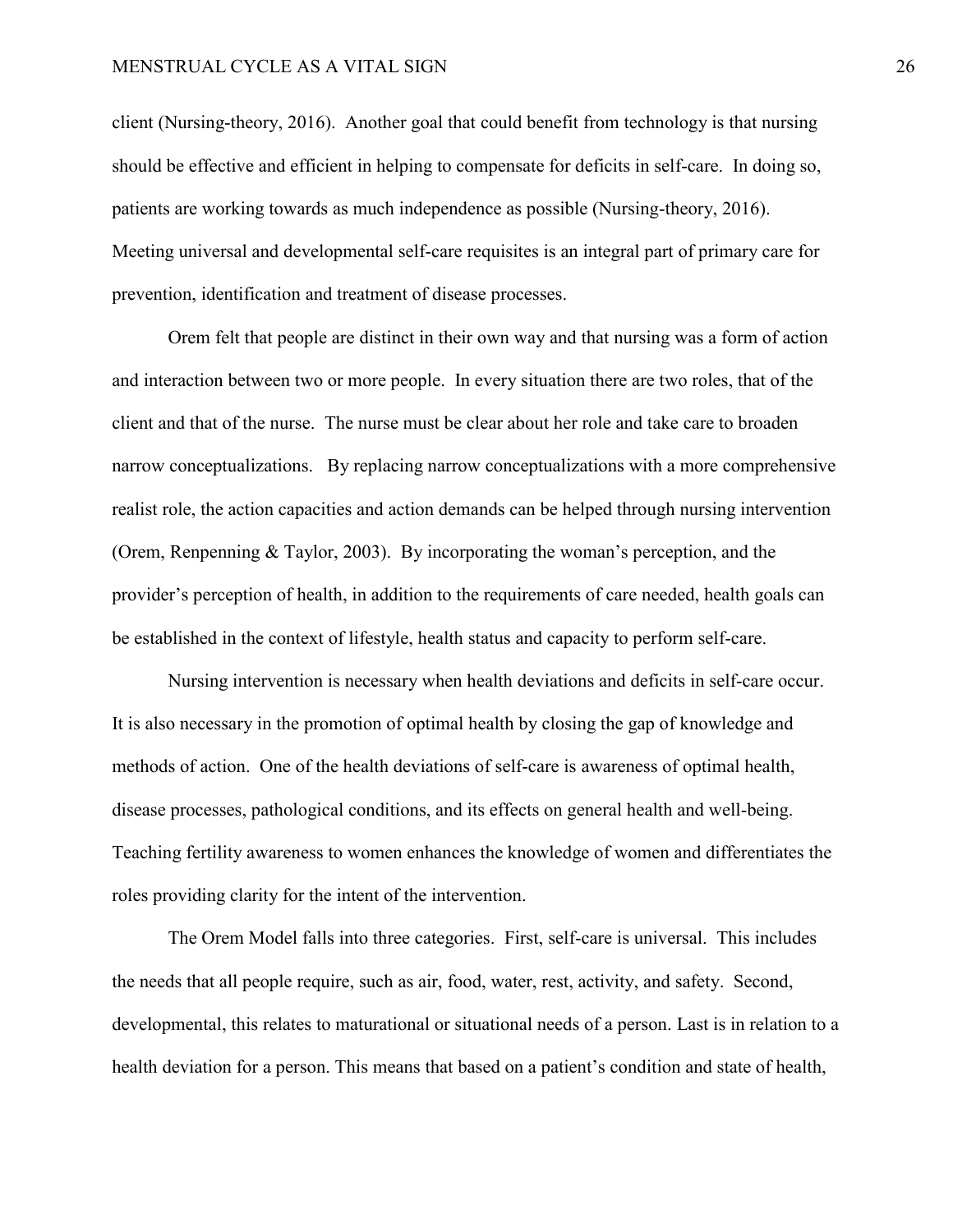#### MENSTRUAL CYCLE AS A VITAL SIGN 27

if they are not able to meet their self-care needs, a self-deficit occurs. This is where the nurse, as practitioner, presents the client with the vision and support system to come alongside her and intervene with methods and actions to achieve optimal wellness. Nurses support patients, collaborate with other professionals and work towards to addressing the needs each patient has.

Orem's theory stems from the understanding that all patients have an innate desire to care for themselves, and in doing so, will achieve optimal health more quickly and holistically. When women are enabled to care for themselves to the best of their ability, they grow towards a higher level of maturation and development. Orem believed that people should be responsible for their own care and the care of the people in their family. The ultimate goal is for patients to develop and attain independence in self-care (Nursing-theory, 2016).

In every situation there are two roles, that of the client and that of the nurse. These roles differentiate and allows for freedom of movement within each role. The nurse must provide clarity about her role which could be that of scholar, researcher, theorist, practitioner or a unifying combination of any of these. The nurse works to formulate and structure a combination of theoretical and practical medicine that benefits each client. The client learns about the menstrual cycle, fertility, achieving or avoiding pregnancy, birth, and becoming a mother. All of these are comprised in multiple journeys that intertwine with one another. Each aspect builds upon the other while deeper understanding and maturation occurs. Orem's theory provides insight into the importance of identifying self-care requisites, use of methods and actions to achieve optimal self-care for the purpose of health, wellness and health promotion. The commonalities between the menstrual cycle, reproductive wellness, recognition for intervention, and the role of the client as well as that of the nurse, are seen throughout the self-care deficit theory.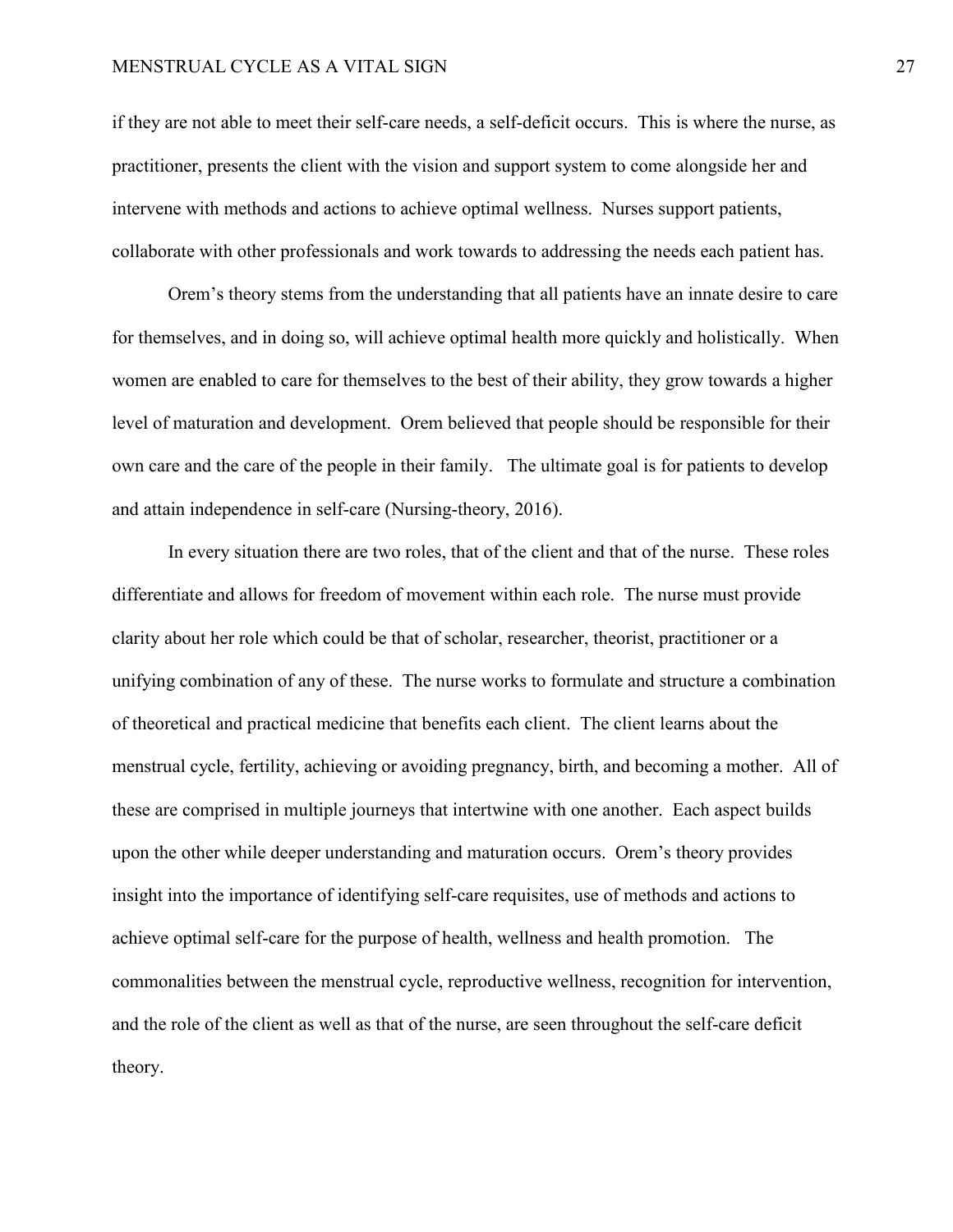# **Summary**

 While using the pearls of midwifery as the backbone for optimal care for women, midwives are well positioned to establish the value and importance of fertility awareness as a vital sign of health. The hope is that this allows readers to gain a better understanding of what it looks like to come alongside women by promoting and educating optimal health care and outcomes with the normal, physiological menstrual cycle. By using the framework established by Dorothea Orem, we are able to identify health deviations in self-care and provide theoretical and practical interventions that assist women apply interventions to meet the goal of reproductive independence. With fertility awareness, the nurse will assist women to identify self-care requisites, recognize their current state of health, and establish methods and actions towards future health and wellbeing. The nurse's role is also to broaden narrow conceptualizations the patient may hold, help her work towards optimal health with her own individual behaviors, and enable her to care for herself to the best of her ability.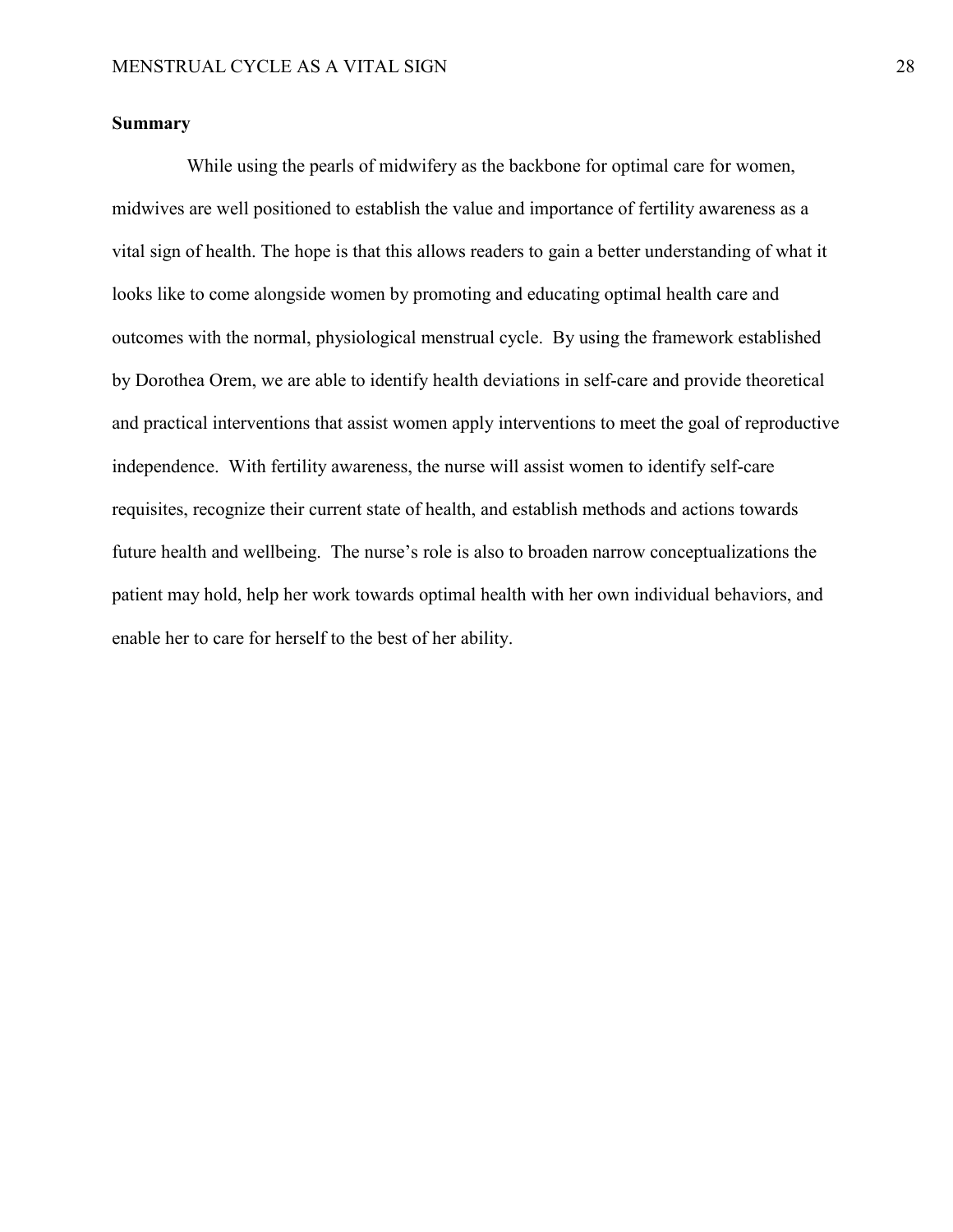#### **Chapter II: Methods**

The purpose of this chapter is to review the methods used for this literature review. The scholarly literature includes research studies that depict the value of information gained from the intricate details of the menstrual cycle for reproduction, reproductive dysfunction and the health and well-being of women.

It was also necessary to search for studies discussing reproductive health and normalcy in the menstrual cycle as a sign of optimal health. Analysis of research based on the normal function of the menstrual cycle helped to define the range of normal and to identify what is outside of normal.

### **Search Strategies**

English language, peer-reviewed articles, from the last ten years, were searched using numerous databases. Because much of the original research done on the female ovulatory mechanism, dysfunction of the reproductive system as evidenced by the abnormalities of the menstrual cycle, and signs of optimal health as evidenced by the fertility cycle was done more than ten years ago, the search was expanded. Some articles in this literature search reach back to 1978 when original studies and research were completed. These older articles are still extremely valuable in describing the reproductive mechanism in the female body which has not changed over time even as our knowledge has expanded

The key words used for the search included: (a) menstrual cycle; (b) fertility; (c) ovulation; (d) anovulation; (e) dysfunction; (f) menses; (g) menstrual cycle perceptions; (h) menstrual cycle culture; (i) menstrual cycle dysfunction; (j) luteal phase disorders; (k) abnormal uterine bleeding; (l) natural family planning; (m) normal menstrual cycle; (n) menstrual cycle homeopathy; (o) infertility; (p) amenorrhea; (q) menstrual complications; (r) uterine bleeding; (s)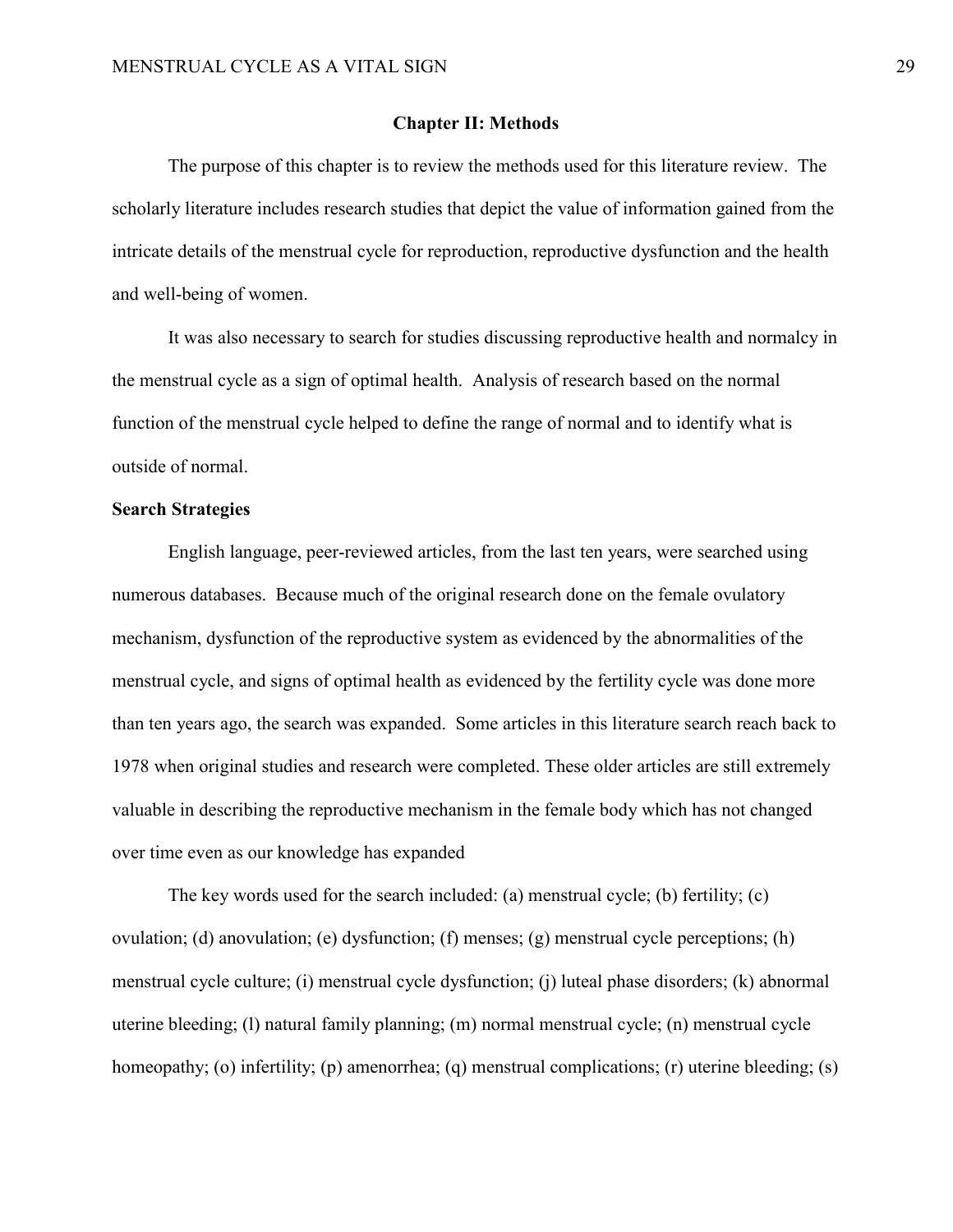menses; and (t) menarche education. Databases utilized were BioMedCentral, CINAHL, Ovid, Google Scholar, PubMed and Scopus.

Our initial search in CINAHL using the term menstrual cycles yielded 819 articles, AND ovulation yielded 94 articles AND dysfunction four articles. A CINAHL search using reproductive dysfunction yielded 104 articles AND ovulation 397 NOT in-vitro yielded 303 articles. A PubMed search using the term menstrual cycle yielded 401 articles. A CINAHL search using menarche education yielded 162 articles, menstrual complications 588 articles, and amenorrhea 823 articles. Duplicate articles were removed as the goal was to find articles that depicted the following: 1. normal fertility, 2. normal menses, 3. abnormal fertility and menses, 4. abnormal menstrual cycle occurrences, 5. evidence of health as is related to the menstrual cycle, 6. evidence of change in the menstrual cycle in relation to disease processes or a return to health and 7. natural family planning. The finalization and landing on these articles came from the topics they discussed, the data they measured, how recent the research was conducted, and how it related to the overall topic that is being researched.

#### **Criteria for Inclusion and Exclusion**

Our inclusion criteria included: 1. research studies; 2. women of childbearing age; 3. adolescents just prior to menarche or within the first year of menarche; 4. multiparous and nulliparous women; 5. women suffering from infertility, dysmenorrhea, oligomenorrhea, menorrhagia and metrorrhagia; 6. women with regular and irregular cycles; 7. women with and without evidence of ovulation; and 8. women of all ethnicities, social and economic backgrounds. Exclusion criteria were: 1. non-research studies; 2. literature reviews; 3. studies on non-humans; 4. studies on assisted reproductive technology; 5. studies on hormonal contraception; 6. girls younger than 12 and women older than 44; 7. women in menopause; 8.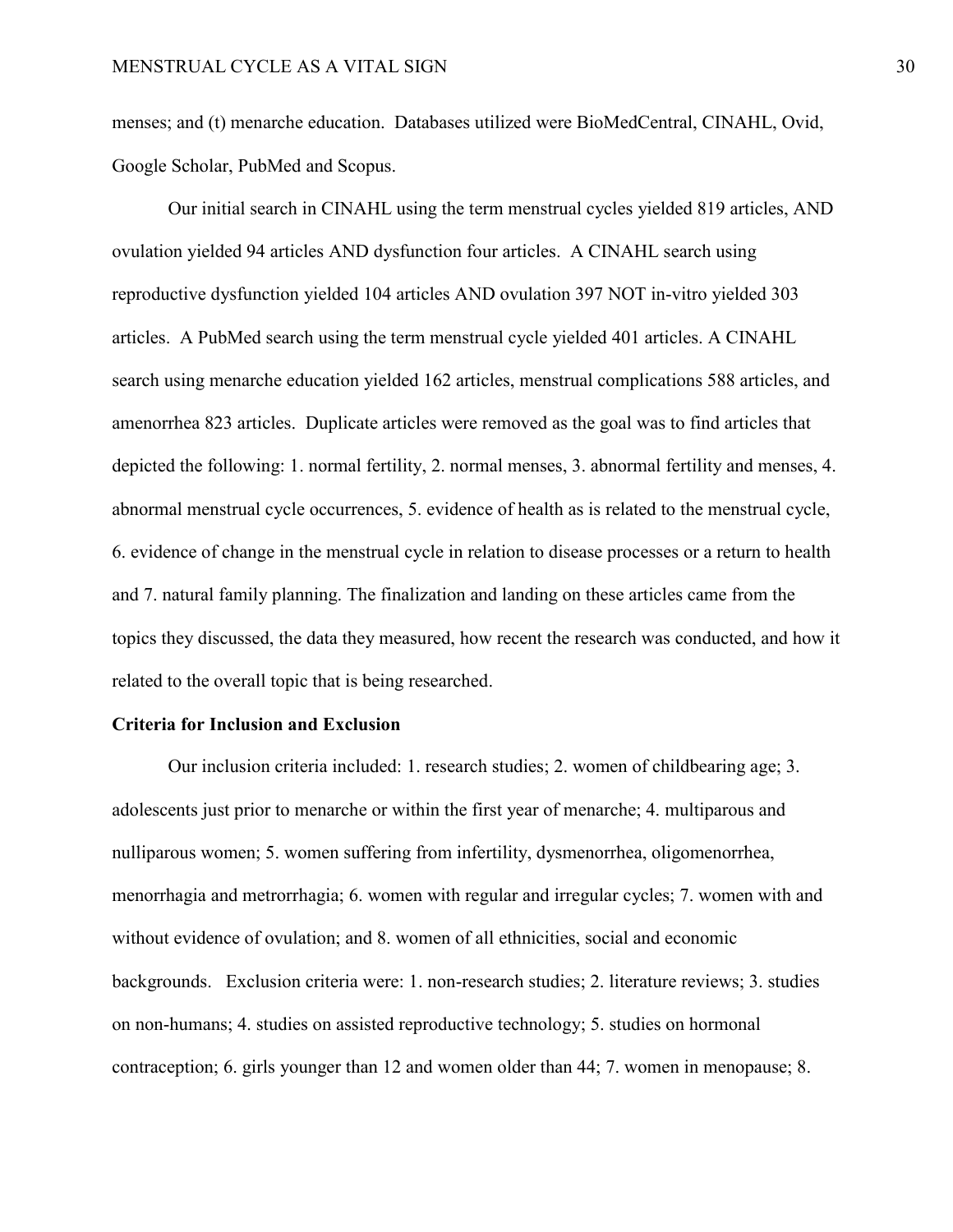cycles that were not clearly documented; and 9. cycles that did not show a relationship between general health and well-being and the menstrual cycle.

# **Summary of Selected Studies**

The articles appraised in our search included randomized controlled trials, prospective cohorts, qualitative experimental research, quantitative research study, cross sectional study and committee opinion. The search yielded research from across the world, including articles from the United States, Canada, Brazil, Europe, Iran, United Kingdom and Australia. All of these countries are developed countries. Cultural aspects such as diet, exercise and tradition does play a role in menses reporting and development. Therefore, it was necessary to use only articles that included countries with similar privileges. Our literature review discovered a wide variety of signs and predictors for female fertility and wellness based on the signs and symptoms of the menstrual cycle. The effects of optimal health and disease processes evident in the menstrual cycle have limitless medical applications for women.

### **Evaluation Criteria**

Each article was evaluated using the Johns Hopkins Nursing Evidence-Based Practice and levels of evidence (Dearholt & Dang, 2012). This model differentiates the levels of quality within the articles, its strengths and weaknesses. Level I studies are experimental, randomized control trials (RCT) and systematic review of RCTs; Level II is quasi-experimental, systematic review of a combination of RCTs with or without meta-analysis; Level III quasi-experimental, systematic review of a combination of RCTs and quasi-experimental studies with or without meta-analysis; Level IV is opinion of respected authorities and/or nationally recognized expert committees/consensus panels based on scientific evidence; Level V is based on experimental and non-research evidence including literature reviews, quality improvement, case reports and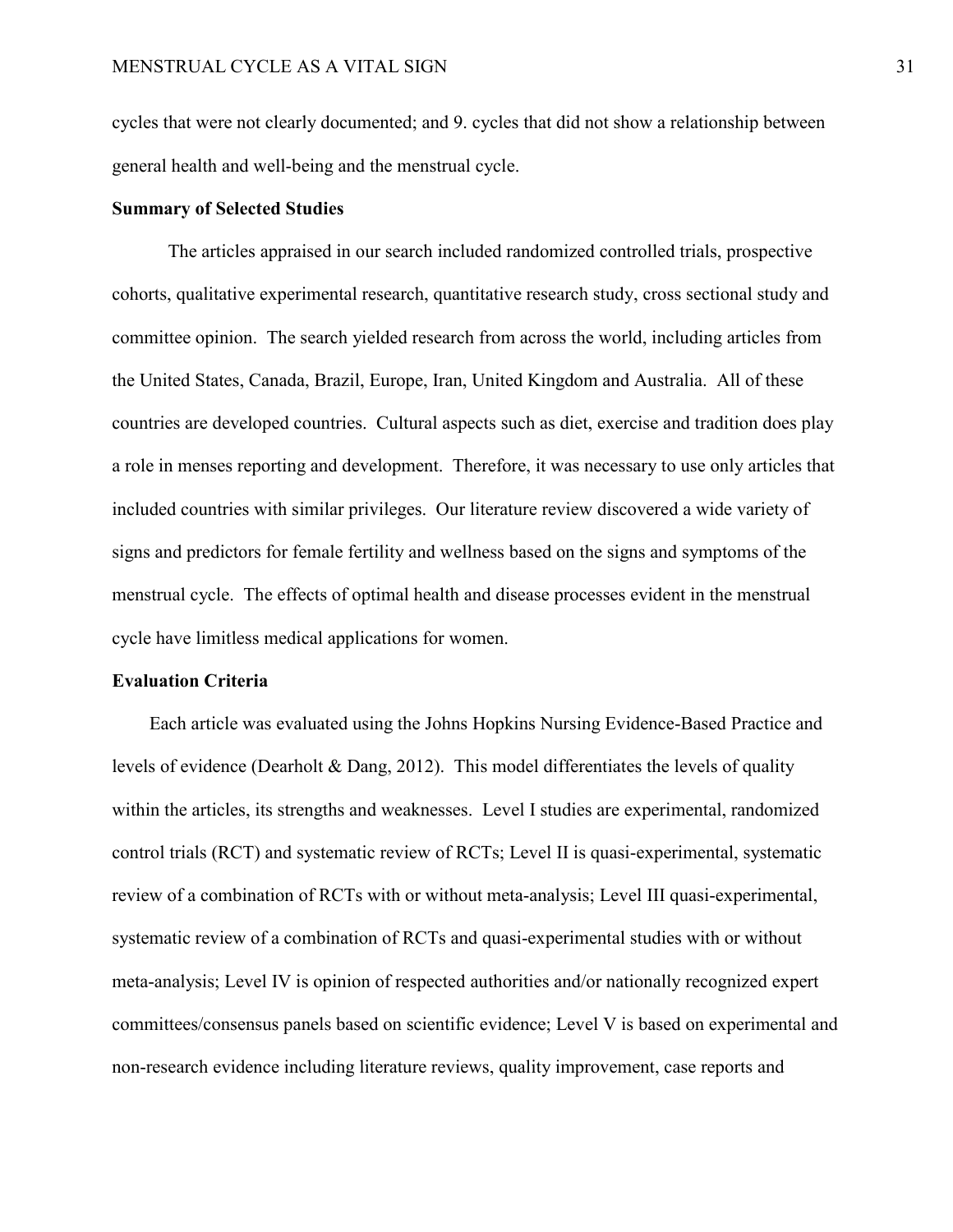opinions of nationally recognized experts based on experiential evidence (Dearholt & Dang, 2012). Our critical appraisal of literature included 22 total articles; nine Level I, six Level II, three Level III, three Level IV, and one Level VI.

# **Populations**

Populations included adolescents and women throughout their reproductive years and at various stages of life and of various ethnicities. Ages and ranges included girls who had just started menarche, average age about 12 years old, all the way through the reproductive years to women who were perimenopausal and at the very end of menstruating, average age about 50-55 years old. This spans forty or more years of fertility for the average women. The review included women who had recently given birth, a return to fertility after childbirth, and breastfeeding women. Women who initiated specific therapy (yoga, essential oils, medications) alongside of their menstrual cycle were also included.

#### **Summary**

Overall, the Literature Review included 22 articles in its total. These articles included eight randomized controlled trials, one quasi-experimental study, four cross-sectional studies, four prospective/descriptive cohort studies, one quantitative research study, one observational cohort case control study, one descriptive study, one author manuscript, and one committee opinion. Using the research tools guided by Dearholt & Dang (2012), articles were appraised to their appropriate level and quality of evidence. The quality levels of the articles range from I to VI, providing an array of information that demonstrate quality research on this topic.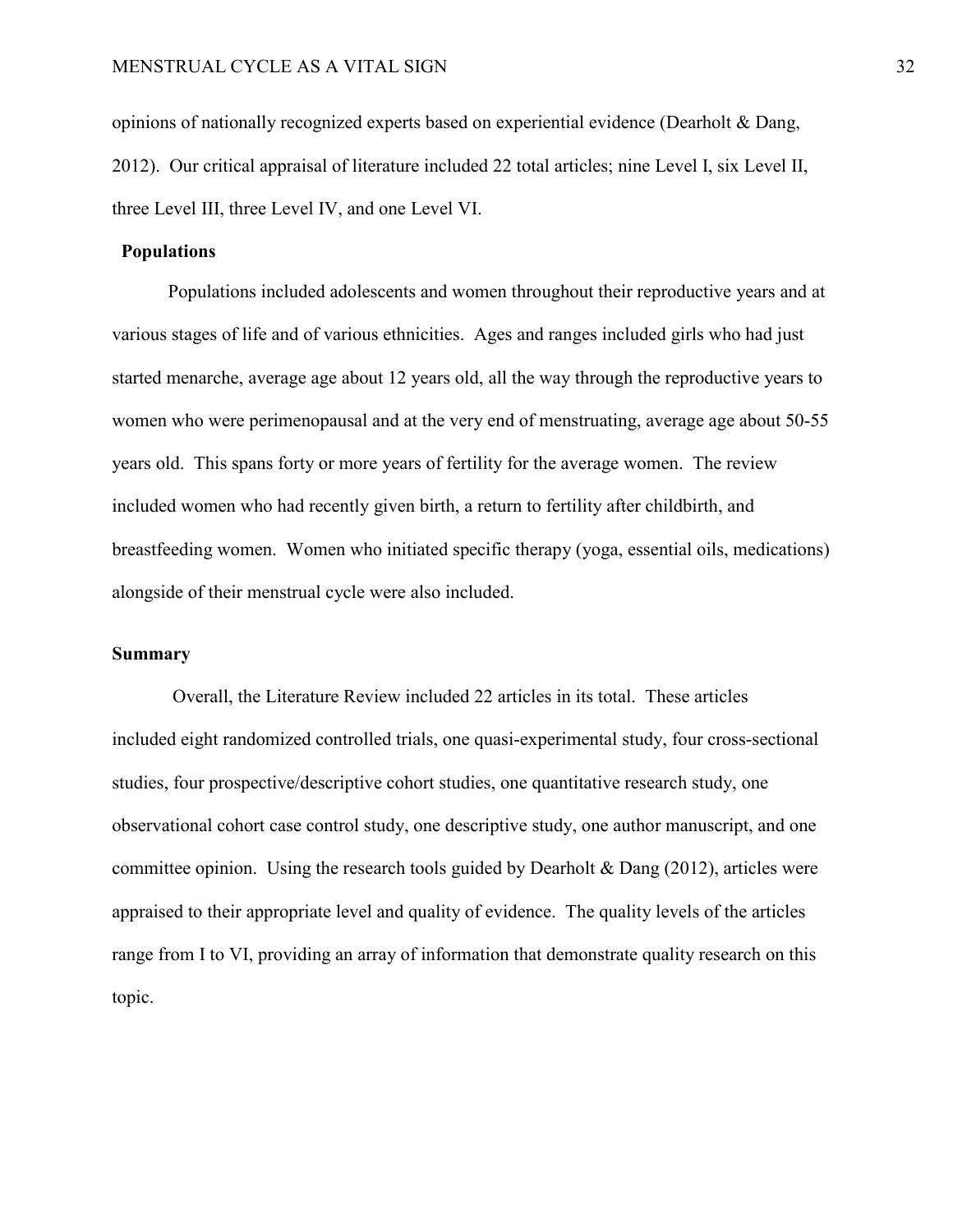#### **Chapter III: Literature Review and Analysis**

# **Introduction**

There are three main focuses within this literature review. They include wellness, stress, and illness. Wellness topics include: ovulation (signs, anovulation and dysfunctions), cycle length, fertility apps, complementary and alternative medicine (CAM), self-perceptions. Stress topics include: Body Mass Index (BMI), exercise, and shift work. Illness topics includes: polycystic ovarian syndrome (PCOS), diabetes, hypothyroidism and abnormal uterine bleeding. **Wellness**

*"For you created my inmost being; you knit me together in my mother's womb. I praise you because I am fearfully and wonderfully made; your works are wonderful, I know that full well". Psalm 139:13-14.* Wellness is an overarching theme that will be used to describe indicators used to show overall health and describes optimal goals for health in childbearing women. The work of God is beautiful and wonderful and fearfully made and the female body is a living breathing example of the miracle of life here on earth. We were knit in our mother's womb and were known to the Lord before we were even born.Nurse-midwives recognize that women have been given the privilege of bringing forth life: to grow and nourish a child with her own body.

**Ovulation.** Ovulation is highly dependent on a variety of factors and variables including age, ethnicity, lifestyle choices, smoking, obesity, medications, disease, exercise and stress. Reinaldo et al. (2016) studied 199 women who stated they had regular cycles and found only 113 (58%) of them had an ovulation that was proven with ultrasound. There were 86 (42%) women with regular cycles who did not ovulate. In this same study, 29 women self-reported having irregular cycles, of those 29 women, 24 (83%) of them did not ovulate, putting women with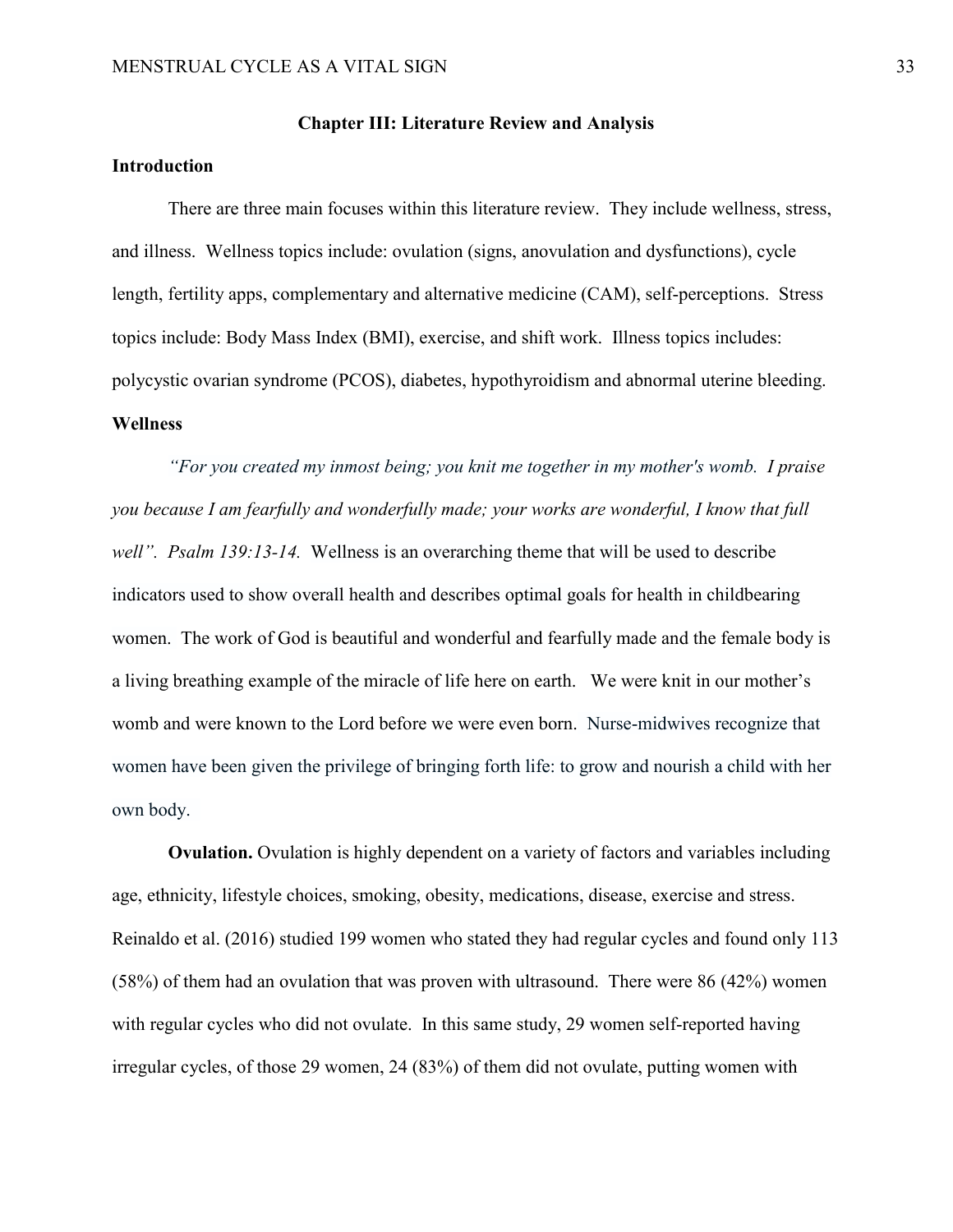irregular cycles six times more likely not to ovulate (*p* < 0.0001, with p< 0.05 considered statistically significant) (Reinaldo et al., 2016).

*Signs of Ovulation*. Methods of detecting and tracking ovulation have evolved over the years but the signs of fertility and remain the same. According to four studies in this review, the most fertile-type of mucus (otherwise called E type mucus) is a copious amount of mucus that is clear, lubricative and stretchy (Billings 1978; Blackwell et al., 2013; Hilgers, 2010; Vigil et al., 2017). This type of mucus is present only during the window of fertility, or the during time of ovulation and is the result of the peak production of estrogen during the cycle (Billings, 1978; Blackwell et al., 2017, Hilgers, 2010; Vigil et al., 2013). Normally the pH of the vagina is 4.5 which creates a very hostile environment for sperm, but E type mucus has a pH of 7-9 (Billings, 1978; Blackwell et al., 2017; Hilgers, 2010, Vigil et al., 2013). G type mucus, or mucus present during high levels of progesterone production, has a dense, criss-crossed pattern that block and trap sperm as well as an acidic pH which kills sperm in a matter of just a few hours (Hilgers, 2010). The lifespan of sperm in the presence of E type mucus is 3-5 days. The peak time for achieving pregnancy is six to two days prior to ovulation and declines to almost zero two to three days after ovulation has occurred (Billings, 1978; Hilgers, 2010; Sohda, Suzuki & Igari, 2017).

Six articles in the review list physiological changes that occur during the follicular and luteal phases; these are 1. cervical mucus, 2. basal body temperature, 3. position of the cervix in the vaginal canal, 4. consistency of the cervix, 5. opening of the cervical canal, 6. vaginal sensation, 7. pain, 8. skin, 9. fluid retention, 10. tenderness, 11. mood (Billings, 1978; Blackwell et al., 2013; Hilgers, 2010; Liu, Gold, Lasley & Johnson, 2004; Sohda, Suzuki & Igari, 2017; Vigil et al., 2017).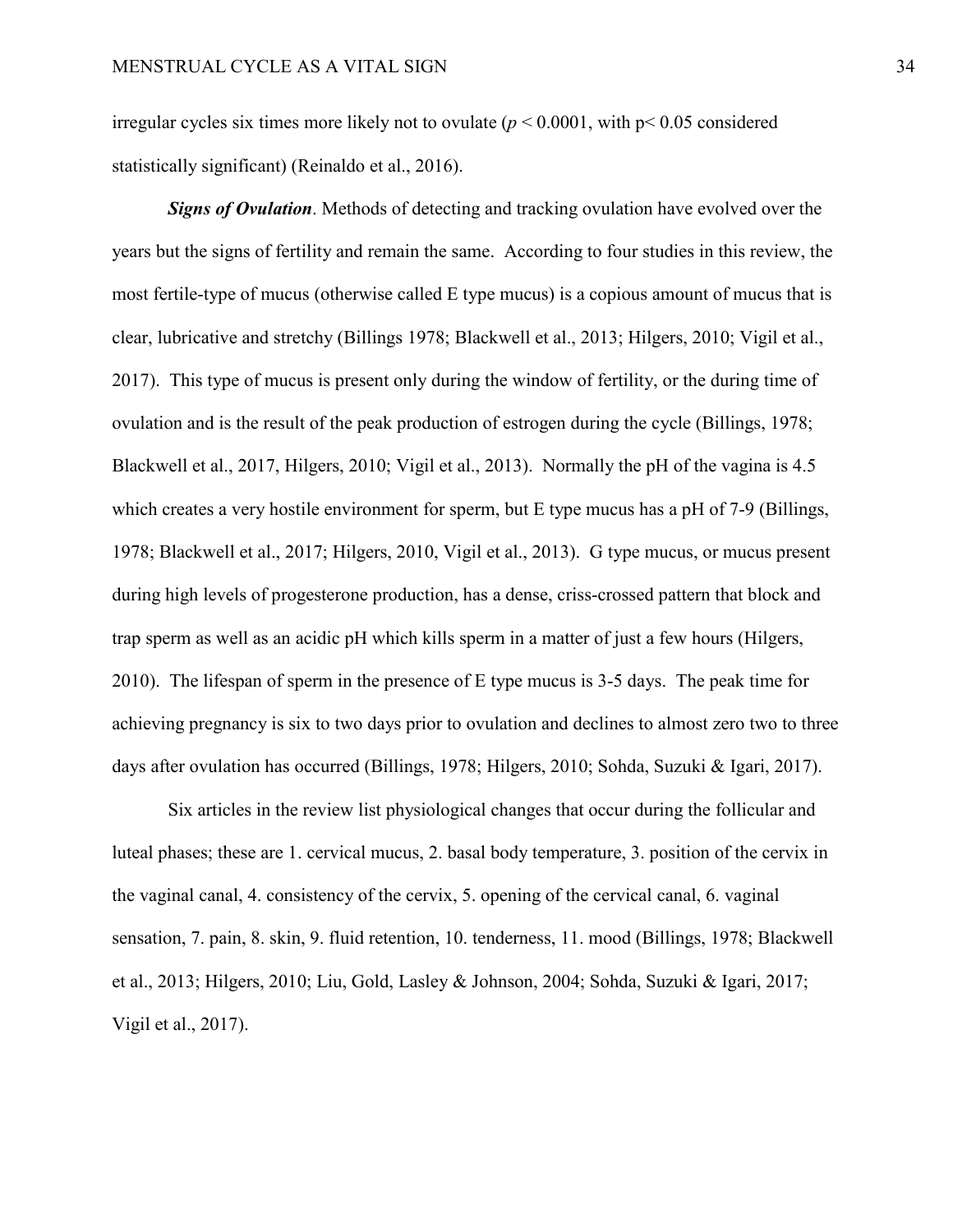Multiple authors (Blackwell et al., 2016; Billings, 1978; Fehring, Schneider, Raviele, 2006; Sohda, Hilgers, 2010; Suzuki, Igari, 2017; van Hoof et al., 2004; Vigil et al., 2017) state that the absence or presence of cervical mucus is the main biological marker indicating ovulation. As the maturing follicles increase the production of estradiol, the rising estrogen level stimulate proliferation of the endometrium. High level of estrogen also cause for changes in the size of the cervix, increases the amount of cervical mucus, changes the physio-chemical properties of cervical mucus, and causes an upward shift in the BBT (Billings, 1978; Blackwell et al., 2013; Hilgers, 2010; Vigil et al., 2017). Mucus produced during high level of estrogen has a water content of 98-99% (Hilgers, 2010; Vigil et al., 2017).

Fehring, Schneider and Raviele (2006) discussed a study of 3,743 Danish women aged 15-44 years old where 29% of them had a cycle variation of greater than 14 days. In the same article, 786 cycles were studied and there was a variation of cycle length of 7 days in 46% of women and 20% had a variation of 14 or more days. The mean length of the menstrual cycle for women under 35 years as reported by Fehring, Schneider and Raviele was 28.9 days (SD=3.3) with a median of 29 days, mode 28 days and 95% of the cycles falling between 22-36 days (confidence interval of  $95\% = 21.8 - 36.2$  days). They also found that after age 35, cycle length was an average of just over 1 day shorter at 28.2 vs 27.2 with 0.2% being shorter than 21 days and 3.6% with a cycle length of longer than 35 days (2006). Cycle length with a variation greater than 14 days was only seen in 2.2% of women with the average variation of 7 days seen by 42.5% of women.

Four studies and the American Academy of Pediatrics (AAP) highlighted that the hypothalamic-pituitary-ovarian axis can take several years to reach full maturity. As stated in the article *The Menstrual Cycle A Biological Marker of General Health in Adolescents* (Popat,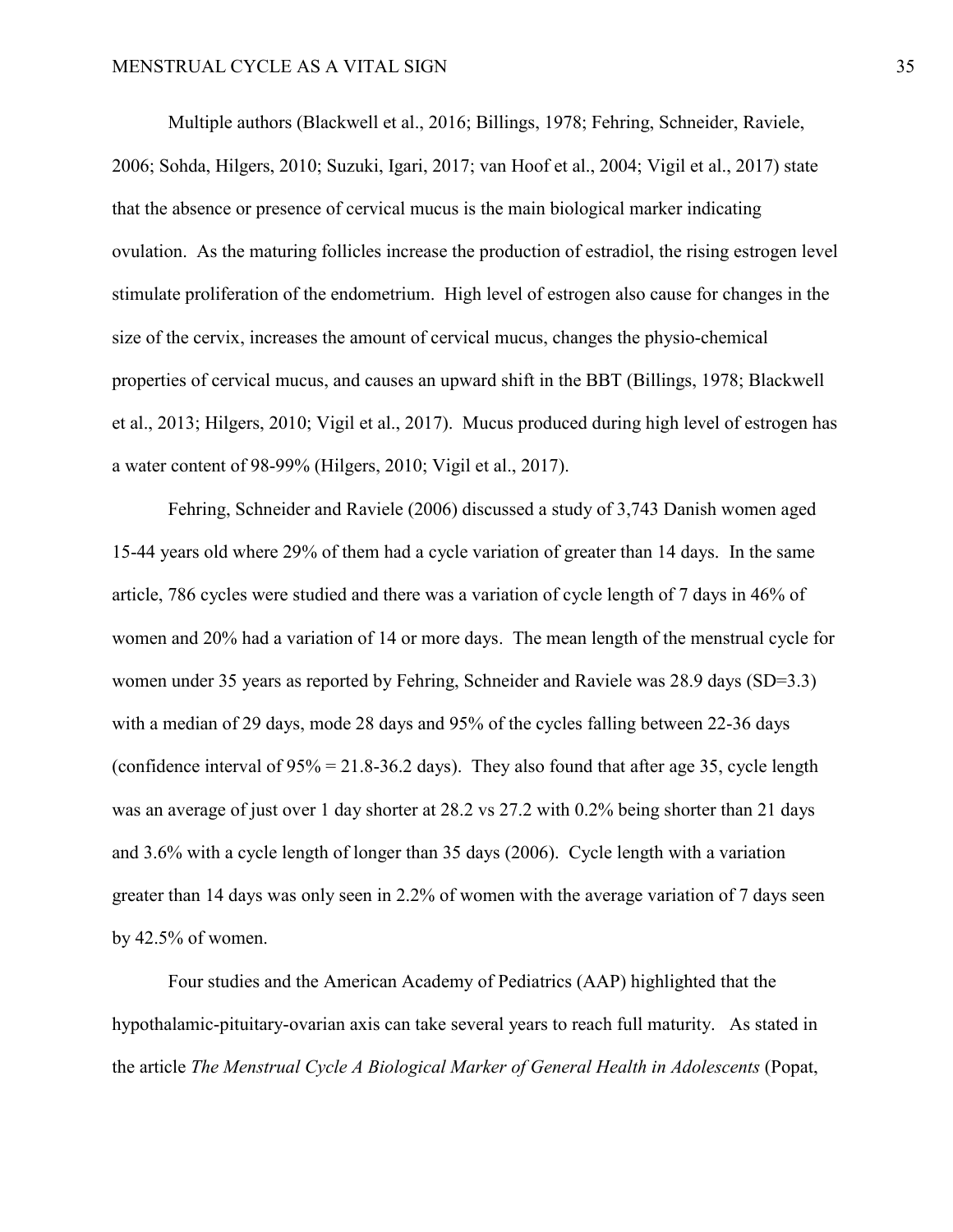Prodanov, Calis & Nelson, 2008) as well as by the AAP (2006), the early years of menstruation commonly have anovulatory cycles and variation in cycle length is considered normal. However, only 5% or less experience cycles greater than 90 days. Girls who consistently have cycles this long should not be considered to have a normal variation of adolescence. They warrant further evaluation. Interestingly, cycles for girls who have a late onset of menarche, after age 15, can experience anovulatory cycles and not be fully ovulatory or reach full maturity until 8-12 years after the onset of menses (AAP, 2006; Popat, Prodanov, Calis & Nelson, 2008). However, up to 50% of cycles are anovulatory cycles when menarche started before 12 years of age (2006). Great variation in cycle length during this time can be physiologically normal (AAP, 2006; Blackwell et al., 2017; Fehring, Schneider and Raviele, 2006; Popat, Prodanov, Calis & Nelson, 2008; Vigil et al., 2013). The AAP states that out of 3073 girls in their first gynecological year, the median cycle length was 34 days (2006). Nearly 40% of these girls had a cycle length that exceeded 40 days but only 10% of the girls had a cycle length greater than 60 days (AAP, 2006).

Oligomenorrhea is variously defined as long or infrequent cycles, cycles that are consistently over 35 days in length or fewer than 6-8 periods in a year. In a study done by Gibbs et al., (2011) amenorrhea was categorized as no menses in the previous three months, oligomenorrhea was irregular cycles of 36–90 days, and normal or regular cycles were women with cycles of 26–35 days. This study measured exercise and its effects on women age 22.9  $\pm$ 4.3 year with a BMI of  $21.2 \pm 2.2$  kg/m2. The women were retrospectively grouped as high drive for thinness (DT)  $(n = 27)$  or normal DT  $(n = 90)$ .

Psychometric, energetic, and reproductive characteristics were measured and compared (Gibbs et al., 2011). Severe menstrual disturbances, amenorrhea, and oligomenorrhea were more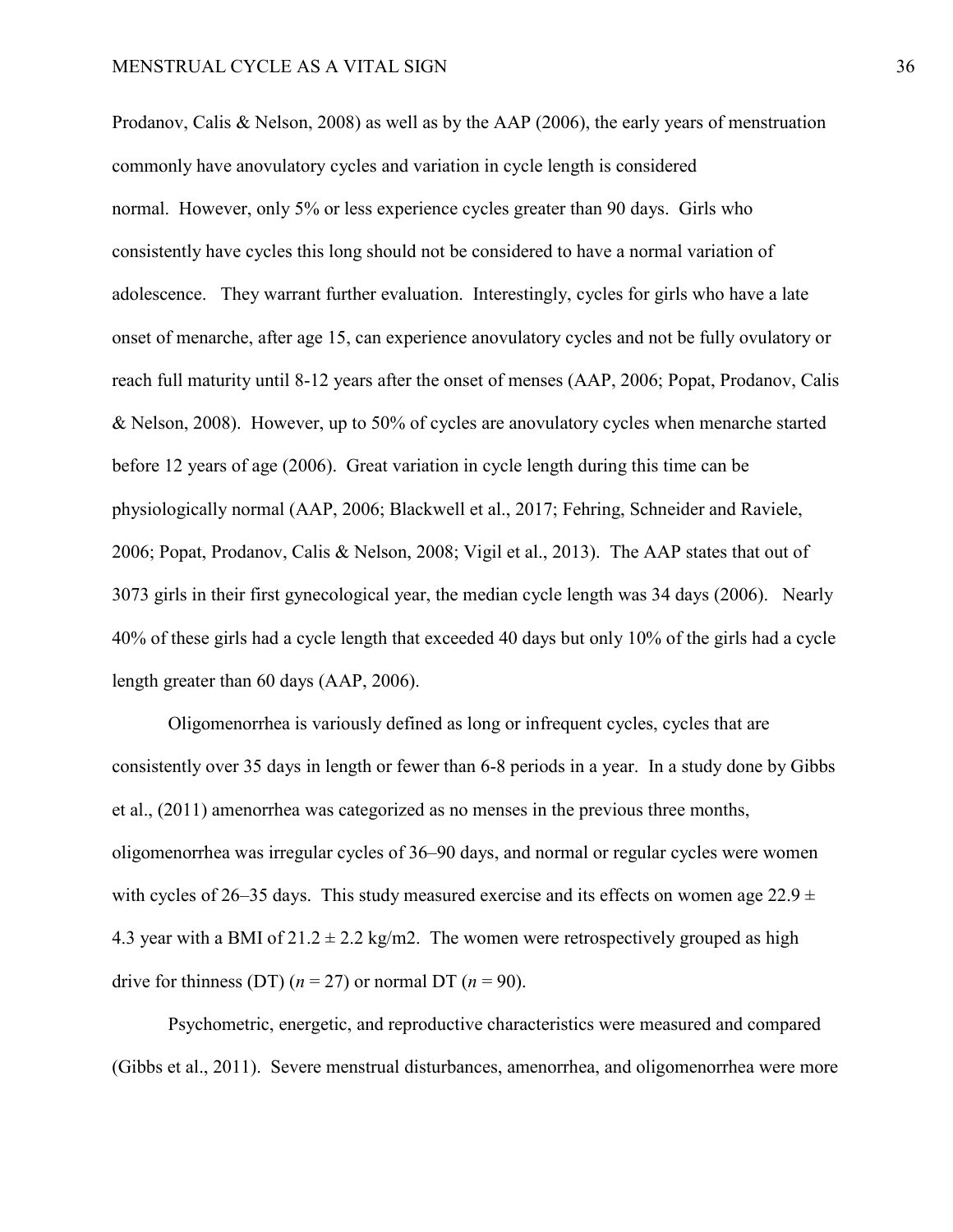often present in the high-DT group ( $\gamma$ 2 = 9.3, *p* = .003) than in the normal DT group. It was found that 74% of women with a high DT were categorized as having a severe menstrual disturbance categorized as amenorrhea or oligomenorrhea while only 39% of the normal DT group had amenorrhea or oligomenorrhea (*n*=79).

Having oligomenorrhea for one to two years after the onset of menarche is indicative that oligomenorrhea will remain five and eight years later (Hoof et al., 2004). Adolescents who experience oligomenorrhea, subsequently continue to be oligomenorrheic in follow up studies 5 years later (Hoof et al., 2004). Adolescent girls with oligomenorrhea who also meet the criteria for PCOS may already have a clear clinical picture at an early age. It is also a significant predictor of oligomenorrhea at age 18 with a likelihood ratio = 45.6, df = 2, *P* <0.0001 (VanHoof et al., 2004). Adolescent girls with irregular menstrual cycle (IMC) lengths of 35-41 days were diagnosed with oligomenorrhea 34% of the time. This is significantly greater than the 4% of girls who had IMC with cycle lengths of 22-34 days (*P*<0.001). In girls that are 14-16 years old and experiencing oligomenorrhea, 50% will continue to have oligomenorrhea at age 18. Thus, only 35% of girls with oligomenorrhea will convert to normal menstrual cycles 2 years after menarche (Hoof et al., 2004).

Liu, Gold, Lasley & Johnson (2004) state that once a woman reaches 35 years old, there is a decrease in cycle length with an adjusted mean cycle length of -0.94 days. They report also with a confidence interval of 95% (-1.83, -0.05) that smoking, physical activity, ethnicity, and alcohol consumption impacted the mean follicular phase length. For each one-day increase in the length of the prior luteal phase length, there was an associated increase of 0.18 days in the subsequent luteal phase length (Liu, Gold, Lasley & Johnson 2004). Mean cycle lengths and phase lengths are greatly affected by prior luteal phase lengths. The luteal phase length is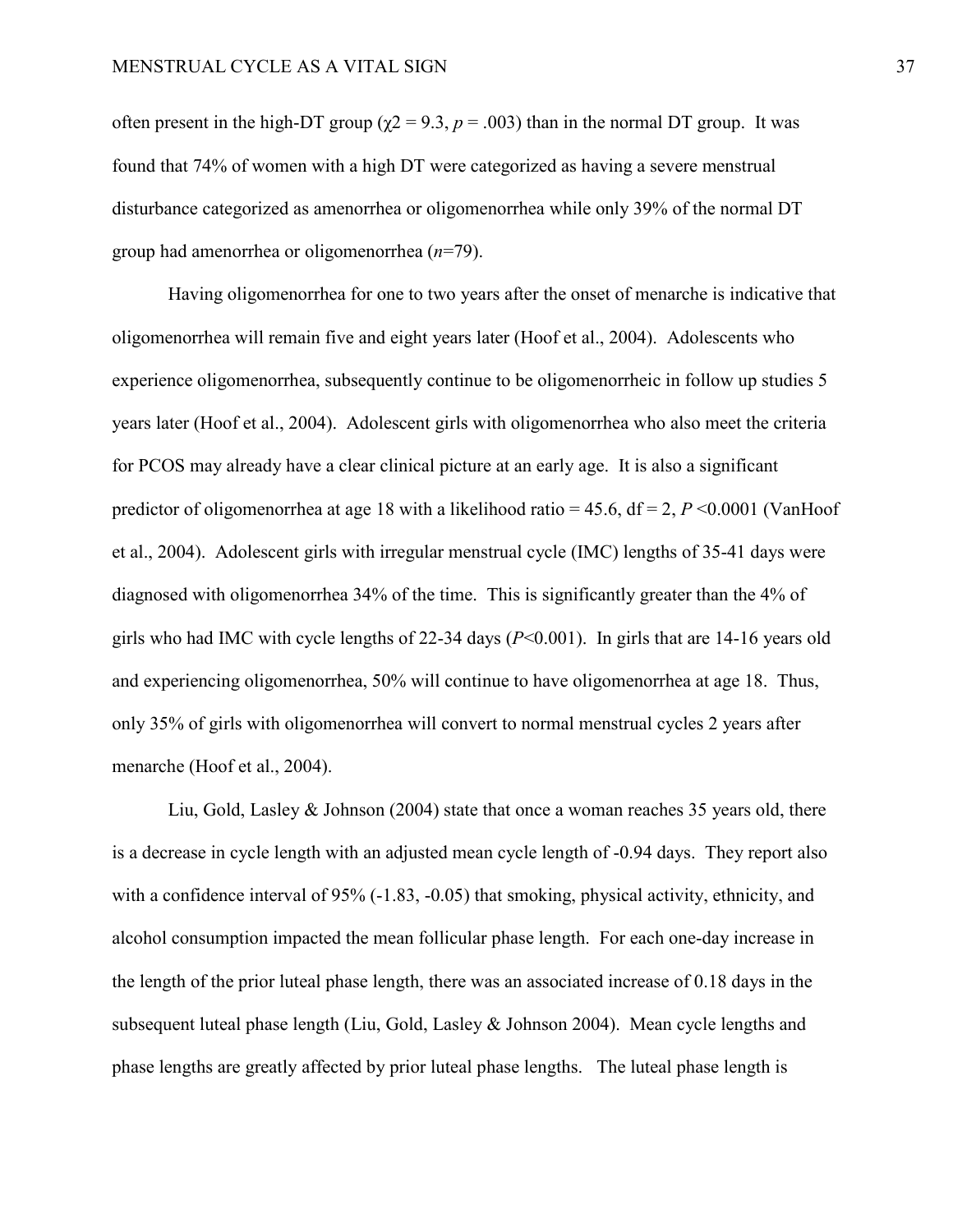affected by modifiable risk factors which include smoking, alcohol consumption and physical activity.

*Perimenopause.* Approximately four years prior to the end of the menstrual time in a woman's life, ovarian function and capacity is greatly diminished. This marks the perimenopausal years (Blackwell et al., 2017). It is well understood, says Blackwell et al. (2017), that during this period of time, the number of oocytes are declining.

*Technology.* The use of fertility tracking apps has become very popular and has aided in knowledge acquisition and self-reflection for women about their bodies. These apps attempt to predict the next ovulation based on an advanced version of the calendar method which integrates personal information into an informatics system. According to Fehring, Schneider and Raviele (2006) only 30% of women have ovulation (window of fertility) in cycle days 10-17. The calendar method is *not* a good predictor of most women's cycles (Blackwell et al., Billings, 1978; Hilgers, 2010; Vigil et al., 2017). Fertility apps are not capable of accounting for normal variation in cycles from woman to woman and from cycle to cycle in an individual woman. The massive numbers and data collected from the apps help to statistically support fertility tracking and improve accuracy (Sohda, Suzuki & Igari, 2017).

Luna is a women's health service and fertility tracking app most widely used in Japan. There were 150,000 women screened from a total of 8,000,000,000 mobile phone app users. Criteria were met when a woman had at least one complete cycle recorded with a confirmed ovulation date. Confirmation was based on ovulation with an identifier of either clinical diagnosis (ultrasound) or ovulation test kit. Sohda, Suzuki & Igari (2017) compiled data from 7,043 women with a confidence interval of 95% and found that the Pearson correlation coefficient between the length of the menstrual cycle and the length of the follicular phase or the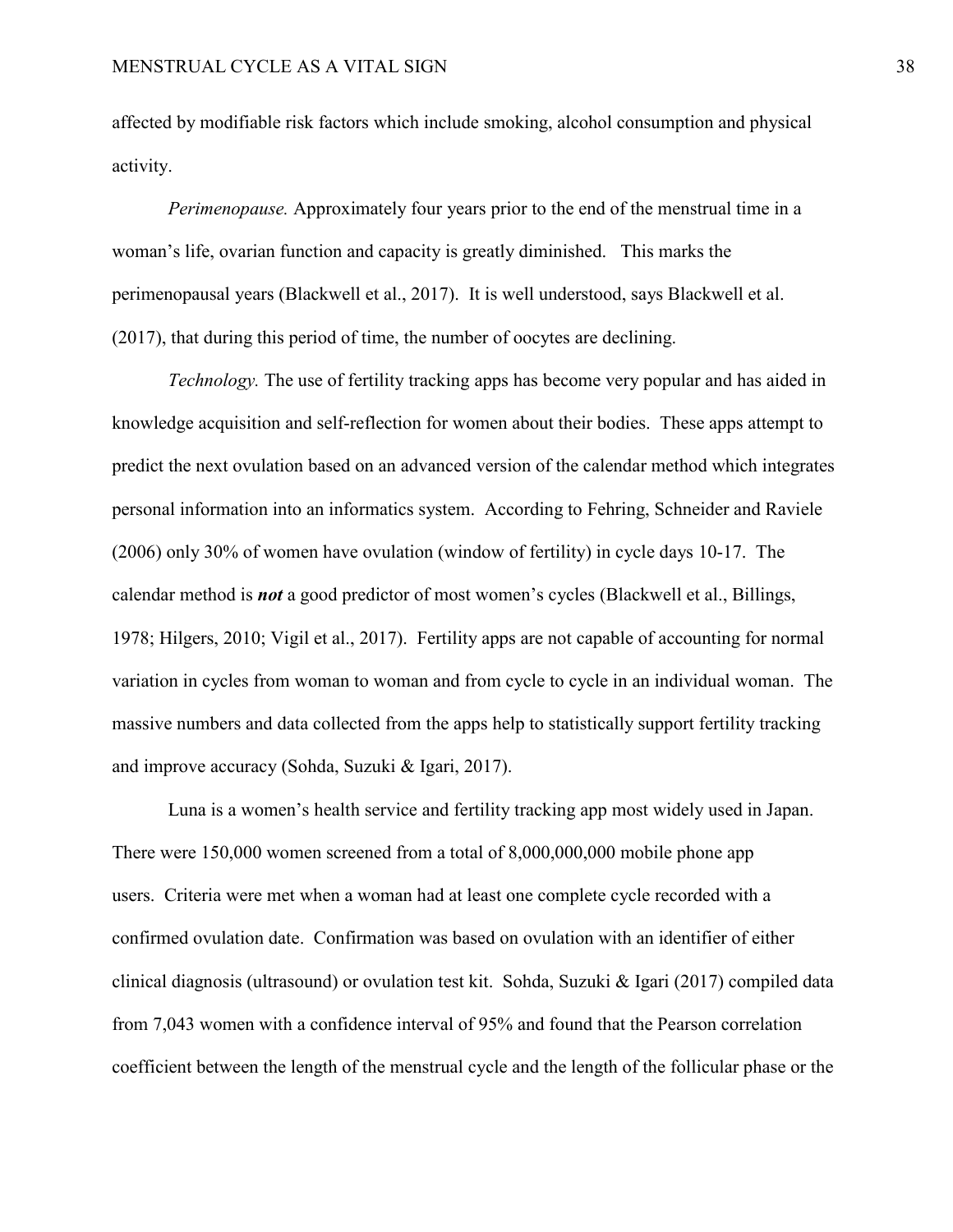luteal phase was .75 (*P*<.001) and .37 (*P*<.001) respectively. This shows a positive correlation between the menstrual cycle length with the follicular and luteal phase lengths. There was a strong positive correlation between the mean length of past cycles and the mean length of follicular phase as well as statistical significance showing a relationship between mean length and follicular phase length (Sohda, Suzuki & Igari, 2017). There was also a relationship between menstrual cycle length and luteal phase length. However, follicular phase length is mostly estimated from each woman's menstrual cycle length.

**Dysmenorrhea.** The etiology of primary dysmenorrhea is not entirely understood yet, but Dehkordi,Baharanchi & Bekhradi (2014) state it does positively correlate with the onset of menarche in adolescents. Additionally, severity correlates with the duration and severity of menstrual flow. A randomized control study of 96 women suffering from dysmenorrhea were studied to determine the therapeutic effects of lavender inhalation on relief of dysmenorrhea, mood, hot flashes, fainting and nasal congestion (*p* <0.001). The Andersch and Milsom's verbal multidimensional scoring system was utilized to attenuate timing and onset of symptoms. The 113 women were allocated into n=48 lavender and n=48 placebo. The estimated odds for the lavender group were 6.8 times below the placebo group in abdominal pain and backache. Estimated odds of fatigue, nausea and headache in the placebo group were 12 times above the odds for the lavender group and faintness was 16 times above the odds for lavender group. Dehkordi, Baharanchi & Bekhradi (2014) demonstrated that ordinal regression was satisfied by most of the proportional odds with  $p > 0.05$  although some had a negligible unsatisfactory assumption. Lavender inhalation was shown to have an alleviating effect of the severity of dysmenorrhea along with reducing other adverse symptoms of menstruation at a statistically significant rate (Dehkordi, Baharanchi & Bekhradi, 2014).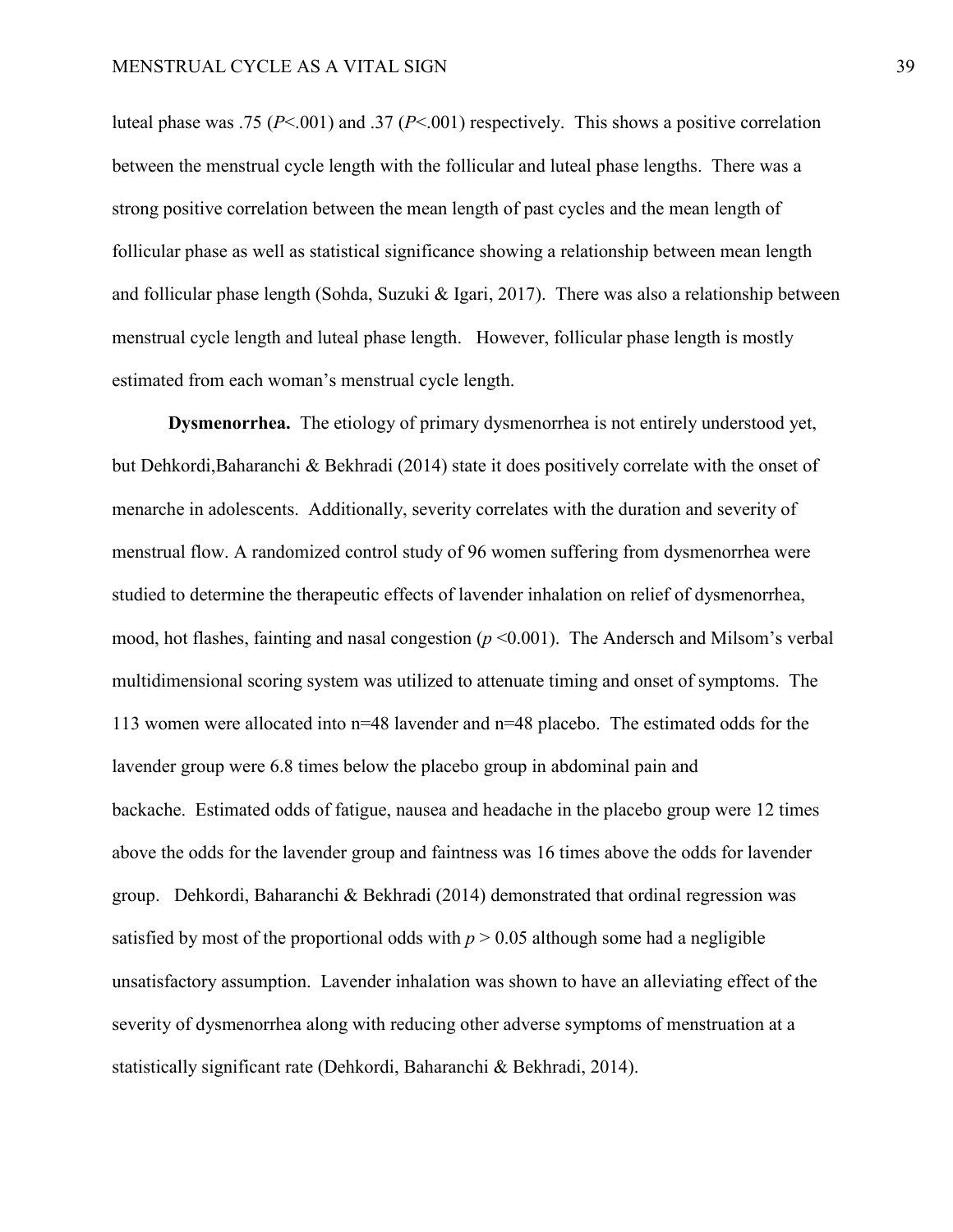**Acupuncture.** The use of the ancient Chinese treatment of acupuncture is still new to many US women. Typically, acupuncture is used to treat pain and discomfort but it also has been shown to benefit fertility as well. Cochrane, Smith, Possamai-Inesedy & Bensoussan (2016) studied women's' efforts to achieve pregnancy and the use of acupuncture. When trying to achieve pregnancy, a major factor was that of fertility awareness. When acupuncture was used, fertility awareness increased significantly by  $86.4\%$  (n=19) as opposed to (n=8) of the lifestyle modification only group. Pregnancy was achieved within 5.5 weeks with acupuncture and 10.67 weeks with lifestyle only ( $p = 0.422$ ). The Relative Risk (RR) was 2.38, a 95% confidence interval of 1.25, 4.50 with an adjusted *p* value of 0.011. Although seven women became pregnant throughout the course of the study, due to the small sample size, the adjusted *p*  $= 0.992$  indicated that acupuncture vs. lifestyle modification did not make a significant difference.

Attitudes towards menarche begin in the pre-pubescent period. The onset of puberty is a predictable sequence of hormonal changes that marks the transition from childhood into womanhood. Education on the expected changes and transitions should begin as early as seven or eight years of age as shame and embarrassment are the most cited feelings surrounding the onset of menstruation (Afsari et al., 2015). A randomized controlled trial was conducted on 364 girls and their mothers from 12 different schools (Afsari et al., 2015). The study done by Afsari et al. aimed at determining the effects of education on girls only or mothers only and the direct effect it had on attitudes towards puberty health (2015). Each girl was given a questionnaire to determine the attitudes they held towards menarche and menses. Education intervention was done for mothers only or girls only and the questionnaire was filled out again two months later. The girls were divided into three random groups. Afsari et al. (2015) stated that the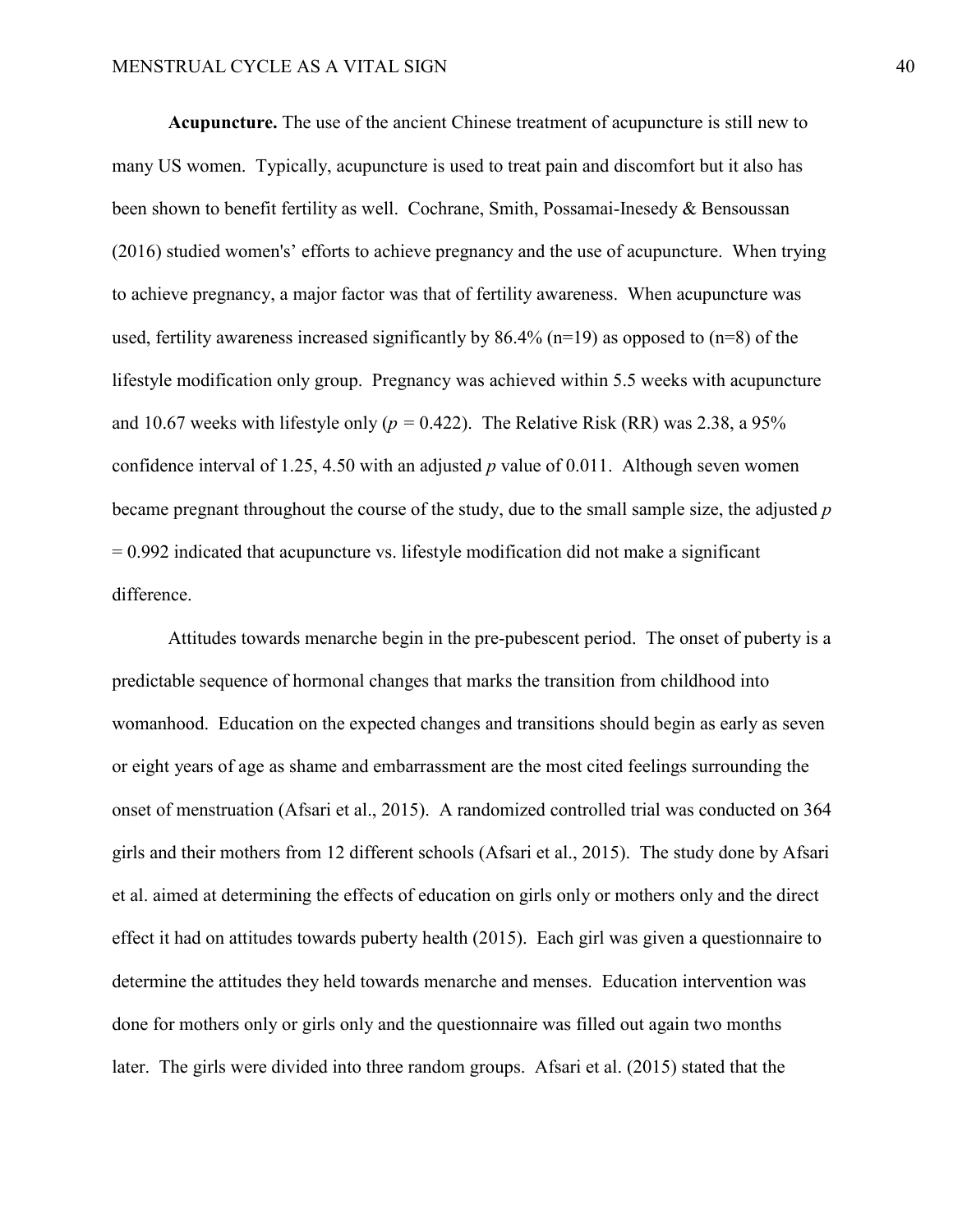attitudes prior to the intervention were not significantly different in any of the three groups  $(p>0.05)$ . Educating the girls only resulted in an increase in attitude improvement scores, significantly more than the mother only education group (95% confidence interval: 0.4 - 1.3).

#### **Stress**

"*Don't worry about anything; instead, pray about everything. Tell God what you need, and thank him for all he has done. Then you will experience God's peace, which exceeds anything we can understand" Philippians 4: 6-7.* According to Rodrigues, Michelin, Marchi, Schurhaus Hyeda, Schülter Buss Heidemann, & Gonçalves Nitschke (2015), women's health promotion is a major source for social and personal development. When women are not able to continue to promote their overall health, stress develops. Health and fertility tend to be major stressors for many women. For women, stress may come in the form of an abnormal cycle with bleeding frequency issues, social and environmental factors, and things like smoking, exercise, and diet, as well as shift work, and menstrual related illness or disorders.

**Abnormal Menstrual Patterns**. Included in this literature review were three articles that discussed abnormal menstrual patterns (Nappi, Fiala, Chabbert-Buffet, Häusler, Jamin, Lete, Lukasiewic, Pinitiaux, & Lobo, 2016; Hooff, Voorhorst, Kaptein, Hirasing, Koppenaal, & Schoemaker, 2004; & Cardigno, 2009). A major area of stress for women in regards to their menstrual cycles is bleeding frequency. A clinical study conducted by Nappi, Fiala, Chabbert-Buffet, Häusler, Jamin, Lete, Lukasiewic, Pinitiaux, & Lobo (2016) explored women's preferences for menstrual bleeding and what the level of inconvenience looked like for them. Nappi et al. (2016) compared women (n=1319) using combined hormonal contraceptives [CHC] and (n=1564 non-CHC). The reported frequency of preferred menstrual bleeding greatly varied.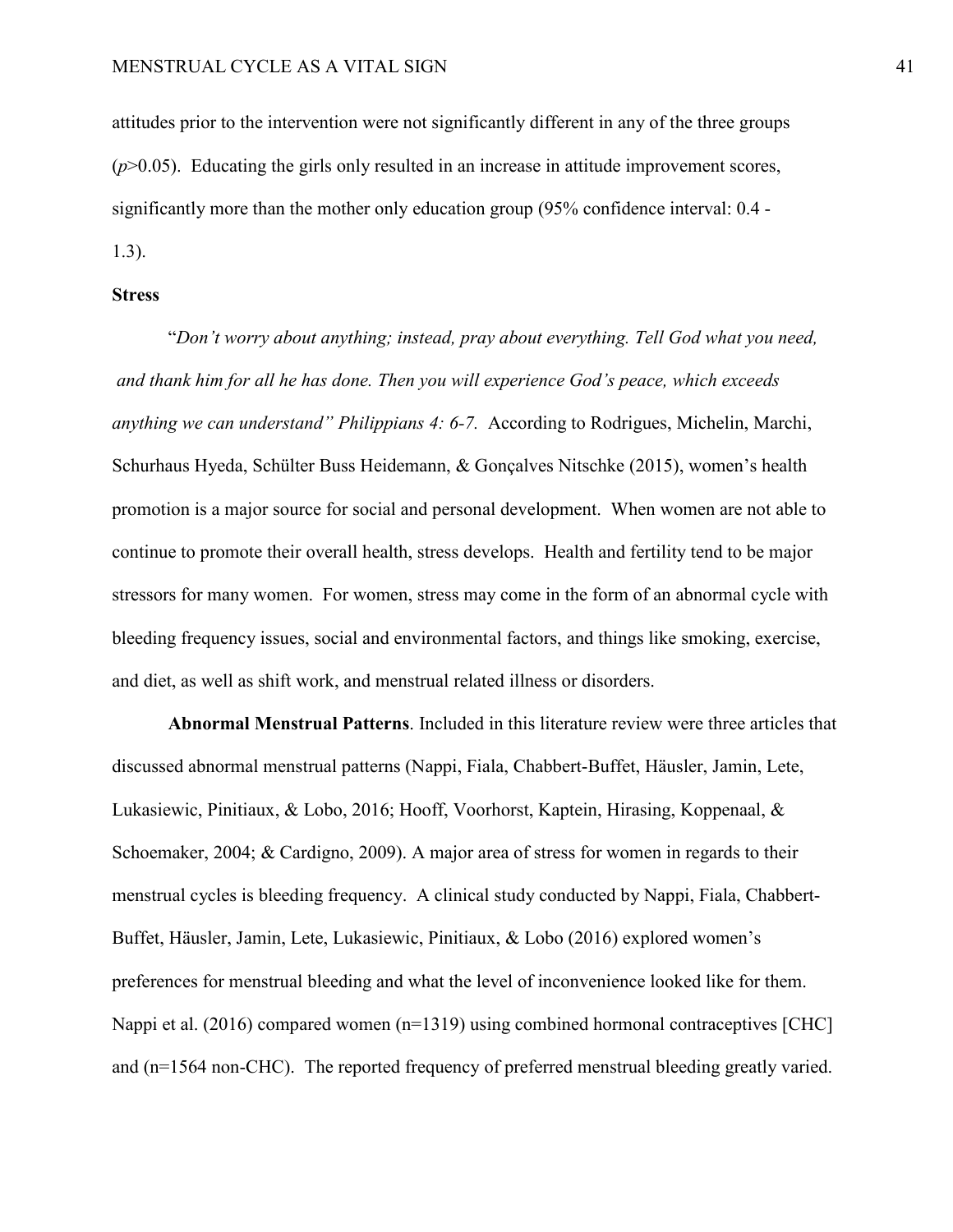Menstrual periods were substantially longer in length (5 days vs. 4.5 days), heavier (16% vs. 8%), and more symptomatic (6.1 vs. 5.6) among women not using CHC, compared to the CHC users with statistical significance ( $p<0.0001$ ). Over 50% of these women reported symptoms such as pelvic pain, bloating, and emotional distress, however it was higher in the non-HC group (n=1564). In these women's opinions, 57% agreed that they would prefer longer intervals between periods. Many factors affected their opinion, such as social life, work, sports, sexuality, and more; only 43% would opt to continue a monthly period.

**Social & Environmental Factors.** For this literature review, two articles looked at social and environmental factors affecting women (Liu, Gold, Lasley, & Johnson, 2004; Hooper, Bryan, & Eaton, 2011). Caffeine and smoking affects women's health (Liu, Gold, Lasley, & Johnson, 2004; Hooper, Bryan, & Eaton, 2011). Liu et al. (2004), examined women who smoked vs. women who did not, and found that current smokers age 35 and older had significant decrease in cycle length (-2.17 days, 97% confidence interval: -3.97, -0.37), particularly in regards to the follicular phase length; while women who were less than 35 years old and smoking, cycle length was not affected. One study examined how exercise and pain affected a woman during her menstrual cycle. In this study (Hooper et al., 2011), women (n=117) completed various exercise challenges during different times in their menstrual cycle and then rated their exertion and pain using different scale levels. It was found that there were significant changes in individual women during various times of their menstrual cycles. Use of hormonal birth control impacted their rating of perceived exertion [F92, 111) = 3.75, p<0.05] and perceived pain  $[F(2, 110)=3.31, p<0.05]$ . This means that women who were not using hormonal contraceptives had higher increase in activity exertion and pain compared to women who were using hormonal contraceptives and in different phases of their cycle. This shows that hormonal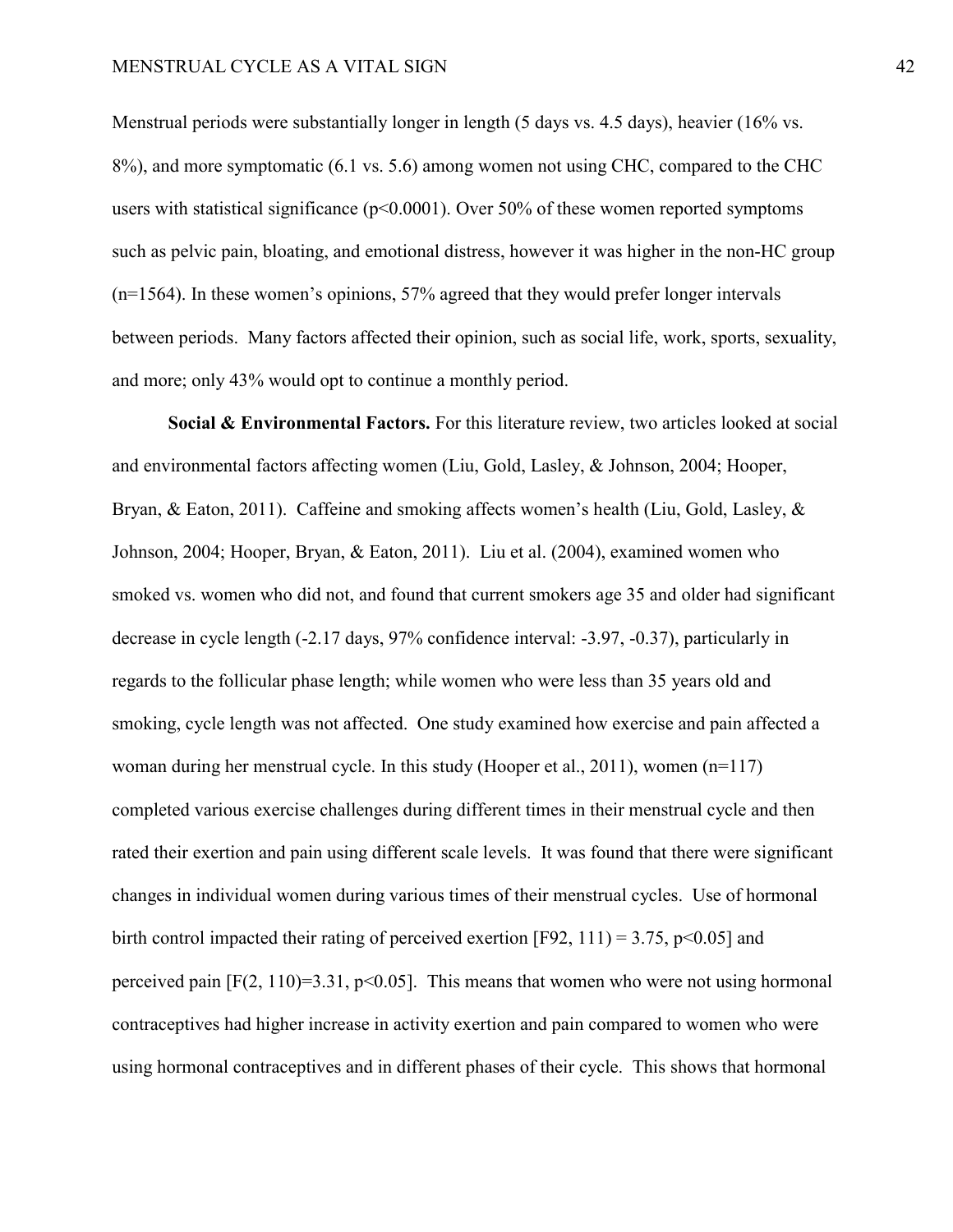contraceptive use and phase of cycle during exercise is greatly affected, so women may want to exercise at different times during their cycle, or be interested in hormonal contraceptives to help lessen their symptoms. Liu et al. (2004) compared women who consumed alcohol compared with those who did not. Women who consumed alcohol had significantly shorter (-1.26 days, 95% confidence interval: -2.21, -0.31) cycle lengths.

**Shift work.** One of the last components to explore in regards to stress on the body in relation to the menstrual cycle is shift work. For this literature review, three articles focused on shift work and its effects (Labyak, Lava, Turek, & Zee, 2002; Sasaki, Approbato, Maia, Fleury, Giviziez, C, &Zanluchi, 2016; & Tucci, Murphy, Boyland, Dye, & Halford, 2010). Shift work usually involves long hours, 12+ hours and "night shift" is usually considered working around the hours of 7pm to 7am. It is estimated that 15.2 million people in the United States work nondaytime hours, or for extended periods of time (Labyak, Lava, Turek, & Zee, 2002). Women make up over 46% of the workforce in America, and approximately 14% of women in this category are shift workers. This is about 30% of women who work in the U.S. are doing shift work.

In the recent study by Labyak et al. (2002), n=68 nurses (less than age 40) were recruited and evaluated on sleep, menstrual function, and pregnancy outcomes.  $53\%$  of women ( $n=36$ ) reported menstrual changes such as irregularities, increased pain, and/or psychological symptoms  $(p<0.003)$ . Out of the 53% of women who reported menstrual cycle changes, the changes occurred with cycle length (22%0, changes in menstrual flow (35%), increase in pain (18%), and changes in duration of bleeding  $(26%)$ . Women slept less when working nights  $(5.9 \text{ hours } +/- .3)$ hours on night shift, compared to 6.9 hours =/-.2 hours on day shift), had more sleep disturbances (n=68, 10.35, p<0.01), and took longer to fall asleep (p<0.01). 47% of women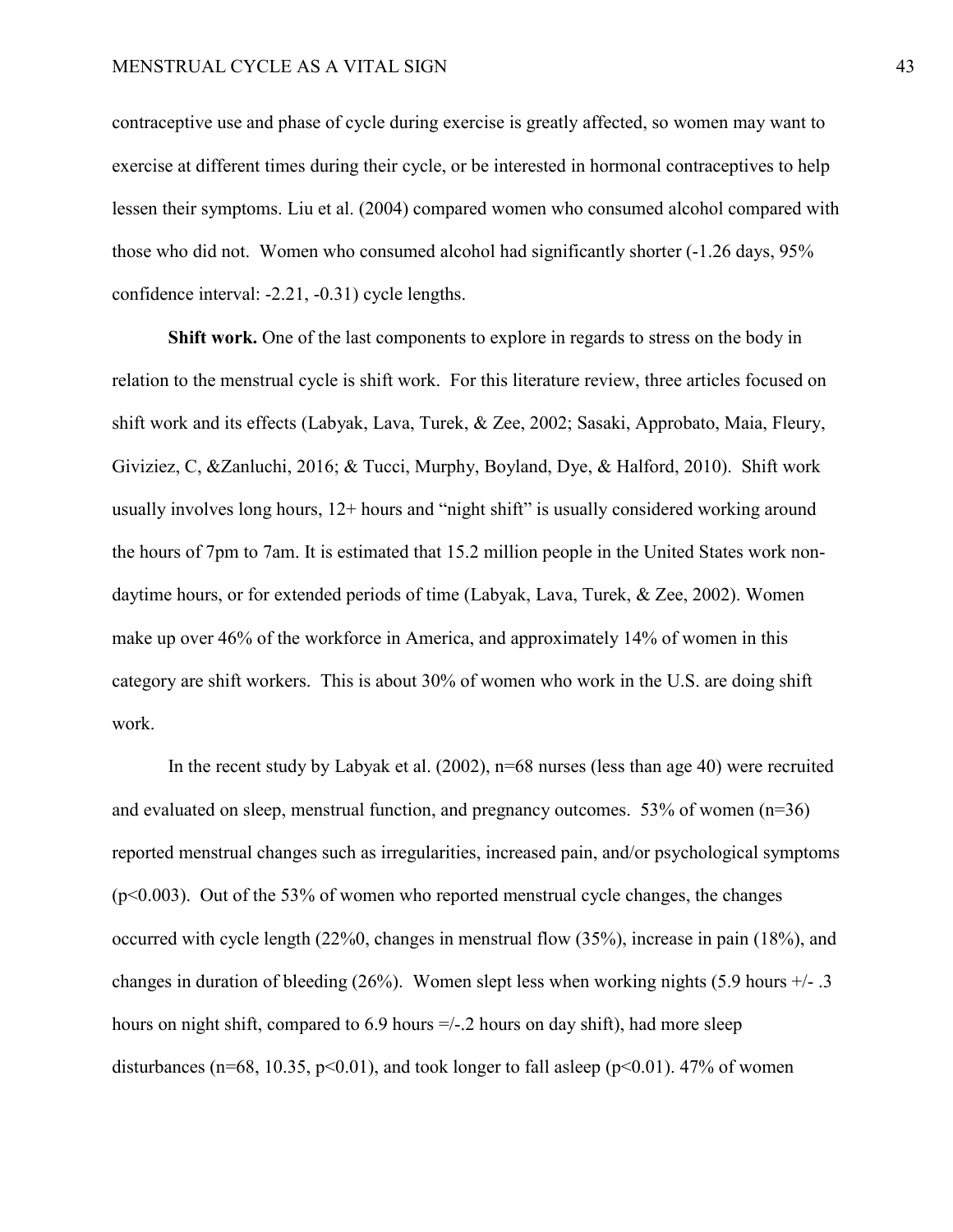(n=32) reported no changes in menstrual function as they did shift work. Women also reported that they had problems focusing at work ( $n=68, 4.39, p<0.05$ ), increased occurrence of nervous/upset stomach ( $n=68$ . 4.09,  $p<0.05$ ), and overall general malaise ( $n=68$ , 10.24,  $p<0.01$ ). With reporting of varying pregnancy outcomes, it is important to note that women are experiencing a decline in fertility in the United States, as women are waiting longer to have children. It is estimated that 7% of American couples are infertile and 15% of people have some fertility disorder (Sasaki et al., 2016). Another interesting point to add is that the majority of women in this study (78%) were taking oral contraceptives (Labyak, 2002). This is interesting because it speaks to the fact that due to menstrual irregularities with shift work, many women are still having further side effects due to the shift work (even while taking contraceptives).

The use of oral contraceptives and night shift work is important as we explore eating habits that occur in correlation with shift work. Tucci, Murphy, Boyland, Dye, & Halford (2010) explored the relationship between food intake and oral contraceptives. This is important to look at as America has an obesity problem. Obesity has a relation to women taking oral contraceptives. Tucci et al. (2010) looked at 55 women taking OCP's and found that there was a significant effect on food intake  $(F(1,53) = 7.8, p<0.01)$ . The study compared food intake in different phases of the menstrual cycle, and this concluded that overall, women ingested more calories during the luteal phase (294.8  $+/-$  20.9 kcal) vs. the follicular phase (250.3  $+/-$  16.6 kcal;  $t$  (54) = 3.2, p < 0.01). It also concluded that flavor of food was affected, and women tend to eat more calories from sweet foods, compared to savory goods (t  $(54) = 10.6$ ,  $p < 0.01$ ). This shows proper statistical significance in the fact that there is potential for women who are taking OCP's to gain more weight due to ingestion of more sweet, sugary food items.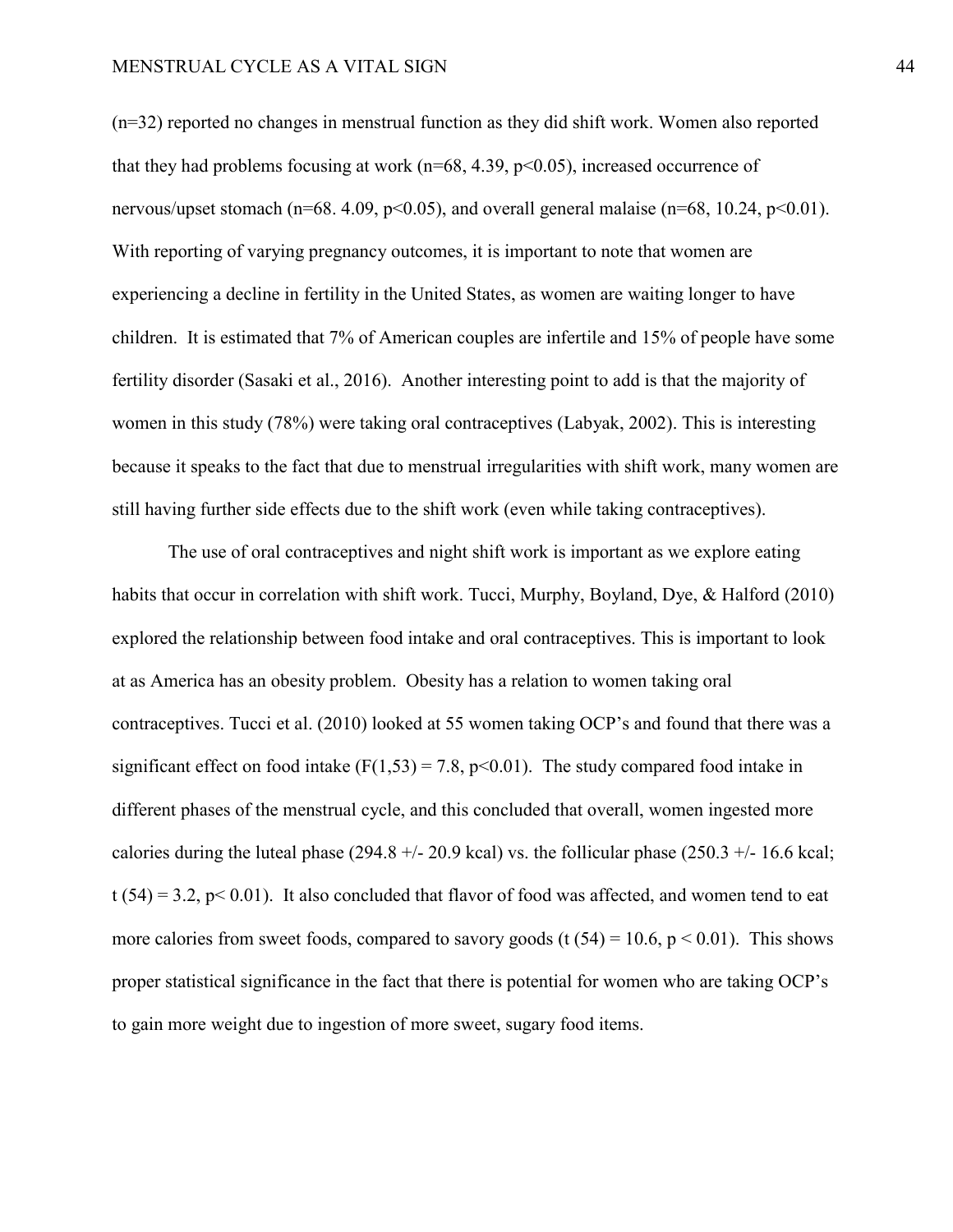### **Illness**

When women are stressed over a period of time illness can develop. Illness in regards to women's health can take various forms. It may include breast cancer, issues with the uterus, or multiple other issues. Eleven articles discussed health issues that many women experience (Tehrani, Mostajeran, & Shahsavari, 2014; ACOG, 2017; Castillo-Martínez, López-Alvarenga, Villa, & González-Barranco, 2003; Adeniji, Essah, Nestler, & Cheang, 2016; Gonzalez, 2017; Hess, Litwiller, Byron, Stutsman, Kasper, & Learman, 2015; Wasiak, Filonenko, Vanness, Law, Jeddi, Wittrup-Jensen, Stull, Siak, & Jensen, 2013; Nelson, 2014; Jung, Park, Kim, Kim, Jee, Cha, Sull, Jun, 2017; Kazemi, Homayoni, & Sabohi, 2014; & Raisi Dehkordi, Hosseini Baharanchi, & Bekhradi, 2014). Two of the most common endocrine disorders affecting women of reproductive age is a condition called polycystic ovary syndrome [PCOS] and abnormal uterine bleeding [AUB] (Tehrani, Mostajeran, & Shahsavari, 2014).

**PCOS.** Four articles in this literature review discussed PCOS (Tehrani, Mostajeran, & Shahsavari, 2014; ACOG, 2017; Castillo-Martinez, López-Alvarenga, Villa, & González-Barranco, 2003; & Adeniji, Essah, Nestler, & Cheang, 2016). PCOS is a hormonal disorder affecting 10-15% of women (Tehrani et al., 2014). Women experiencing PCOS often present as being overweight, severe acne, oily skin, excess hair growth all over their body, and irregular patterns of menstruation (ACOG, 2017). In order to diagnose PCOS, there are a few criteria that needs to be identified, including hyperandrogenism (70% of women experience hirsutism) and/or hyperandrogenemia) and ovarian dysfunction (oligoanovulation and/or PCOS on ultrasound). In regards to PCOS, 30% of women with regular cycles (between age 25-30) have characteristics consistent with polycystic ovaries and 30% of women with PCOS do not display cystic ovaries. Proper assessment and evaluation need to be conducted on these women.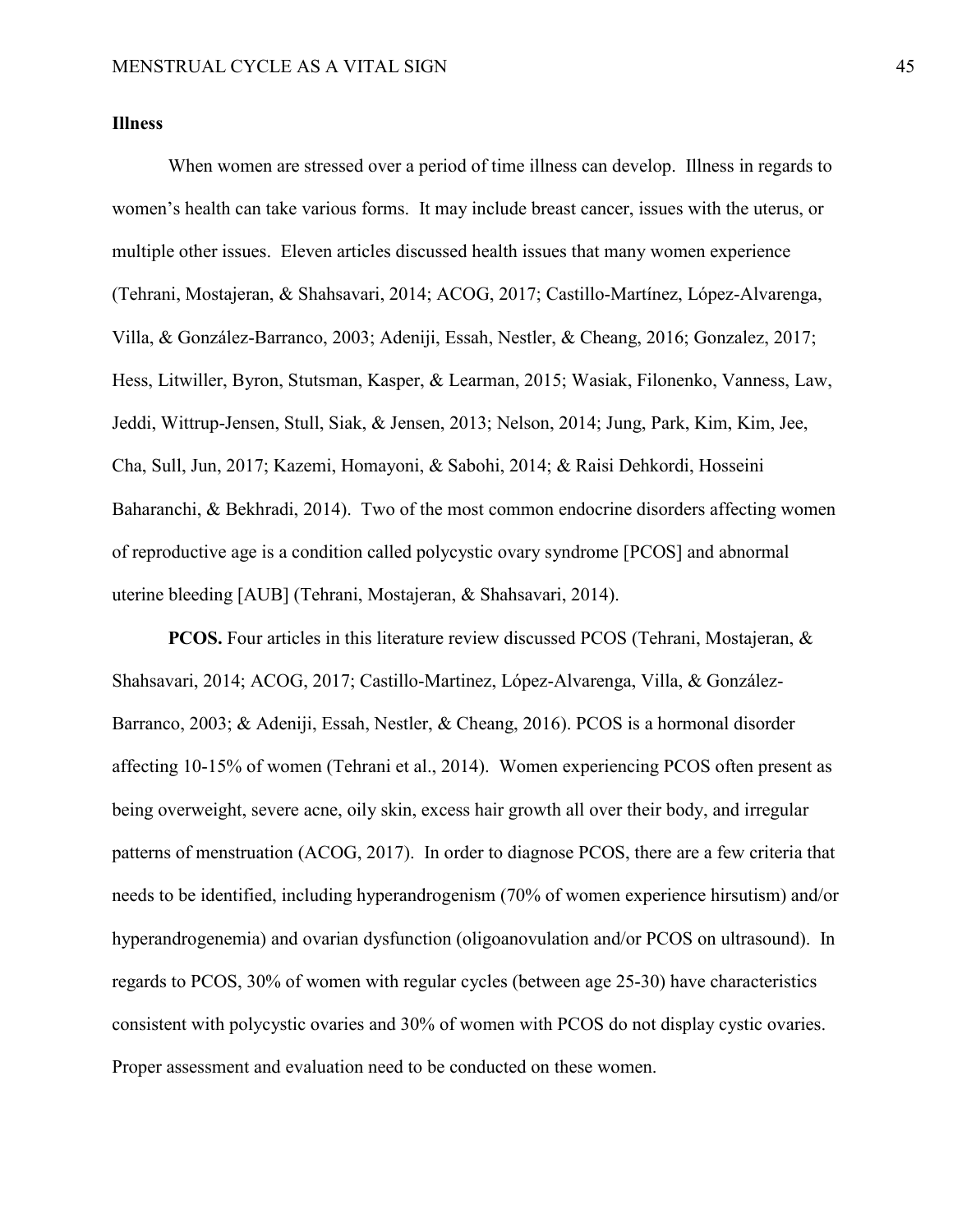There are many comorbidities that are associated with PCOS. Because insulin plays a major role in PCOS, one can conclude that prediabetes and type 2 diabetes mellitus is a direct link. Approximately 30% of women with PCOS have impaired glucose tolerance [IGT], and 7% have diabetes. Management of PCOS and diabetes for these women takes multiple forms. It is not just a simple medication fix, but rather a lifestyle change. Up to 80% of women with PCOS are obese (ACOG, 2017, and women who are obese have higher chances of having menstrual cycle disturbances (Castillo-Martinez, López-Alvarenga, Villa, & González-Barranco, 2003). Weight loss (achieving approximately 10%), exercise, adequate diet and nutrition all work to restore normalcy of the menstrual cycle and its proper function.

Adeniji, Essah, Nestler, & Cheang (2016) explored combining oral contraceptives and PCOS.  $(N=30)$  women were evaluated. Women with PCOS  $(n=10)$  and  $(n=20)$  women who were the control in the experiment. It was found that initially all women  $(N=30)$  had comparable BMI. However, the women with PCOS were more insulin resistant at baseline as examined by the Matsuda index ( $p=0.0092$ ) and HOMA-ISI ( $p=0.0397$ ). Those with PCOS also displayed increased testosterone levels ( $p=0.0021$ ), increased fasting insulin ( $p=0.0495$ ) and elevated glucose levels ( $p=0.0393$ ), elevated triglycerides ( $p=0.0044$ ), and elevated waist-to-hip ratio  $(p=0.0089)$ , as in compared to control women  $(n=20)$ . These results showed statistical significance in the differences of PCOS women versus non-PCOS women (Adeniji et al., 2016).

A four month long, randomized, placebo controlled study focused on women with PCOS (n=80), group one was given metformin only, group two included metformin plus calcium and vitamin D, group three was received just calcium and vitamin D, group four was the placebo control (Tehrani et al., 2014). BMI, menstrual cycle regularity, hirsutism, acne, calcium, and vitamin D levels were all measured and compared. Results showed that hirsutism and acne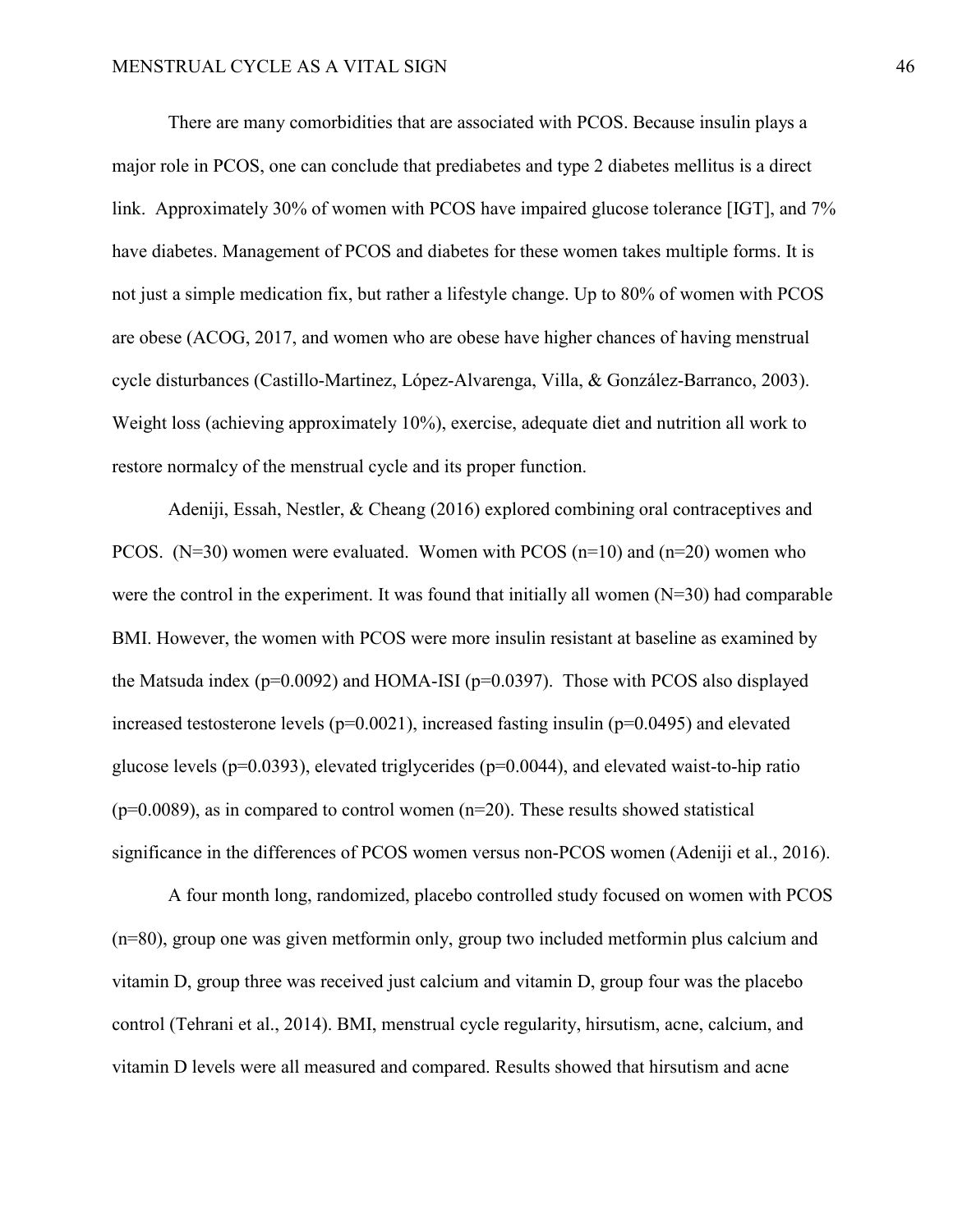results were not any different. However, regular menstrual cycles were higher in groups one and two than in groups three and four, with statistical significance of  $(p<0.05)$ . This shows that metformin has a definite benefit to treating PCOS. While calcium and vitamin D alone may not help women with PCOS, adding them to supplement metformin may be result in greater benefit. This may be especially beneficial when considering many women need vitamin D supplementation due to low vitamin D levels (Tehrani et al., 2014).

**Abnormal Uterine Bleeding.** Another category that falls alongside of PCOS and menstrual cycle abnormalities and irregularities is abnormal uterine bleeding [AUB]. This literature review explored eight articles that studied AUB (Laughlin-Tommaso, Borah, & Stewart, 2015; Gonzalez, 2017; Hess, Litwiller, Byron, Stutsman, Kasper, & Learman, 2015; Wasiak, Filonenko, Vanness, Law, Jeddi, Wittrup-Jensen, Stull, Siak, & Jensen, 2013; Nelson, 2014; Jung, Park, Kim, Kim, Jee, Cha, Sull, & Jun, 2017; Kazemi, Homayoni, & Sabohi, 2014; & Raisi, Hosseini, & Bekhradi, 2014). AUB can be classified into two different categories. These include heavy menstrual bleeding [HMB] and intermenstrual bleeding [IMB]. Using these two terms works to reduce the amount of other terms (dysfunctional uterine bleeding, menorrhagia, functional uterine bleeding, hypermenorrhea, hypomenorrhea, menometrorrhagia, metrorrhagia, oligomenorrhea, polymenorrhea, uterine hemorrhage, or uterine fibroids (which can cause further issues such as dyspareunia (Laughlin-Tommaso, Borah, & Stewart, 2015) that are normally used when discussing AUB (Gonzalez, 2017).

In our society, today, it is estimated that women will experience HMB during their lifetime (Hess, Litwiller, Byron, Stutsman, Kasper, & Learman, 2015). HMB is classified as menstrual blood loss of 80mL or more during a menstrual cycle. However, when measured both objectively and subjectively, prevalence rates of HMB vary, impacting between 20-52% of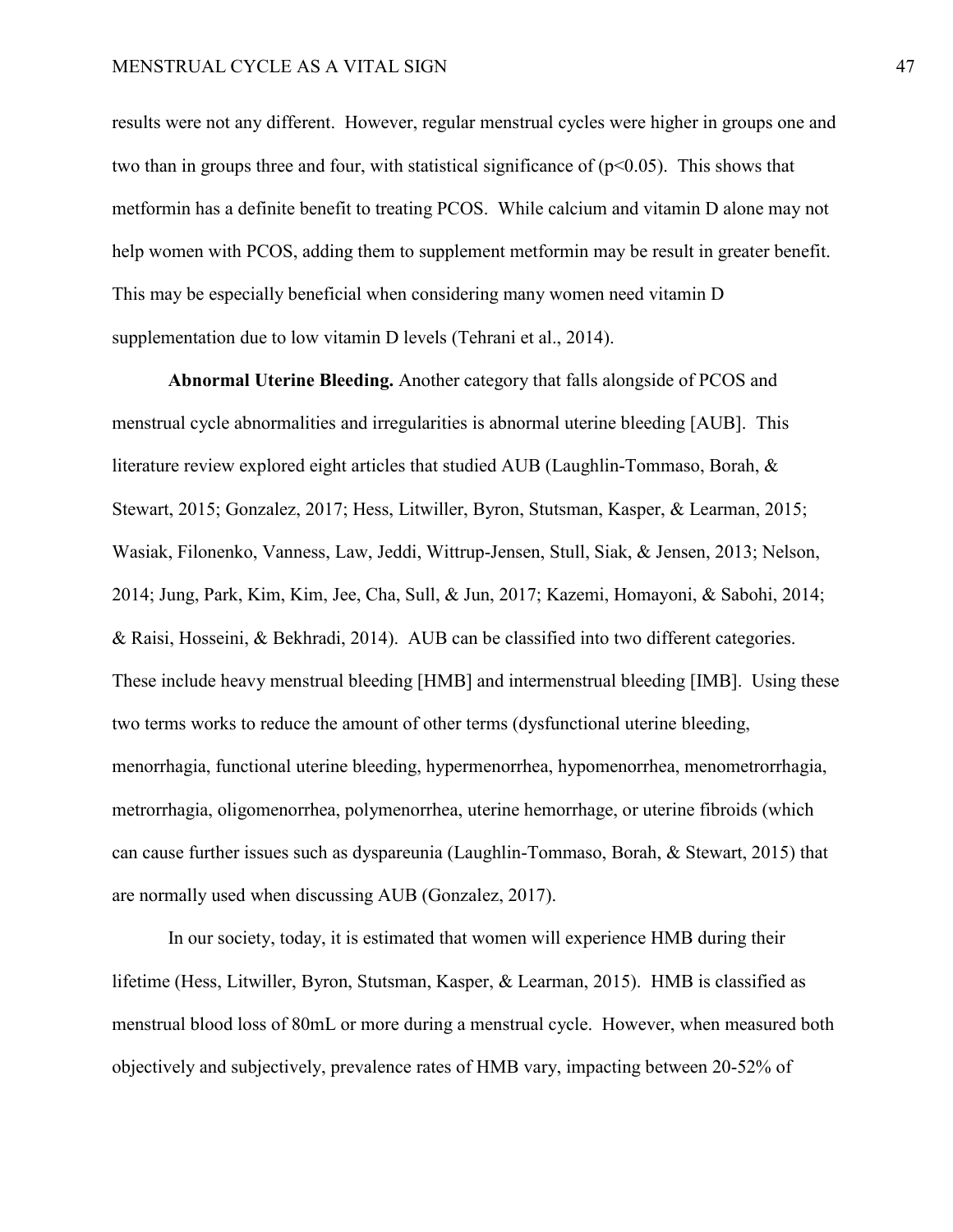women. There were 13% of women in the United States reporting HMB who are ages 18-64 years old (Wasiak, Filonenko, Vanness, Law, Jeddi, Wittrup-Jensen, Stull, Siak, & Jensen, 2013).

Just as the link between PCOS and BMI showed correlation, the same is true for AUB and BMI. Average BMI for women experiencing AUB is between 29-30.2, which places these women in the obesity category (Nelson, 2014; Jung, Park, Kim, Kim, Jee, Cha, Sull, & Jun, 2017).

In the study by Kazemi, Homayoni, & Sabohi (2014) the comparison of quality of life in women with a hysterectomy vs. hormonal therapy due to AUB was evaluated. Women ( $N=108$ ) were split into two groups, ( $n=54$ ) with hysterectomy, and ( $n=54$ ) with hormone therapy. In the hormone therapy group, 83% of women used medroxyprogesterone acetate, and 17% used hormone pills. In the hysterectomy group, 91% had an abdominal hysterectomy, while 9% had a vaginal hysterectomy. After assessment about quality of life and side effects of each method, the results showed that the quality of life (including physical and emotional dimensions) in the group with hormone therapy (n=54) was higher than that of the hysterectomy group ( $n=54$ ). It was statistically significant as ( $p<0.05$ ) demonstrated.

 Even though hormonal contraceptives tend to be the first line in treating HMB and AUB, there are options for complementary alternative medicine [CAM]. Raisi, Hosseini, & Bekhradi (2014) looked at HMB and dysmenorrhea with the CAM therapy of lavender inhalation. In the study (n=96) women were split evenly into two groups (lavender oil & sesame oil) and (sesame oil only). It was found that women using lavender inhalation had decreased symptoms of dysmenorrhea, compared to the sesame oil only group  $(p<0.001)$ . When comparing the amount of menstrual bleeding based on sanitary towel usage during menstruation, the lavender group and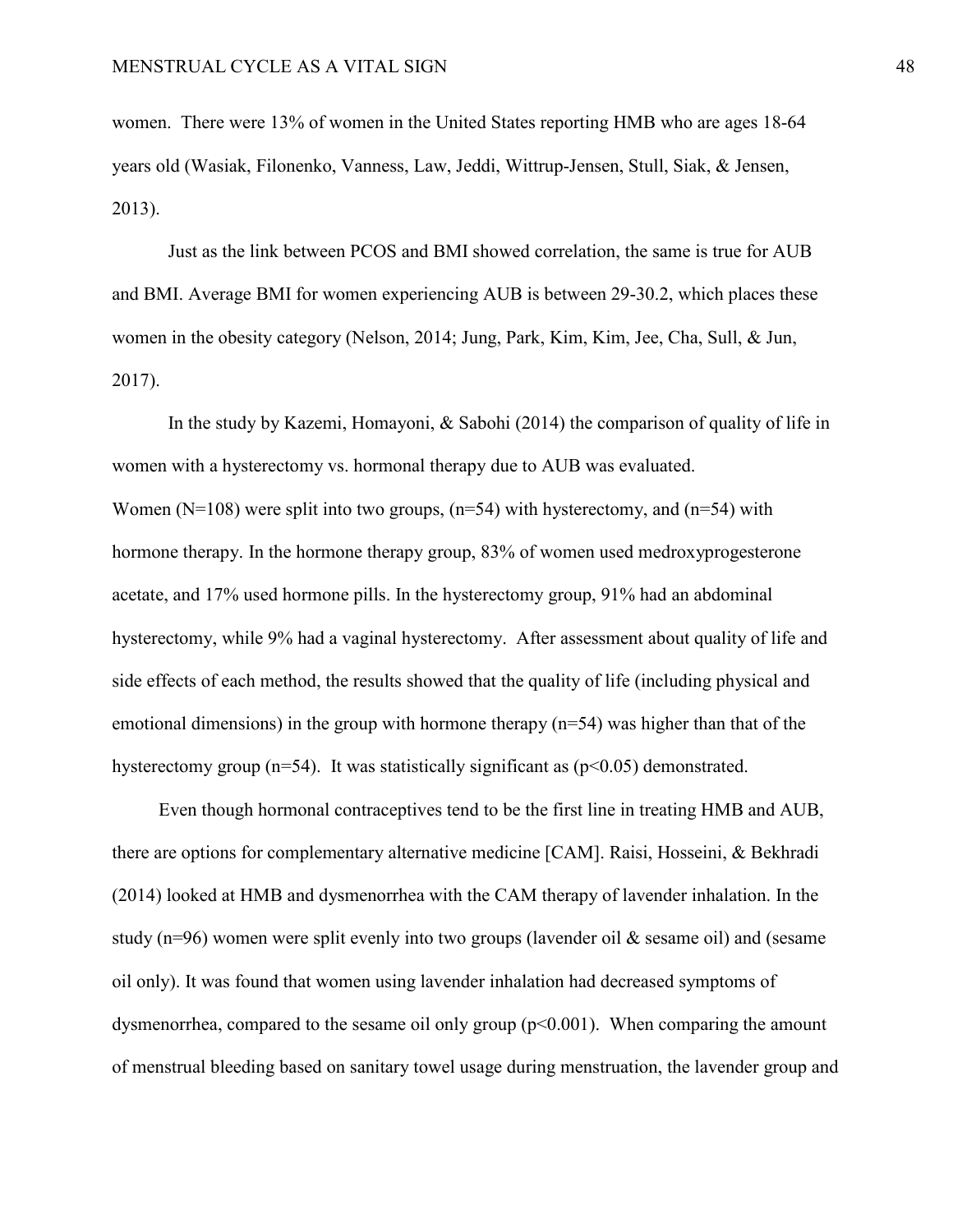sesame oil only group showed no significant statistical difference  $(p<0.25)$ . This showed that while lavender may be an appropriate CAM treatment for dysmenorrhea, it is not proven to show results with helping HMB (Raisi et al., 2014).

This study showed that more goes into a hysterectomy than just taking care of the bleeding issue. There are important emotional and physical pieces that should be taken into consideration. Supplementation with hormone therapy may provide a better alternative than an invasive surgical procedure, and may also stabilize women in a healthier manner in relation to their mood.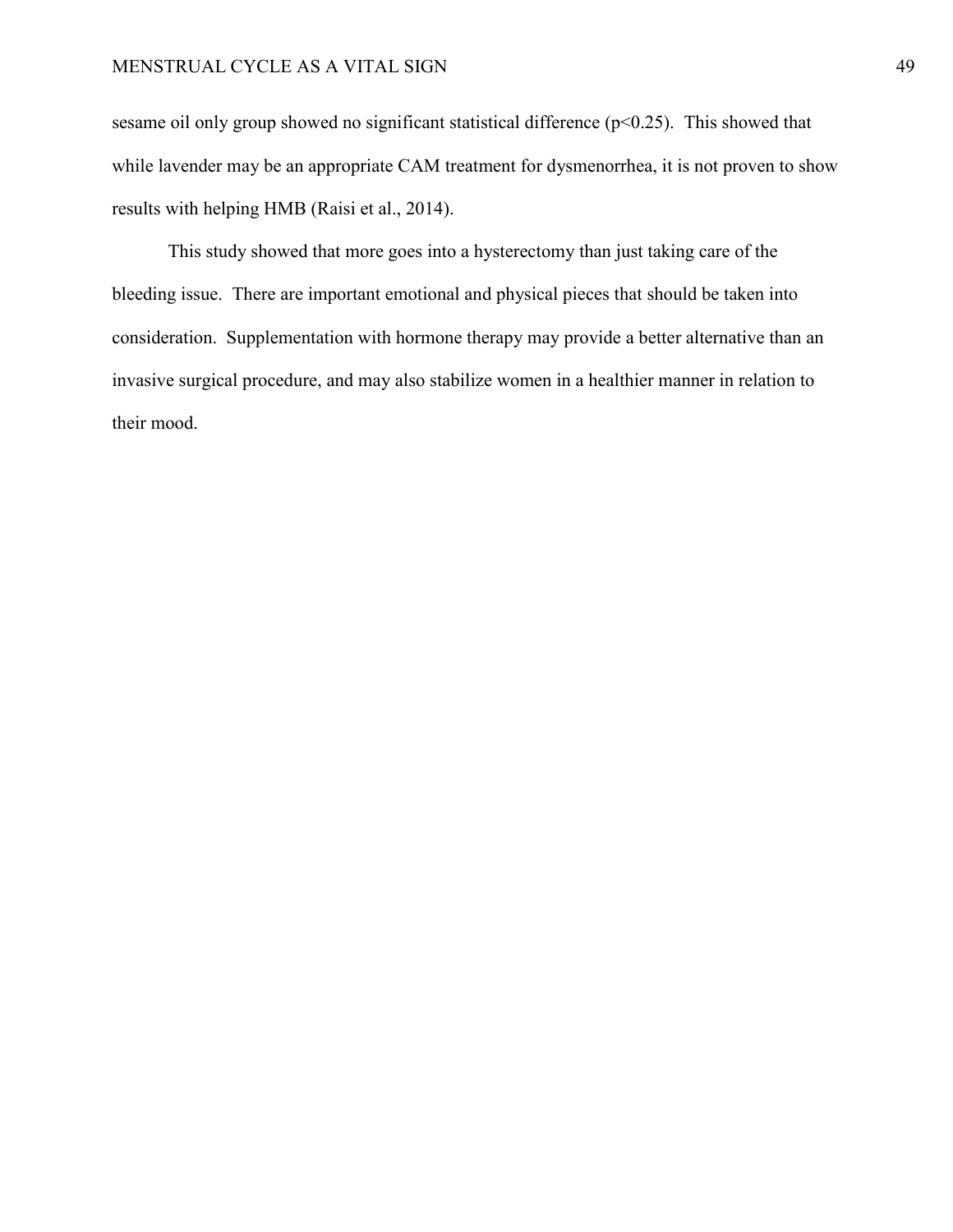#### **Chapter IV: Discussion, Implications and Conclusions**

The purpose of this literature review was to look at how the menstrual cycle is a vital sign of health for women. The menstrual cycle serves as a window into reproductive well-being and can be used as a vital sign for assessment of optimal health. The Johns Hopkins Research Evidence Appraisal Tool was used to choose 22 pertinent scholarly peer-reviewed articles. A critical review and appraisal for quality of each article is shown in the matrix. The articles were then appraised and studied for implications and deficiencies for a nurse-midwife practice. The appraisal and discussion also include a literature synthesis. The information presented will also show the need and opportunity for further research and development, integration and application of the theoretical framework. Knowledge and understanding of how the menstrual cycle depicts health in a woman will equip nurse-midwives with a valuable assessment tool that can easily be implemented into practice.

#### **Literature Synthesis**

The research question that is the foundation and inspiration for this literature review is as follows: How is the menstrual cycle a vital sign and predictor of optimal health in women? A great deal of knowledge and understanding was obtained about what factors constitute a normal cycle and what is considered outside of normal. Determining factors about how this applies to age and stage of life development were also uncovered. A significant number of articles overlap information about the signs and symptoms of fertility, ovulation, and menses as it relates to optimal health. It was very pertinent to acknowledge and differentiate normal from abnormal. Articles and discussion includes self-reporting feelings, attitudes about menses, normal changes in fertility spanning a lifetime of reproductive years, and how this pertains to the onset of menarche, childbirth and perimenopause. It is imperative that this review include the signs and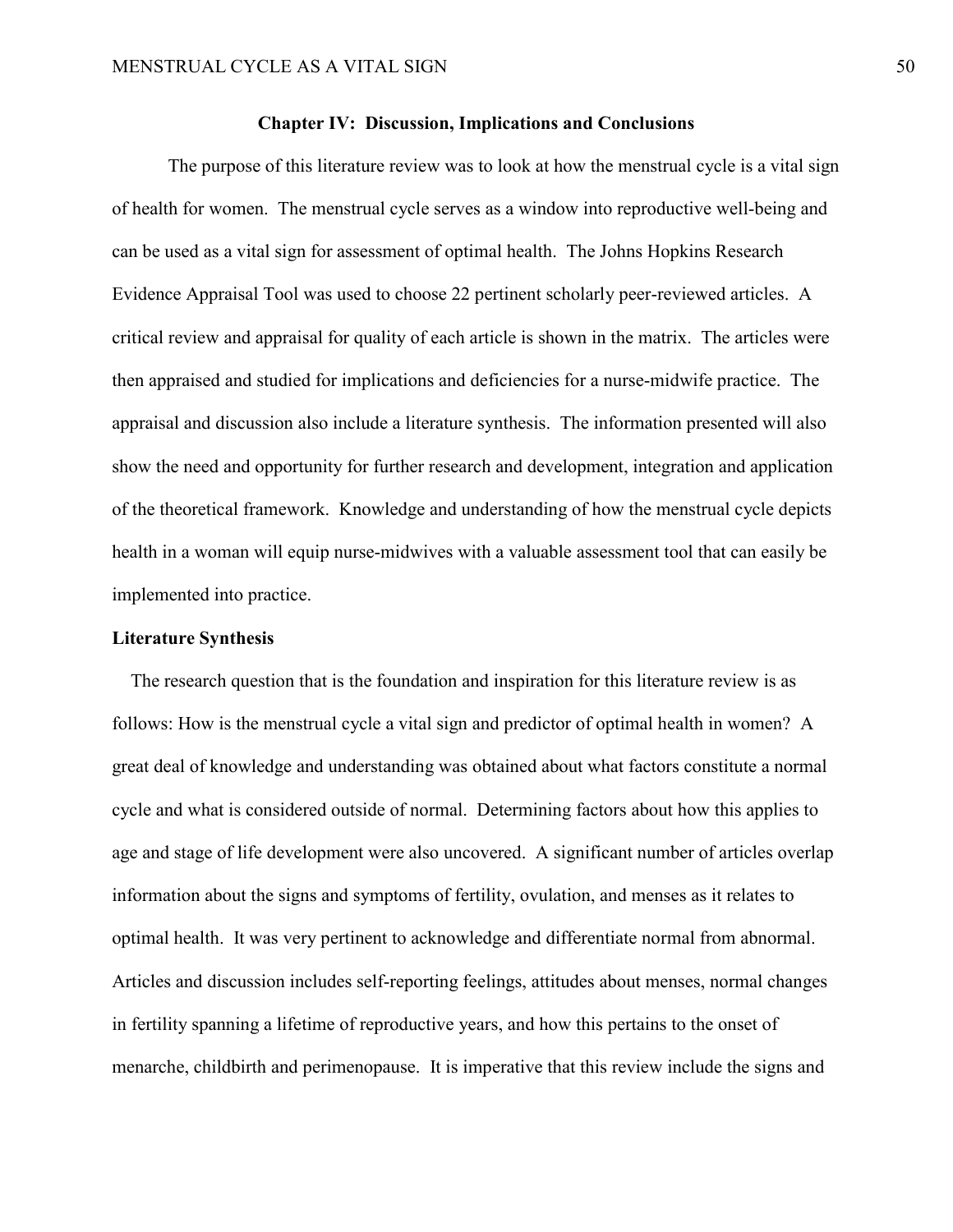symptoms of disease and hormone dysfunction and how this is represented in the menstrual cycle. Lifestyle factors like stress, BMI, sleep, nutrition, exercise and shift work greatly affect fertility and are expressed in the menstrual cycle. Reproductive disease includes amenorrhea, infertility, anovulation and abnormal uterine bleeding. These conditions can be identified through fertility awareness. It was also shown that fertility awareness has a significant implication and application in third world countries and it is vital to round out the discussion to include those.

#### **Amenorrhea**

The literature tells us that women experiencing stress are at higher risk and more likely to have abnormal or absent menstrual cycle patterns (amenorrhea). These influences come from stress on the body through things like smoking, exercise, shift work, or illness. According to Bae, Park, & Kwon (2018), "a regular menstrual cycle is an important indicator of a healthy reproductive system" (p. 1). One of the most influential factors affecting the menstrual cycle is stress. Stress can take many forms on the body. It may look like a medical condition related to the menstrual cycle; or it could be diet, over-exercise or lack of exercise, or abnormal work hours (shift work) and poor sleeping patterns.

Stress affects the menstrual cycle in many ways, but most often appears in the form of irregular periods and early menopause. Irregularity or absence of menstrual cycles can be a warning sign to women that something may not be adequately functioning within the body. Once pregnancy is ruled out, it is necessary to explore a possible underlying cause. Women often go through many different periods of stress throughout their life. Whether it is personal, work related, family issues, health, relationships, or whatever else, it appears there is always something to be concerned or worried about. Women who often have irregular cycles stress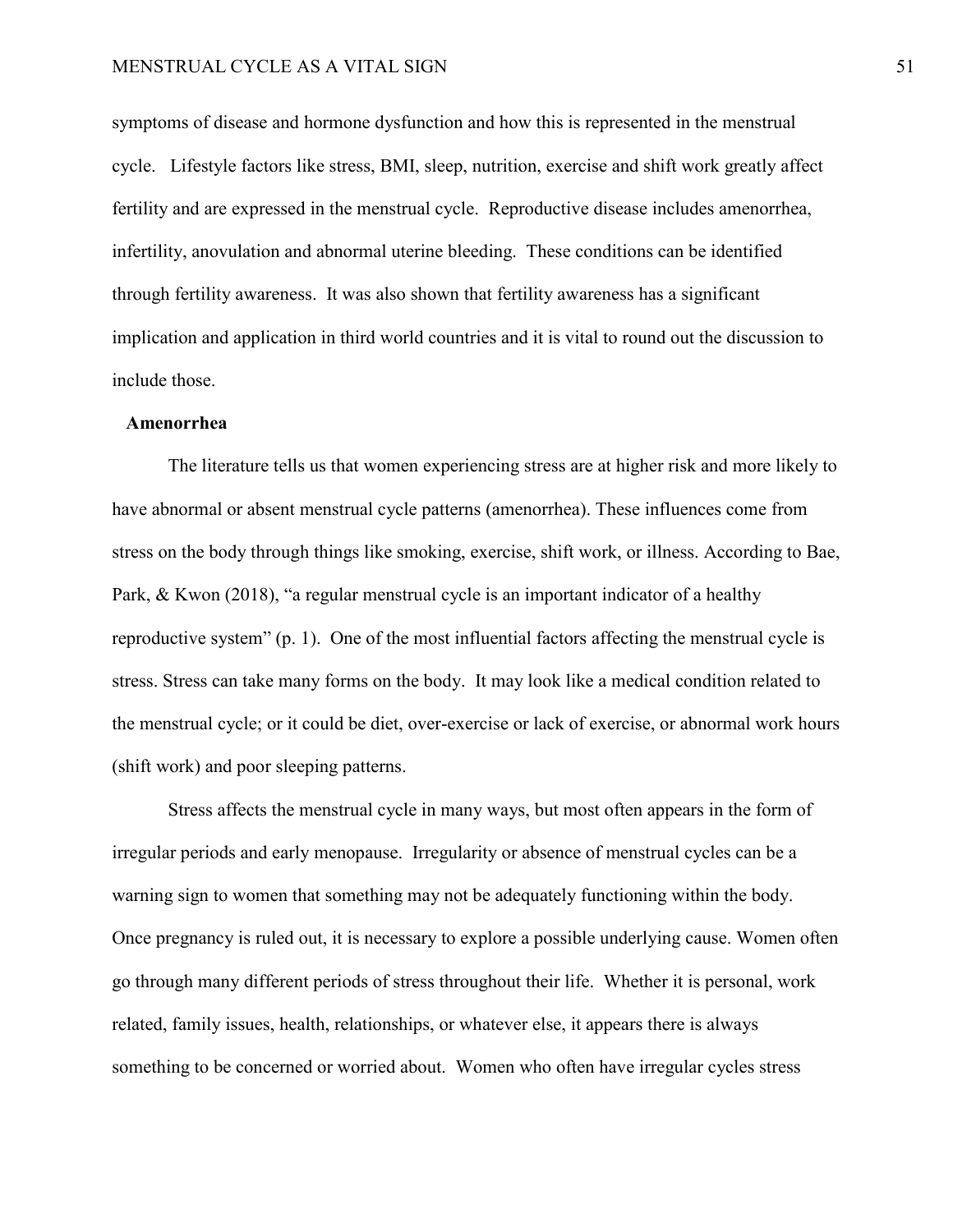about the irregularity, and in turn become more stressed. While it can be difficult to not get upset about these issues, it is important to realize that there is only so much control a woman can have over her body. Diet, exercise, and a positive attitude can go a long way in a person's health. It is important as women's healthcare providers that we provide wellness and health promotion counseling at all visits.

While women's attitudes about menstruation are diverse and complex, it is necessary to ask patients what they prefer and why. This provides a better understanding into concerns or problems they may be experiencing. While some women believe, bleeding is unpleasant and affects their life, other women view it as unhealthy to not have a monthly period, as they believed the body needs to cleanse itself and it is evidence of not being pregnant (Nappi et al., 2016).

Based on the hypothalamic-pituitary-ovarian axis, there is much regulation that the body must do to in order to coordinate cycles and regulate a pattern each month. Irregular menstrual cycles in the first five years of menarche are considered to be a normal physiological nature, thus do not warrant a reason for intervention.

Another consideration that women might struggle with, in addition to amenorrhea and abnormal cycles, are the effects of shift work. Working long shifts, or night shift is extremely taxing on the body. It can affect a person mentally, emotionally, and physically. It is a demanding shift to work, and many sacrifices are made to get through these shifts.

Studies conducted have been among nurses who engaged in shiftwork and focused on sleep, fatigue, mental health concerns (stress & anxiety), and cardiovascular disease. In terms of women's health, increased menstrual cycle irregularities, more painful periods have been associated to shift work, as well as increased risk for miscarriage, preterm birth, and low birth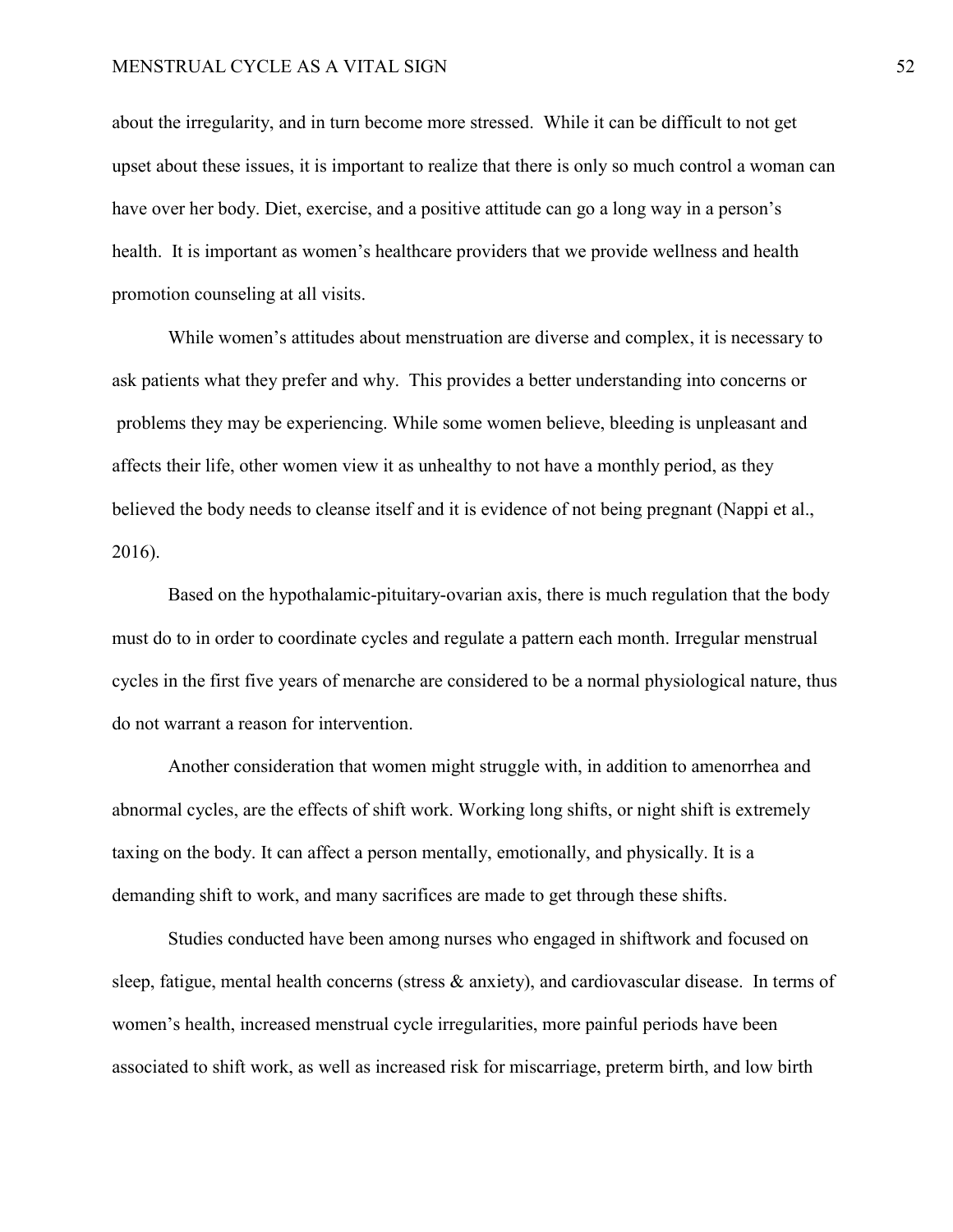weight babies in women who work irregular hours for extended periods. Women who worked these irregular hours were more likely to have medical interventions due to menstrual disturbances, than those who did not do shift work.

The literature explains how the exact pathophysiology of PCOS is characterized by ovarian enzyme dysregulation. This involves two types of cells; the theca cells and the granulosa cells. These cells encompass the oocyte during development. Insulin also plays a significant role in PCOS, as insulin works to stimulate the ovaries with estrogen and androgen (Gonzalez, 2017). In a woman with PCOS, insulin resistance leads to anovulation (the absence of ovulation) which is why many women with PCOS struggle with irregular cycles and infertility.

One element that is important for women to realize is that having PCOS predisposes them to having diabetes later in life, especially if there is a family history of diabetes. Providers can help women not to feel discouraged or ashamed if they are diagnosed with PCOS. Midwives are able to come alongside these women with a positive approach and co-management style with a physician if necessary. Shame and guilt associated with PCOS (or any medical issue) should not cause more stress in a woman's life. Nurse-midwives have the opportunity to approach patients with care and compassion to properly treat these women.

Abnormal uterine bleeding [AUB] can be defined as "bleeding from the uterine corpus that is abnormal in duration, volume, and/or frequency" in the form of acute or chronic for greater than 6 months (Hess et al., 2015, p. 218). The reasoning for AUB could include premature ovarian failure, STI's, bleeding disorders, endocrine disorders, trauma, chronic illness, or others. The treatment of AUB could include oral contraceptives, hormone therapy, IUD, endometrial ablation, or other surgical procedures. The burden of heavy menstrual bleeding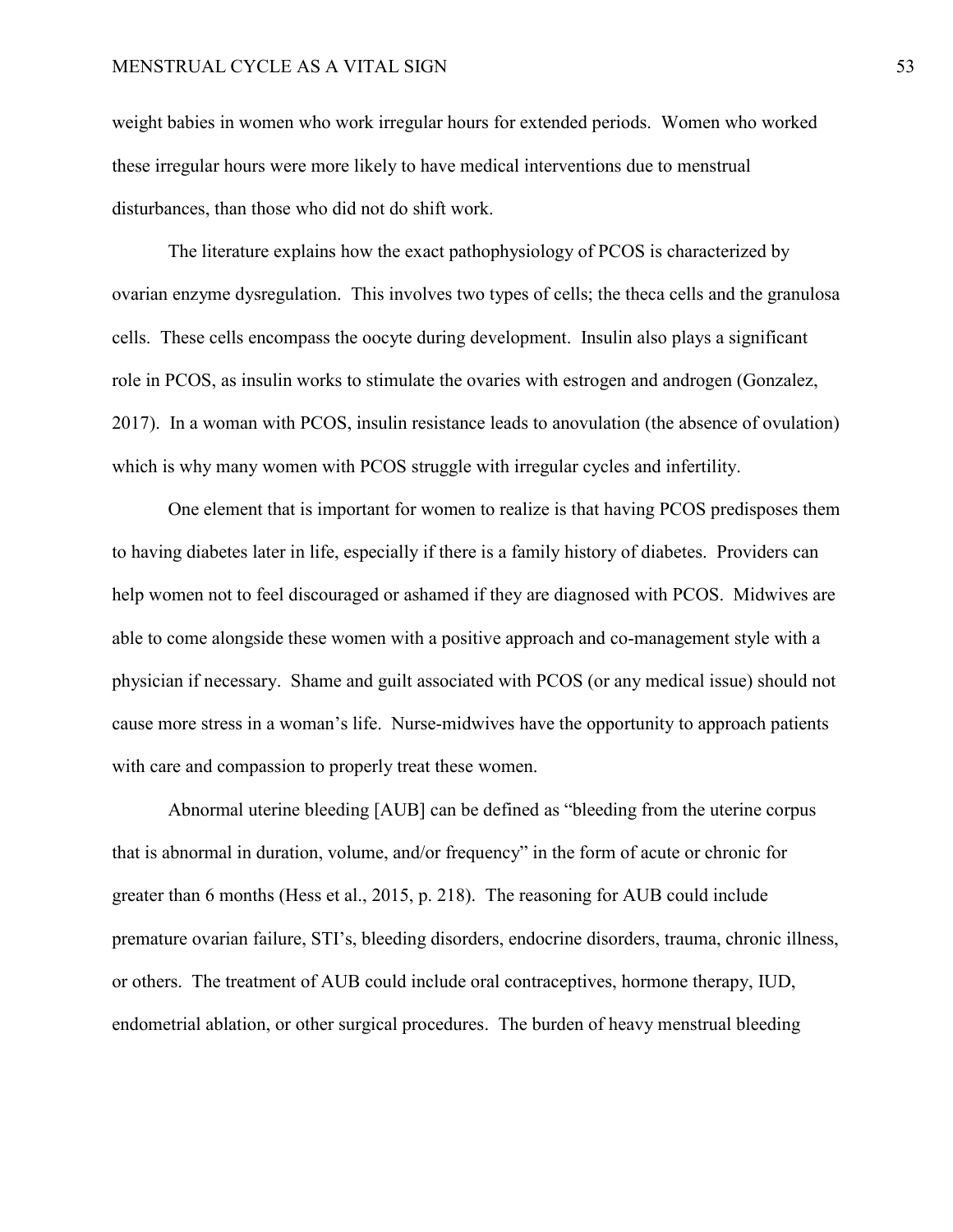[HMB] can be great on some women, as it has the potential to affect activities of daily living (Wasiak et al., 2013).

#### **Infertility**

The literature describes many factors affecting fertility and subsequently the condition of infertility. Assessing and identifying the signs of normal ovulation is an essential factor in identifying the etiology of infertility. Fertility awareness by the woman is one of the foundational building blocks to discovering the root cause of infertility. Just prior to ovulation, hormonal changes are rapid with a 30%-50% change per day (Blackwell, et al., 2013). This rapid change makes it imperative for women to monitor their fertility daily in order to maximize their window of fertility. Self-reported bleeding patterns as regular or irregular, without additional information, is not an accurate representation of ovulation. In the study done by Blackwell et al., (2013), of the 113 reportedly normally cycling women, only 91 were found to have had ovulation that could have resulted in a pregnancy. In addition, 22 other women were found to have a luteal phase defect which has a direct effect on maintaining a very early conception. Liu, Gold, Lasley & Johnson, (2004) states that self-reported bleeding patterns cannot determine or distinguish ovulation nor can it be used to determine the timing of the next cycle or ovulation. Women in yet another study done by Reinaldo et al., (2016) who stated having normal, regular cycles were not all found to have normal ovulation. Of the 199 women studied who state having regular cycles, only 113 had an ovulation that could be proven with ultrasound.

Women who desire to achieve pregnancy can increase their success by becoming acutely aware of the signs of ovulation as discussed at length in chapter three. Briefly recapping the three most prevalent signs are: 1. Increased amount of cervical mucus, 2. cervical mucus that is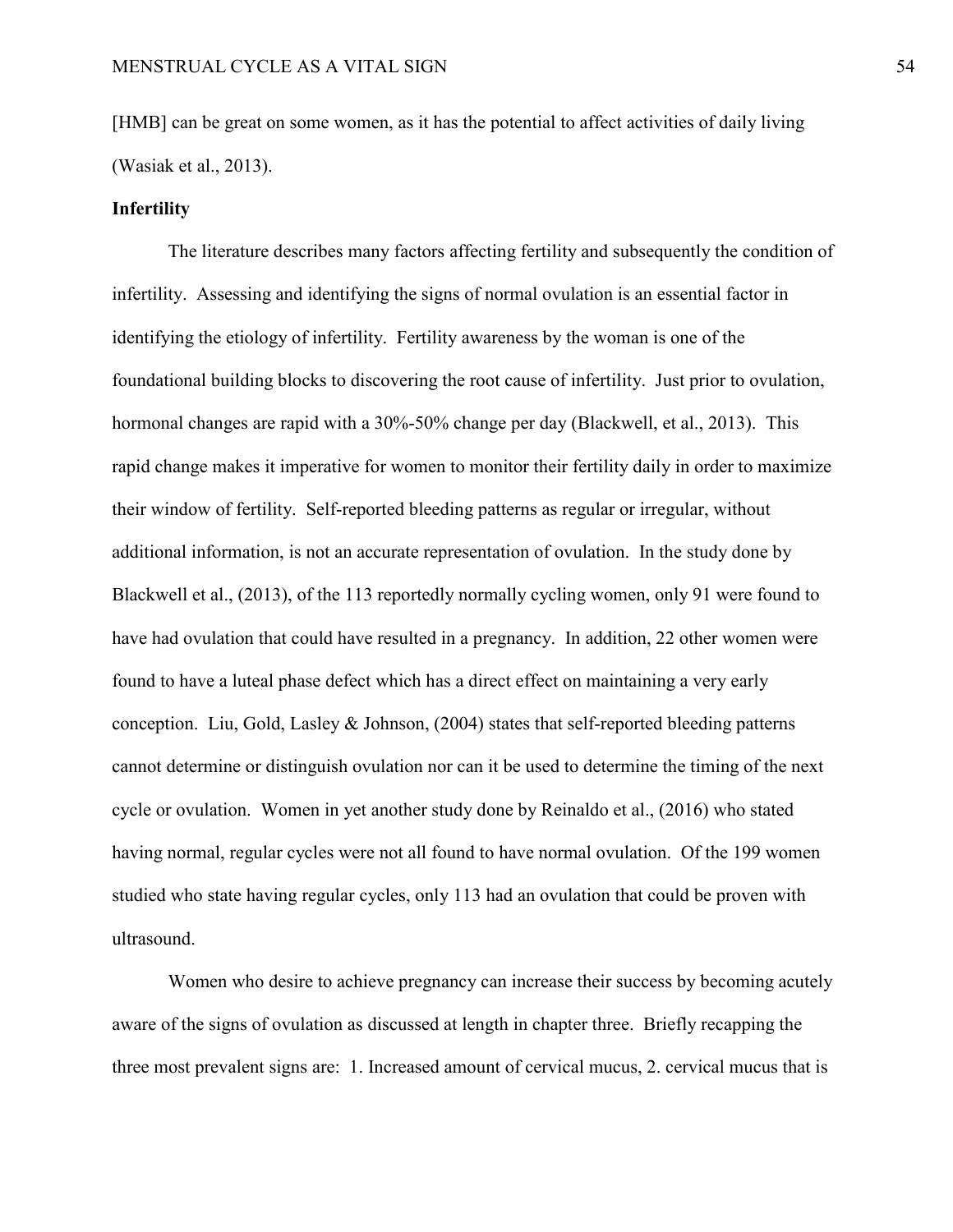clear stretchy and lubricative, 3. An upward shift in basal body temperature just as ovulation has occurred and until the end of the cycle. Other signs and symptoms that ovulation is/has occurred are softening of the cervix, change in the position of the cervix, slight dilation of the cervical opening, vaginal sensation of wetness and mittelschmerz pain. Identifying reproductive disorders can begin even in adolescence with a menstrual log. Even a simple menstrual log aids the discussion and assessment of abnormal bleeding, abnormal cycle length and the presence or absence of the signs of ovulation (Popat, Prodanov, Callis & Nelson, 2008). It is imperative that nurse-midwives are trained to teach their clients fertility awareness signs. A significant part of the midwife client relationship is empowerment, so fertility awareness is a skill we can provide all patients we care for.

The absence of the signs of ovulation are indicative that ovulation has not occurred which implies an underlying medical issue that needs further evaluation. The benefit of utilizing fertility awareness with infertility is that the treatment begins with resolution of the underlying cause. When using assisted reproductive technology (ART), the goal is not necessarily to treat the underlying issue but to potentially forego that issue and coerce the body into a pregnancy. ART has many downfalls, it is cost prohibitive for many people, time consuming with multiple appointments, can have a high failure rate and use of methods that many people feel are unethical. Fertility awareness often times brings to light the underlying issue without having to undergo expensive, time consuming diagnostic tests. The Creighton Model Method states that 98% of women who have experienced infertility (one year of unprotected intercourse) are able to achieve pregnancy within 6 months using their fertility awareness program (Hilgers, 2010).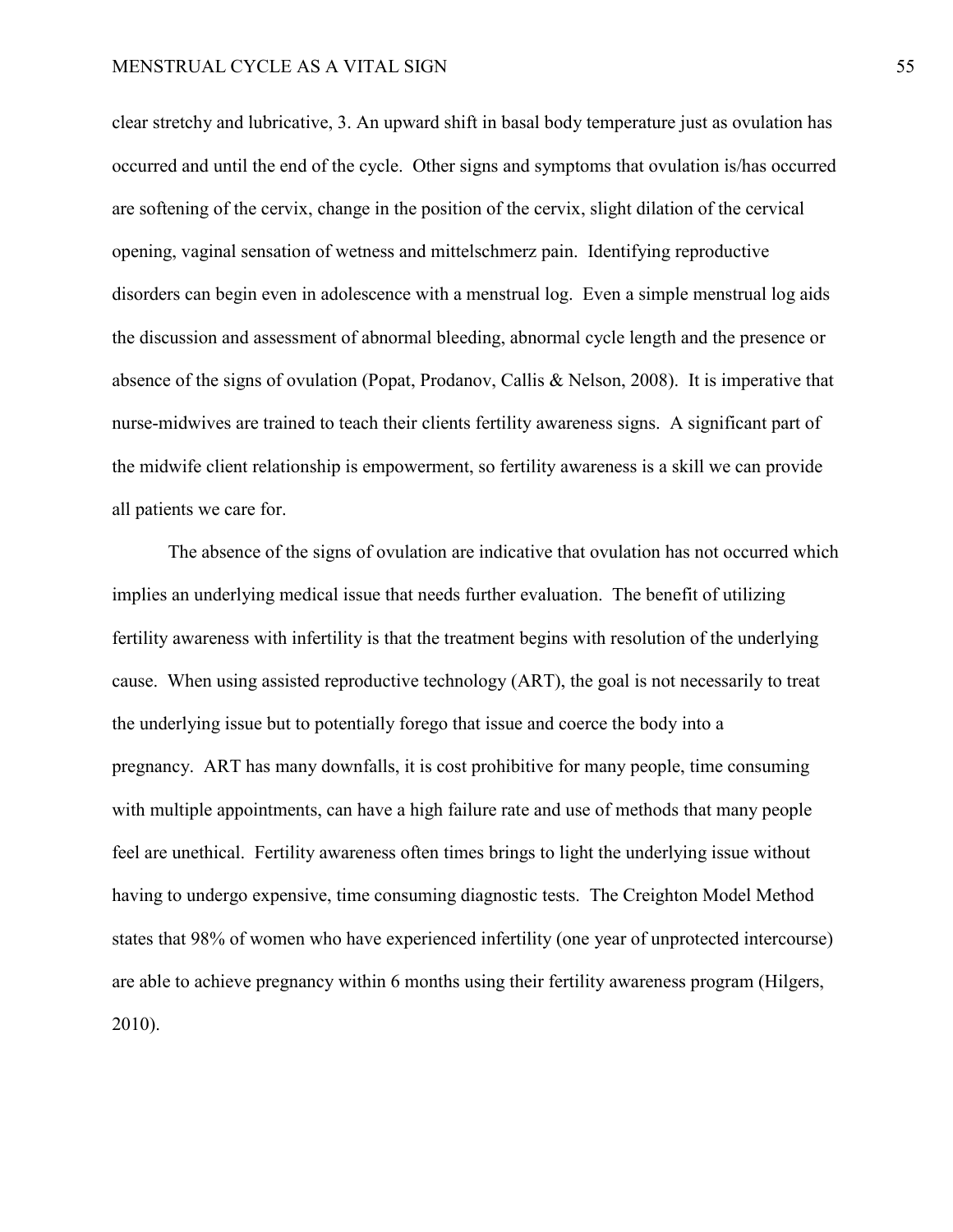Cochrane, Smith, Possamai-Inesedy and Bensoussan (2016) states that fertility awareness significantly improves the success of those seeking pregnancy. In their study discussing the benefits of acupuncture and achieving pregnancy, those who received acupuncture treatments heightened their fertility awareness by 86% and were able to achieve pregnancy in 5.5 weeks. They also reported an overall sense of health and well-being. In the control group of lifestyle modification only, it took 10.67 weeks to achieve pregnancy and did not report an increased sense of health and well-being.

Blackwell et al., (2013); Cochrane, Smith, Possamai-Inesedy & Bensoussan (2016); Hilgers, (2010); Hoof et al., (2004); Liu, Gold, Lasley & Johnson, (2004); Reinaldo et al., (2016); Tehrani, Mostajeran & Shahsavari (2014); Vigil et al., (2017); all agree that lifestyle choices and general health and well-being greatly affect ovulation and ultimately fertility.

#### **Birth Control**

The literature presented shows a broad variety in the beliefs about birth control. While illnesses that women experience like PCOS and AUB may be controlled and treated with birth control, such as oral contraceptives (Goodman et al., 2015); it also shows that natural family planning [NFP] has been shown to be one of the most effective forms of birth control worldwide when used correctly (NFPTA, 2017). It is important for nurse-midwives to understand and be able to teach fertility awareness. Not only is it cost effective but also empowers women to learn about how their body functions.

Birth control also presents with multiple side effects due to the influence of hormones. These include increases in appetite for sweet food related items, consuming a larger percentage of energy from fat, and associated weight gain. Women who use oral contraceptives are also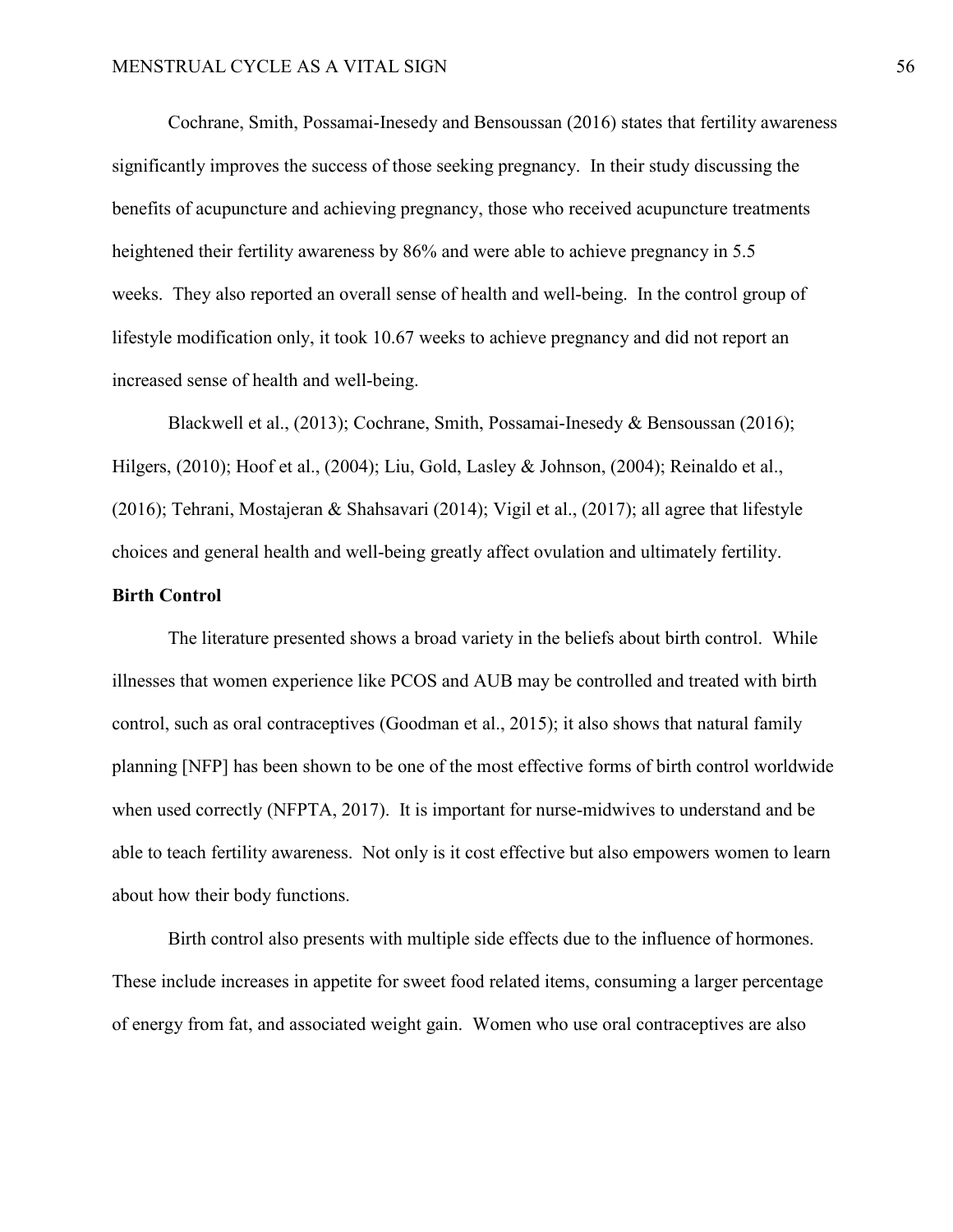decreasing their natural ovarian fluctuations, and may have more side effects due to that suppression (Tucci et al., 2010).

While there was no exploration in how birth control affected the menstrual cycle in great depth (because that could have been an entire capstone), the literature did demonstrate that ovulatory dysfunction was not influenced either in a positive or negative way when in combination with oral contraceptives (OC). Ovulatory dysfunction found before OC use was still present after discontinuation of OC. In fact, the best treatment for obesity and PCOS patients is not OC like some may think, but rather weight loss should be the standard first line of treatment (Hooff, 2004).

#### **Developing Country Disparities**

The World Health Organization (WHO) released a statement on February 13, 2018 that "Family planning is considered a development "best buy" and a life-saving intervention for millions of women and girls". This is in reference to a new education program that covers the different types of contraception and helps women make a choice for family planning. Over two million women and girls worldwide in their childbearing years have a strong desire to postpone pregnancy but are not using modern contraceptive methods (or effective natural family planning methods). This is considered an "unmet need", where there is a desire to avoid pregnancy but are still engaging in sexually intercourse. Groups of women with high numbers of unmet needs are adolescents, migrants, urban slum dwellers, refugees and those in the postpartum period (WHO.org, 2018). There are a multitude of reasons why these women are not using contraception. Some of them are; 1. cost, 2. Availability, 3. Access, 4. Ease of use, 5. Cultural barriers, and 5. Spiritual/religious barriers (WHO.org, 2018). The methods most commonly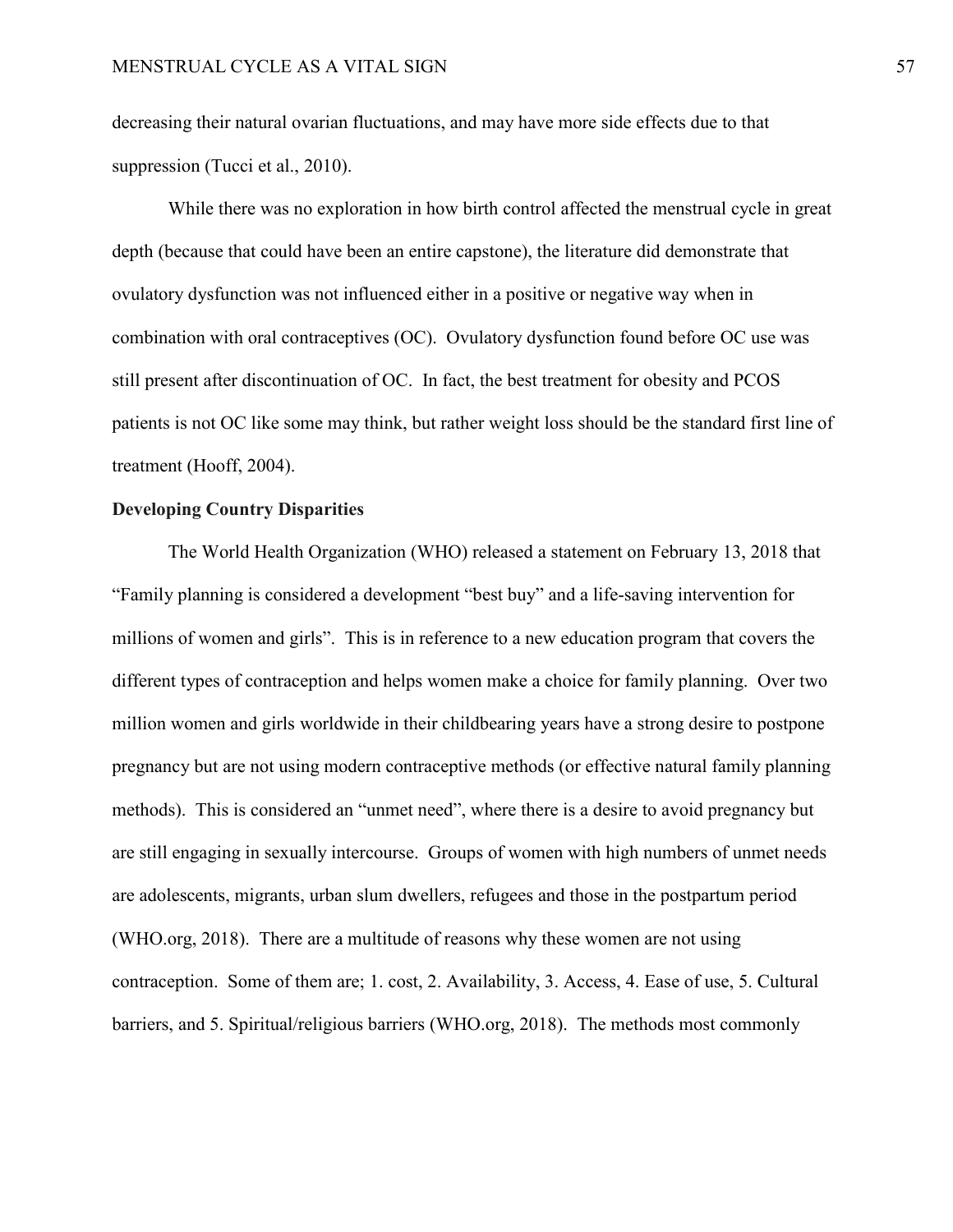recommended by the WHO are hormonal contraception which is largely dependent upon and available only through donations by other nations.

Fertility awareness and subsequently natural family planning can be an invaluable resource for women worldwide, especially to poor and underdeveloped nations who depend on the generosity of other nations to assist in family planning services, supplies and education. Using fertility awareness, or natural family planning, could resolve many of the barriers that stand in the way of family planning; cost, access, availability, cultural and spiritual barriers. It also eliminates the need for follow up appointments, side effects, refills, low supply issues, equality access and availability. According to the Family Planning 2020 (FP2020) committee, 34% of women still do not have equal access to hormonal contraception (FP2020.org, 2016).

Indian women have recently been able to access a free app called *Cyclebeads.* Cyclebeads is the only free app available to Indian women written in Hindi that has the application of both achieving and avoiding pregnancy (FP2020.org, 2016). Cyclebeads is based on the Standard Days Method and works best for women with cycle lengths that are 26-32 days long. Researchers from the Georgetown University's Institute for Reproductive Health in New Delhi have a strong interest in studying the usage and impact this modern contraceptive method has on the women of India. The Cyclebeads method has been used by over five million women in over 60 countries, was classified as a modern contraceptive method and was tested and found to have a 95% perfect use effectiveness rate and typical use of 88% (FP2020.org, 2016). "This type of modern contraceptive method can help address a huge unmet family planning need for women" (FP2020.org, 2016).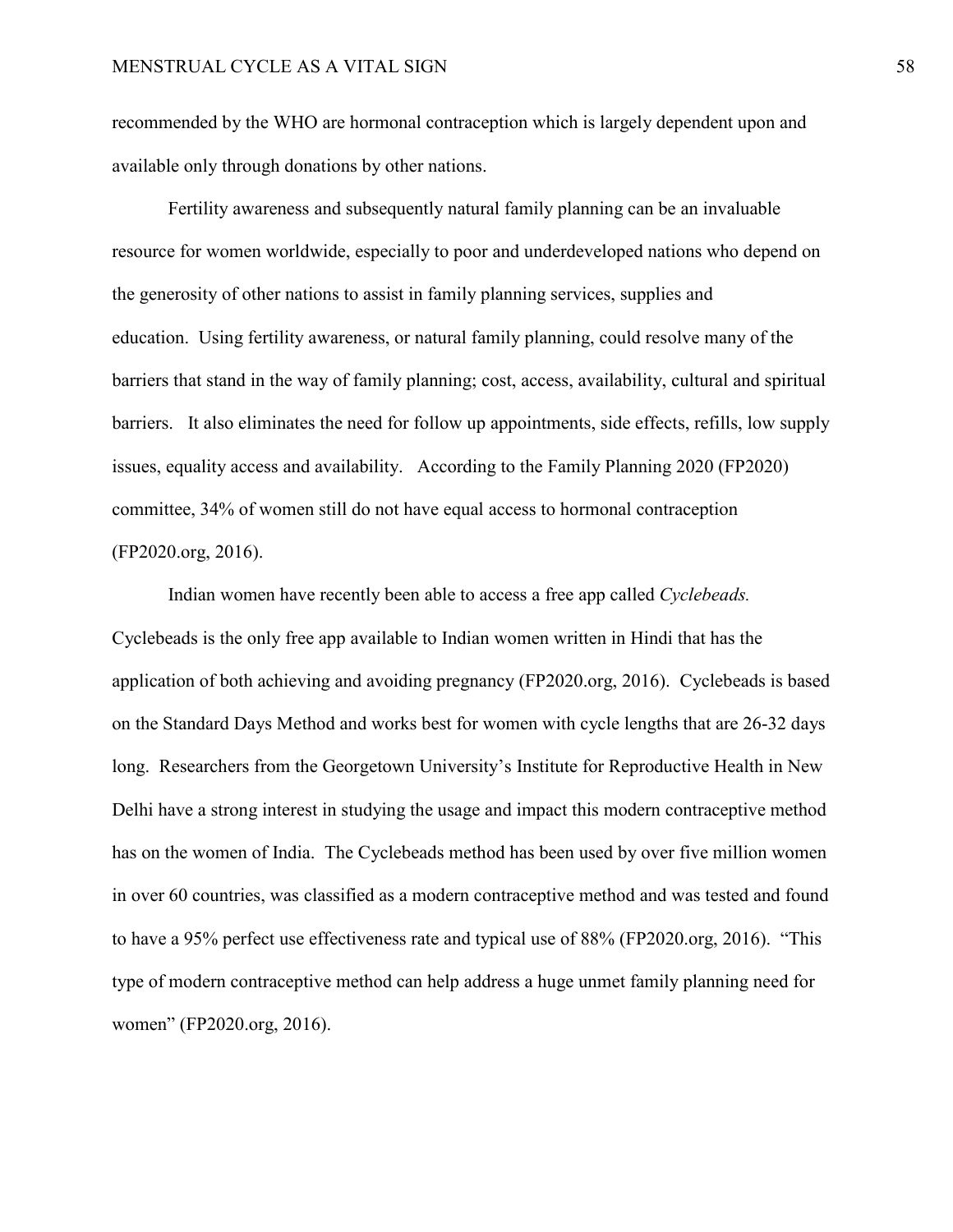#### **Recommendations for Future Research**

Gaps in current research were identified throughout the process of writing this paper. There is a need for current research to further study the fertility cycle and its effects on the health of women. Some of the valuable information about fertility awareness, ovulation, ovulation detection and cyclic bleeding (without the influence of hormonal contraception) is almost 20 years old. There is also very little replication of this valuable research within the current medical community. Also missing is current comparative research between hormonal contraception and fertility awareness methods for family planning. Our knowledge about the reproductive system, technology, medical care and treatments have grown immensely and yet research for fertility awareness has not continued at the same pace. Research in this area is vital for providers and women so that more knowledge is gained in the face of medical advances and have continued opportunities to support and work towards reproductive health.

All women who have a menstrual cycle benefit from studying fertility awareness. Even if that woman is done having children, even if they never bear a child, whether or not they are sexually active and even if they have used hormonal contraception. At any given time, the CDC states that about 25% of women in their childbearing years are using hormonal contraception (Reproductive Health, 2017). That leaves 75% of the female population in this country at any given time who are not using hormonal contraception but are still cycling. Every woman could benefit from current and up to date research about the menstrual and fertility cycle. By not fervently studying fertility awareness, every woman loses and we miss the opportunity to empower women with the ability to optimize self-care, self-awareness and knowledge about their bodies starting at an early age.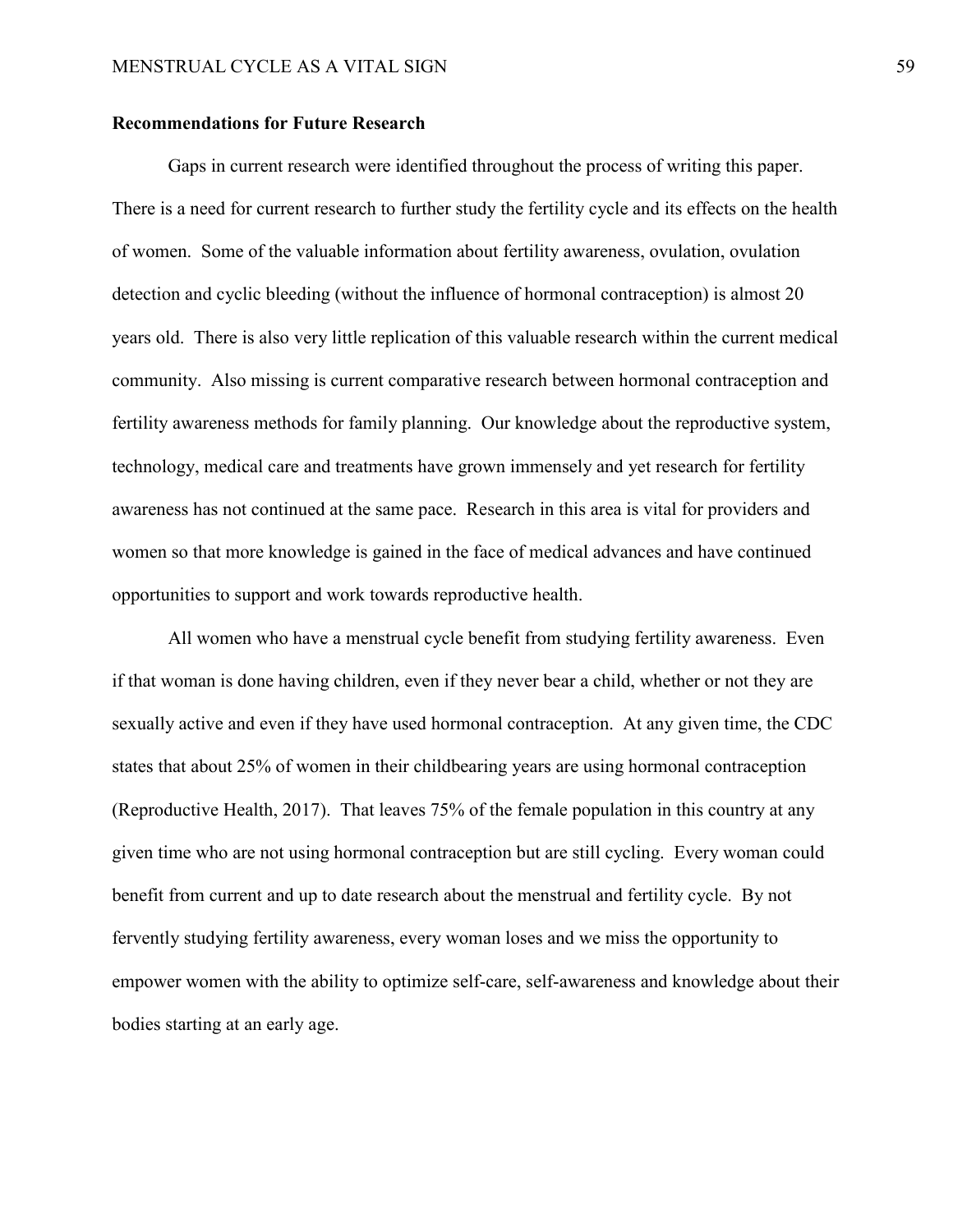#### **Integration for Dorothea Orem's Nursing Theory**

Dorothea Orem's nursing theory focuses on self-care and provides a framework with which to practice midwifery. Her belief was that when people are able to identify their needs, and care for themselves, it is the natural progression of development and maturation of self. The goal is to achieve the fullest, richest, most optimal life possible for that person. One of Orem's essential requirements for the art of practicing was to develop a personal relationship between the nurse, the patient, the patient's relatives, friends, associates, family, and all others concerned about the well-being of the patient. This directly impacts the midwifery model of care in promotion of the whole woman and family centered care.

The pearls of midwifery call us to look at fertility in its own beauty and as a normal physiologic process. In the absence of complications, midwives are advocates for nonintervention and health promotion. Fertility awareness is a natural progression of self-care and is best utilized as a partnership between provider and woman. The methods of fertility awareness are first taught to the woman by her provider, then she observes the signs on her own and then comes back to provider in a shared relationship to discuss the findings. These roles are well defined and allow for flexibility in stages of development and stages of life. These roles work well within the framework Orem laid out, can be articulated by the nurse, and assist the woman in achieving a higher level of self-care.

#### **Conclusion**

The purpose of this review was to explore how the menstrual cycle is a vital sign of women's health. Using the Johns Hopkins Research Evidence Appraisal Tool, 22 scholarly peer-reviewed articles were appraised and researched in depth. The articles were studied and evaluated in depth for implications into nurse-midwife practice. The information presented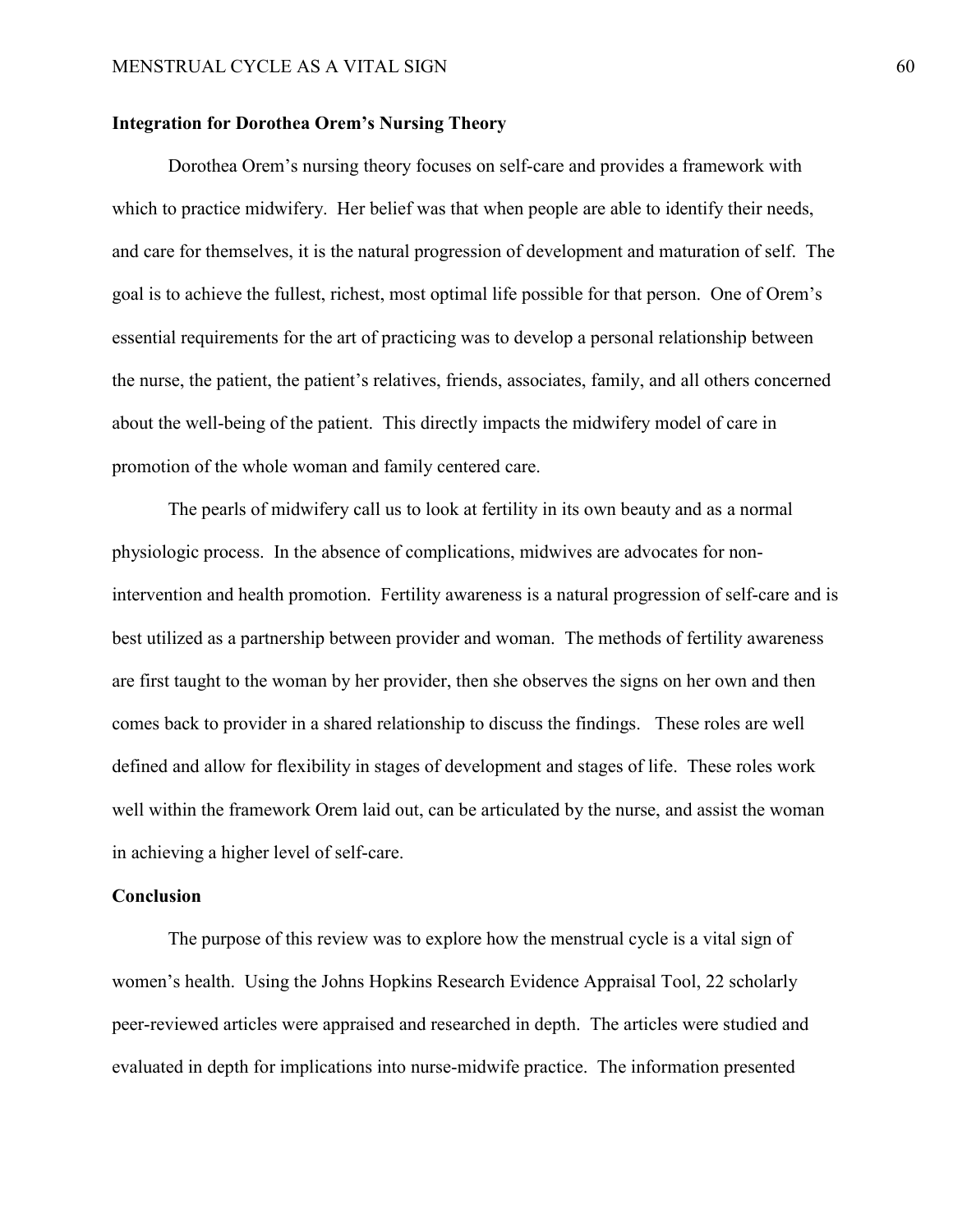shows the need and opportunity for further research and development, integration and application of the theoretical framework of this topic. This review will inform nurse-midwives and other healthcare professionals to recognize the importance of the menstrual cycle, as well as educate and care for women in a more proper manner.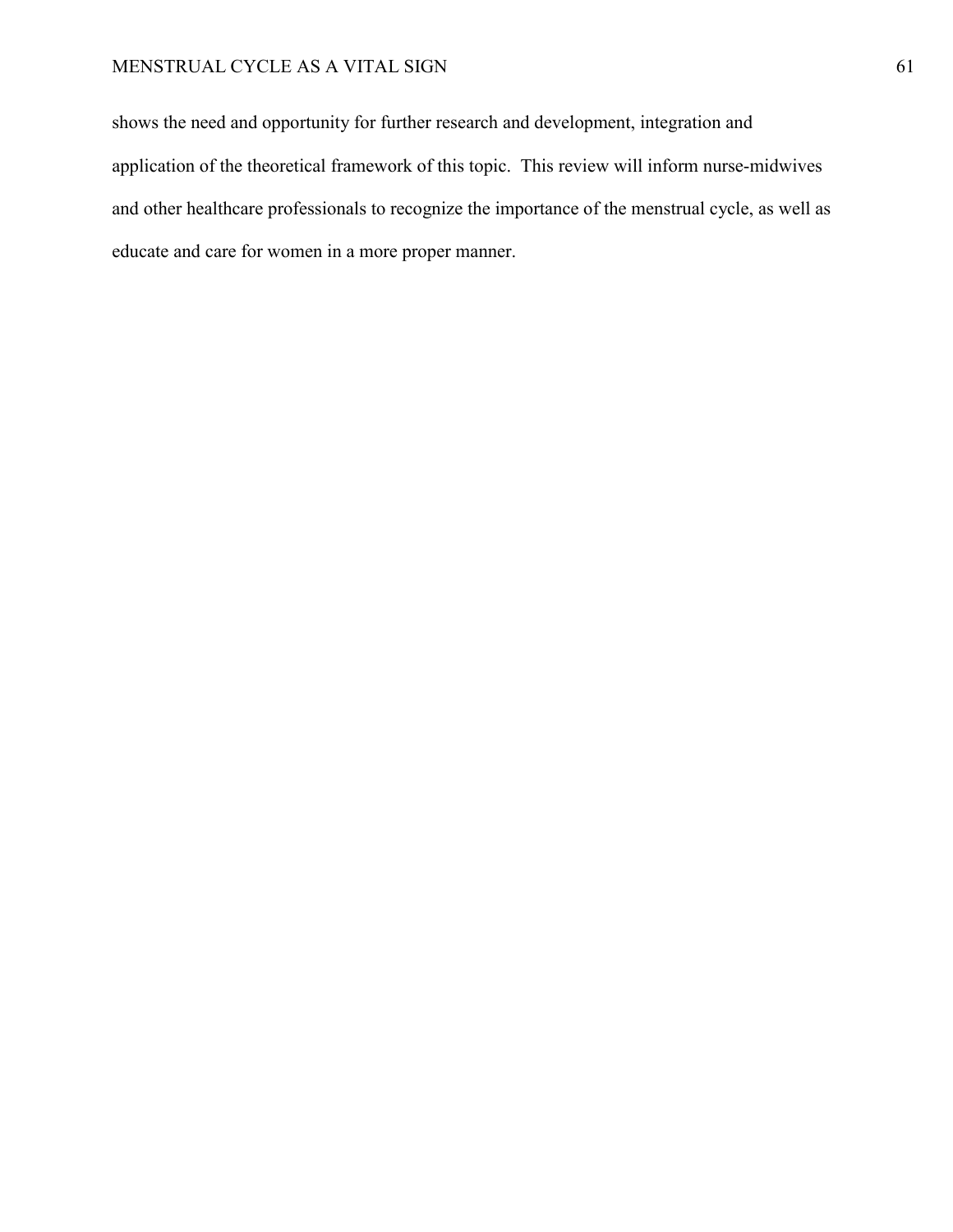#### References

ACNM. (2016). Essential Facts about Midwives. Retrieved from

<http://www.midwife.org/Essential-Facts-about-Midwives>

- ACOG. (2015). Committee Opinion No. 651: Menstruation in girls and adolescents: Using the menstrual cycle as a vital sign. (2015). *Obstetrics & Gynecology*, *126*(6), e143-e146. doi:10.1097/AOG.0000000000001215
- ACOG. (2017). Evaluating infertility. Retrieved from <https://www.acog.org/Patients/FAQs/Evaluating-Infertility>
- ACOG. (2017). Having a baby after age 35. Retrieved from

<https://www.acog.org/Patients/FAQs/Having-a-Baby-After-Age-35>

- ACOG. (2017). Polycystic ovary syndrome. Retrieved from <https://www.acog.org/Patients/FAQs/Polycystic-Ovary-Syndrome-PCOS>
- Adeniji, A. A., Essah, P. A., Nestler, J. E., & Cheang, K. I. (2016). Metabolic effects of a commonly used combined hormonal oral contraceptive in women with and without polycystic ovary syndrome. *Journal Of Women's Health (15409996)*, *25*(6), 638-645. doi:10.1089/jwh.2015.5418
- Afsari, A., Mirghafourvand, M., Valizadeh, S., Abbasnezhadeh, M., Galshi, M., & Fatahi, S. (2017). The effects of educating mothers and girls on the girls' attitudes toward puberty health: a randomized controlled trial. *International Journal Of Adolescent Medicine & Health*, *29*(2), 1-6. doi:10.1515/ijamh-2015-0043
- American Pregnancy Association. (2017). In-vitro fertilization: IVF. Retrieved from <http://americanpregnancy.org/infertility/in-vitro-fertilization/>

Bae, J., Park, S., & Kwon, J. (2018). Factors associated with menstrual cycle irregularity and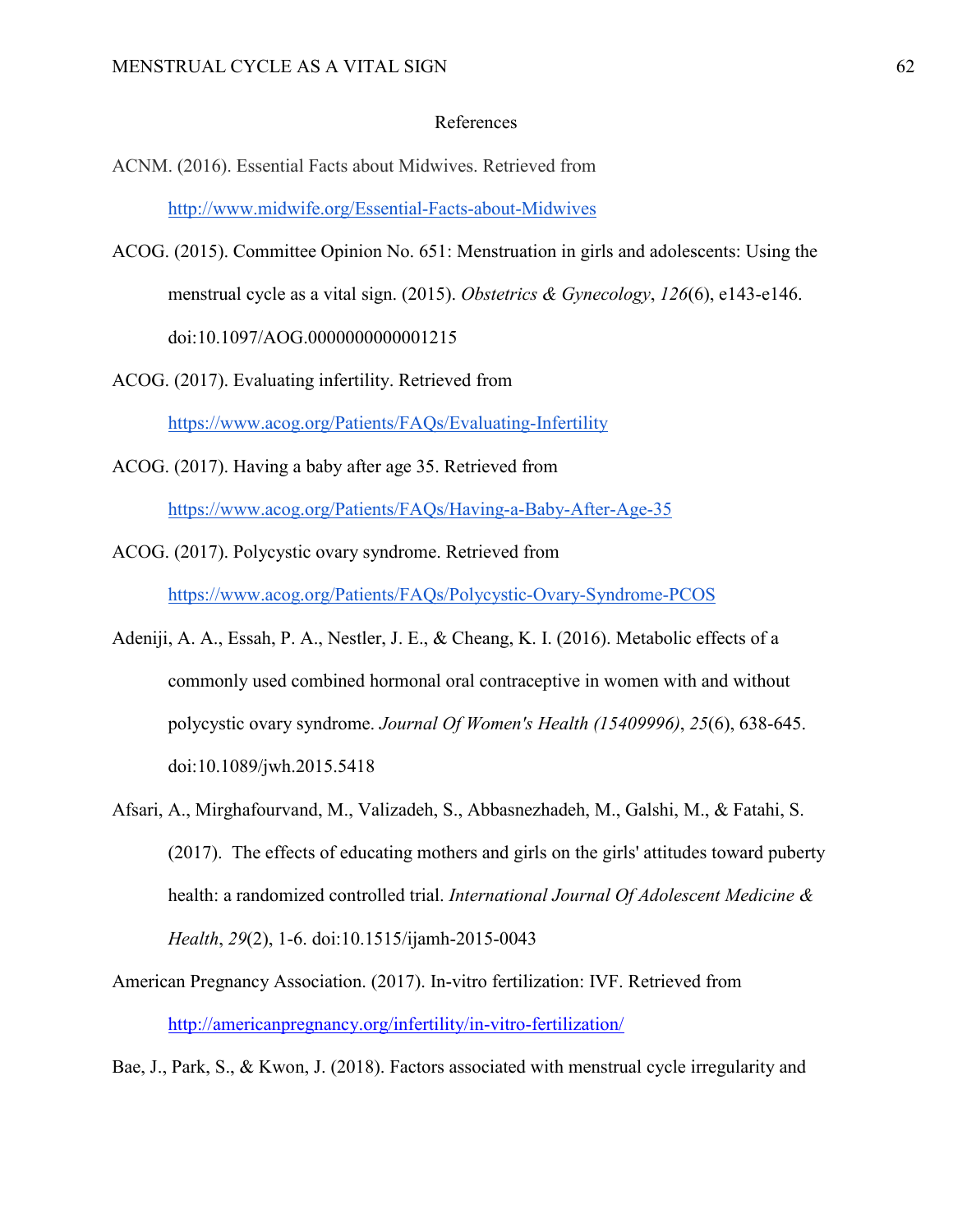menopause. *BMC Women's Health*, *18*1. doi:10.1186/s12905-018-0528-x

- Blackwell, L. F., Vigil, P., Cooke, D. G., d'Arcangues, C., & Brown, J. B. (2013). Monitoring of ovarian activity by daily measurement of urinary excretion rates of oestrone glucuronide and pregnanediol glucuronide using the Ovarian Monitor, Part III: Variability of normal menstrual cycle profiles. *Human Reproduction*, *28*(12), 3306-3315. doi:humrep/det389
- Billings, E., & Westmore, A. (2000). *The Billings method: controlling fertility without drugs or devices*. Toronto, Ont.: Life Cycle Books.
- Cardigno, P. (2009). Homeopathy for the treatment of menstrual irregularities: a case series.  *Homeopathy*, *98*(2), 97-106. doi:10.1016/j.homp.2009.01.004
- Castillo-Martínez, L., López-Alvarenga, J. C., Villa, A. R., & González-Barranco, J. (2003). Menstrual cycle length disorders in 18- to 40-y-old obese women. *Nutrition,19*(4), 317-320. doi:10.1016/s0899-9007(02)00998-x
- Cochrane, S., Smith, C. A., Possamai-Inesedy, A., & Bensoussan, A. (2016). Prior to conception: The role of acupuncture protocol in improving women's reproductive functioning assessed by a pilot pragmatic randomised controlled trial. *Evidence-Based Complementary & Alternative Medicine (Ecam)*, 1-11. doi:10.1155/2016/3587569
- Dearholt, S. L., & Dang, D. (Eds.). (2012). Johns Hopkins nursing evidence-based practice: Model and guidelines (2nd ed.). Indianapolis, IN: Sigma Theta Tau International.

Family planning/Contraception. (2018). Retrieved fro[m](http://www.who.int/mediacentre/factsheets/fs351/en/)

<http://www.who.int/mediacentre/factsheets/fs351/en/>

Family Planning 2020. (2017) Retrieved from

<http://www.progress.familyplanning2020.org/en/fp/2020-in-countries/connection-with-fp>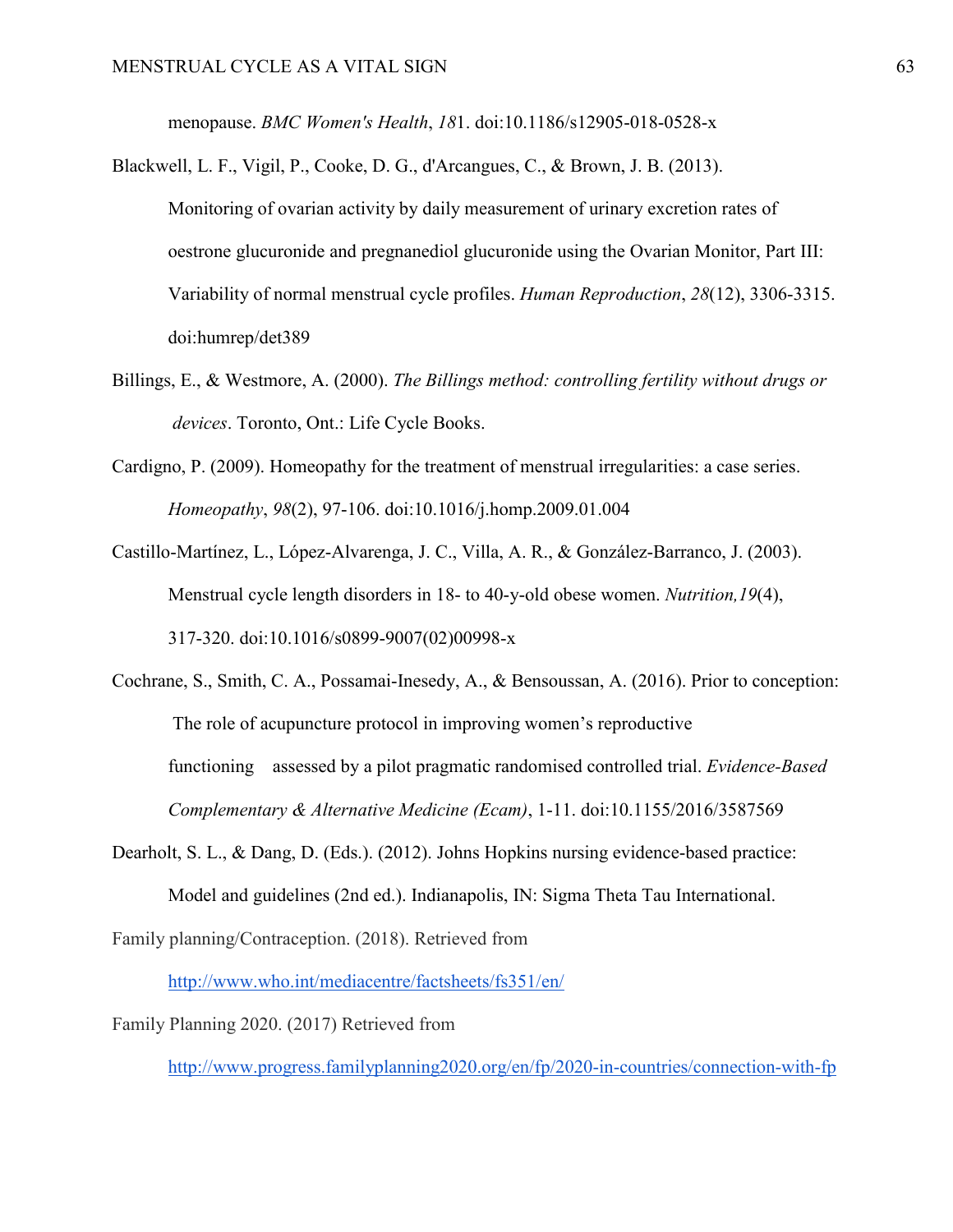#### 2020-support

- Fehring, R. J., Schneider, M., & Raviele, K. (2006). Variability in the Phases of the Menstrual Cycle. *Journal of Obstetric, Gynecologic & Neonatal Nursing,35*(3), 376-384. doi:10.1111/j.1552-6909.2006.00051.x
- Fourman, L. T., & Fazeli, P. K. (2015, March). Neuroendocrine causes of amenorrhea—an update. Retrieved February 23, 2018, from

<https://www.ncbi.nlm.nih.gov/pubmed/25581597>

- Gibbs, J. C., Williams, N. I., Scheid, J. L., Toombs, R. J., & De Souza, M. J. (2011). The association of a high drive for thinness with energy deficiency and severe menstrual disturbances: Confirmation in a large population of exercising women. *International Journal Of Sport Nutrition & Exercise Metabolism*, *21*(4), 280-290.
- Gonzalez, S. (2017). The menstrual cycle as a vital sign: The use of Naprotechnology in the evaluation and management of abnormal vaginal bleeding and PCOS in the adolescent.  *Issues in Law and Medicine, 32(2),* 277-286.
- Gonzalo, A. (2011). Dorthea E. Oream: The self-care deficit nursing theory. Retrieved fro[m](http://nursingtheories.weebly.com/dorothea-e-orem.html)  <http://nursingtheories.weebly.com/dorothea-e-orem.html>
- Goodman, N. F., Cobin, R. H., Futterweit, W., Glueck, J. S., Legro, R. S., & Carmina, E. (2015). American Association Of Clinical Endocrinologists, American College Of Endocrinology, And Androgen Excess And Pcos Society Disease State Clinical Review: Guide To The Best Practices In The Evaluation And Treatment Of Polycystic Ovary

Syndrome –Part 2. *Endocrine Practice,21*(12), 1415-1426. Doi:10.4158/ep15748.dscpt2

Hess, L., Litwiller, A., Byron, J., Stutsman, J., Kasper, K., & Learman, L. (2015). Preference elicitation tool for abnormal uterine bleeding treatment: A randomized controlled trial.  *Patient*, *8*(2), 217-227. doi:10.1007/s40271-014-0078-8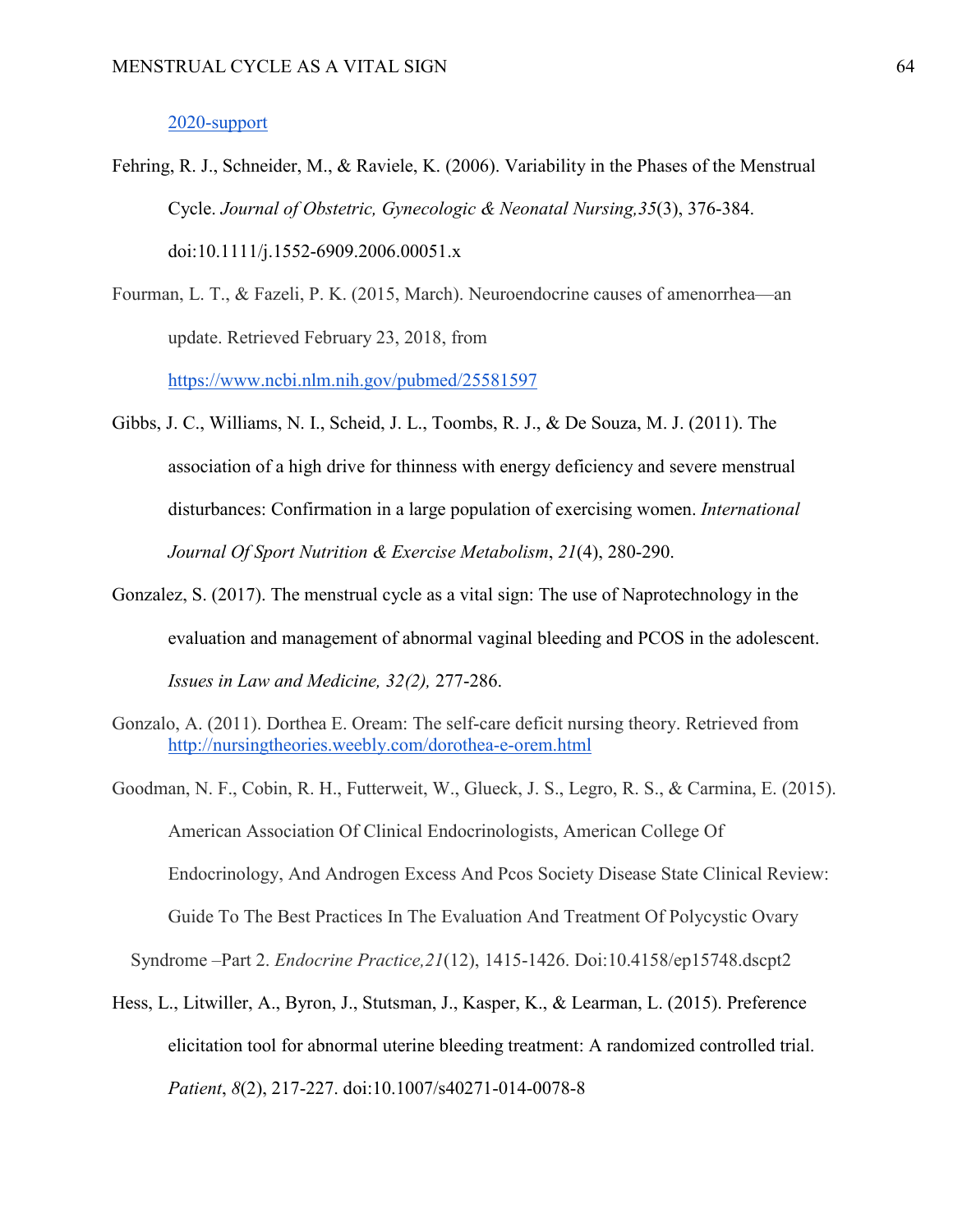- Hilgers, T. W. (2004). *The medical & surgical practice of NaProTECHNOLOGY*. Omaha, NE: Pope Paul VI Institute Press.
- Hilgers, T. W. (2010). *The napro technology revolution: unleashing the power in a womans cycle*. New York: Beaufort Books.
- Hooff, M., Voorhorst, F., Kaptein, M., Hirasing, R, Koppenaal, C., & Schoemaker, C. (2004). Predictive value of menstrual cycle pattern, body mass index, hormone levels and polycystic ovaries at age 15 years for oligo-amenorrhoea at age 18 years. *Human Reproduction, 19(2), 383-392.* doi:10.1093/humrep/deh079
- Hooper, A. C., Bryan, A. D., & Eaton, M. (2011). Menstrual cycle effects on perceived exertion and pain during exercise among sedentary women. *Journal Of Women's Health (15409996)*, *20*(3), 439-446. doi:10.1089/jwh.2010.2042
- Jung, A. N., Park, J. H., Kim, J., Kim, S. H., Jee, B. C., Cha, B. H., Sull, J. W., & Jun, J. H. (2017). Detrimental effects of higher body mass index and smoking habits on menstrual cycles in Korean women. *Journal Of Women's Health (15409996)*, *26*(1), 83-90. doi:10.1089/jwh.2015.5634
- Kazemi, A., Homayoni, M., & Sabohi, F. (2014). Comparison of quality of life in women with hysterectomy and hormonal therapy due to abnormal uterine bleeding. *Journal Of Jahrom University Of Medical Sciences*, *11*(4), 59-66.
- King, T. L., Brucker, M. C., Kriebs, J. M., Fahey, J. O., Gegor, C. L., & Varney, H.(2015). *Varney's midwifery* (5<sup>th</sup> ed.). Sudbury, MA: Jones and Bartlett Publishers
- Labyak, S., Lava, S., Turek, F., & Zee, P. (2002). Effects Of shiftwork on sleep and menstrual function in nurses. *Health Care for Women International,23*(6-7), 703-714. doi:10.1080/07399330290107449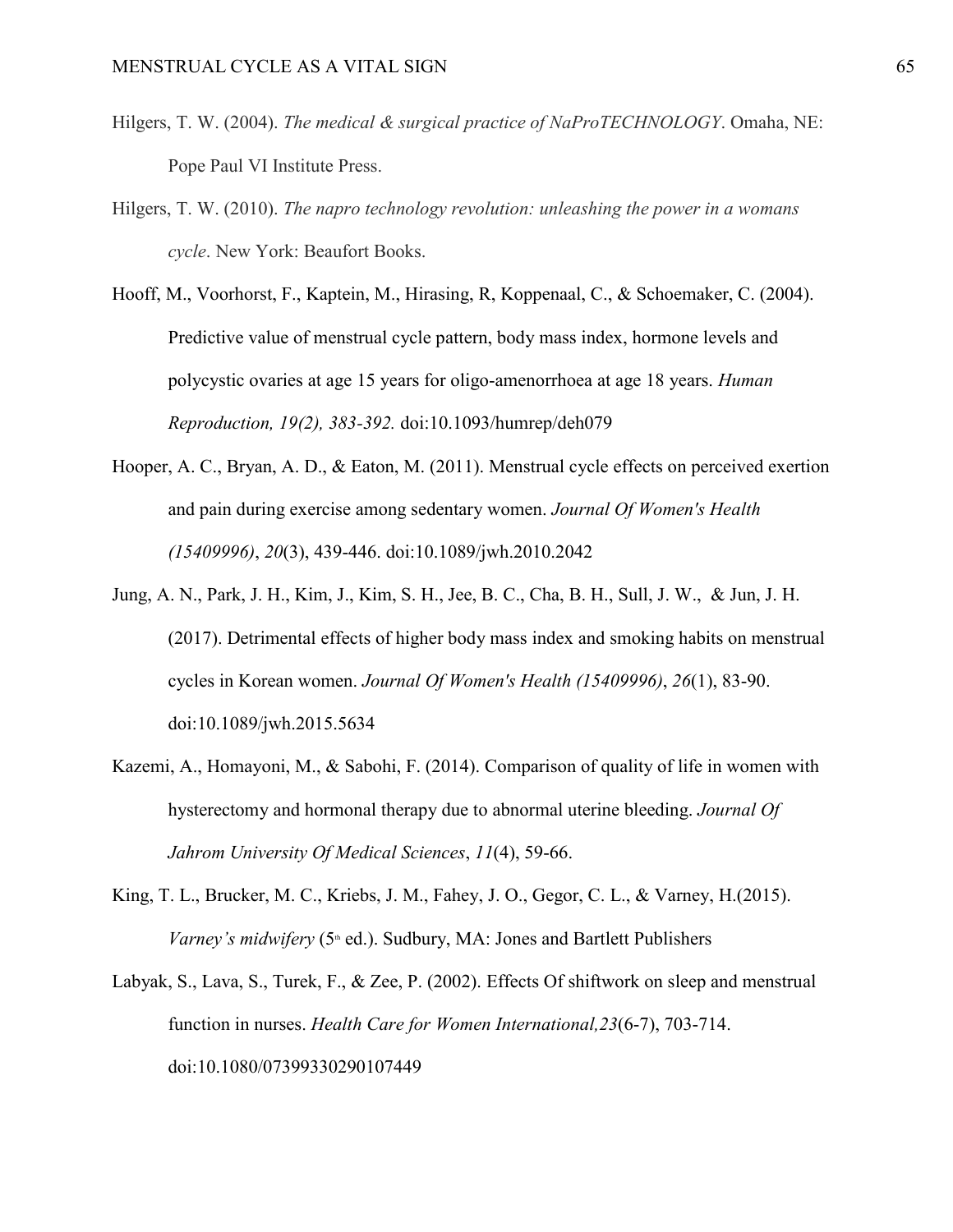- Laughlin-Tommaso, S. K., Borah, B. J., & Stewart, E. A. (2015). Effect of menses on standardized assessment of sexual dysfunction among women with uterine fibroids: a cohort study. *Fertility and Sterility,104(2),* 435-439. doi:10.1016/j.fertnstert.2015.04.029
- Liu, Y., Gold, E., Lasley, B., & Johnson, W. (2004). Factors affecting menstrual cycle characteristics. *American Journal Of Epidemiology*, *160*(2), 131-140.
- Nappi, R. E., Fiala, C., Chabbert-Buffet, N., Häusler, G., Jamin, C., Lete, I., Lukasiewic, M., Pintiaux, A., & Lobo, P. (2016). Women's preferences for menstrual bleeding frequency: results of the Inconvenience Due to Women's Monthly Bleeding (ISY) survey. *European Journal Of Contraception & Reproductive Health Care*, *21*(3), 242-250.

doi:10.3109/13625187.2016.1154144

- Nelson, A. L. (2014). Managing acute heavy menstrual bleeding. *Contemporary OB/GYN*, *59*(1), 1-5.
- NFPTA. (2017). Natural family planning-what is it?. Retrieved from <http://www.nfpta.org.uk/faq/>
- Nursing-Theory. (2016). Self care deficit theory. Retrieved from <http://www.nursing-theory.org/theories-and-models/orem-self-care-deficit-theory.php>
- Orem, D. E., Renpenning, K. M., & Taylor, S. G. (2003). *Self care theory in nursing: Selected papers of Dorothea Orem*. New York: Springer Pub.
- Popat, V. B., Prodanov, T., Calis, K. A., & Nelson, L. M. (2008). The menstrual cycle a biological marker of general health in adolescents. *Annals of the New York Academy of Sciences*, *1135*, 43–51. <http://doi.org/10.1196/annals.1429.040>
- Punab, M., Poolamets, O., Vihljajev, V., Pomm, K., Ladva, R., Korrovits, P., & Laan, M. (2017). Causes of male infertility: a 9-year prospective . Retrieved from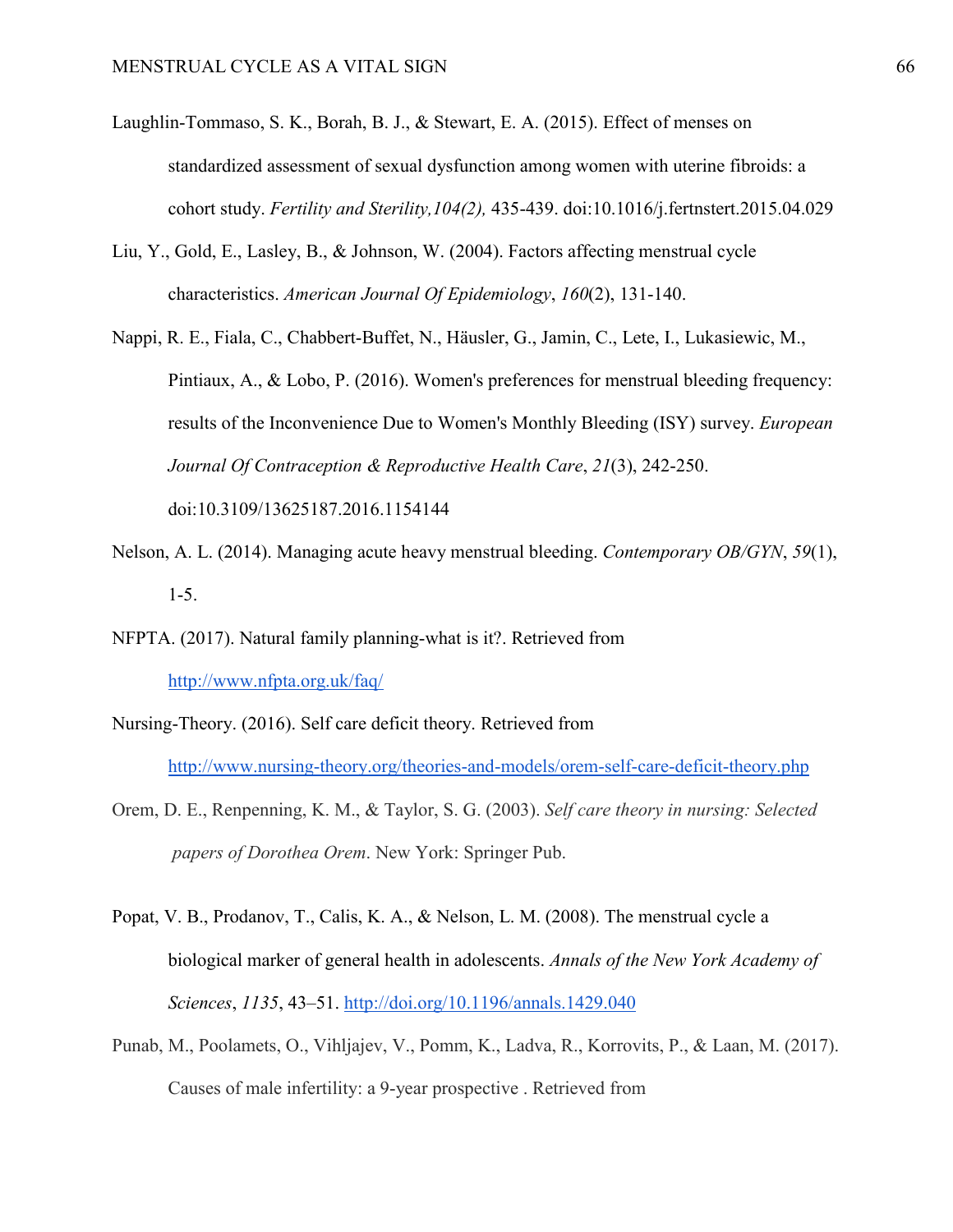<https://academic.oup.com/humrep/article/32/1/18/2605950>

- Raisi Dehkordi, Z., Hosseini Baharanchi, F. S., & Bekhradi, R. (2014). Effect of lavender inhalation on the symptoms of primary dysmenorrhea and the amount of menstrual bleeding: A randomized clinical trial. *Complementary Therapies In Medicine*, *22*(2), 212- 219. doi:10.1016/j.ctim.2013.12.011
- Reproductive Health. (2017, September 26). Retrieved April, 2018, from https://www.cdc.gov/reproductivehealth/contraception/mmwr/mec/summary.html
- Rodrigues Michelin, S., Marchi, J. G., Schurhaus Hyeda, I., Schülter Buss Heidemann, I. T., & Gonçalves Nitschke, R. (2015). Women's perception about health promotion during the nursing consultation. *Ciencia, Cuidado E Saude*, *14*(1), 901-909. doi:10.4025/cienccuidsaude.v14i1.20300
- Sasaki, R. S. A., Approbato, M. S., Maia, M. C. S., Fleury, E. A. de B., Giviziez, C. R., & Zanluchi, N. (2016). Patients' auto report of regularity of their menstrual cycles. Medical history is very reliable to predict ovulation. A cross-sectional study. *JBRA Assisted Reproduction*, *20*(3), 118–122. http://doi.org/10.5935/1518-0557.20160027
- Smoley, B. A., & Robinson, C. M. (2012, November 15). Natural Family Planning. Retrieved January 21, 2018, from <https://www.aafp.org/afp/2012/1115/p924.html>
- Sohda, S., Suzuki, K., & Igari, I. (2017). Relationship between the menstrual cycle and timing of ovulation revealed by new protocols: Analysis of data from a self-tracking health app. *Journal of Medical Internet Research,19*(11). doi:10.2196/jmir.7468
- Tehrani, H. G., Mostajeran, F., & Shahsavari, S. (2014). The effect of calcium and vitamin D supplementation on menstrual cycle, body mass index and hyperandrogenism state of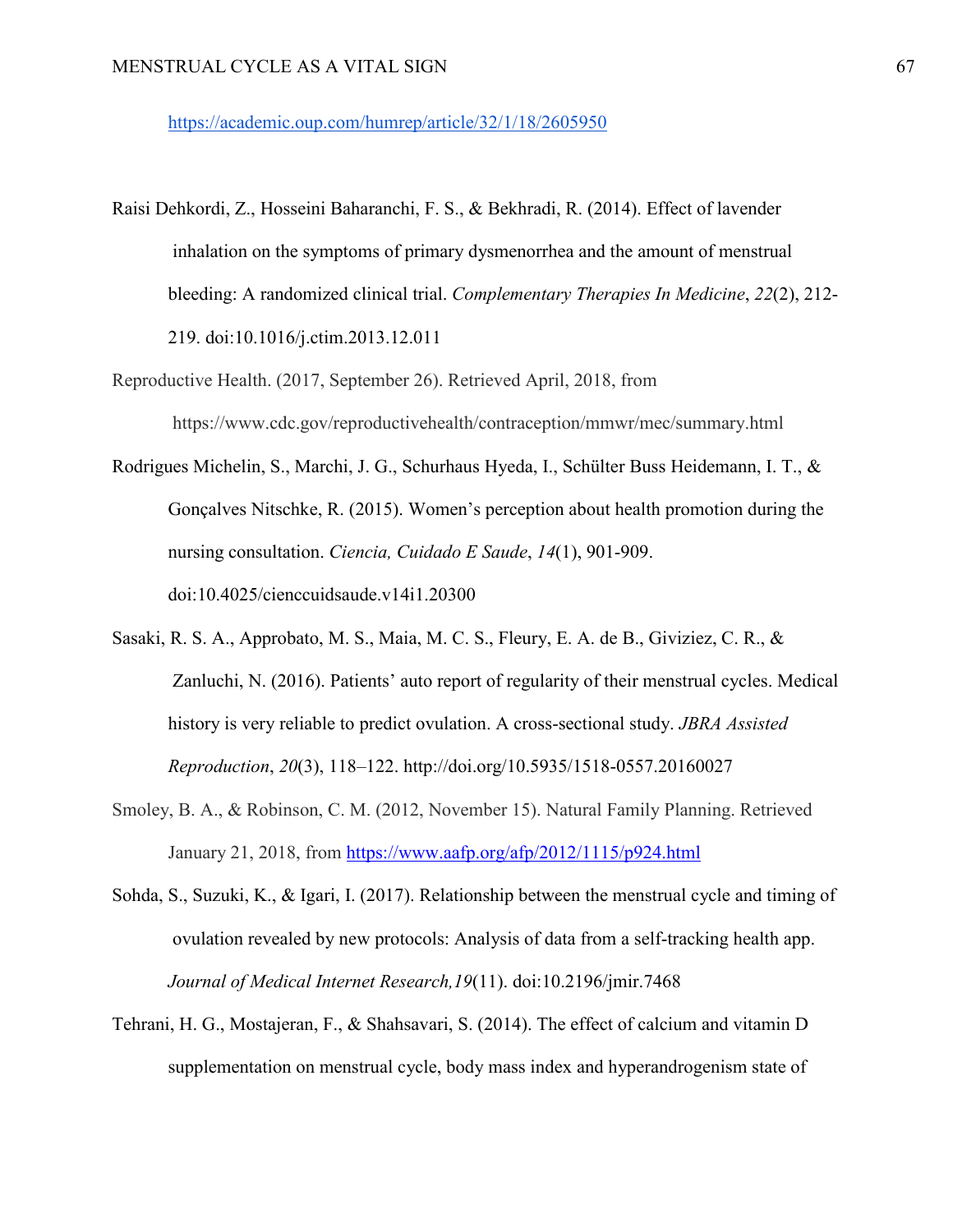women with polycystic ovarian syndrome. *Journal Of Research In Medical Sciences*,  *19*(9), 875-880.

- Tucci, S., Murphy, L., Boyland, E., Dye, L., & Halford, J. (2010). Oral contraceptive effects on food choice during the follicular and luteal phases of the menstrual cycle. A laboratory based study. *Appetite*, *55*(3), 388-392. doi:10.1016/j.appet.2010.06.005
- Wasiak, R., Filonenko, A., Vanness, D. J., Law, A., Jeddi, M., Wittrup-Jensen, K. U., Stull, D. E., Siak, S., & Jensen, J. T. (2013). Impact of estradiol valerate/dienogest on work productivity and activities of daily living in women with heavy menstrual bleeding.  *Journal Of Women's Health (15409996)*, *22*(4), 378-384. doi:10.1089/jwh.2012.3633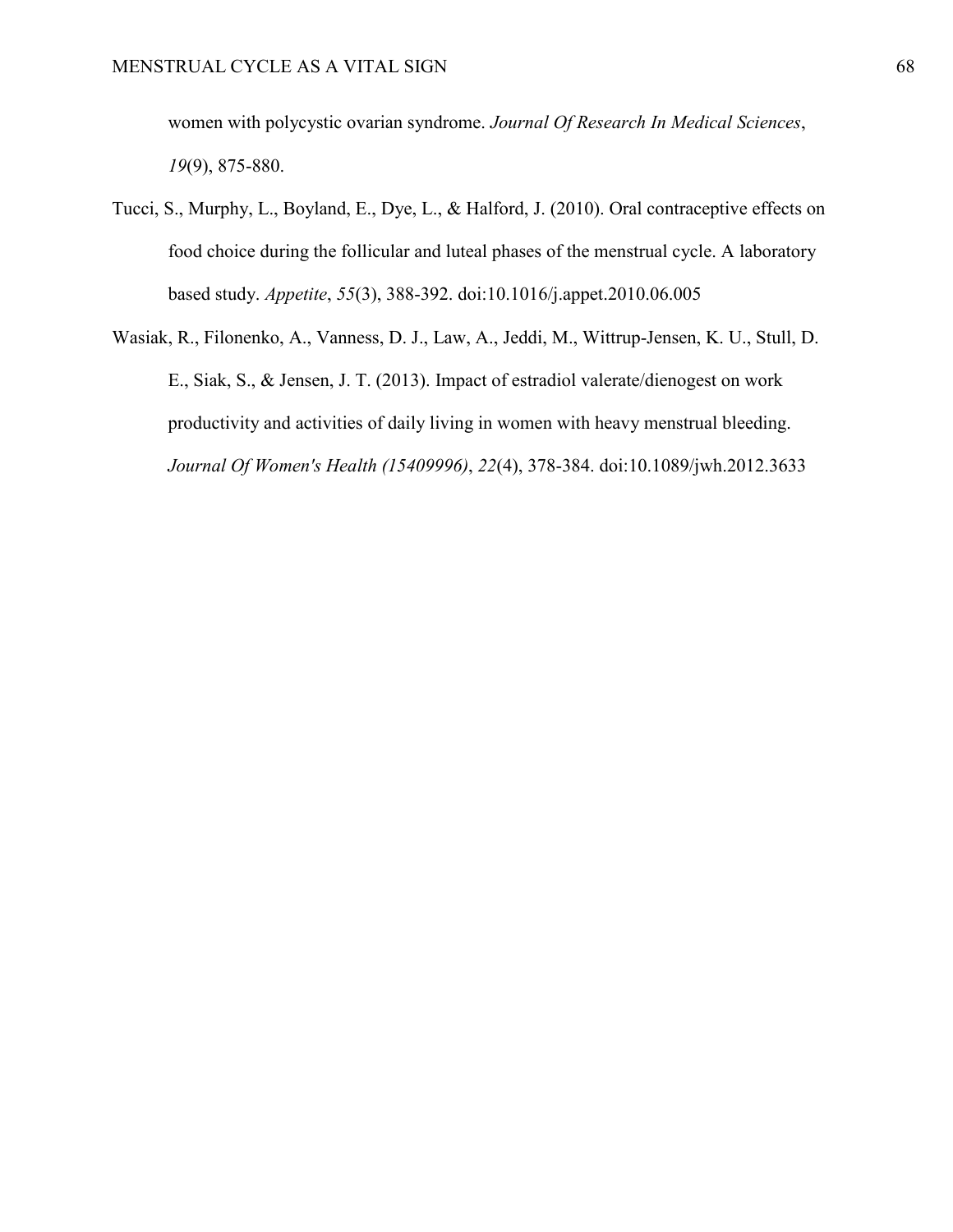### Appendix

| Citation, Level, & Quality  | <b>Purpose of Study</b> | Sample/        | <b>Design</b> | <b>Measurements</b>               | Results/ Conclusions           | Authors'               |
|-----------------------------|-------------------------|----------------|---------------|-----------------------------------|--------------------------------|------------------------|
|                             |                         | <b>Setting</b> |               |                                   |                                | <b>Recommendations</b> |
|                             |                         |                |               |                                   |                                |                        |
| Hooper, A. C., Bryan, A.    | The purpose of          | Sample $(n=$   | <b>RCT</b>    | BMI was computed using            | Tests indicated that the       | With results of the    |
| D., & Eaton, M. (2011).     | this study was to       | $117$ ) women  |               | a ratio of body mass to           | effect of menstrual            | hypothesis             |
| Menstrual cycle effects on  | examine the             | were included. |               | height. Age and ethnicity         | phase was again                | confirmed, by only     |
| perceived exertion and pain | influence of the        | 73 women       |               | were also recorded.               | significant among              | one additional         |
| during exercise among       | menstrual cycle         | $(62%)$ were   |               | Physical activity/week            | women not using                | article, another       |
| sedentary women. Journal    | and what it has on      | not using any  |               | was measured using the            | $HCs$ (menses: mean =          | larger study should    |
| Of Women's Health           | hormonal                | hormonal birth |               | interviewer-administered          | $0.4, SD = 0.84;$              | be conducted           |
| $(15409996), 20(3), 439-$   | contraceptive           | control, & the |               | Stanford Seven-Day                | nonmenses: mean =              | Dysmenorrhea was       |
| 446.                        | (HC) use, as well       | remaining 44   |               | Physical Activity Recall.         | $0.16, SD = 0.54,$             | not directly           |
| doi:10.1089/jwh.2010.2042   | as the response to      | $(38%)$ served |               | Women were given a                | $p<0.01$ ) but not             | measured, and          |
|                             | moderate intensity      | as controls.   |               | calendar & asked to report        | significant among              | therefore cannot rule  |
|                             | exercise among          | Participants   |               | the date of onset of their        | controls                       | out the possibility    |
|                             | previously              | were 18-45     |               | most recent period. A             | $(p = 0.31)$ .                 | that the women in      |
|                             | sedentary women.        | years old &    |               | forward method was used           | Women not using HCs            | the                    |
| Level I                     |                         | recruited from |               | to calculate their                | in the early follicular        | early follicular phase |
|                             |                         | the Denver     |               | menstrual cycle day on            | phase                          | were suffering from    |
| Quality: Good               |                         | metro area &   |               | the day of the challenge          | experienced an increase        | painful periods,       |
|                             |                         | the University |               | session.                          | in pain, whereas every         | which can influence    |
|                             |                         | of Colorado    |               |                                   | other group experienced        | performance.           |
|                             |                         | through        |               | Women completed                   | no change or a decrease        | Perhaps                |
|                             |                         | electronic ads |               | treadmill exercise during         | in pain ( $r = -0.295$ , $p =$ | dysmenorrhea           |
|                             |                         | on campus,     |               | 3 different phases of the         | 0.379)                         | should be looked at    |
|                             |                         | Craig's list,  |               | menstrual cycle & rated           | Overall, cycle phase           | in another study       |
|                             |                         | Facebook and   |               | their exertion & pain             | influenced the                 | correlating with this. |
|                             |                         | flyers.        |               | using Borg's Rating of            | psychological                  |                        |
|                             |                         | Participants   |               | Perceived Exertion (RPE)          | response of sedentary          |                        |
|                             |                         | were excluded  |               | and CR10 scales                   | women to moderate              |                        |
|                             |                         | if for varying |               | at $10$ , $20$ , and $30$ minutes | intensity exercise,            |                        |
|                             |                         | reasons (see   |               | during the exercise               | but only among those           |                        |
|                             |                         | pg. 441 in     |               | session.                          | not using HCs.                 |                        |
|                             |                         | article).      |               |                                   |                                |                        |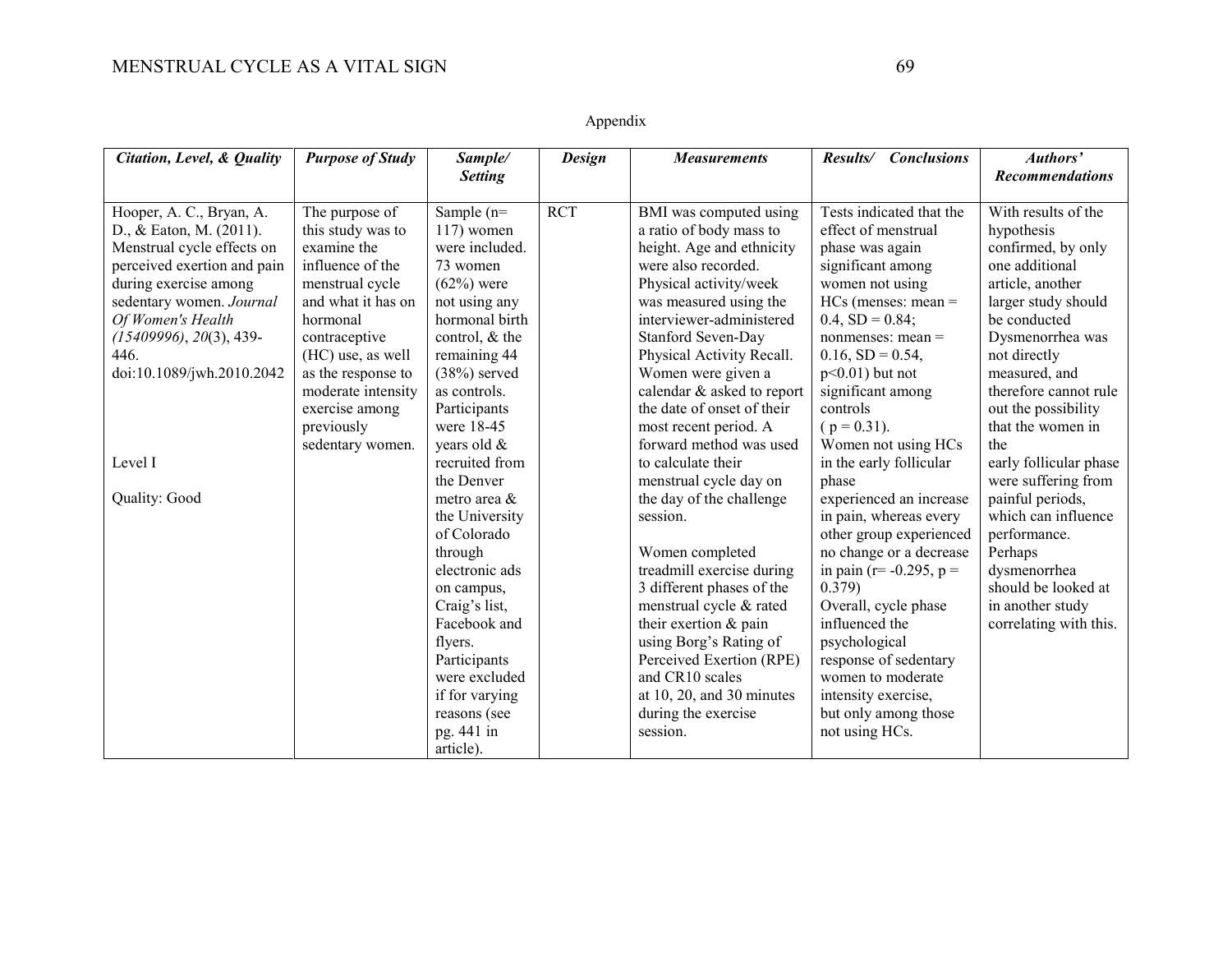| Citation, Level, &                                                                                                                            | <b>Purpose of Study</b>                                                                           | Sample/ Setting                                                                                               | <b>Design</b> | <b>Measurements</b>                                                                                                                                              | <b>Results/Conclusions</b>                                                                                                                                                                                                                                      | Authors'                                                                    |
|-----------------------------------------------------------------------------------------------------------------------------------------------|---------------------------------------------------------------------------------------------------|---------------------------------------------------------------------------------------------------------------|---------------|------------------------------------------------------------------------------------------------------------------------------------------------------------------|-----------------------------------------------------------------------------------------------------------------------------------------------------------------------------------------------------------------------------------------------------------------|-----------------------------------------------------------------------------|
| <b>Quality</b>                                                                                                                                |                                                                                                   |                                                                                                               |               |                                                                                                                                                                  |                                                                                                                                                                                                                                                                 | <b>Recommendations</b>                                                      |
|                                                                                                                                               |                                                                                                   |                                                                                                               |               |                                                                                                                                                                  |                                                                                                                                                                                                                                                                 |                                                                             |
| Cochrane, S., Smith, C.                                                                                                                       | There were two                                                                                    | Sample included 56                                                                                            | <b>RCT</b>    | Multiple                                                                                                                                                         | There was a statistically                                                                                                                                                                                                                                       | -Based on results, a                                                        |
| A., Possamai-Inesedy,                                                                                                                         | purposes of this                                                                                  | women ages 18-44                                                                                              |               | measurements were                                                                                                                                                | significant                                                                                                                                                                                                                                                     | stronger study would                                                        |
| A., & Bensoussan, A.                                                                                                                          | study.                                                                                            | vears old who had                                                                                             |               | utilized to attempt to                                                                                                                                           | increase in fertility                                                                                                                                                                                                                                           | be larger and include                                                       |
| $(2016)$ . Prior to                                                                                                                           | 1.) is to provide                                                                                 | been actively trying                                                                                          |               | achieve normalization                                                                                                                                            | awareness in the group of                                                                                                                                                                                                                                       | around 200 women                                                            |
| conception: The role of                                                                                                                       | acupuncture to                                                                                    | to conceive without                                                                                           |               | of the menstrual                                                                                                                                                 | women who                                                                                                                                                                                                                                                       | -There is a lot of                                                          |
| acupuncture protocol in                                                                                                                       | women with                                                                                        | success for at least                                                                                          |               | cycle, include CSIRO                                                                                                                                             | received acupuncture,                                                                                                                                                                                                                                           | potential for                                                               |
| improving women's                                                                                                                             | sub/infertility in                                                                                | 12 months, & those                                                                                            |               | Total Wellbeing Diet,                                                                                                                                            | compared to those who                                                                                                                                                                                                                                           | acupuncture to                                                              |
| reproductive functioning                                                                                                                      | order to increase                                                                                 | who had a                                                                                                     |               | exercise regimes                                                                                                                                                 | only did lifestyle                                                                                                                                                                                                                                              | influence                                                                   |
| assessed by a pilot                                                                                                                           | their awareness of                                                                                | gynecological                                                                                                 |               | (meditation, yoga, Tai                                                                                                                                           | adjustments                                                                                                                                                                                                                                                     | women's reproductive                                                        |
|                                                                                                                                               |                                                                                                   |                                                                                                               |               |                                                                                                                                                                  |                                                                                                                                                                                                                                                                 |                                                                             |
|                                                                                                                                               |                                                                                                   |                                                                                                               |               |                                                                                                                                                                  |                                                                                                                                                                                                                                                                 |                                                                             |
|                                                                                                                                               |                                                                                                   |                                                                                                               |               |                                                                                                                                                                  |                                                                                                                                                                                                                                                                 |                                                                             |
|                                                                                                                                               | their menstrual                                                                                   |                                                                                                               |               |                                                                                                                                                                  |                                                                                                                                                                                                                                                                 |                                                                             |
| <b>Alternative Medicine</b>                                                                                                                   | cycle compared                                                                                    | Sydney, Australia                                                                                             |               |                                                                                                                                                                  | groups; except participants                                                                                                                                                                                                                                     |                                                                             |
|                                                                                                                                               |                                                                                                   |                                                                                                               |               | menstrual                                                                                                                                                        |                                                                                                                                                                                                                                                                 |                                                                             |
|                                                                                                                                               | control.                                                                                          |                                                                                                               |               |                                                                                                                                                                  |                                                                                                                                                                                                                                                                 |                                                                             |
| 9                                                                                                                                             | 2.) is to compare                                                                                 | research center,                                                                                              |               | documentation.                                                                                                                                                   |                                                                                                                                                                                                                                                                 |                                                                             |
|                                                                                                                                               | acupuncture with                                                                                  | social media                                                                                                  |               | Measure Your                                                                                                                                                     | over 3 cycles whereas the                                                                                                                                                                                                                                       |                                                                             |
|                                                                                                                                               |                                                                                                   | networks, & local                                                                                             |               | Medical Outcome                                                                                                                                                  | lifestyle only group lost                                                                                                                                                                                                                                       |                                                                             |
|                                                                                                                                               | identify length of                                                                                | advertising.                                                                                                  |               | Profile (MYMOP)                                                                                                                                                  | regularity in cycles                                                                                                                                                                                                                                            |                                                                             |
| Level I                                                                                                                                       | time from entry                                                                                   | Participants were                                                                                             |               |                                                                                                                                                                  |                                                                                                                                                                                                                                                                 |                                                                             |
|                                                                                                                                               | into study until                                                                                  | excluded if for                                                                                               |               | quality, as a                                                                                                                                                    | acupuncture conceived on                                                                                                                                                                                                                                        |                                                                             |
|                                                                                                                                               | conception.                                                                                       | varying reasons                                                                                               |               | questionnaire, as well                                                                                                                                           | average in 5.5 weeks                                                                                                                                                                                                                                            |                                                                             |
|                                                                                                                                               |                                                                                                   | (see pg. $2$ in                                                                                               |               | as a quantitative data                                                                                                                                           | compared to 10.67 weeks                                                                                                                                                                                                                                         |                                                                             |
|                                                                                                                                               |                                                                                                   | article).                                                                                                     |               |                                                                                                                                                                  | with the lifestyle only                                                                                                                                                                                                                                         |                                                                             |
|                                                                                                                                               |                                                                                                   |                                                                                                               |               | software.                                                                                                                                                        | group                                                                                                                                                                                                                                                           |                                                                             |
|                                                                                                                                               |                                                                                                   |                                                                                                               |               |                                                                                                                                                                  | Most additions were found                                                                                                                                                                                                                                       |                                                                             |
|                                                                                                                                               |                                                                                                   |                                                                                                               |               |                                                                                                                                                                  |                                                                                                                                                                                                                                                                 |                                                                             |
|                                                                                                                                               |                                                                                                   |                                                                                                               |               |                                                                                                                                                                  |                                                                                                                                                                                                                                                                 |                                                                             |
|                                                                                                                                               |                                                                                                   |                                                                                                               |               |                                                                                                                                                                  | in symptoms, conception                                                                                                                                                                                                                                         |                                                                             |
|                                                                                                                                               |                                                                                                   |                                                                                                               |               |                                                                                                                                                                  | time, etc. as $(p>0.05)$                                                                                                                                                                                                                                        |                                                                             |
|                                                                                                                                               |                                                                                                   |                                                                                                               |               |                                                                                                                                                                  |                                                                                                                                                                                                                                                                 |                                                                             |
|                                                                                                                                               |                                                                                                   |                                                                                                               |               |                                                                                                                                                                  |                                                                                                                                                                                                                                                                 |                                                                             |
|                                                                                                                                               |                                                                                                   |                                                                                                               |               |                                                                                                                                                                  |                                                                                                                                                                                                                                                                 |                                                                             |
| pragmatic randomised<br>controlled trial.<br>Evidence-Based<br>Complementary &<br>$(Ecam), 1-11.$<br>doi:10.1155/2016/358756<br>Quality: Good | their fertility and<br>achieve<br>normalization of<br>with lifestyle as a<br>lifestyle changes to | diagnosis of<br>infertility.<br>Participants were<br>recruited in<br>between Oct. 2009-<br>Dec. 2011 from the |               | Chai, walking),<br>limiting alcohol &<br>smoking, $&$<br>acupuncture. BBT<br>charting was used for<br>normalization<br>was used to measure<br>analysis using IBM | There was no significant<br>change in menstrual<br>regularity<br>over time between the two<br>receiving acupuncture<br>trended toward retaining<br>menstrual cycle regularity<br>Those receiving the<br>to be not statistically<br>significant, such as changes | lives, but would<br>require modification<br>of a study (for<br>credibility) |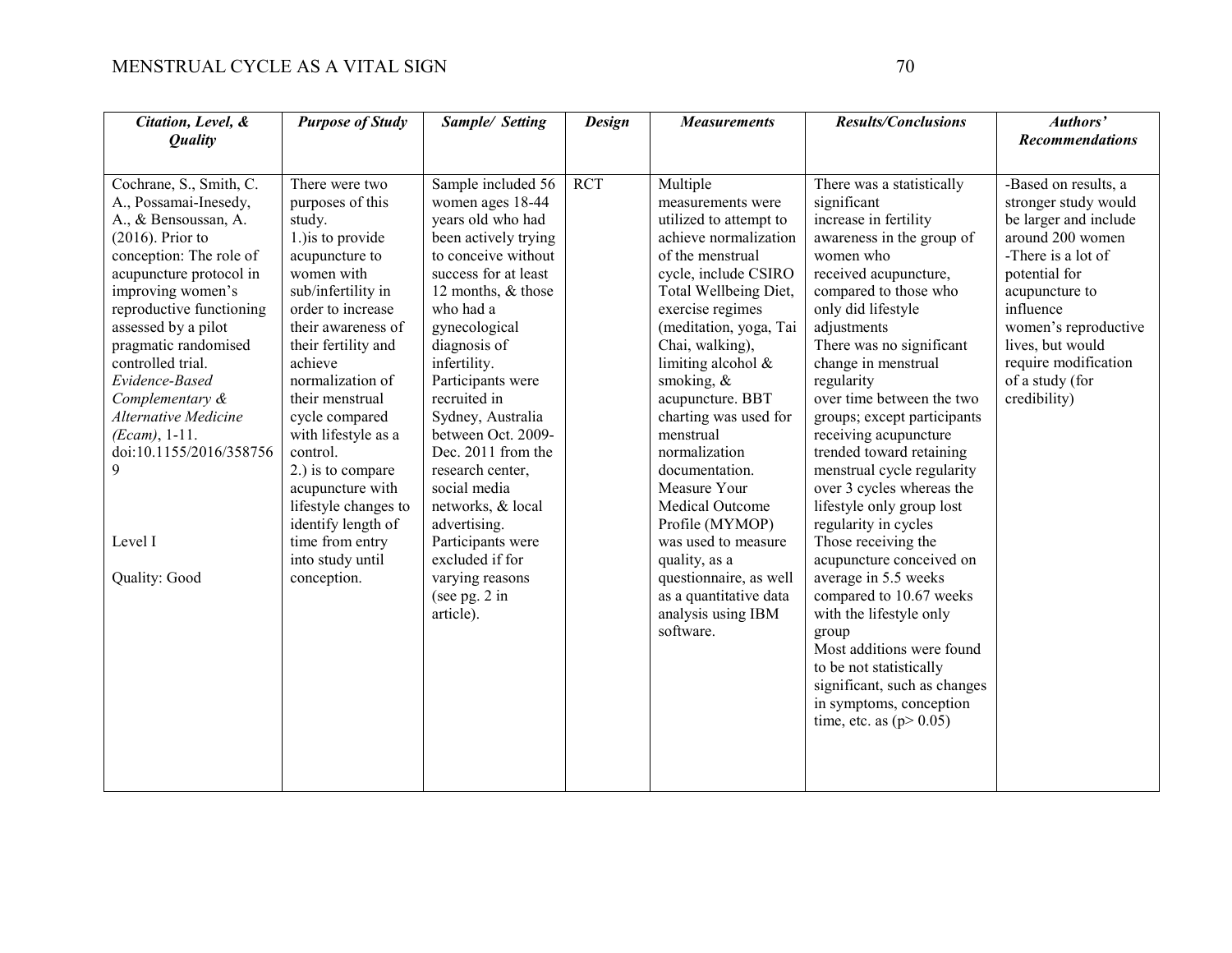| Citation, Level &<br><b>Quality</b>                                                                                                                                                                                                                                                                                               | <b>Purpose of Study</b>                                                                                                                                                                                                                                                                                                                                                                                   | Sample/ Setting                                                                                                                                                                                                                                                                                                                                                                                                                                                                        | <b>Design</b> | <b>Measurements</b>                                                                                                                                                                                                                                                                                                                                                                    | Results/ Conclusions                                                                                                                                                                                                                                                                                                                                                                                                                                                                                                                                                                                                                                                                                                                     | Authors'<br><b>Recommendations</b>                                                                                                                                                                                                                                                               |
|-----------------------------------------------------------------------------------------------------------------------------------------------------------------------------------------------------------------------------------------------------------------------------------------------------------------------------------|-----------------------------------------------------------------------------------------------------------------------------------------------------------------------------------------------------------------------------------------------------------------------------------------------------------------------------------------------------------------------------------------------------------|----------------------------------------------------------------------------------------------------------------------------------------------------------------------------------------------------------------------------------------------------------------------------------------------------------------------------------------------------------------------------------------------------------------------------------------------------------------------------------------|---------------|----------------------------------------------------------------------------------------------------------------------------------------------------------------------------------------------------------------------------------------------------------------------------------------------------------------------------------------------------------------------------------------|------------------------------------------------------------------------------------------------------------------------------------------------------------------------------------------------------------------------------------------------------------------------------------------------------------------------------------------------------------------------------------------------------------------------------------------------------------------------------------------------------------------------------------------------------------------------------------------------------------------------------------------------------------------------------------------------------------------------------------------|--------------------------------------------------------------------------------------------------------------------------------------------------------------------------------------------------------------------------------------------------------------------------------------------------|
| Tucci, S., Murphy, L.,<br>Boyland, E., Dye, L., $\&$<br>Halford, J. (2010). Oral<br>contraceptive effects on<br>food choice during the<br>follicular and luteal<br>phases of the menstrual<br>cycle. A laboratory based<br>study. Appetite, 55(3),<br>388-392.<br>doi:10.1016/j.appet.2010.<br>06.005<br>Level I<br>Quality: Good | To examine how<br>food ratings $\&$<br>energy intake from<br>snack foods are<br>influenced by<br>menstrual cycle and<br>use of OCP's. It<br>was<br>hypothesized that<br>total caloric intake<br>would be greater in<br>the luteal phase.<br>With regard to<br>OCP's, given their<br>reported effects on<br>body weight, it was<br>predicted that those<br>currently taking OC<br>may show<br>hyperphagia. | 55 females, ages 18-<br>24 were recruited<br>using opportunity<br>sampling. Eligibility<br>included regular<br>menstrual periods of<br>28-32 days, absence<br>of major health<br>issues, no additional<br>medication, no<br>weight-loss/diets, no<br>history of eating<br>disorders, and not<br>pregnant. 26 women<br>were non-OCP group<br>and 29 women were<br>the OCP user group.<br>This study was<br>approved under the<br>School of Psychology<br>ethics committee in<br>the UK. | <b>RCT</b>    | Mixed-factor design<br>with 2 participant<br>factors: menstrual<br>phase (luteal $&$<br>follicular) and food<br>type (sweet or<br>savory).<br>A screening<br>questionnaire was<br>used in this study and<br>participants were<br>tested at varying<br>times using hedonic<br>rating scales for each<br>food offered and<br>these consisted of a 5-<br>point bipolar response<br>scale. | -There was statistical<br>significance on food<br>intake as $(p < 0.01)$ and it<br>was noted that<br>participants ingested<br>more calories during the<br>luteal phase $(294.8 +/-$<br>20.9 kcal) than the<br>follicular phase $(250.3)$<br>$+/- 16.6$ kcal; t(54) = 3.2,<br>$p < 0.01$ )<br>-When offered snack<br>foods, participants did<br>eat significantly more<br>calories in total in this<br>pre-menstrual period.<br>-Participants ate approx.<br>15% more calories<br>during the luteal phase<br>vs. the follicular phase.<br>-The study showed that<br>participants taking<br>OCP's may have<br>demonstrated<br>hyperphagia.<br>-There is no statistical<br>significance in age or<br>BMI groups, as well as<br>food flavor. | - Results showed that<br>this study had adequate<br>sample size to detect<br>an effect of menstrual<br>cycle on snacking,<br>however it<br>was not sufficient to<br>detect the more subtle<br>effects of<br>OC use. A larger<br>study, with<br>384 participants per<br>group would be<br>needed. |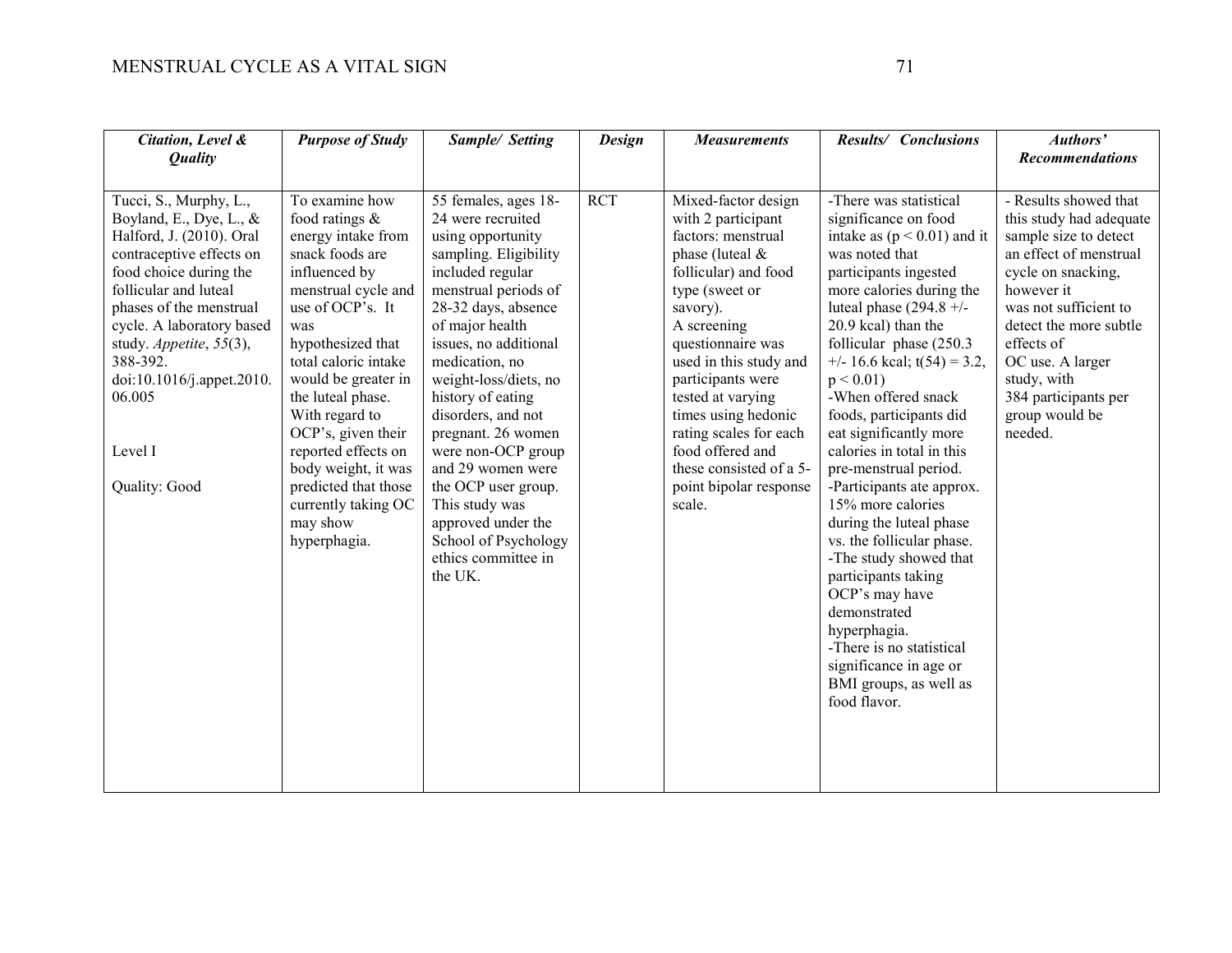| Citation, Level &<br><b>Quality</b>                                                                                                                                                                           | <b>Purpose of Study</b>                                                                                                   | Sample/ Setting                                                                                                                                                                                                                                                           | <b>Design</b>                           | <b>Measurements</b>                                                                                                                                                                                                                                                                                                                                                 | Results/ Conclusions                                                                                                                                                                                                                                                                                                                                                                                                                                   | Authors'<br><b>Recommendations</b>                            |
|---------------------------------------------------------------------------------------------------------------------------------------------------------------------------------------------------------------|---------------------------------------------------------------------------------------------------------------------------|---------------------------------------------------------------------------------------------------------------------------------------------------------------------------------------------------------------------------------------------------------------------------|-----------------------------------------|---------------------------------------------------------------------------------------------------------------------------------------------------------------------------------------------------------------------------------------------------------------------------------------------------------------------------------------------------------------------|--------------------------------------------------------------------------------------------------------------------------------------------------------------------------------------------------------------------------------------------------------------------------------------------------------------------------------------------------------------------------------------------------------------------------------------------------------|---------------------------------------------------------------|
| Cardigno, P. (2009).<br>Homeopathy for the<br>treatment of menstrual<br>irregularities: a case<br>series. Homeopathy,<br>$98(2)$ , 97-106.<br>doi:10.1016/j.homp.2009<br>.01.004<br>Level VI<br>Quality: Good | To evaluate the<br>usefulness of<br>homeopathic<br>treatment in<br>the care of<br>menstrual cycles<br>that are irregular. | 18 women with<br>menstrual<br>irregularities, ages<br>16-45 who regularly<br>recorded all<br>menstrual cycles.<br>Women included had<br>no more than 7<br>menstrual<br>cycles/year. Patients<br>were followed for<br>12months-13 years.<br>Studied conducted in<br>Italy. | Qualitative<br>Experimental<br>Research | Patients were<br>treated with<br>homeopathic<br>medications and<br>patient<br>information was<br>recorded with a<br>software program-<br>Radar and<br>Winchip.<br>Participants were<br>divided into 4<br>groups, based on<br>their clinical<br>diagnosis.<br>Measurement and<br>graph charting<br>recorded the<br>symptoms of<br>hormonal activity<br>in all women. | Outcomes were both<br>positive and negative<br>And there was not<br>unilateral<br>improvement or<br>worsening in women's<br>cycles with<br>homeopathic treatment,<br>although homeopathic<br>treatment can be useful<br>Menstrual cycle was<br>kept regular both when<br>homeopathic medicine<br>was discontinued and<br>when it is continued<br>(based on certain<br>patient cases)<br>Classical homeopathy<br>could be a valid<br>alternative to HRT | No author<br>recommendations<br>were given for this<br>study. |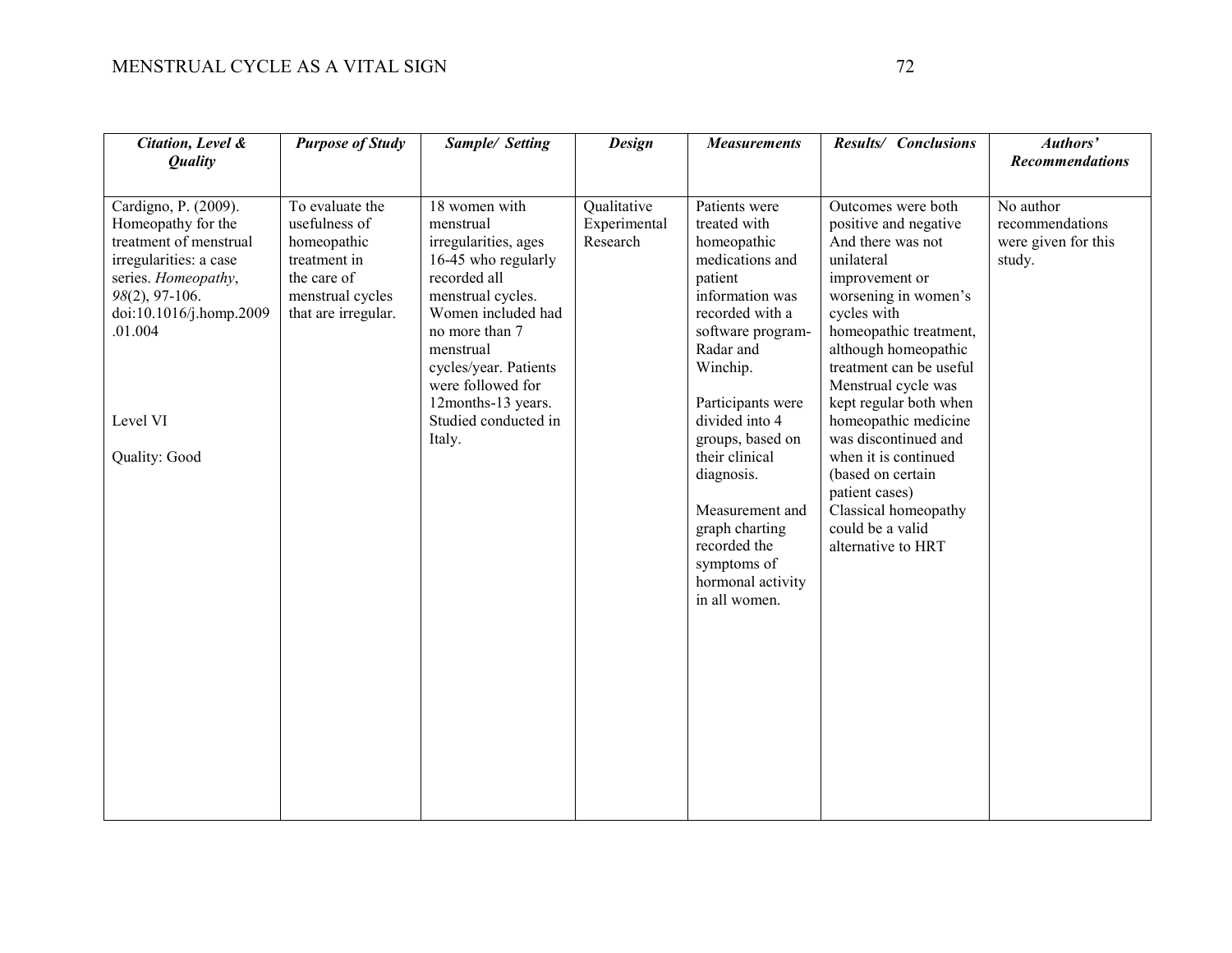| Tehrani, H. G.,<br>The aim of this<br><b>RCT</b><br>-Values were similar for<br>80 women, ages 20-<br>Measurements<br>40 with PCOS were<br>including BMI, physical<br>hirsutism & acne ( $p >$<br>Mostajeran, F., &<br>study is to evaluate<br>Shahsavari, S. (2014).<br>the influence of<br>evaluated for 4<br>exam, venous blood<br>$(0.05)$ , frequency of acne<br>The effect of calcium and<br>calcium and<br>sampling, & ovarian<br>in group 1 after<br>months & randomly<br>vitamin D<br>Vitamin D<br>put into four groups.<br>metformin was<br>and a short study<br>transabdominal<br>supplementation on<br>Groups included:<br>statistically significant<br>duration; these are<br>supplementation on<br>sonography were<br>menstrual cycle, body<br>the regularity of<br>1-Receiving<br>analyzed using SPSS<br>with a p value of $(p <$<br>mass index and<br>menstrual cycles,<br>metformin (group 2-<br>software and Post-hoc<br>$0.001$ ) and frequency of<br>Scheffe testing.<br>hirsutism decreased<br>hyperandrogenism state<br>body mass index<br>Metformin plus<br>with this topic.<br>calcium, & Vitamin<br>of women with poly<br>(BMI) and hyper<br>significantly in group 2<br>cystic ovarian syndrome.<br>androgenism in<br>with $(p = 0.05)$ .<br>D<br>women with PCOS.<br>3-Calcium and<br>-Results indicated that<br>Journal Of Research In | Citation, Level &<br><b>Quality</b> | <b>Purpose of Study</b> | Sample/ Setting | <b>Design</b> | <b>Measurements</b> | Results/ Conclusions  | Authors'<br><b>Recommendations</b>                                                                                                                 |
|--------------------------------------------------------------------------------------------------------------------------------------------------------------------------------------------------------------------------------------------------------------------------------------------------------------------------------------------------------------------------------------------------------------------------------------------------------------------------------------------------------------------------------------------------------------------------------------------------------------------------------------------------------------------------------------------------------------------------------------------------------------------------------------------------------------------------------------------------------------------------------------------------------------------------------------------------------------------------------------------------------------------------------------------------------------------------------------------------------------------------------------------------------------------------------------------------------------------------------------------------------------------------------------------------------------------------------------------------------------------|-------------------------------------|-------------------------|-----------------|---------------|---------------------|-----------------------|----------------------------------------------------------------------------------------------------------------------------------------------------|
|                                                                                                                                                                                                                                                                                                                                                                                                                                                                                                                                                                                                                                                                                                                                                                                                                                                                                                                                                                                                                                                                                                                                                                                                                                                                                                                                                                    |                                     |                         |                 |               |                     |                       |                                                                                                                                                    |
| 875-880.<br>4-Placebo<br>supplementation in<br>addition to metformin<br>therapy in women with<br>Women were referred<br>to obstetrics &<br>PCOS could result in<br>gynecology clinic of<br>better outcome in a<br>Level I<br>Alzahra hospital in<br>variety of PCOS<br>Iran from July to<br>symptoms including<br>Quality: Good<br>December 2013<br>menstrual regularity,<br>ovulation, some<br>features of<br>hyperandrogenism<br>(hirsutism) and BMI.                                                                                                                                                                                                                                                                                                                                                                                                                                                                                                                                                                                                                                                                                                                                                                                                                                                                                                            | Medical Sciences, 19(9),            |                         | Vitamin D       |               |                     | Vitamin D and calcium | Author spoke to the<br>current study having a<br>small sample size, lack<br>of follow up period,<br>things to consider in<br>studies going forward |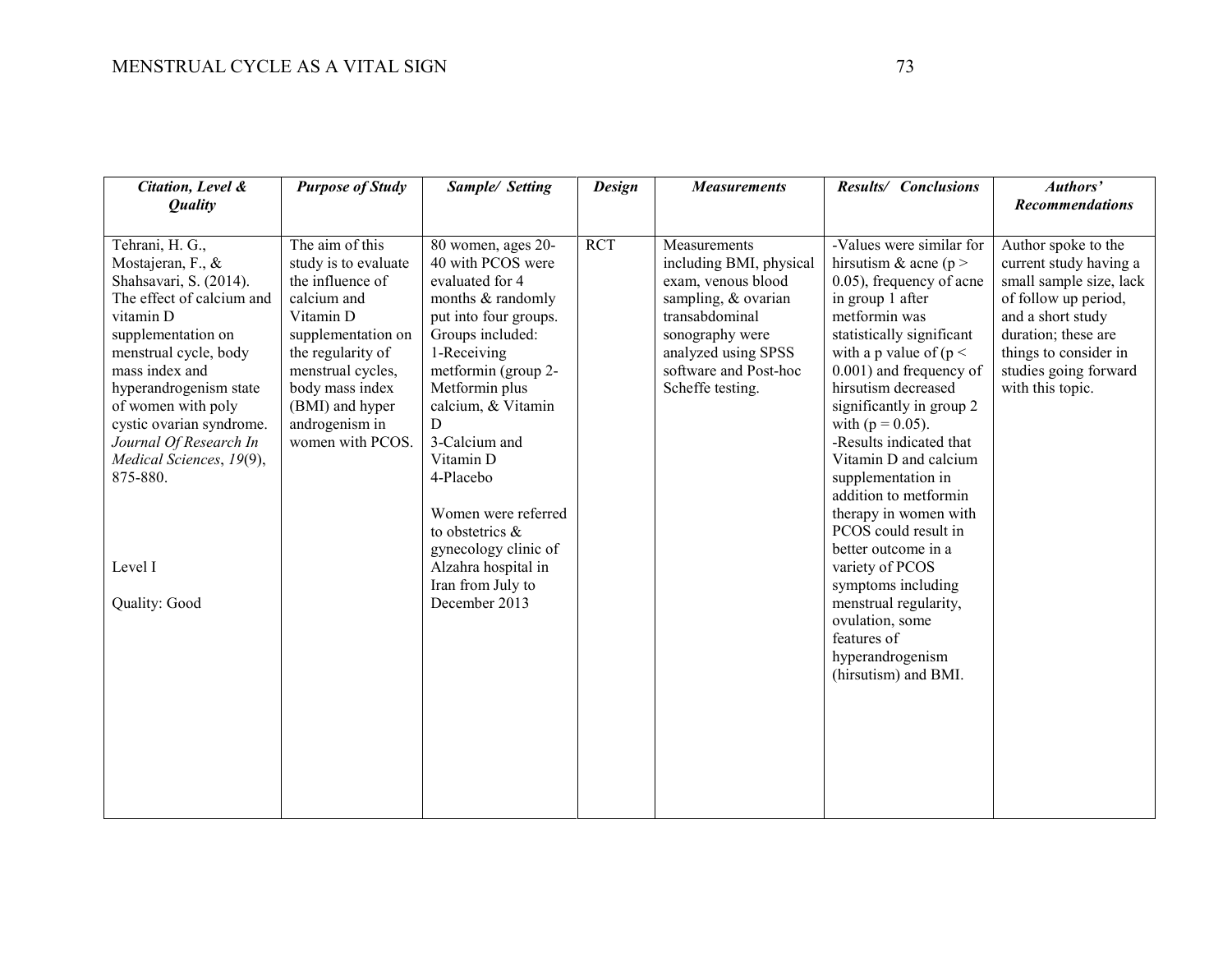| Citation, Level &<br><b>Quality</b>                                                                                                                                                                                                                                                                                                                                           | <b>Purpose of Study</b>                                                                                                                                                                                            | Sample/ Setting                                                                                                                                                                                                                                                                                                                                                                                                                                                                                                                                            | <b>Design</b> | <b>Measurements</b>                                                                                                                                                                                                                                                                                                                                                        | Results/ Conclusions                                                                                                                                                                                                                                                                                                                                                                                                                                                                                                                                                                                                   | Authors'<br><b>Recommendations</b>                                                                                                                                                                                                                                                                                      |
|-------------------------------------------------------------------------------------------------------------------------------------------------------------------------------------------------------------------------------------------------------------------------------------------------------------------------------------------------------------------------------|--------------------------------------------------------------------------------------------------------------------------------------------------------------------------------------------------------------------|------------------------------------------------------------------------------------------------------------------------------------------------------------------------------------------------------------------------------------------------------------------------------------------------------------------------------------------------------------------------------------------------------------------------------------------------------------------------------------------------------------------------------------------------------------|---------------|----------------------------------------------------------------------------------------------------------------------------------------------------------------------------------------------------------------------------------------------------------------------------------------------------------------------------------------------------------------------------|------------------------------------------------------------------------------------------------------------------------------------------------------------------------------------------------------------------------------------------------------------------------------------------------------------------------------------------------------------------------------------------------------------------------------------------------------------------------------------------------------------------------------------------------------------------------------------------------------------------------|-------------------------------------------------------------------------------------------------------------------------------------------------------------------------------------------------------------------------------------------------------------------------------------------------------------------------|
| Raisi Dehkordi, Z.,<br>Hosseini Baharanchi, F.<br>S., & Bekhradi, R.<br>$(2014)$ . Effect of<br>lavender inhalation on<br>the symptoms of primary<br>dysmenorrhea and the<br>amount of menstrual<br>bleeding: A randomized<br>clinical trial.<br>Complementary<br>Therapies In Medicine,<br>22(2), 212-219.<br>doi:10.1016/j.ctim.2013.<br>12.011<br>Level I<br>Quality: High | To explore the<br>effect of Lavandula<br>angustifolia<br>(lavender)<br>inhalation on the<br>symptoms of<br>dysmenorrhea and<br>the amount of<br>menstrual bleeding<br>in<br>women with<br>primary<br>dysmenorrhea. | Participants included<br>96 female students<br>residing<br>in dormitory at<br>Tehran University of<br>Medical Sciences in<br>2011. Women<br>suffered from level<br>two or three<br>dysmenorrhea<br>according to the<br>verbal multi-<br>dimensional scoring<br>system.<br>Participants must<br>have the following:<br>be single, suffering<br>from primary<br>dysmenorrhea, no<br>genital organs<br>disorder, no systemic<br>disease, have regular<br>menstrual cycles, &<br>not using<br>contraceptives. The<br>follow-up time was 4<br>menstrual cycles. | <b>RCT</b>    | Participants were<br>randomized into two<br>groups: experimental $(n)$<br>$=$ 48) who inhaled<br>lavender based on<br>sesame oil, and placebo<br>$(n = 48)$ who inhaled<br>sesame oil only.<br>The severity of<br>dysmenorrhea<br>symptoms was<br>measured through a<br>questionnaire, and the<br>amount of menstrual<br>bleeding was measured<br>by sanitary towel usage. | - The symptoms of<br>dysmenorrhea were<br>significantly lowered in<br>the lavender group<br>compared to the<br>placebo group ( $p <$<br>$0.001$ ).<br>-The amount of<br>menstrual bleeding in<br>the lavender group<br>was reduced, compared<br>to the placebo group<br>$(1.4x)$ , however the<br>difference was not<br>statistically significant<br>$(p=0.25)$ . No significant<br>difference was observed<br>for blood clots $(p=$<br>$0.666$ ) either.<br>-Research shows that<br>lavender inhalation was<br>effective in alleviating<br>dysmenorrhea<br>symptoms, it has no<br>side effects and cost<br>effective. | Authors suggested to<br>conduct future trials<br>with crossover<br>design in order to<br>recognize the effect of<br>lavender inhalation on<br>dysmenorrhea more<br>clearly.<br>Future studies need<br>to discover inhalation<br>effect mechanism of<br>essential oils<br>extracted from<br>lavender and other<br>plants |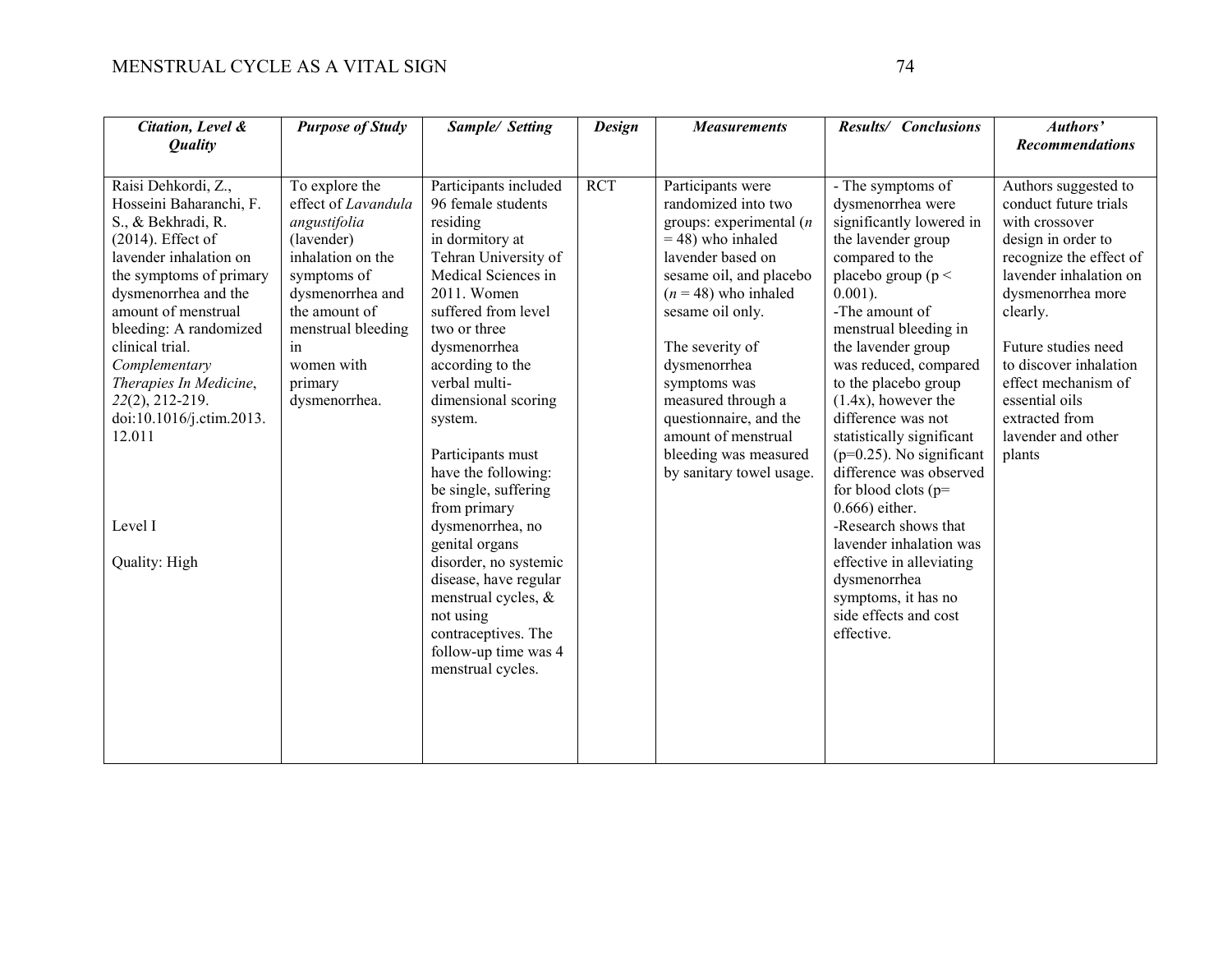| Citation, Level &<br><b>Quality</b>                                                                                                                                                                                                                                                                                              | <b>Purpose of Study</b>                                                                                                                                                                                                                    | Sample/ Setting                                                                                                                                                                                                          | <b>Design</b> | <b>Measurements</b>                                                                                                                                                                                                                                                       | Results/ Conclusions                                                                                                                                                                                                                                                                                 | Authors'<br><b>Recommendations</b>                                                                                                                                                                                                                                       |
|----------------------------------------------------------------------------------------------------------------------------------------------------------------------------------------------------------------------------------------------------------------------------------------------------------------------------------|--------------------------------------------------------------------------------------------------------------------------------------------------------------------------------------------------------------------------------------------|--------------------------------------------------------------------------------------------------------------------------------------------------------------------------------------------------------------------------|---------------|---------------------------------------------------------------------------------------------------------------------------------------------------------------------------------------------------------------------------------------------------------------------------|------------------------------------------------------------------------------------------------------------------------------------------------------------------------------------------------------------------------------------------------------------------------------------------------------|--------------------------------------------------------------------------------------------------------------------------------------------------------------------------------------------------------------------------------------------------------------------------|
| Wasiak, R., Filonenko,<br>A., Vanness, D. J., Law,<br>A., Jeddi, M., Wittrup-<br>Jensen, K. U., Stull, D.<br>E., Siak, S., & Jensen, J.<br>T. (2013). Impact of<br>estradiol<br>valerate/dienogest on<br>work productivity and<br>activities of daily living<br>in women with heavy<br>menstrual bleeding.<br>Journal Of Women's | To assess the<br>change in work<br>productivity and<br>activities of daily<br>living in North<br>American women<br>with heavy<br>menstrual bleeding<br>(HMB) treated with<br>estradiol valerate<br>(E2V)/dienogest<br>(DNG)<br>compared to | $\overline{190}$ Women in the<br>US & Canada, ages<br>20-53 with a<br>diagnosis of HMB.<br>120 women were<br>given E2V/DNG and<br>70 women were given<br>the placebo. Women<br>were given this for 7<br>cycles/196 days. | <b>RCT</b>    | Main outcome<br>measures included<br>work productivity and<br>activities of daily<br>living<br>measured using a<br>modified Work<br>Productivity and<br><b>Activity Impairment</b><br>Questionnaire<br>(mWPAI) on a Likert<br>scale from 0 to 10<br>(higher values denote | No Significant differences<br>were noted between<br>treatment and placebo<br>groups for HMB. E2V<br>/DNG patients had a<br>significantly higher mean<br>MBL reduction (353mL to<br>130mL with a $p <$<br>$0.0001$ ).<br>-Monthly gains due to<br>E2V/DNG treatment<br>associated with<br>improvement | Observational<br>studies in women with<br>self-reported HMB (as<br>opposed<br>to clinical trials<br>assessing HMB<br>confirmed with<br>objective<br>measures) are needed<br>to confirm our finding<br>in the real-world<br>setting. This has the<br>potential to provide |
| Health (15409996),<br>22(4), 378-384.<br>doi:10.1089/jwh.2012.36<br>33                                                                                                                                                                                                                                                           | placebo.                                                                                                                                                                                                                                   |                                                                                                                                                                                                                          |               | higher impairment<br>levels).                                                                                                                                                                                                                                             | in work productivity were<br>estimated to be between<br>\$50-80 and those<br>associated with<br>improvement in activities<br>of daily living were<br>estimated to be between                                                                                                                         | better data and<br>research results.                                                                                                                                                                                                                                     |
| Level I<br>Quality: Low                                                                                                                                                                                                                                                                                                          |                                                                                                                                                                                                                                            |                                                                                                                                                                                                                          |               |                                                                                                                                                                                                                                                                           | \$60-\$80.<br>E2V/DNG were shown to<br>have a consistent positive<br>impact on work<br>productivity & ADL's in<br>U.S. and Canadian women<br>with HMB.                                                                                                                                               |                                                                                                                                                                                                                                                                          |
|                                                                                                                                                                                                                                                                                                                                  |                                                                                                                                                                                                                                            |                                                                                                                                                                                                                          |               |                                                                                                                                                                                                                                                                           |                                                                                                                                                                                                                                                                                                      |                                                                                                                                                                                                                                                                          |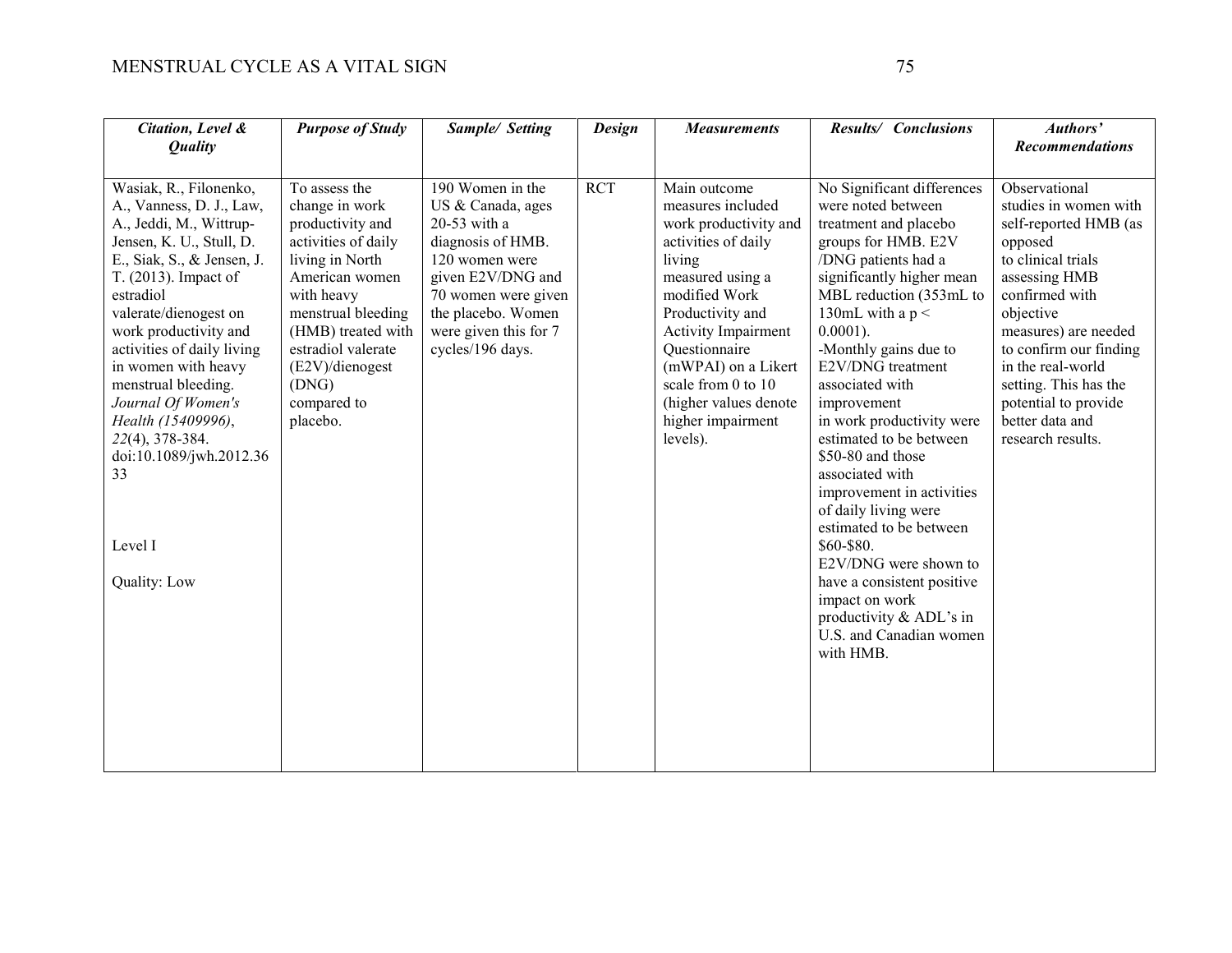| <b>Citation, Level &amp; Quality</b>                                                                                                                                                                                                                                                                                                                                                                                                | <b>Purpose of Study</b>                                                                                                                                                                          | Sample/ Setting                                                                                                                                                                                                                                                                                                                                                                                                                            | <b>Design</b>               | <b>Measurements</b>                                                                                                                                                                                                                                                                                                                                | Results/ Conclusions                                                                                                                                                                                                                                                                                                                                                                                                                                                                                                                                                                                                               | Authors'<br><b>Recommendations</b>                         |
|-------------------------------------------------------------------------------------------------------------------------------------------------------------------------------------------------------------------------------------------------------------------------------------------------------------------------------------------------------------------------------------------------------------------------------------|--------------------------------------------------------------------------------------------------------------------------------------------------------------------------------------------------|--------------------------------------------------------------------------------------------------------------------------------------------------------------------------------------------------------------------------------------------------------------------------------------------------------------------------------------------------------------------------------------------------------------------------------------------|-----------------------------|----------------------------------------------------------------------------------------------------------------------------------------------------------------------------------------------------------------------------------------------------------------------------------------------------------------------------------------------------|------------------------------------------------------------------------------------------------------------------------------------------------------------------------------------------------------------------------------------------------------------------------------------------------------------------------------------------------------------------------------------------------------------------------------------------------------------------------------------------------------------------------------------------------------------------------------------------------------------------------------------|------------------------------------------------------------|
|                                                                                                                                                                                                                                                                                                                                                                                                                                     |                                                                                                                                                                                                  |                                                                                                                                                                                                                                                                                                                                                                                                                                            |                             |                                                                                                                                                                                                                                                                                                                                                    |                                                                                                                                                                                                                                                                                                                                                                                                                                                                                                                                                                                                                                    |                                                            |
| Sasaki, R. S. A.,<br>Approbato, M. S., Maia,<br>M. C. S., Fleury, E. A. de<br>B., Giviziez, C. R., &<br>Zanluchi, N. (2016).<br>Patients' auto report of<br>regularity of their<br>menstrual cycles.<br>Medical history is very<br>reliable to predict<br>ovulation. A cross-<br>sectional study. JBRA<br>Assisted Reproduction,<br>$20(3)$ , 118-122.<br>http://doi.org/10.5935/15<br>18-0557.20160027<br>Level IV<br>Quality: Low | The aim of this<br>study was to assess<br>if the information<br>on menstrual<br>regularity is<br>consistent with the<br>assessment of the<br>presence<br>or absence of<br>ovulation in<br>women. | 228 women ages 18-<br>38, suffering from<br>infertility for at least<br>1 year. Patients were<br>divided into two<br>groups: those who<br>reported having a<br>regular cycles (199<br>women) & those who<br>reported an irregular<br>cycles (29 women).<br>The study was<br>conducted at the<br>Human Reproduction<br>Laboratory of the<br>University Hospital in<br>association with the<br><b>Brazilian Public</b><br>Healthcare System. | Cross<br>Sectional<br>Study | Ultrasound<br>monitoring, labs,<br>questions, medical<br>diagnoses, smoking,<br>and alcohol use were<br>all assessed.<br>Data was taken and<br>assessed using<br>multiple tests.<br>The test to evaluate<br>the correlation<br>between the cycle of<br>regular reporting and<br>presence<br>or absence of<br>ovulation, was the<br>Fischer's test. | -199 patients who reported<br>having<br>regular menstrual cycles,<br>113 (57.78%) had proven<br>ovulation upon ultrasound<br>monitoring and 86<br>$(42.22%)$ patients did not<br>ovulate. Among the 29<br>patients who reported<br>irregular cycles, 24<br>$(82.76\%)$ did not ovulate<br>at the cycle monitoring.<br>- Patients who self-<br>reported having irregular<br>cycles had more than six<br>times the likelihood of not<br>ovulating in a menstrual<br>cycle (6.307 odds ratio),<br>and a p value statistically<br>significant with $(P <$<br>0.0001) and this could be<br>a major factor into<br>infertility concerns. | No author<br>recommendations were<br>given for this study. |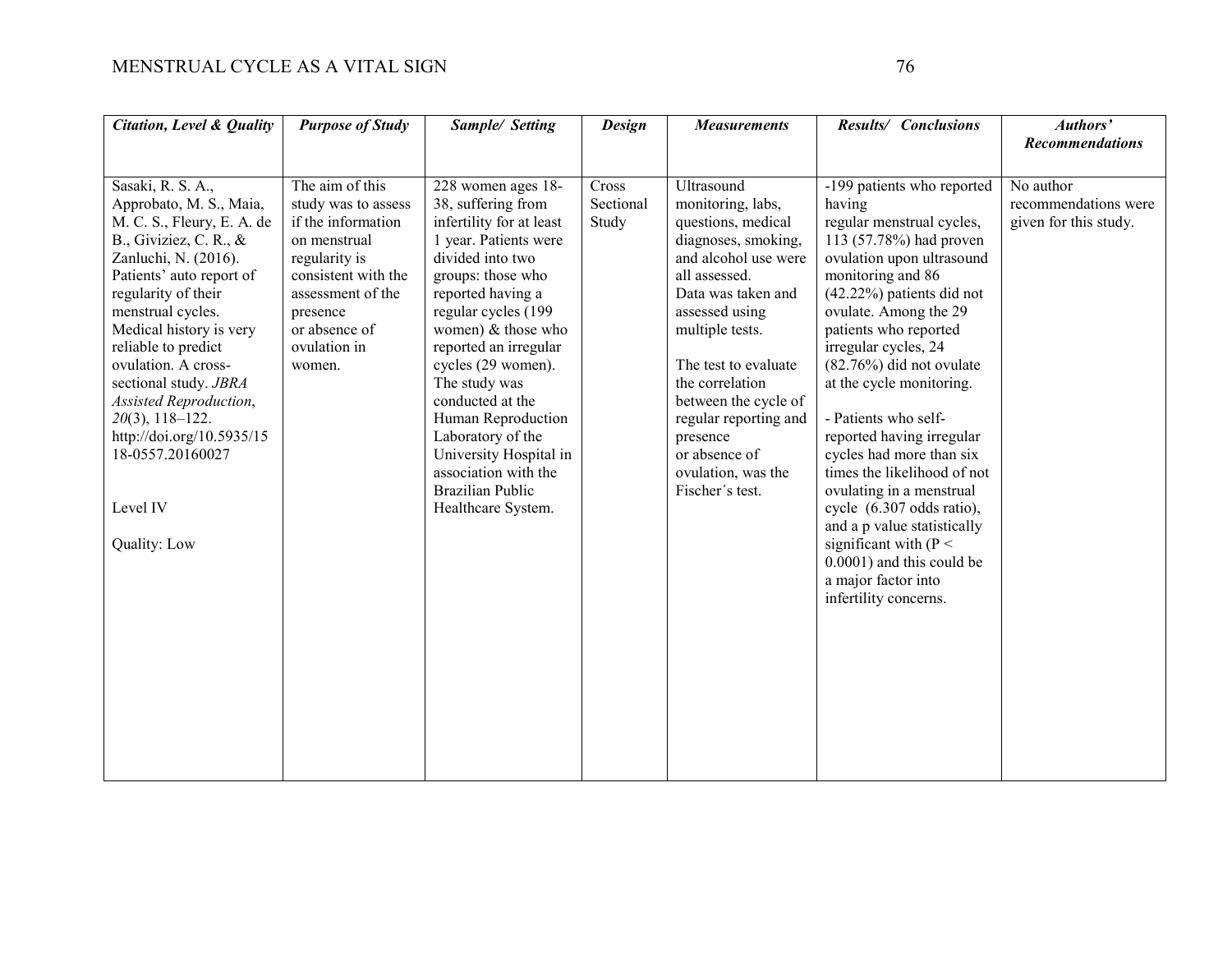| Citation, Level & Quality                                                                                                                                                                                    | <b>Purpose of Study</b>                                                                                                                               | Sample/<br><b>Setting</b>                                                                                                                                                             | <b>Design</b>               | <b>Measurements</b>                                                                                                                                                                                                                                        | Results/Conclusions                                                                                                                                                                                                                                                                                                                                                                                                                                                                                                                                                                                                                                                                                                                                                                                                 | Authors'<br><b>Recommendations</b>                                                                                             |
|--------------------------------------------------------------------------------------------------------------------------------------------------------------------------------------------------------------|-------------------------------------------------------------------------------------------------------------------------------------------------------|---------------------------------------------------------------------------------------------------------------------------------------------------------------------------------------|-----------------------------|------------------------------------------------------------------------------------------------------------------------------------------------------------------------------------------------------------------------------------------------------------|---------------------------------------------------------------------------------------------------------------------------------------------------------------------------------------------------------------------------------------------------------------------------------------------------------------------------------------------------------------------------------------------------------------------------------------------------------------------------------------------------------------------------------------------------------------------------------------------------------------------------------------------------------------------------------------------------------------------------------------------------------------------------------------------------------------------|--------------------------------------------------------------------------------------------------------------------------------|
|                                                                                                                                                                                                              |                                                                                                                                                       |                                                                                                                                                                                       |                             |                                                                                                                                                                                                                                                            |                                                                                                                                                                                                                                                                                                                                                                                                                                                                                                                                                                                                                                                                                                                                                                                                                     |                                                                                                                                |
| Liu, Y., Gold, E., Lasley,<br>B., & Johnson, W.<br>(2004). Factors affecting<br>menstrual cycle<br>characteristics. American<br>Journal Of Epidemiology,<br>$160(2)$ , 131-140.<br>Level II<br>Quality: Good | To examine the<br>effects and<br>potential<br>interactions<br>of lifestyle and<br>demographic<br>factors on<br>menstrual<br>cycle<br>characteristics. | 338 women,<br>ages 20-44 years<br>old from<br>California and<br>Utah provided<br>information on<br>multiple<br>menstrual<br>cycles,<br>completed diary<br>logs, and urine<br>samples. | Prospective<br>Cohort Study | Multiple<br>measurements<br>including age,<br>ethnicity, BMI,<br>education, smoking,<br>alcohol, caffeine,<br>and physical activity<br>were all assessed and<br>measured.<br>Participant diary logs<br>and a linear mixed<br>model showed<br>measurements. | Over 943 cycles, p value shows<br>statistical significance with (p<br>$< 0.01$ ) for cycle length,<br>although not for follicular<br>phase or luteal phase length.<br>Mean cycle length didn't vary<br>by BMI, smoking, or physical<br>activity. Results indicate that<br>demographic and lifestyle<br>factors are associated with<br>menstrual cycle characteristics<br>and that the patterns are similar<br>whether outcomes are<br>examined as continuous or<br>dichotomous variables.<br>These results also show that<br>host factors, like ethnicity,<br>smoking, physical activity, and<br>alcohol use, may affect<br>menstrual cycle outcomes.<br>Therefore, both genetic and<br>environmental factors may<br>influence these characteristics,<br>which in turn are related to<br>long-term<br>disease risk. | There may be a small<br>bias in the study<br>because 29 women<br>were excluded from the<br>study due to<br>anovulatory cycles. |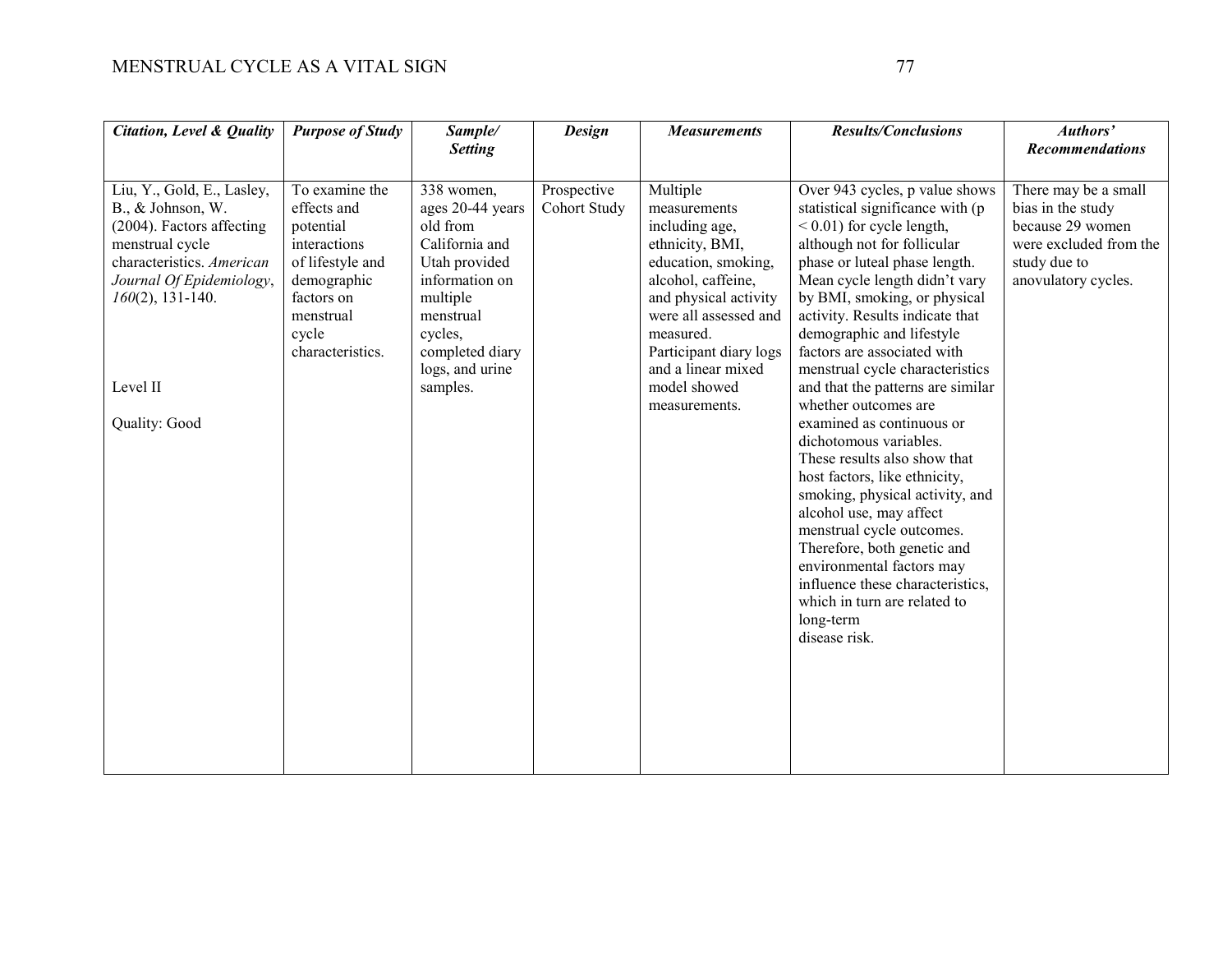| <b>Citation, Level &amp; Quality</b>                                                                                                                                                                                                                                                                                                                                                                                                                                   | <b>Purpose of Study</b>                                                                                                                                                                                                                                                                                                                                                                                                                                                                  | Sample/                                                                                                                                                                     | <b>Design</b>                      | <b>Measurements</b>                                                                                                                                                                                                                                                             | <b>Results/Conclusions</b>                                                                                                                                                                                                                                                                                                                                                                                                                                                                                                                                                                                                                                                                                                                                                                          | Authors'                                                                                                                                                                                                                                                                                                                                                                                                |
|------------------------------------------------------------------------------------------------------------------------------------------------------------------------------------------------------------------------------------------------------------------------------------------------------------------------------------------------------------------------------------------------------------------------------------------------------------------------|------------------------------------------------------------------------------------------------------------------------------------------------------------------------------------------------------------------------------------------------------------------------------------------------------------------------------------------------------------------------------------------------------------------------------------------------------------------------------------------|-----------------------------------------------------------------------------------------------------------------------------------------------------------------------------|------------------------------------|---------------------------------------------------------------------------------------------------------------------------------------------------------------------------------------------------------------------------------------------------------------------------------|-----------------------------------------------------------------------------------------------------------------------------------------------------------------------------------------------------------------------------------------------------------------------------------------------------------------------------------------------------------------------------------------------------------------------------------------------------------------------------------------------------------------------------------------------------------------------------------------------------------------------------------------------------------------------------------------------------------------------------------------------------------------------------------------------------|---------------------------------------------------------------------------------------------------------------------------------------------------------------------------------------------------------------------------------------------------------------------------------------------------------------------------------------------------------------------------------------------------------|
|                                                                                                                                                                                                                                                                                                                                                                                                                                                                        |                                                                                                                                                                                                                                                                                                                                                                                                                                                                                          | <b>Setting</b>                                                                                                                                                              |                                    |                                                                                                                                                                                                                                                                                 |                                                                                                                                                                                                                                                                                                                                                                                                                                                                                                                                                                                                                                                                                                                                                                                                     | <b>Recommendations</b>                                                                                                                                                                                                                                                                                                                                                                                  |
| Nappi, R. E., Fiala, C.,<br>Chabbert-Buffet, N.,<br>Häusler, G., Jamin, C.,<br>Lete, I., Lukasiewic, M.,<br>Pintiaux, A., & Lobo, P.<br>$(2016)$ . Women's<br>preferences for menstrual<br>bleeding frequency:<br>results of the<br>Inconvenience Due to<br>Women's Monthly<br>Bleeding (ISY) survey.<br>European Journal Of<br>Contraception &<br>Reproductive Health<br>Care, 21(3), 242-250.<br>doi:10.3109/13625187.20<br>16.1154144<br>Level III<br>Quality: Good | The aim is to assess<br>the level of<br>inconvenience<br>associated with<br>monthly bleeding,<br>and to determine<br>how many women<br>would prefer a<br>bleeding frequency<br>of less than once a<br>month, and what<br>would motivate their<br>choice. Birth control<br>groups in this study<br>included combined<br>hormonal<br>contraception<br>(CHC), non-<br>hormonal<br>contraceptives or no<br>contraceptives (non-<br>HC group). Specific<br>birth controls were<br>not listed. | 2883 women,<br>ages $18-45$ in<br>six European<br>countries<br>(Austria,<br>Belgium,<br>France, Italy,<br>Poland & Spain)<br>took a15-min<br>quantitative<br>online survey. | Quantitativ<br>e Research<br>Study | A standardized,<br>structured<br>questionnaire titled<br>"The<br>Inconvenience Due<br>to Women's<br>Monthly Bleeding<br>Study" with pre-<br>specified<br>response formats<br>included various<br>questions about<br>menstrual cycles,<br>medications, social<br>life, and more. | 1319 women used CHC, 1564<br>women used non-HC.<br>Menstrual periods were<br>significantly longer (5 vs. 4.5)<br>days), heavier flow $(16\% \text{ vs.})$<br>8%) and more symptomatic<br>$(6.1 \text{ vs. } 5.6)$ in non-HC users<br>than CHC users ( $p < 0.0001$ ).<br>Over 50% of women in each<br>group had pelvic pain,<br>bloating, swelling, mood<br>changes, but rate was higher in<br>non-HC group. Results<br>indicated that the majority of<br>women in this study would<br>prefer to have menstrual<br>periods less than once a month,<br>with a frequency ranging from<br>once every 3 months to no<br>periods<br>at all. This can be explained by<br>the desire to avoid the<br>unpleasant aspects of<br>menstruation and its negative<br>impact on private and<br>professional life. | More large-scale<br>studies should be<br>conducted to evaluate<br>the<br>effects of the use of<br>extended-cycle CHCs<br>on a variety of<br>women's health<br>concerns. It would also<br>be interesting to<br>compare extended<br>dosing of CHCs and<br>long-acting reversible<br>contraceptives. Finally,<br>the most suitable cycle<br>length for extended<br>regimens could also be<br>investigated. |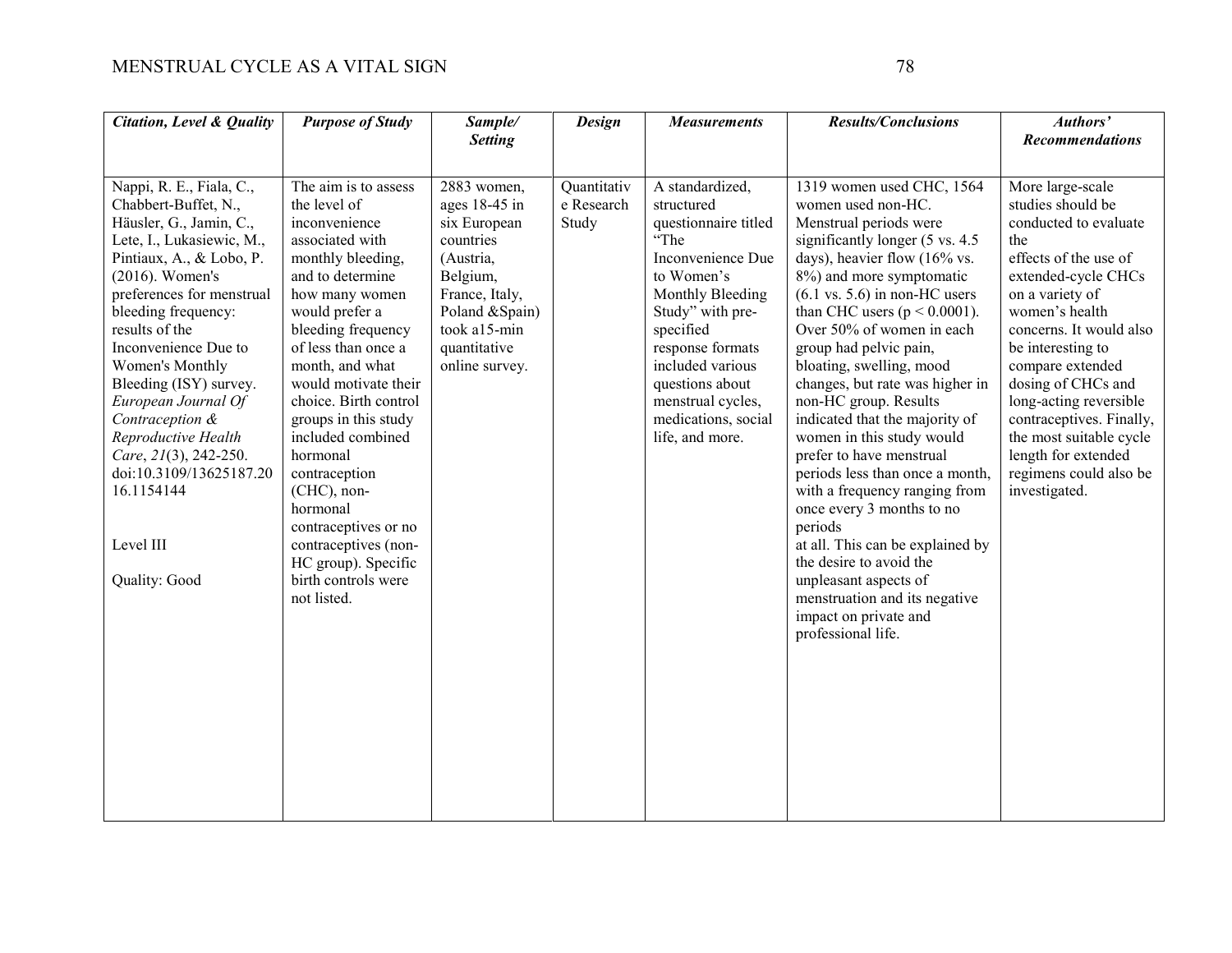| Citation, Level &<br><b>Quality</b>                                                                                                                                                                                                                                                                            | <b>Purpose of Study</b>                                                                                                                                                                                                                                                                                                                                                                                                                                                                                                                                                                                                            | Sample/<br><b>Setting</b>                                                                                                                                                                                                            | <b>Design</b>                                                                                        | <b>Measurements</b>                                                                                                                                                                                                                                                                                                                                                                                                                                                                                                                                    | Results/ Conclusions                                                                                                                                                                                                                                                                                                                                                                                                                                              | Authors'<br><b>Recommendations</b>                                                                                                                                                                                                                                                                                                                                                                                                                                                                                 |
|----------------------------------------------------------------------------------------------------------------------------------------------------------------------------------------------------------------------------------------------------------------------------------------------------------------|------------------------------------------------------------------------------------------------------------------------------------------------------------------------------------------------------------------------------------------------------------------------------------------------------------------------------------------------------------------------------------------------------------------------------------------------------------------------------------------------------------------------------------------------------------------------------------------------------------------------------------|--------------------------------------------------------------------------------------------------------------------------------------------------------------------------------------------------------------------------------------|------------------------------------------------------------------------------------------------------|--------------------------------------------------------------------------------------------------------------------------------------------------------------------------------------------------------------------------------------------------------------------------------------------------------------------------------------------------------------------------------------------------------------------------------------------------------------------------------------------------------------------------------------------------------|-------------------------------------------------------------------------------------------------------------------------------------------------------------------------------------------------------------------------------------------------------------------------------------------------------------------------------------------------------------------------------------------------------------------------------------------------------------------|--------------------------------------------------------------------------------------------------------------------------------------------------------------------------------------------------------------------------------------------------------------------------------------------------------------------------------------------------------------------------------------------------------------------------------------------------------------------------------------------------------------------|
| Hooff, M. V. (2004)<br>Predictive value of<br>menstrual cycle<br>pattern, body mass<br>index, hormone levels<br>and polycystic ovaries<br>at age 15 years for<br>oligo-amenorrhoea at<br>age 18 years. Human<br>Reproduction, 19(2),<br>383-392.<br>doi:10.1093/humrep/de<br>h079<br>Level II<br>Quality: Good | Full maturation of the<br>hypothalamus &<br>endocrine system for the<br>female fertility cycle can<br>take up to 5 years. It is<br>physiologically normal to<br>have variation in the<br>adolescent fertility cycle<br>within this time period. It<br>has been noted that up to<br>50% of adolescents that<br>experience<br>oligomenorrhea continue<br>to have oligomenorrhea at<br>follow up in 8 years. It is<br>hypothesized that there<br>are indicators present<br>during the peri-<br>menearcheal adolescent<br>period to indicate the<br>presence of PCOS & a<br>better indicator of<br>adulthood ovulatory<br>dysfucntion. | Of the 2705<br>survey's handed<br>out, 2,248 girls<br>from age $14-17$<br>years were<br>recruited and<br>used in the<br>study.<br>Geographical<br>region was a<br>closed cohort in<br>a public high<br>school south of<br>Amsterdam. | Case<br>control<br>nested in a<br>closed<br>cohort.<br>Observati<br>onal with<br>survey<br>handouts. | Adolescent girls filled<br>out a survey on the<br>length and pattern of<br>their menstrual cycles.<br>The groups were divided<br>into 2 groups, those with<br>a cycle length of 22-34<br>days and 35-41 days.<br>Oligomenorrhea was<br>chosen as the primary<br>outcome measured as it<br>is also the primary reason<br>for adult infertility.<br>Blood samples were<br>taken at 2 different dates<br>and times to measure<br>hormone levels, insulin,<br>blood sugar and a pelvic<br>ultrasound between the<br>first and tenth day of<br>their cycle. | The menstruation<br>pattern within the first<br>years of menarche are<br>a better indicator of<br>adult ovulatory<br>dysfunction or adult<br>infertility than serum<br>LH and androgen<br>levels. Those with<br>oligomenorrhea at age<br>15 have a high<br>predictive rate of<br>having oligomenorrhea<br>also at age 18 or older.<br>A BMI above the<br>median of peers is also<br>a predictor of<br>oligomenorrhea during<br>adolescence and into<br>adulthood. | It was not found that<br>ovulatory dysfunction<br>was influenced either<br>positively or<br>negatively with oral<br>contraceptives (OC).<br>Ovulatory dysfunction<br>found before OC use<br>were still present after<br>discontinuation of OC.<br>Weight loss for<br>adolescents is the best<br>treatment method for<br>obesity and PCOS in<br>adolescents.<br>Metformin, although<br>helpful in insulin<br>resistance, should be<br>prescribed with<br>caution in adolescents<br>that do not desire<br>fertility. |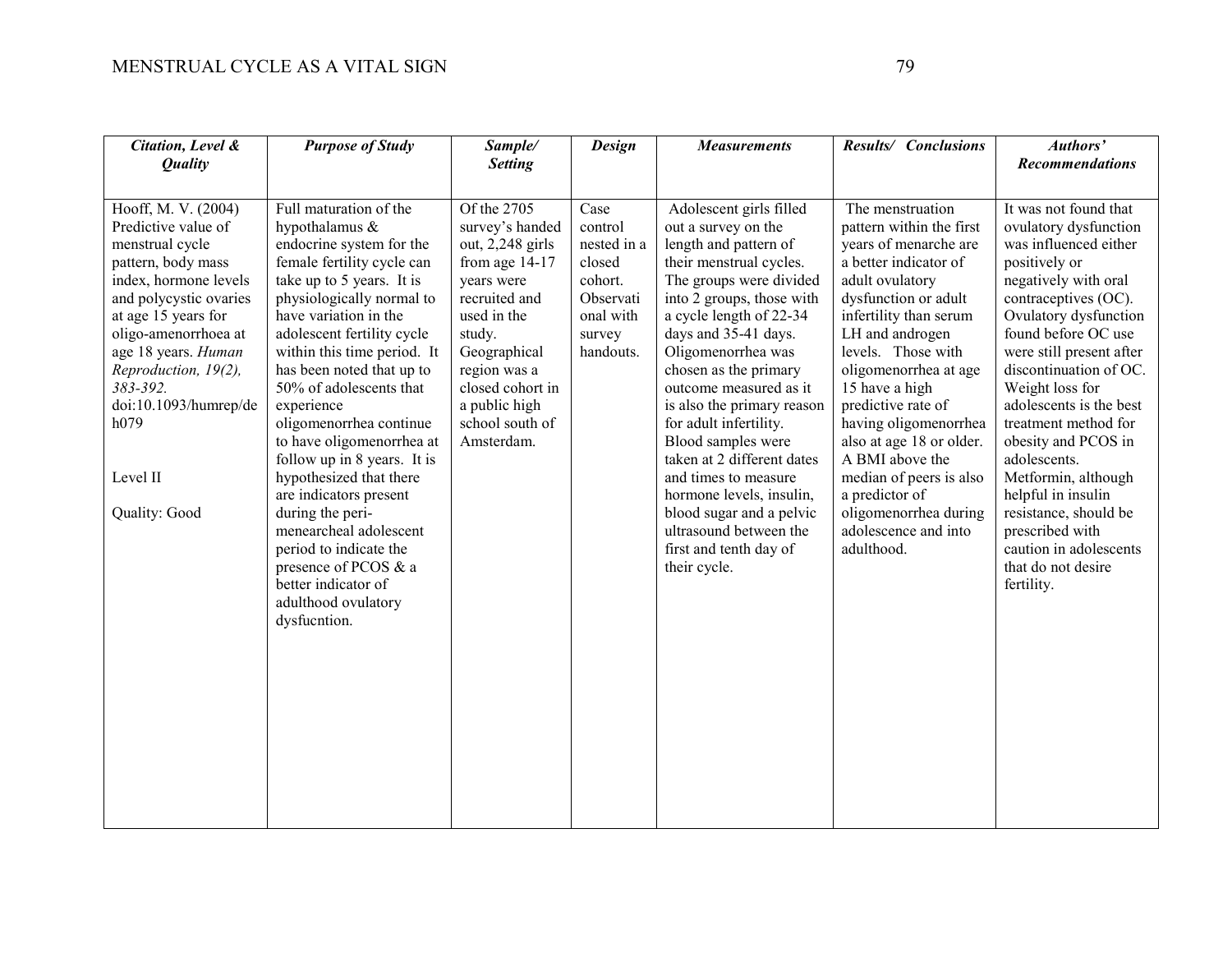| Citation, Level &<br><b>Quality</b>                                                                                                                                                                                                                                                                                                                                                                                         | <b>Purpose of Study</b>                                                                                                                                                                                                                                                                                                                    | Sample/ Setting                                                                                                                                                                                                                                                                                                                                                                                                                                   | <b>Design</b>                                                                                                                                  | <b>Measurements</b>                                                                                                                                                                                                                                                                                                                                                                                                                                                                                                                                                                                                                                                                                                               | Results/<br><b>Conclusions</b>                                                                                                                                                                                                                            | Authors'<br><b>Recommendations</b>                                                                                                                                                                                                                                                                                     |
|-----------------------------------------------------------------------------------------------------------------------------------------------------------------------------------------------------------------------------------------------------------------------------------------------------------------------------------------------------------------------------------------------------------------------------|--------------------------------------------------------------------------------------------------------------------------------------------------------------------------------------------------------------------------------------------------------------------------------------------------------------------------------------------|---------------------------------------------------------------------------------------------------------------------------------------------------------------------------------------------------------------------------------------------------------------------------------------------------------------------------------------------------------------------------------------------------------------------------------------------------|------------------------------------------------------------------------------------------------------------------------------------------------|-----------------------------------------------------------------------------------------------------------------------------------------------------------------------------------------------------------------------------------------------------------------------------------------------------------------------------------------------------------------------------------------------------------------------------------------------------------------------------------------------------------------------------------------------------------------------------------------------------------------------------------------------------------------------------------------------------------------------------------|-----------------------------------------------------------------------------------------------------------------------------------------------------------------------------------------------------------------------------------------------------------|------------------------------------------------------------------------------------------------------------------------------------------------------------------------------------------------------------------------------------------------------------------------------------------------------------------------|
| Gibbs, J. C., Williams,<br>N. I., Scheid, J. L.,<br>Toombs, R. J., & De<br>Souza, M. J. (2011). The<br>association of a high<br>drive for thinness with<br>energy deficiency and<br>severe menstrual<br>disturbances:<br>Confirmation in a large<br>population of exercising<br>women. International<br>Journal Of Sport<br><b>Nutrition &amp; Exercise</b><br>Metabolism, 21(4), 280-<br>290.<br>Level II<br>Quality: Good | It was<br>hypothesized that<br>there is a strong<br>association in<br>women with a<br>high drive for<br>thinness (DT) and<br>clinical eating<br>disorder to have<br>increased<br>disturbances of<br>the menstrual<br>cycle including<br>amenorrhea and<br>oligomenorrhea as<br>opposed to<br>women with a<br>normal drive for<br>thinness. | 99 women volunteers<br>ages 18-35 without<br>any chronic illness<br>and in good health as<br>determined by a<br>medical examination.<br>Women had to be<br>free from hormonal<br>contraceptive within<br>the previous 6<br>months and no<br>evidence of an eating<br>disorder. All the<br>women had 3 months<br>of stable menstrual<br>cycles preceding the<br>study and participate<br>in 2 or more hours of<br>purposeful exercise<br>per week. | Cross<br>sectional<br>study done<br>comparing<br>exercising<br>women with<br>high drive<br>for thinness<br>and normal<br>drive for<br>thinness | Volunteers kept logs of their<br>purposeful exercise for at<br>least two separate 7-day<br>intervals during the study<br>A Chi-square analyses was<br>used to compare the<br>distribution of menstrual<br>disturbances between the two<br>groups. Resting energy<br>expenditure (REE) were<br>measured in both groups and<br>compared. DT score was<br>obtained from the EDI-2<br>(Garner & Olmsted, 1991),<br>which is a subscale of the<br>EDI-2 used to predict the<br>presence of a subclinical (if<br>severely high, clinical)<br>variant of disordered eating<br>that is often observed in<br>exercising women.<br>Normal DT was determined<br>with a score of less than 7, 7<br>or greater was determined as<br>a high DT. | Measures of<br>REE and<br>adjusted REE<br>were<br>suppressed in<br>exercising<br>women with<br>high DT vs.<br>normal DT,<br>respectively. A<br>greater<br>prevalence of<br>severe<br>menstrual<br>disturbances<br>was observed in<br>the high-DT<br>group | This study confirms<br>the association that<br>women with a high<br>DT score have a<br>higher incidence of<br>severe menstrual<br>disturbances compared<br>to women with a<br>normal DT. Women<br>with disordered eating<br>behavior also have<br>similar patterns<br>menstrual disturbances<br>as those with high DT. |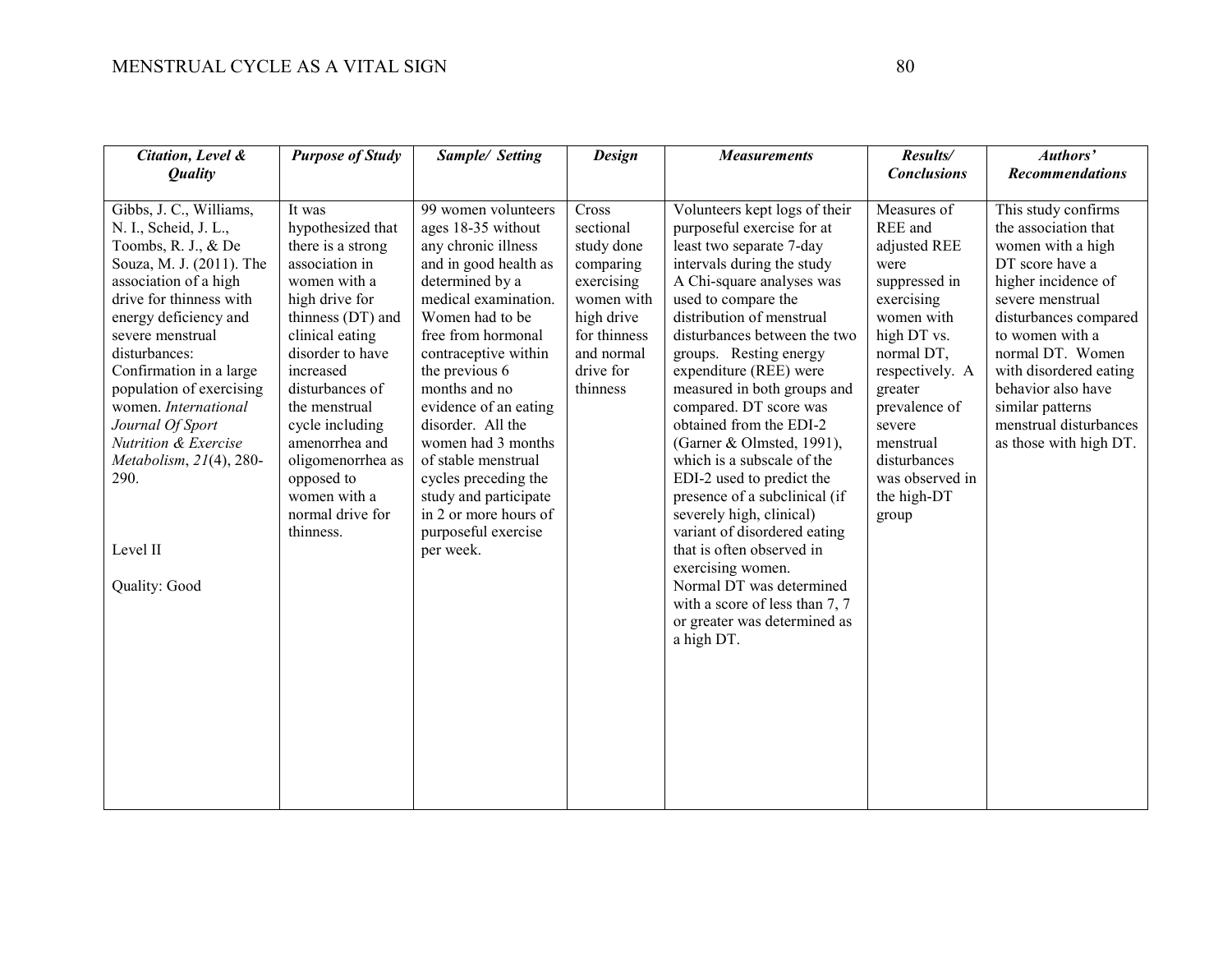| Citation, Level &<br><b>Quality</b>                                                                                                                                                                                                                                                                                                                                                                                                                  | <b>Purpose of Study</b>                                                                                                                                                                                                                                                                                                                                                                                                                             | Sample/ Setting                                                                                                                                                            | <b>Design</b>                   | <b>Measurements</b>                                                                                                                                                                                                       | Results/ Conclusions                                                                                                                                                                                                                                                                                                                                                                                                                              | Authors'<br><b>Recommendations</b>                                                                                                                                                                                                                                                                                                                                                 |
|------------------------------------------------------------------------------------------------------------------------------------------------------------------------------------------------------------------------------------------------------------------------------------------------------------------------------------------------------------------------------------------------------------------------------------------------------|-----------------------------------------------------------------------------------------------------------------------------------------------------------------------------------------------------------------------------------------------------------------------------------------------------------------------------------------------------------------------------------------------------------------------------------------------------|----------------------------------------------------------------------------------------------------------------------------------------------------------------------------|---------------------------------|---------------------------------------------------------------------------------------------------------------------------------------------------------------------------------------------------------------------------|---------------------------------------------------------------------------------------------------------------------------------------------------------------------------------------------------------------------------------------------------------------------------------------------------------------------------------------------------------------------------------------------------------------------------------------------------|------------------------------------------------------------------------------------------------------------------------------------------------------------------------------------------------------------------------------------------------------------------------------------------------------------------------------------------------------------------------------------|
| Blackwell, L. F., Vigil,<br>P., Cooke, D. G.,<br>d'Arcangues, C., $\&$<br>Brown, J. B. (2013).<br>Monitoring of ovarian<br>activity by daily<br>measurement of urinary<br>excretion rates of<br>oestrone glucuronide and<br>pregnanediol glucuronide<br>using the Ovarian<br>Monitor, Part III:<br>Variability of normal<br>menstrual cycle profiles.<br>Human Reproduction,<br>28(12), 3306-3315.<br>doi:humrep/det389<br>Level II<br>Quality: High | The purpose of this<br>study was to establish<br>hormonal definition of<br>the fertile days of the<br>cycle by monitoring at<br>home for the purposes<br>of Natural Family<br>Planning. They<br>hypothesized that there<br>are variables and<br>characteristics within<br>the normal menstrual<br>cycle. Profiled by<br>excretion rates for the<br>urinary metabolites<br>oestrone glucuronide<br>$(E1G)$ and<br>pregnanediol<br>glucuronide (PdG). | This was a 3-year<br>study that<br>involved 62<br>women from a<br>multi-center<br>population from 3<br>different<br>countries, New<br>Zealand,<br>Austrailia and<br>Chile. | Prospectiv<br>e cohort<br>study | Women took daily<br>measurements of<br>oestrone glucuronide<br>$(E1G)$ and<br>pregnanediol<br>glucuronide (PdG)<br>excretion in their<br>urine. Urine samples<br>were taken at a time<br>that was convenient<br>for them. | There is a continuum of<br>menstrual cycle profiles<br>that differ from standard<br>textbook profiles, but<br>which can be understood<br>simply in terms of<br>growth, atresia and<br>ovulation of ovarian<br>follicles.<br>Periods of fertility and<br>subfertility were<br>recognized clearly by the<br>women as their cycle<br>unfolded daily from their<br>home hormone<br>measurements without<br>recourse to any previous<br>cycle history. | Excretion of urinary<br>E1G and PdG rates is<br>a valuable tool for<br>women in assessing<br>and understanding<br>their personal fertility<br>as well as their ability<br>to define their window<br>of fertility. accurately.<br>The E1G and PdG<br>results have<br>considerable relevance<br>for natural family<br>planning application in<br>avoiding or achieving<br>pregnancy. |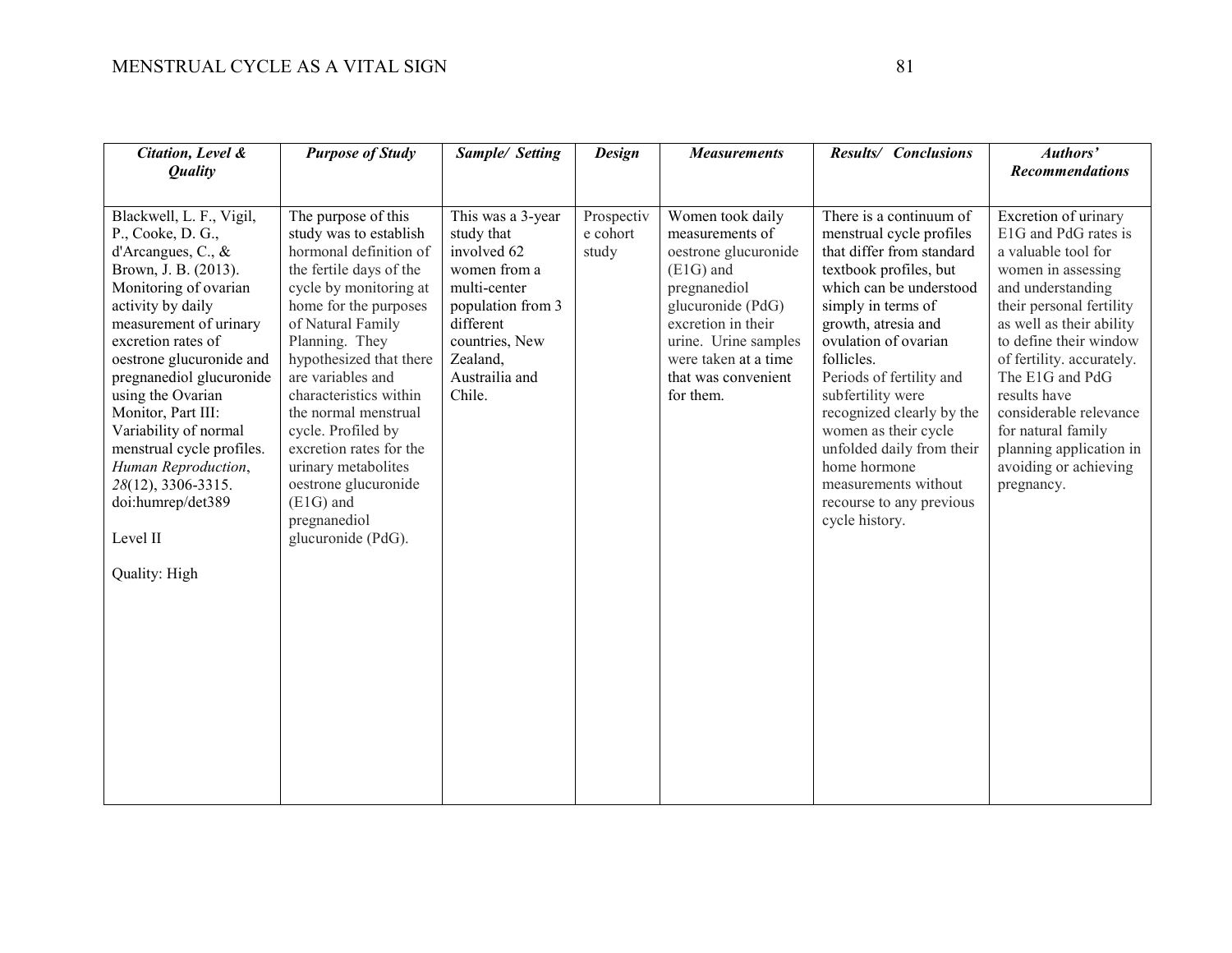| Citation, Level &<br><b>Quality</b>                                                                                                                                                                                                                                                                                               | <b>Purpose of Study</b>                                                                                                                                                                                                                                                                                                                                                                                                  | Sample/ Setting                                                                                                                                                                                                                              | <b>Design</b>                                                 | <b>Measurements</b>                                                                                                                                                                                                                                                                                                                                                                                                                                                                                            | Results/ Conclusions                                                                                                                                                                                                                                                                                                                            | Authors'<br><b>Recommendations</b>                                                                                                                                                                                                                                                                                                                            |
|-----------------------------------------------------------------------------------------------------------------------------------------------------------------------------------------------------------------------------------------------------------------------------------------------------------------------------------|--------------------------------------------------------------------------------------------------------------------------------------------------------------------------------------------------------------------------------------------------------------------------------------------------------------------------------------------------------------------------------------------------------------------------|----------------------------------------------------------------------------------------------------------------------------------------------------------------------------------------------------------------------------------------------|---------------------------------------------------------------|----------------------------------------------------------------------------------------------------------------------------------------------------------------------------------------------------------------------------------------------------------------------------------------------------------------------------------------------------------------------------------------------------------------------------------------------------------------------------------------------------------------|-------------------------------------------------------------------------------------------------------------------------------------------------------------------------------------------------------------------------------------------------------------------------------------------------------------------------------------------------|---------------------------------------------------------------------------------------------------------------------------------------------------------------------------------------------------------------------------------------------------------------------------------------------------------------------------------------------------------------|
| Laughlin-Tommaso, S.<br>K., Borah, B. J., &<br>Stewart, E. A. (2015).<br>Effect of menses on<br>standardized assessment<br>of sexual dysfunction<br>among women with<br>uterine fibroids: a cohort<br>study. Fertility and<br>Sterility, 104(2), 435-439.<br>doi:10.1016/j.fertnstert.2<br>015.04.029<br>Level I<br>Quality: High | The purpose was to<br>determine if there<br>was a perceived<br>decrease in sexual<br>function related to<br>symptomatic<br>uterine fibroids. It<br>was hypothesized<br>that women with<br>symptomatic<br>uterine fibroids,<br>who have heavy<br>and prolonged<br>periods, would<br>likely score lower<br>in the Female<br><b>Sexual Function</b><br>Index (FSFI) as<br>well have higher<br>pain scores during<br>menses. | 33 premenopausal<br>women at the Mayo<br>Clinic (Rochester)<br>and Duke University<br>who were enrolled in<br>the "Fibroid<br>Interventions:<br>Reducing Symptoms<br>Today and<br>Tomorrow" study<br>who had symptomatic<br>uterine fibroids | Prospective<br>cohort study<br>of an<br>existing<br>RCT study | The FSFI was<br>administered during<br>and between<br>menstrual periods in<br>women with<br>symptomatic uterine<br>fibroids. The FSFI is<br>a 19-piece<br>questionnaire which<br>screens sexual<br>function in 6<br>categories: desire,<br>arousal, lubrication,<br>orgasm, satisfaction,<br>and pain. The cut-off<br>score of 26.55 was<br>used to differentiate<br>women with sexual<br>dysfunction. Those<br>with a score of less<br>than 26.55 were<br>placed in the category<br>of sexual<br>dysfunction. | Sexual function and<br>perception of sexual<br>function varies within<br>the menstrual cycle of<br>individual women. It<br>was difficult to score<br>women who had no<br>sexual intercourse as<br>that could have a<br>multi-factorial cause<br>relating to symptoms<br>present due to fibroids,<br>interest or partner not<br>being available. | Discordances in scores<br>taken during and<br>between menses<br>increases the<br>knowledge of sexual<br>function in both<br>affected and<br>unaffected women<br>during their menstrual<br>cycle. The use of<br>discordance scores as<br>well as mean scores is<br>a valuable tool to<br>evaluate the effect of<br>the menstrual cycles<br>on sexual function. |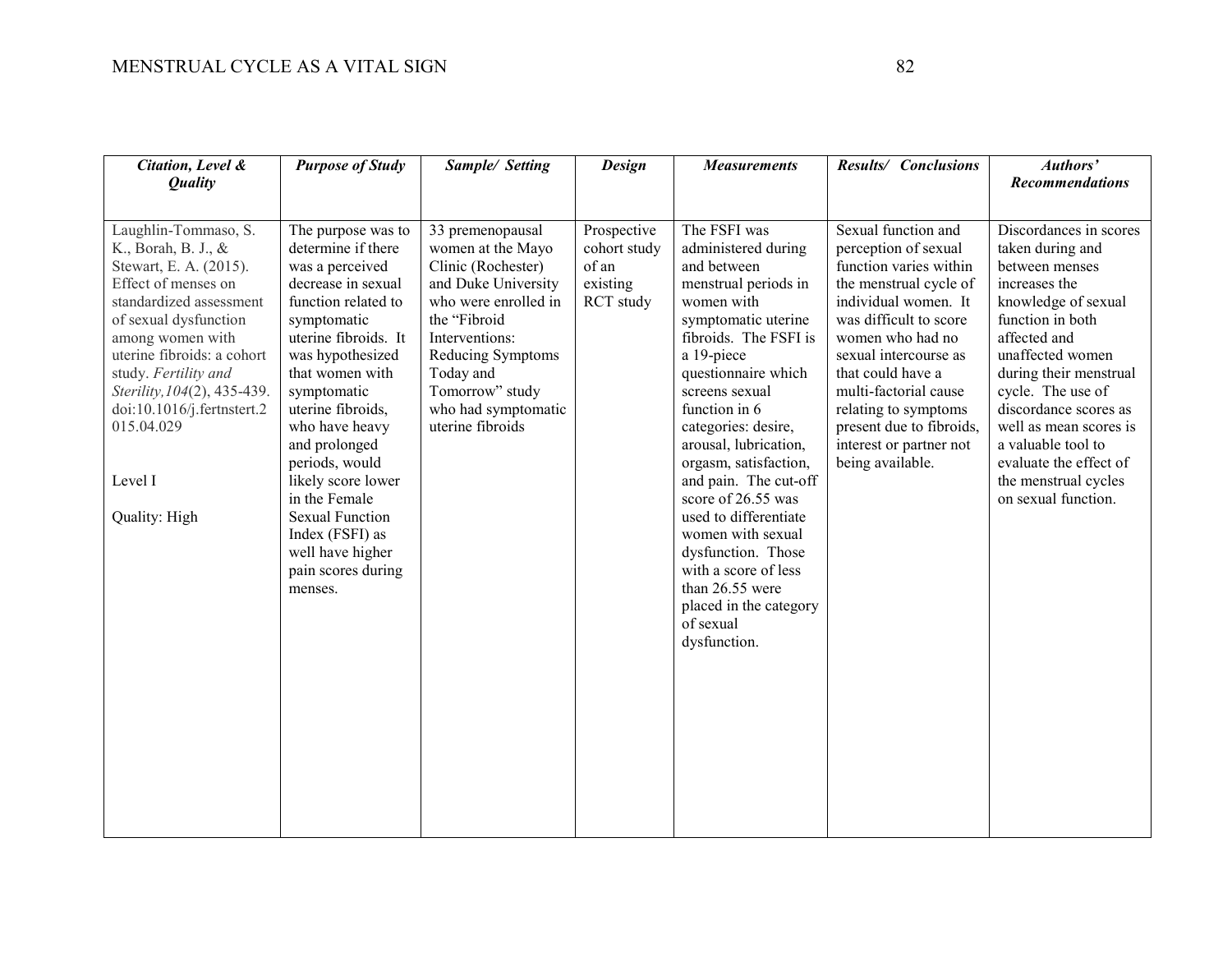| Citation, Level &<br><b>Quality</b>                                                                                                                                                                                                                                                       | <b>Purpose of</b><br><b>Study</b>                                                                                                                                                                                                     | Sample/ Setting                                                                                                                                                                                   | <b>Design</b>                                    | <b>Measurements</b>                                                                                                                                                                                                                                                                                                                                                                                                                                                                                                                                                                                             | Results/ Conclusions                                                                                                                                                                                                                                                                                                                                                                                                      | Authors'<br><b>Recommendations</b>                                                                                                                                                                                                                                                                                                                                                                                                                 |
|-------------------------------------------------------------------------------------------------------------------------------------------------------------------------------------------------------------------------------------------------------------------------------------------|---------------------------------------------------------------------------------------------------------------------------------------------------------------------------------------------------------------------------------------|---------------------------------------------------------------------------------------------------------------------------------------------------------------------------------------------------|--------------------------------------------------|-----------------------------------------------------------------------------------------------------------------------------------------------------------------------------------------------------------------------------------------------------------------------------------------------------------------------------------------------------------------------------------------------------------------------------------------------------------------------------------------------------------------------------------------------------------------------------------------------------------------|---------------------------------------------------------------------------------------------------------------------------------------------------------------------------------------------------------------------------------------------------------------------------------------------------------------------------------------------------------------------------------------------------------------------------|----------------------------------------------------------------------------------------------------------------------------------------------------------------------------------------------------------------------------------------------------------------------------------------------------------------------------------------------------------------------------------------------------------------------------------------------------|
| Castillo-Martínez, L.,<br>López-Alvarenga, J. C.,<br>Villa, A. R., $\&$<br>González-Barranco, J.<br>(2003). Menstrual cycle<br>length disorders in 18- to<br>40-y-old obese<br>women. Nutrition, 19(4),<br>317-320.<br>doi:10.1016/s0899-<br>9007(02)00998-x<br>Level II<br>Quality: High | The purpose of<br>the study was to<br>measure the<br>relationship<br>between the<br>length of<br>menstrual<br>cycles in<br>women with<br>obesity, the<br>severity of<br>menstrual cycle<br>disorders and<br>the degree of<br>obesity. | 120 women age<br>18-40 were<br>recruited from an<br>outpatient obesity<br>clinic. Women<br>with PCOS were<br>excluded as they<br>already have a<br>higher degree of<br>menstrual<br>disturbances. | Cross-<br>sectional<br>observation-<br>nal study | Obesity was classified<br>into five categories that<br>were relative to their<br>weight:<br>1. Waist-to-hip ratio was<br>measured<br>2. comorbidities were<br>assessed in each patient<br>Patients were asked to<br>record their menstrual<br>cycle characteristics for<br>3 months. A logistic<br>regression analysis was<br>performed, using age<br>and type 2 diabetes as<br>confounding variables.<br>Measurements of fasting<br>plasma glucose, insulin,<br>total cholesterol,<br>triacylglycerol, high-<br>density lipoprotein<br>cholesterol, and low-<br>density lipoprotein<br>cholesterol were taken. | The main finding of<br>this study was that<br>higher the grade of<br>obesity the greater<br>association to menstrual<br>cycle irregularities in<br>women without PCOS.<br>Higher degree of<br>obesity had a higher<br>probability of menstrual<br>cycle disturbances such<br>as amenorrhea and<br>oligomenorrhea. Obesi<br>ty alone appears to be<br>an independent risk<br>factor for some<br>hormonal<br>abnormalities. | The results suggest<br>that adipose mass is<br>not the best indicator<br>of menstrual<br>disturbances but that<br>adipose distribution<br>and obesity grade are<br>important factors. The<br>increasing risk for<br>menstrual length<br>disorders is associated<br>with increasing<br>obesity. This adds to<br>the knowledge about<br>the association<br>between weight and<br>menstrual disorders in<br>patients diagnosed<br>with morbid obesity |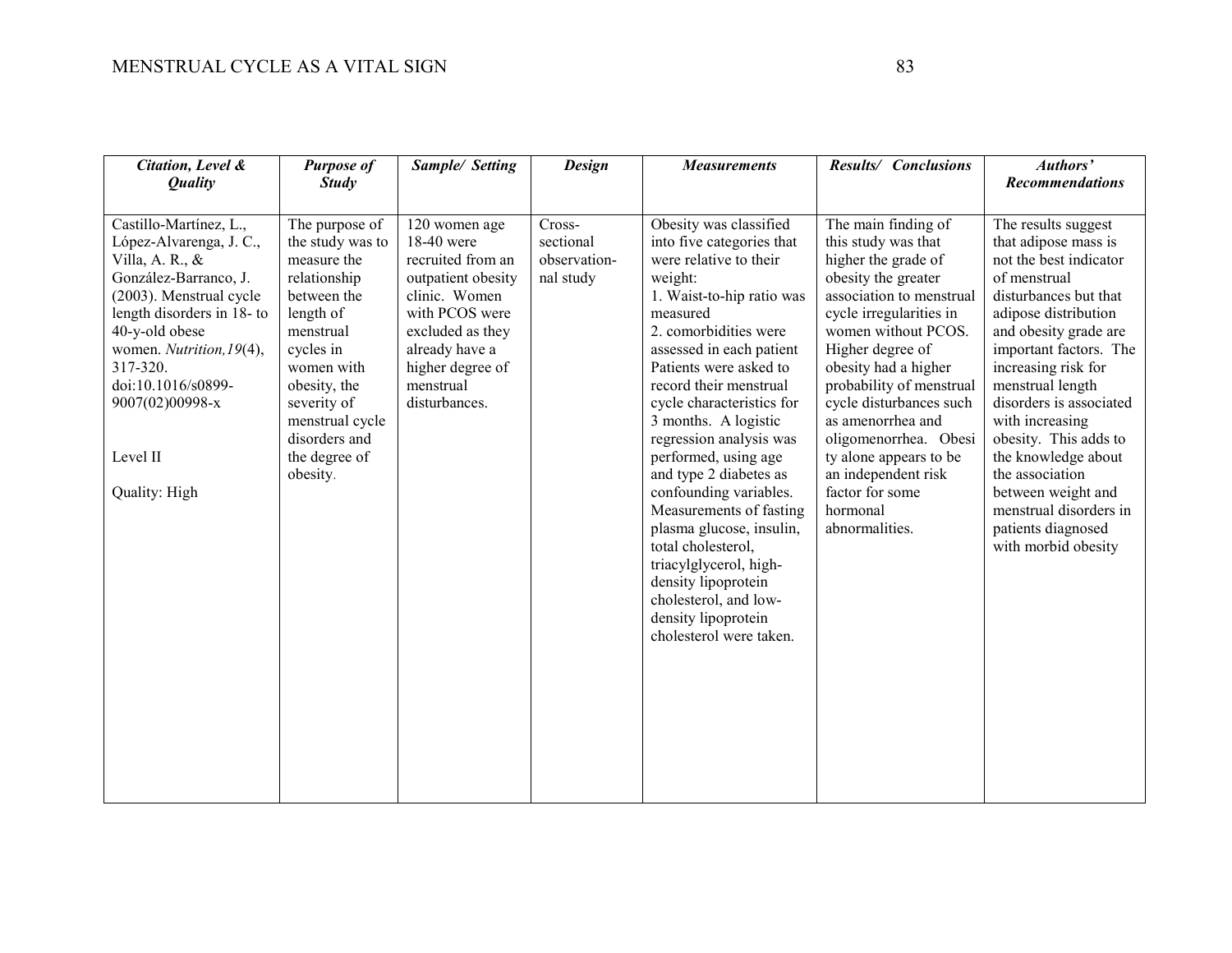| Citation, Level &<br><b>Quality</b>                                                                                                                                                                                                                                        | <b>Purpose of Study</b>                                                                                                                                                                                                                                                                                           | Sample/ Setting                                                                                                                                                                                                                                                                                                                                                                                                                    | <b>Design</b>               | <b>Measurements</b>                                                                                                                                                                                                                                                                                                                                                                                                                                                                                                                                                                             | Results/ Conclusions                                                                                                                                                                                                                                                                                                                                                                                                                                                                                                                                                                                                                                                                   | Authors'<br><b>Recommendations</b>                                                                                                                                                                                                                                                                                                                                                                                                                                                                                                                                                                                           |
|----------------------------------------------------------------------------------------------------------------------------------------------------------------------------------------------------------------------------------------------------------------------------|-------------------------------------------------------------------------------------------------------------------------------------------------------------------------------------------------------------------------------------------------------------------------------------------------------------------|------------------------------------------------------------------------------------------------------------------------------------------------------------------------------------------------------------------------------------------------------------------------------------------------------------------------------------------------------------------------------------------------------------------------------------|-----------------------------|-------------------------------------------------------------------------------------------------------------------------------------------------------------------------------------------------------------------------------------------------------------------------------------------------------------------------------------------------------------------------------------------------------------------------------------------------------------------------------------------------------------------------------------------------------------------------------------------------|----------------------------------------------------------------------------------------------------------------------------------------------------------------------------------------------------------------------------------------------------------------------------------------------------------------------------------------------------------------------------------------------------------------------------------------------------------------------------------------------------------------------------------------------------------------------------------------------------------------------------------------------------------------------------------------|------------------------------------------------------------------------------------------------------------------------------------------------------------------------------------------------------------------------------------------------------------------------------------------------------------------------------------------------------------------------------------------------------------------------------------------------------------------------------------------------------------------------------------------------------------------------------------------------------------------------------|
| Labyak, S., Lava, S.,<br>Turek, F., & Zee, P.<br>$(2002)$ . Effects Of<br>shiftwork on sleep<br>and menstrual<br>function in<br>nurses. Health Care<br>for Women<br>International, 23(6-7),<br>703-714.<br>doi:10.1080/0739933<br>0290107449<br>Level III<br>Quality: Good | The purpose of this<br>study was to explore<br>the effect of sleep<br>and shiftwork on the<br>menstrual cycle.<br>The researchers<br>hypothesized that<br>changes in the<br>menstrual function<br>of female<br>shiftworkers were<br>associated with<br>changes in the 24-<br>hour sleep/wake<br>circadian rhythm. | 1,199 nurses were<br>recruited from a<br>large Midwestern<br>metropolitan<br>hospital and<br>included nurses<br>less than 40 years<br>of age who met<br>the following<br>criteria: 1)<br>reported regular<br>menstrual periods<br>during most of<br>their life<br>2) did not report<br>diagnosis of<br>menstrual<br>dysfunction<br>3) had any type of<br>reproductive<br>surgery such as<br>tubal ligation or<br>uterine fibroids. | Descriptive<br>survey study | Nurses in the study were<br>asked to complete the<br>"Nursing Shiftwork<br>Questionnaire". The<br>questionnaire was a<br>three-part survey which<br>consisted of questions<br>regarding:<br>1) reproductive history<br>2) sleep history<br>3) demographic Nurses<br>were asked to report<br>information<br>about changes in<br>menstrual cycle<br>regularity, menstrual<br>flow, pain and/or other<br>symptoms associated<br>with menstruation. They<br>were also asked to report<br>the duration of the<br>menstrual cycle when<br>working the day shift,<br>evening shift, or night<br>shift. | Nurses who worked<br>shift rotations reported<br>longer menstrual<br>cycles, more symptoms<br>during menstruation,<br>and more menstrual<br>disturbances requiring<br>medical intervention<br>than women who did<br>not work rotating shifts.<br>Fifty-three percent of<br>nurses in the study<br>reported menstrual<br>cycle disruptions while<br>working shiftwork.<br>The 3 nurses who were<br>experiencing infertility<br>were working shiftwork<br>at the time. Of the 9<br>women who had a<br>miscarriage during the<br>study, 5 of them were<br>working shiftwork at<br>the time. The most<br>commonly cited effect<br>was an increase in<br>blood flow during<br>menstruation. | The nurses reporting<br>changes in menstrual<br>function noted<br>significantly more<br>sleep disturbances and<br>difficulty<br>concentrating at work.<br>There is also a higher<br>incidence of other<br>physiological<br>symptoms of<br>shiftwork which<br>includes intolerance to<br>shiftwork. These<br>nurses have<br>significantly longer<br>sleep latencies when<br>working shiftwork<br>than nurses who did<br>not report menstrual<br>changes. Although it<br>is not clear if sleep<br>disturbance causes<br>menstrual cycle<br>disturbances or vice<br>versa, but the<br>relationship between<br>the two is clear. |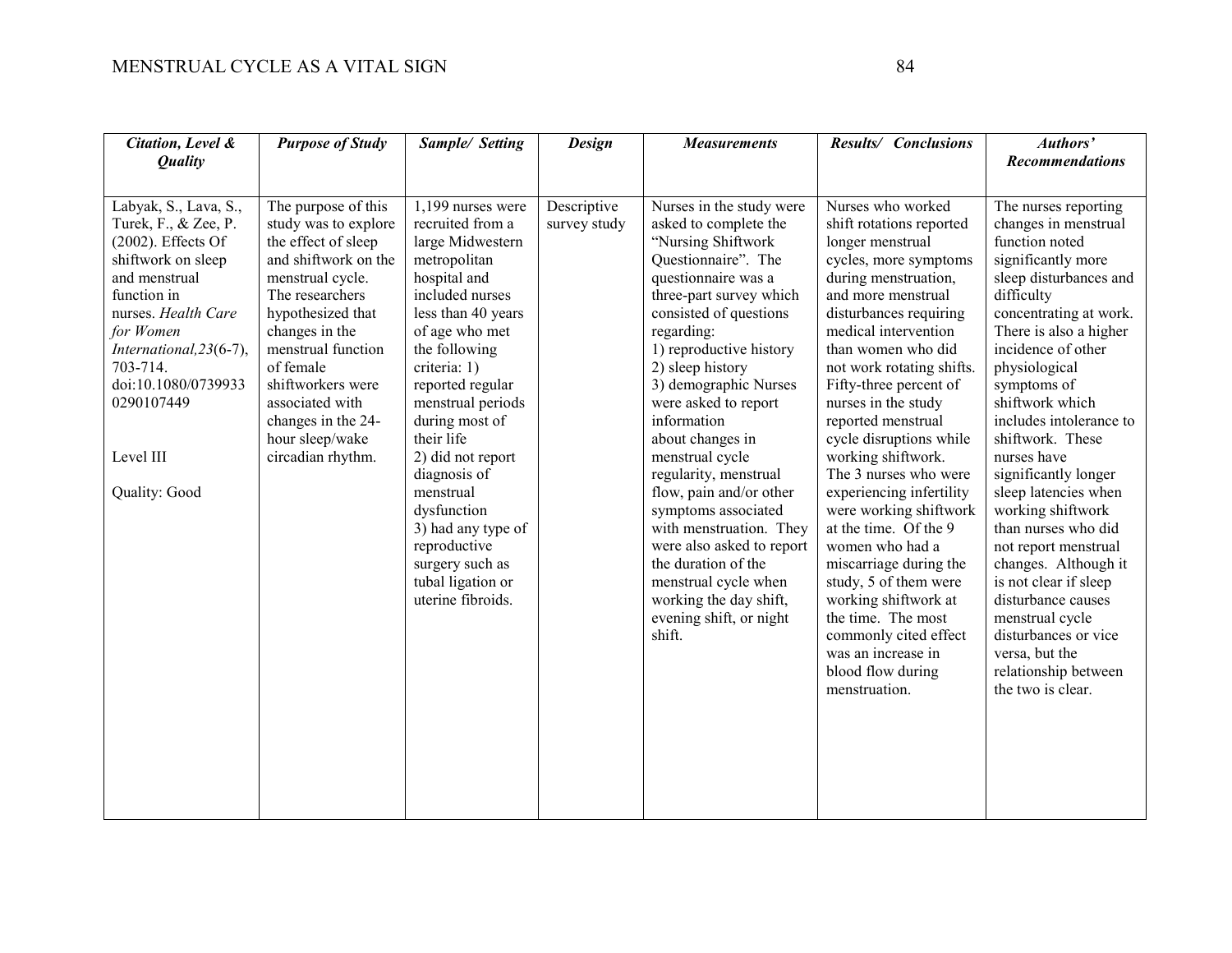| Citation, Level &<br><b>Quality</b>                                                                                                                                                                                                                                                                 | <b>Purpose of Study</b>                                                                                                                                                                                                                                                                          | Sample/ Setting    | <b>Design</b>        | <b>Measurements</b>                                                                                                                                                                                                                                                                                                  | Results/ Conclusions                                                                                                                                                                                                                                                                                          | Authors'<br><b>Recommendations</b>                                                                                                                                                                                                                                                                                                                                                                                                                        |
|-----------------------------------------------------------------------------------------------------------------------------------------------------------------------------------------------------------------------------------------------------------------------------------------------------|--------------------------------------------------------------------------------------------------------------------------------------------------------------------------------------------------------------------------------------------------------------------------------------------------|--------------------|----------------------|----------------------------------------------------------------------------------------------------------------------------------------------------------------------------------------------------------------------------------------------------------------------------------------------------------------------|---------------------------------------------------------------------------------------------------------------------------------------------------------------------------------------------------------------------------------------------------------------------------------------------------------------|-----------------------------------------------------------------------------------------------------------------------------------------------------------------------------------------------------------------------------------------------------------------------------------------------------------------------------------------------------------------------------------------------------------------------------------------------------------|
| Gonzalez, S. (2017). The<br>Menstrual Cycle as a<br>Vital Sign: The use of<br>Naprotechnology <sup>®</sup> in the<br>evaluation and<br>management of abnormal<br>vaginal bleeding and<br>PCOS in the<br>adolescent. Issues in Law<br>and Medicine, 32(2), 277-<br>286.<br>Level III<br>Quality: Low | The purpose of this<br>study was to<br>identify why and<br>how the menstrual<br>cycle should be<br>used as a<br>biomarker for<br>general female<br>health. By charting<br>the menstrual<br>cycle, it can create<br>a visual picture of<br>pathophysiologic<br>conditions that may<br>be present. | Adolescent females | Author<br>manuscript | Cycle length was<br>between 29-133 days<br>with a mean length of<br>45 days, post peak<br>phase was measured<br>at between 11-25<br>days with a mucus<br>cycle score of 0-10.7.<br>Abnormal uterine<br>bleeding (AUB) was<br>defined as >80ml per<br>menses cycle or<br>changing<br>pads/tampons every<br>1-2 hours. | Reducing insulin<br>resistance with weight<br>loss improves the<br>symptoms of PCOS. A<br>weight loss of $10\%$ is<br>often enough to restore<br>normality to the<br>menstrual cycle. When<br>lifestyle changes do not<br>result in weight loss,<br>metformin may be<br>prescribed for insulin<br>resistance. | Acute management<br>involves counseling<br>about weight loss,<br>nutrition, lifestyle<br>changes and<br>prevention of diabetes.<br>Chronic management<br>includes assessment of<br>and counseling for<br>cardiovascular health,<br>hypertension and<br>dyslipidemia.<br>Management of AUB<br>includes hemodynamic<br>stability, correct<br>anemia, resume<br>regular cycles and<br>prevent recurrence and<br>long term<br>consequences of<br>anovulation. |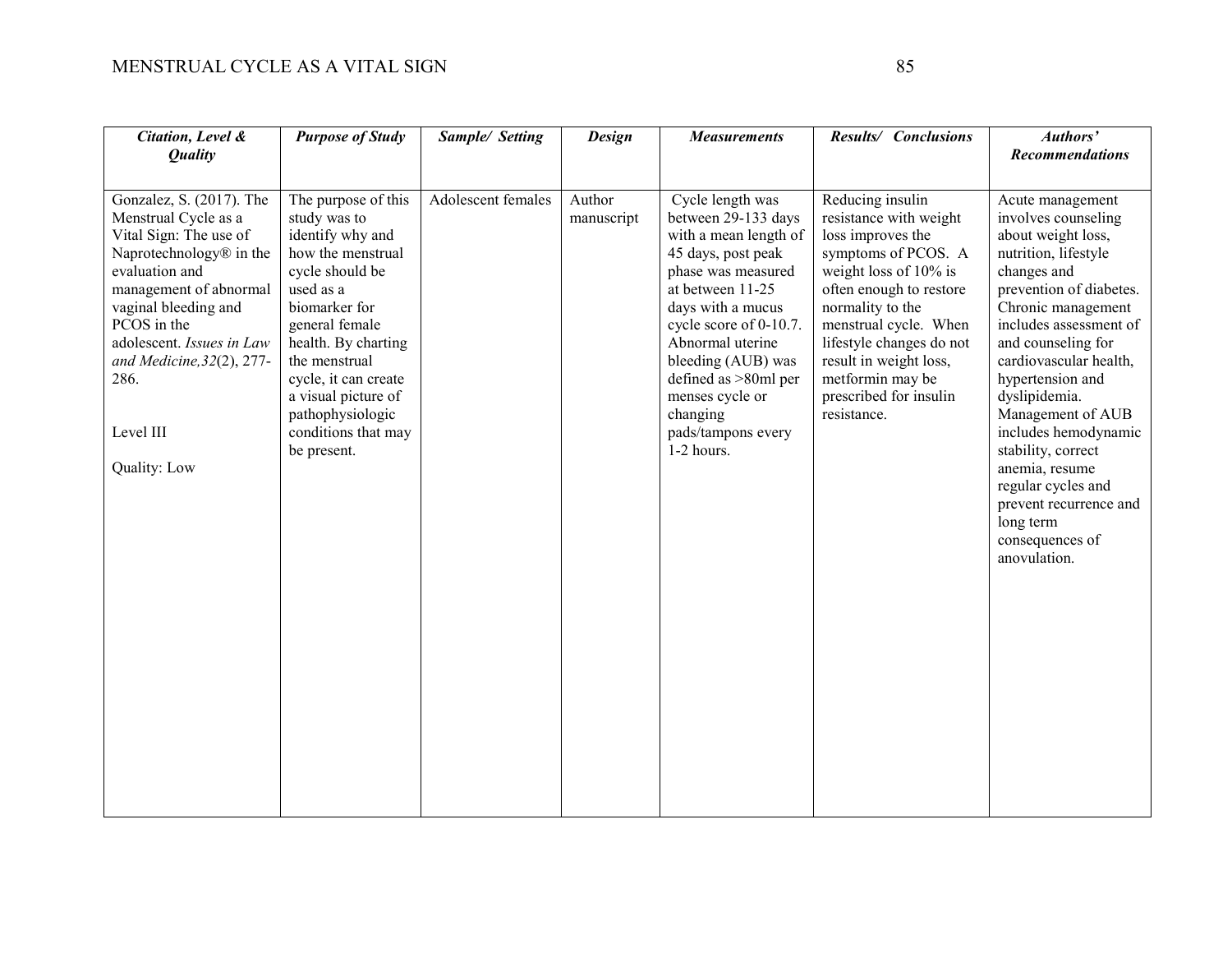| Citation, Level &<br><b>Quality</b>                                                                                                                                                                                                                                                                                       | <b>Purpose of Study</b>                                                                                                                                   | Sample/ Setting                                                                                                                                                                                                                                     | <b>Design</b> | <b>Measurements</b>                                                                                                                                                                                                                                                           | Results/ Conclusions                                                                                                                                                                                                                                                                                                                                                                                                                                                                                                                                           | Authors'<br><b>Recommendations</b>                                                                                                                                                                                                                                                                                                                                                                            |
|---------------------------------------------------------------------------------------------------------------------------------------------------------------------------------------------------------------------------------------------------------------------------------------------------------------------------|-----------------------------------------------------------------------------------------------------------------------------------------------------------|-----------------------------------------------------------------------------------------------------------------------------------------------------------------------------------------------------------------------------------------------------|---------------|-------------------------------------------------------------------------------------------------------------------------------------------------------------------------------------------------------------------------------------------------------------------------------|----------------------------------------------------------------------------------------------------------------------------------------------------------------------------------------------------------------------------------------------------------------------------------------------------------------------------------------------------------------------------------------------------------------------------------------------------------------------------------------------------------------------------------------------------------------|---------------------------------------------------------------------------------------------------------------------------------------------------------------------------------------------------------------------------------------------------------------------------------------------------------------------------------------------------------------------------------------------------------------|
| Sohda, S., Suzuki, K., &<br>Igari, I. (2017).<br>Relationship between the<br>menstrual cycle and<br>timing of ovulation<br>revealed by new<br>protocols: Analysis of<br>data from a self-tracking<br>health app. Journal of<br>Medical Internet<br>Research, 19(11).<br>doi:10.2196/jmir.7468<br>Level I<br>Quality: High | The purpose was to<br>obtain data from<br>the self-tracking<br>phone app users to<br>improve the<br>accuracy of<br>predicting the next<br>ovulation date. | 7043 Japanese<br>women with reliable<br>menstrual and<br>ovulation records<br>who were using the<br>Luna Luna self-<br>tracking menstrual<br>cycle app. Luna<br>Luna is a total health<br>care service for<br>female mobile phone<br>users in Japan | <b>RCT</b>    | The data from the<br>7043 women was<br>analyzed with the<br>relationship between<br>the menstrual cycle<br>length, follicular<br>length and luteal<br>phase length along<br>with the timing of<br>ovulation and<br>compared it to the<br>existing calendar-<br>based methods. | The correlation between<br>the length of the<br>menstrual cycle and<br>length of the follicular<br>phase was stronger than<br>the correlation between<br>the length of the<br>menstrual cycle and the<br>length of the luteal<br>phase. A strong positive<br>correlation was seen in<br>the mean length of past<br>cycles and the length of<br>the follicular phase. The<br>method "Optimized"<br>outperformed the<br>"Ogino" method for<br>predicting next<br>ovulation, which also<br>outperformed the method<br>of current last middle<br>day of the cycle. | Accuracy of the<br>projected next<br>ovulation date<br>improved with<br>increased number of<br>cycles each user had<br>tracked. This study<br>also demonstrated how<br>the present calendar<br>methods of predicting<br>the ovulation date as a<br>whole were improved<br>with more accurate<br>grouping of women,<br>which is then greatly<br>supported statistically<br>with a massive number<br>of cycles. |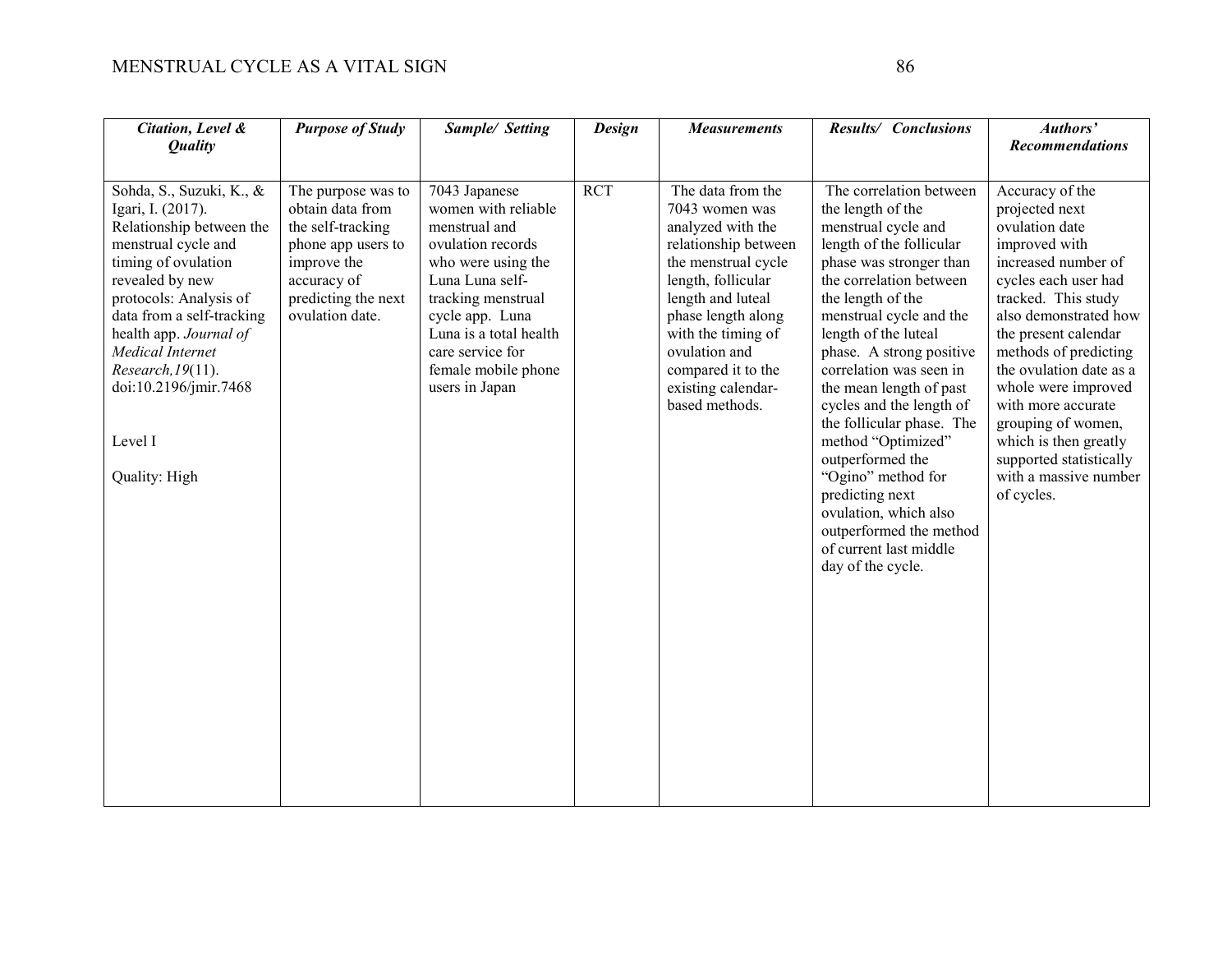| <b>Citation, Level &amp; Quality</b>                                                                                                                                                                                                                                       | <b>Purpose of Study</b>                                                                                                            | Sample/ Setting                                                                                         | <b>Design</b>                           | <b>Measurements</b>                                                                                                                                                                                                                        | Results/ Conclusions                                                                                                                                                                                                                                                                                                                                                                                                                                                                                                                                                                                                                                   | Authors'<br><b>Recommendations</b>                                                                                                                                                                                                                                                                                                                                                                                                                                      |
|----------------------------------------------------------------------------------------------------------------------------------------------------------------------------------------------------------------------------------------------------------------------------|------------------------------------------------------------------------------------------------------------------------------------|---------------------------------------------------------------------------------------------------------|-----------------------------------------|--------------------------------------------------------------------------------------------------------------------------------------------------------------------------------------------------------------------------------------------|--------------------------------------------------------------------------------------------------------------------------------------------------------------------------------------------------------------------------------------------------------------------------------------------------------------------------------------------------------------------------------------------------------------------------------------------------------------------------------------------------------------------------------------------------------------------------------------------------------------------------------------------------------|-------------------------------------------------------------------------------------------------------------------------------------------------------------------------------------------------------------------------------------------------------------------------------------------------------------------------------------------------------------------------------------------------------------------------------------------------------------------------|
| Fehring, R. J., Schneider,<br>M., & Raviele, K. (2006).<br>Variability in the Phases<br>of the Menstrual<br>Cycle. Journal of<br>Obstetric, Gynecologic &<br>Neonatal Nursing, 35(3),<br>376-384.<br>doi:10.1111/j.1552-<br>6909.2006.00051.x<br>Level II<br>Quality: Good | To determine the<br>variability in the<br>phases of the<br>menstrual cycle<br>among healthy<br>women who are<br>regularly cycling. | 141 healthy women<br>who monitored<br>between 3 and 13<br>cycles with a total of<br>1,060 usable cycles | Prospectiv<br>e<br>descriptive<br>study | The length of the<br>cycle, the follicular<br>and luteal phases were<br>monitored and the<br>peak day of ovulation<br>monitored by urine<br>measurements of an<br>electronic LH<br>hormone fertility<br>monitor and serum<br>levels of LH. | Among regularly cycling<br>women, there is a great<br>deal of normal variation<br>within the phases of the<br>menstrual cycle. The<br>follicular phase has the<br>most variability; the<br>luteal phase is more<br>stable with a variation of<br>only 6 days. The most<br>variation occurs in the<br>beginning years of<br>menstruation and the last<br>few years of<br>menstruation, the return<br>of fertility after<br>childbirth/breastfeeding<br>and after discontinuation<br>of hormonal birth control.<br>The fertile 6-day phase is<br>confirmed but only 30%<br>of women have their<br>fertile phase between day<br>10 and 17 of their cycle. | Lifestyle behaviors<br>such as obesity,<br>smoking, excessive<br>exercise/dieting and<br>stress affected cycle<br>variability and<br>ovulation. That<br>although cycle length<br>had great variability (7-<br>14 days) from woman<br>to woman and from<br>cycle to cycle in the<br>same women. The<br>luteal phase is the most<br>stable portion of the<br>cycle with a range of<br>only 6 days. The<br>menstrual cycle is a<br>sign of health and<br>disease in women. |